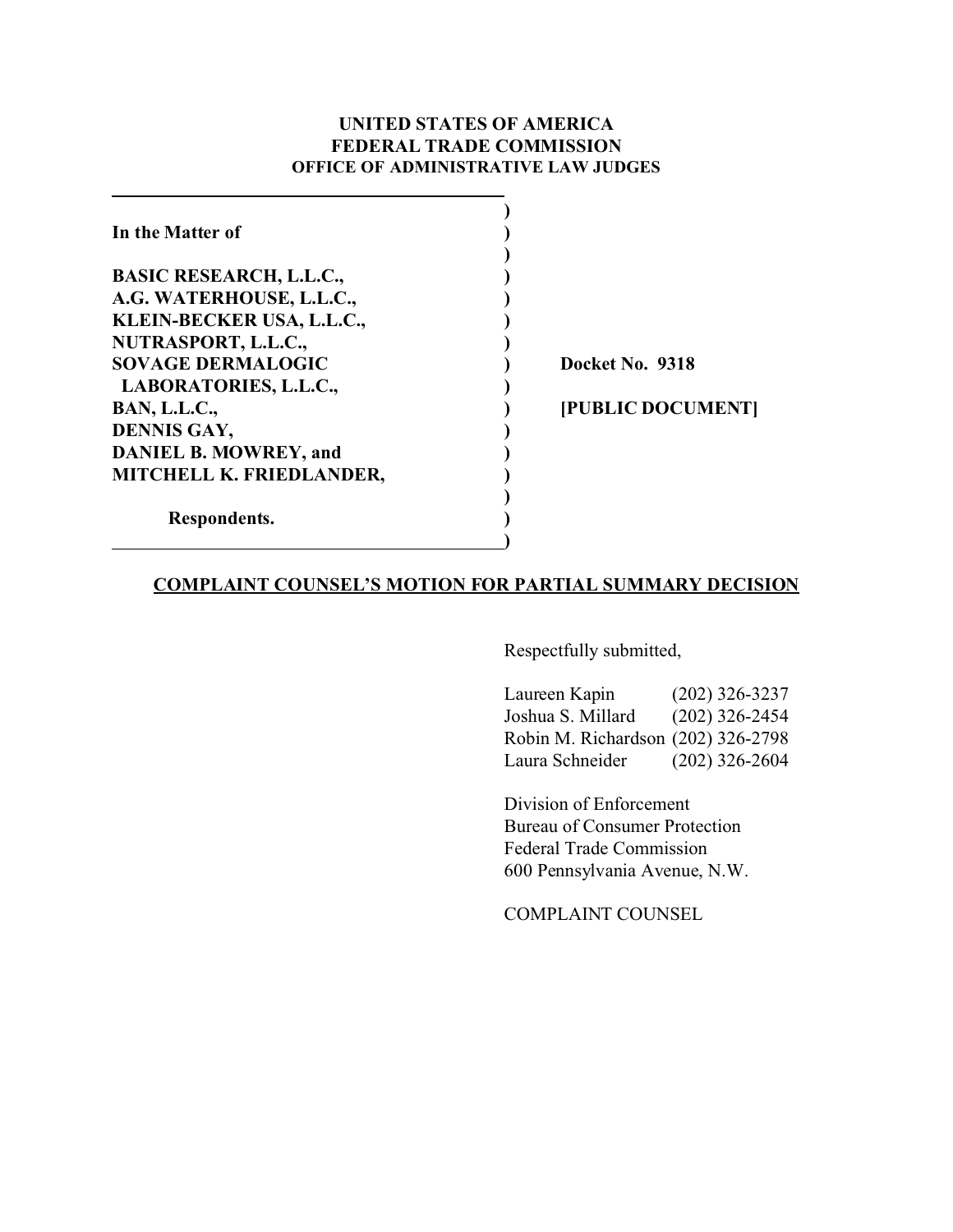# TABLE OF CONTENTS

| I. |           |                                                       |                |                                                                                                                        |  |  |
|----|-----------|-------------------------------------------------------|----------------|------------------------------------------------------------------------------------------------------------------------|--|--|
| П. |           |                                                       |                | Respondents Engaged in Acts Affecting Commerce As Alleged in the Complaint  4                                          |  |  |
|    | A.        |                                                       |                | Legal Standard for Acts or Practices Affecting Commerce  4                                                             |  |  |
|    | <b>B.</b> | The Uncontroverted Evidence Clearly Demonstrates that |                |                                                                                                                        |  |  |
|    |           | 1.                                                    |                |                                                                                                                        |  |  |
|    |           |                                                       | a.             | Dermalin, Anorex, and PediaLean: Acts and Practices<br>in or Affecting Commerce of Respondents Basic Research, BAN,    |  |  |
|    |           |                                                       | $\mathbf{b}$ . | Cutting Gel: Acts and Practices in or Affecting Commerce<br>of Respondents Basic Research, BAN, and Nutrasport  8      |  |  |
|    |           |                                                       | c.             | Tummy Flattening Gel: Acts and Practices in or Affecting<br>Commerce of Respondents Basic Research, BAN, and Sovage  9 |  |  |
|    |           |                                                       | d.             | Leptoprin: Acts and Practices in Commerce or Affecting of<br>Respondents Basic Research, BAN, and A.G. Waterhouse 9    |  |  |
|    |           |                                                       | e.             | Conclusion: Corporate Respondents' Acts<br>and Practices Were in or Affecting Commerce  10                             |  |  |
|    |           | 2.                                                    |                |                                                                                                                        |  |  |
|    |           |                                                       | a.             | Respondent Gay's Acts or Practices                                                                                     |  |  |
|    |           |                                                       | b.             | Respondent Mowrey's Acts or Practices                                                                                  |  |  |
|    |           |                                                       | c.             | Respondent Friedlander's Acts or Practices                                                                             |  |  |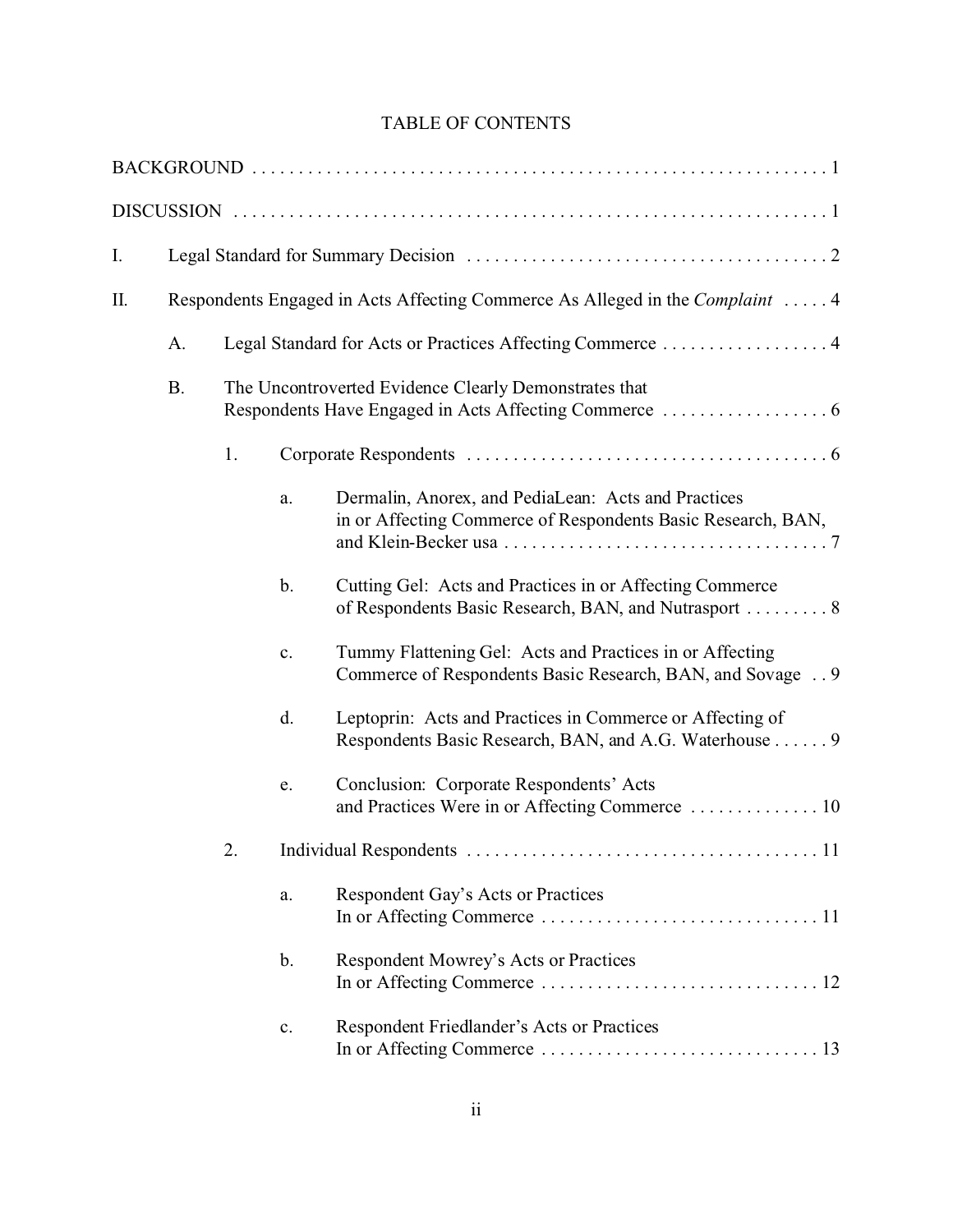| Ш.  | Respondents Operated a Common Business Enterprise as Alleged in the Complaint  15 |                                                                          |                                                                                                                                                                                                                                                    |     |                                                                                                             |  |
|-----|-----------------------------------------------------------------------------------|--------------------------------------------------------------------------|----------------------------------------------------------------------------------------------------------------------------------------------------------------------------------------------------------------------------------------------------|-----|-------------------------------------------------------------------------------------------------------------|--|
|     | A.                                                                                | Legal Standard for Common Business Enterprise  15                        |                                                                                                                                                                                                                                                    |     |                                                                                                             |  |
|     | <b>B.</b>                                                                         | Respondents Operated a Common Business Enterprise  16                    |                                                                                                                                                                                                                                                    |     |                                                                                                             |  |
|     |                                                                                   | 1.                                                                       |                                                                                                                                                                                                                                                    |     |                                                                                                             |  |
|     |                                                                                   | 2.                                                                       |                                                                                                                                                                                                                                                    |     |                                                                                                             |  |
|     |                                                                                   | 3.                                                                       |                                                                                                                                                                                                                                                    |     |                                                                                                             |  |
|     |                                                                                   | 4.                                                                       |                                                                                                                                                                                                                                                    |     |                                                                                                             |  |
|     |                                                                                   | 5.                                                                       |                                                                                                                                                                                                                                                    |     |                                                                                                             |  |
|     |                                                                                   | 6.                                                                       |                                                                                                                                                                                                                                                    |     |                                                                                                             |  |
|     |                                                                                   | 7.                                                                       |                                                                                                                                                                                                                                                    |     | Use of Goodwill: "The Basic Research Family of Companies"  29                                               |  |
|     | $C$ .                                                                             |                                                                          |                                                                                                                                                                                                                                                    |     |                                                                                                             |  |
| IV. |                                                                                   |                                                                          |                                                                                                                                                                                                                                                    |     |                                                                                                             |  |
|     | A.                                                                                | Legal Standard for Summary Decision on the Claims Made by Respondents 30 |                                                                                                                                                                                                                                                    |     |                                                                                                             |  |
|     | <b>B.</b>                                                                         |                                                                          |                                                                                                                                                                                                                                                    |     |                                                                                                             |  |
|     | $C$ .                                                                             | The Uncontroverted Evidence Demonstrates that                            |                                                                                                                                                                                                                                                    |     |                                                                                                             |  |
|     |                                                                                   |                                                                          | 1. Respondents' Claimed that their "Fat Loss" Gels -- Dermalin, Cutting Gel,<br>and Tummy Flattening Gel -- Cause Rapid and Visibly Obvious Fat Loss<br>in Areas of the Body to which it is Applied $\ldots \ldots \ldots \ldots \ldots \ldots$ 37 |     |                                                                                                             |  |
|     |                                                                                   |                                                                          | a.                                                                                                                                                                                                                                                 |     | Respondents' Promotions Textually and Orally Imply the<br>Challenged Efficacy Claims for "Fat Loss" Gels 38 |  |
|     |                                                                                   |                                                                          |                                                                                                                                                                                                                                                    | i.  |                                                                                                             |  |
|     |                                                                                   |                                                                          |                                                                                                                                                                                                                                                    | ii. |                                                                                                             |  |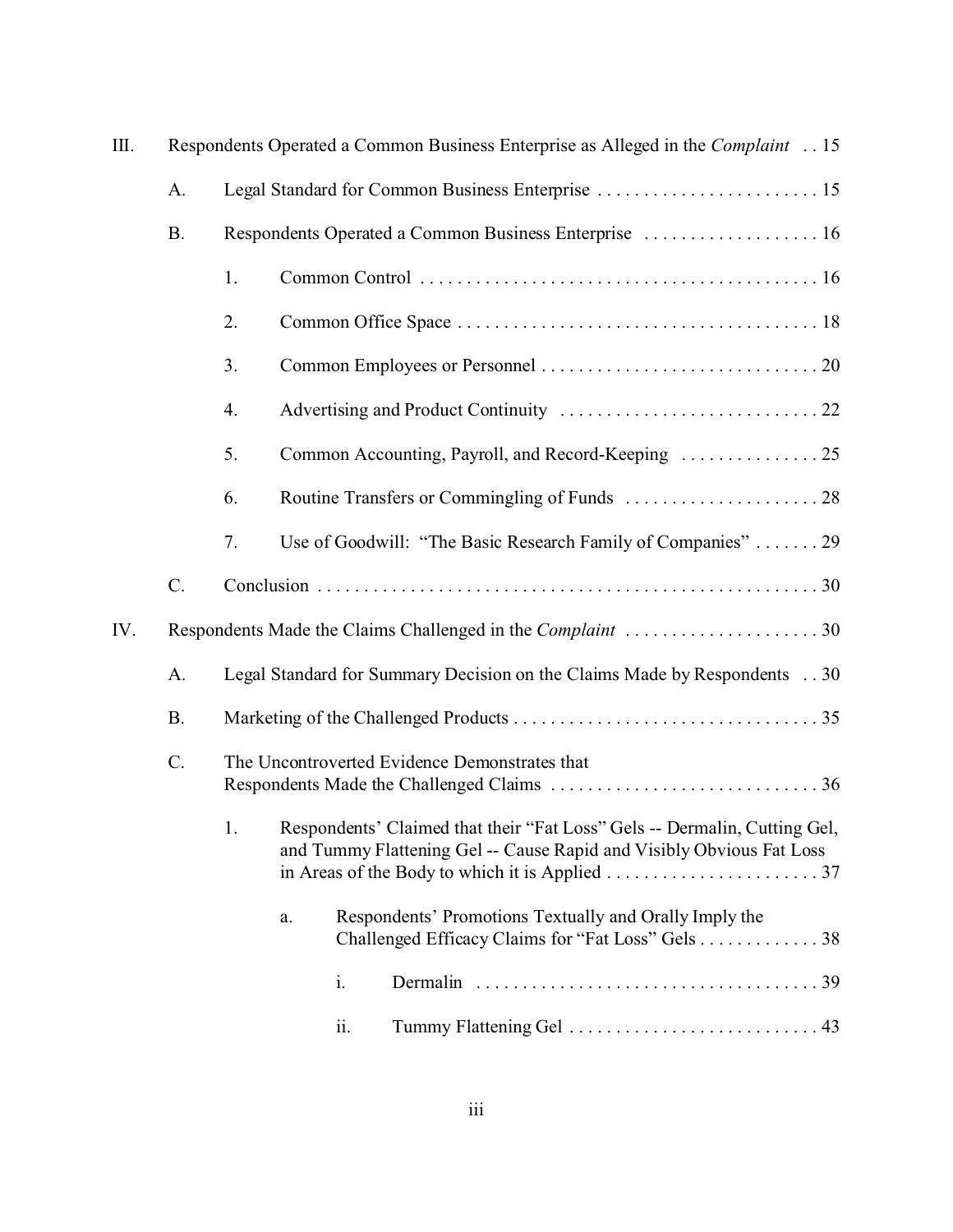|    |               | iii.                                                                                                                                                                                                   |  |  |  |  |  |
|----|---------------|--------------------------------------------------------------------------------------------------------------------------------------------------------------------------------------------------------|--|--|--|--|--|
|    |               | Respondents' Purported "Disclaimers" Do Not Dispel the<br>iv.                                                                                                                                          |  |  |  |  |  |
|    | b.            | Respondents' Ads Strongly Imply Establishment Claims for                                                                                                                                               |  |  |  |  |  |
| 2. |               | Respondents Claimed that their Pills Containing Ephedra and other<br>Ingredient Cause Weight Loss of More that 20 pounds and Loss of<br>Substantial, Excess Fat, in Significantly overweight users. 52 |  |  |  |  |  |
|    | a.            | Respondents' Promotions Visually, Textually and Orally Imply the<br>Challenged Efficacy Claims for Anorex and Leptoprin 52                                                                             |  |  |  |  |  |
|    |               | i.                                                                                                                                                                                                     |  |  |  |  |  |
|    | $\mathbf b$ . | Respondents Ads Strongly Imply                                                                                                                                                                         |  |  |  |  |  |
| 3. |               | Respondents Claimed that their Weight Loss Pills<br>Targeted At Children Cause Substantial Weight Loss                                                                                                 |  |  |  |  |  |
|    | a.            | Respondents' Promotions Visually and Textually Imply the                                                                                                                                               |  |  |  |  |  |
|    | b.            | Respondents' Ads Strongly Imply the                                                                                                                                                                    |  |  |  |  |  |
| 4. |               | Expert Testimony Corroborates the Facial Analysis of the Promotional<br>Materials for the Challenged Weight and Fat Loss Products 61                                                                   |  |  |  |  |  |
|    | a.            | Professor Mazis's Expert Opinion Supports that the Promotional<br>Materials for the Challenged Products<br>Convey the Claims Challenged in the Complaint. $\dots \dots \dots \dots$ 61                 |  |  |  |  |  |
|    | $\mathbf b$ . | Professor Nunberg's Expert Opinion Supports that the Promotional<br>Materials for PediaLean Convey the Claims Challenged in the                                                                        |  |  |  |  |  |
| 5. |               | Implied Representation Concerning Respondent Mowrey's Expertise 69                                                                                                                                     |  |  |  |  |  |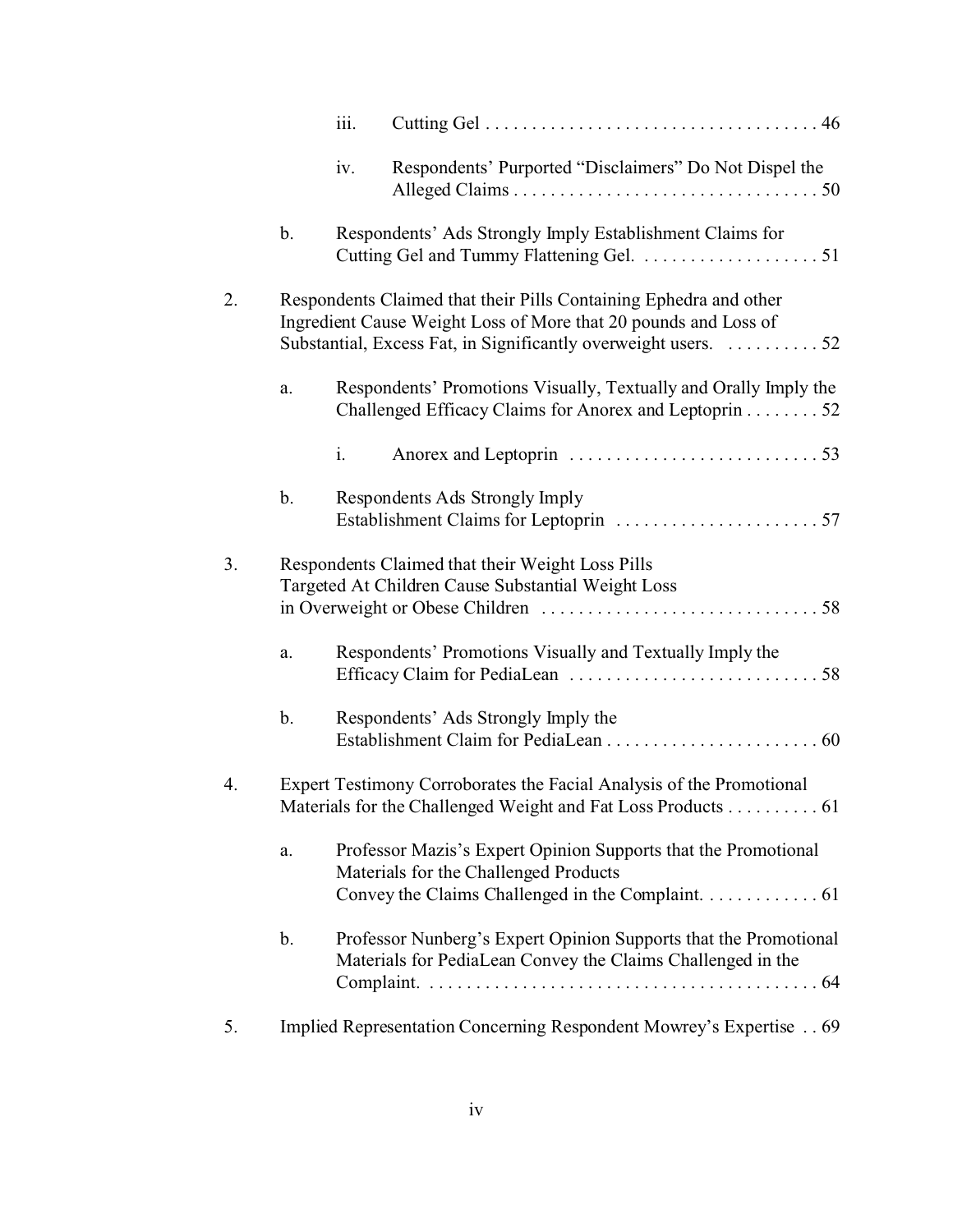| V. The Respondents' Advertising Claims are Material to Consumers 71 |  |
|---------------------------------------------------------------------|--|
|                                                                     |  |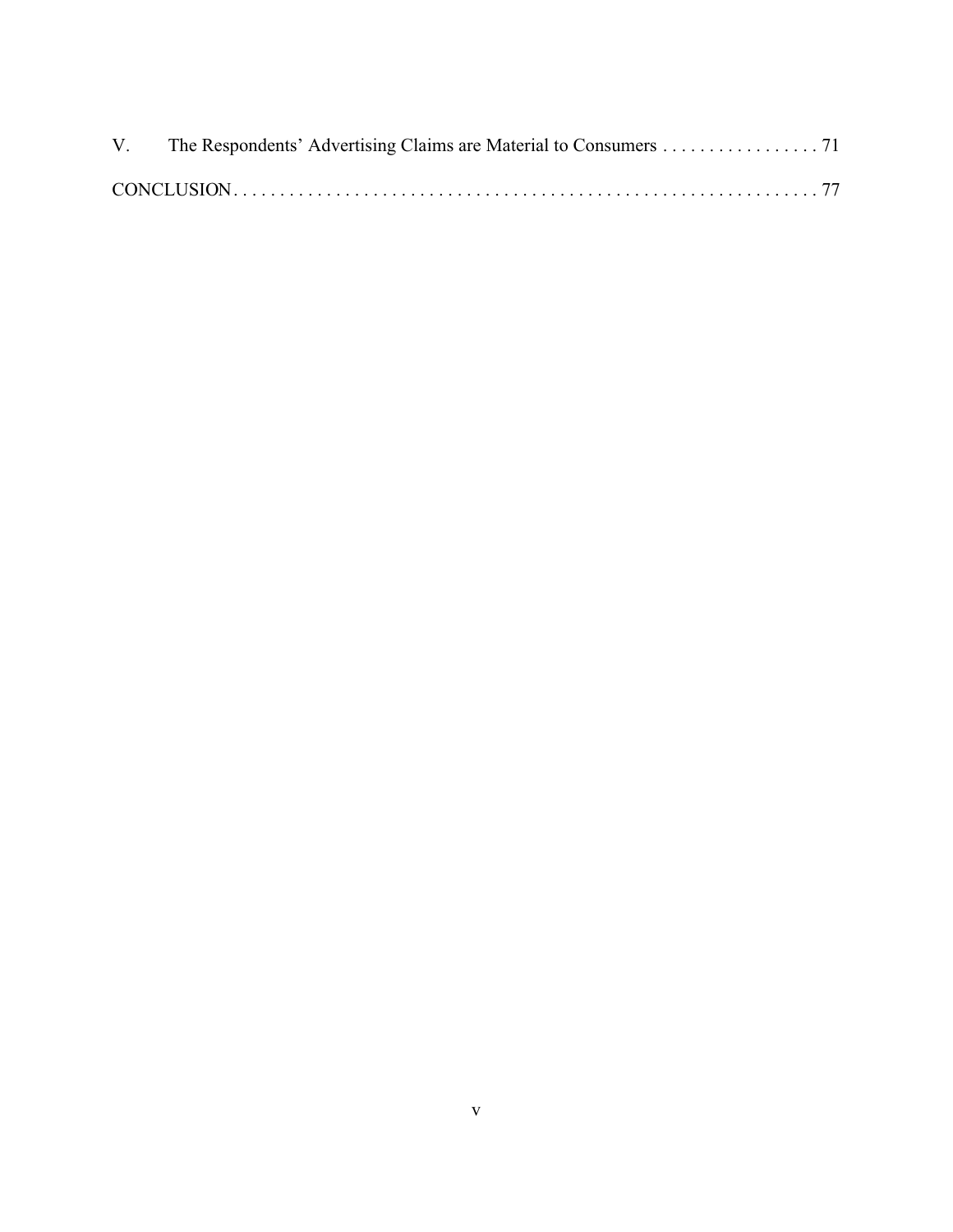# TABLE OF AUTHORITIES

CASES

| American Home Prods. Corp. v. FTC, 695 F.2d 681 (3d Cir. 1982)  32, 33, 58, 75, 76                                                                           |
|--------------------------------------------------------------------------------------------------------------------------------------------------------------|
|                                                                                                                                                              |
|                                                                                                                                                              |
|                                                                                                                                                              |
|                                                                                                                                                              |
| Removatron, Int'l, 111 F.T.C. 206 (1988), aff'd, 884 F.2d 1489, 1497 (1 <sup>st</sup> Cir. 1989)  33,<br>60, 72, 76                                          |
| <i>SEC v. Murphy</i> , 626 F.2d 633 (9 <sup>th</sup> Cir. 1980) $\ldots \ldots \ldots \ldots \ldots \ldots \ldots \ldots \ldots \ldots \ldots \ldots \ldots$ |
|                                                                                                                                                              |
| Adickes v. S.H. Kress & Co., 398 U.S. 144 (1970) $\ldots \ldots \ldots \ldots \ldots \ldots \ldots \ldots \ldots \ldots \ldots$                              |
| Automative Breakthrough Sciences, Inc., Docket Nos. 9275-77, 1996 FTC LEXIS 252 (Partial                                                                     |
| Bristol-Myers Co. v. FTC, 738 F.2d 554 (2d Cir. 1984), cert. denied, 469 U.S. 1189 (1985)                                                                    |
|                                                                                                                                                              |
|                                                                                                                                                              |
|                                                                                                                                                              |
| FTC v. Investment Devs., Inc., No. 89-642, 1989 U.S. Dist. LEXIS 6502 (E.D. La. June 8, 1989)                                                                |
| FTC v. J.K. Publications, Inc., 99 F. Supp.2d 1176 (C.D. Cal. 2000)  15, 16, 18, 20, 28                                                                      |
| FTC v. Jordan Ashley, 1994-1 Trade Cases (CCH)   70,570 at 72,094, 72,095, 1994 U.S. Dist.                                                                   |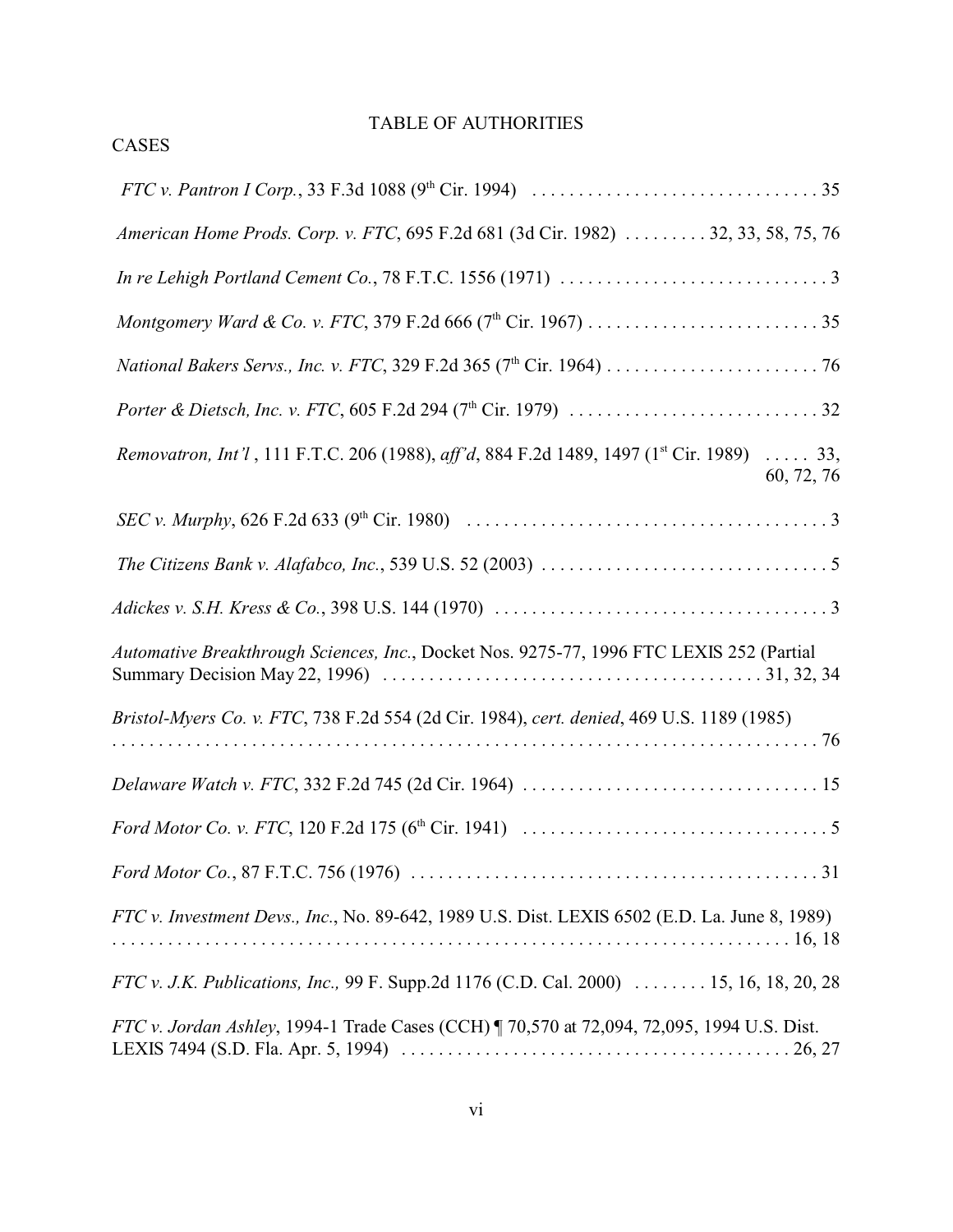| FTC v. Marvin Wolf, Civ. No. 94-8119, 1997-1 Trade Cas. (CCH) ¶ 71,713, 1996 U.S. Dist.                          |
|------------------------------------------------------------------------------------------------------------------|
| FTC v. U.S. Oil & Gas Corp., No. 83-1702-CIV, 1987 U.S. Dist. LEXIS 16137 (S.D. Fla. July                        |
|                                                                                                                  |
|                                                                                                                  |
|                                                                                                                  |
| Kraft, Inc., 114 F.T.C. 40 (1991), aff'd, 970 F.2d 311 (7 <sup>th</sup> Cir. 1992), cert. denied, 113 S.Ct. 1254 |
|                                                                                                                  |
| Novartis Corp., 127 F.T.C. 580 (1999), aff'd, 223 F.3d 783 (D.C. Cir. 2000)  31, 34, 72                          |
|                                                                                                                  |
|                                                                                                                  |
|                                                                                                                  |
|                                                                                                                  |
|                                                                                                                  |
| Sunshine Art Studios, Inc. v. FTC, 481 F.2d 1171 (1st Cir. 1973)  16, 18, 20, 26, 28                             |
| Telebrands Corp., Docket No. 9313, 2004 FTC LEXIS 154 (Initial Decision Sept. 15, 2004)                          |
| Thompson Medical, 104 F.T.C. 648 (1984), aff'd, 791 F.2d 189 (D.C. Cir. 1986), cert. denied,                     |
| United States v. American Bldg. Maintenance Indus., 422 U.S. 271 (1975)  4                                       |
|                                                                                                                  |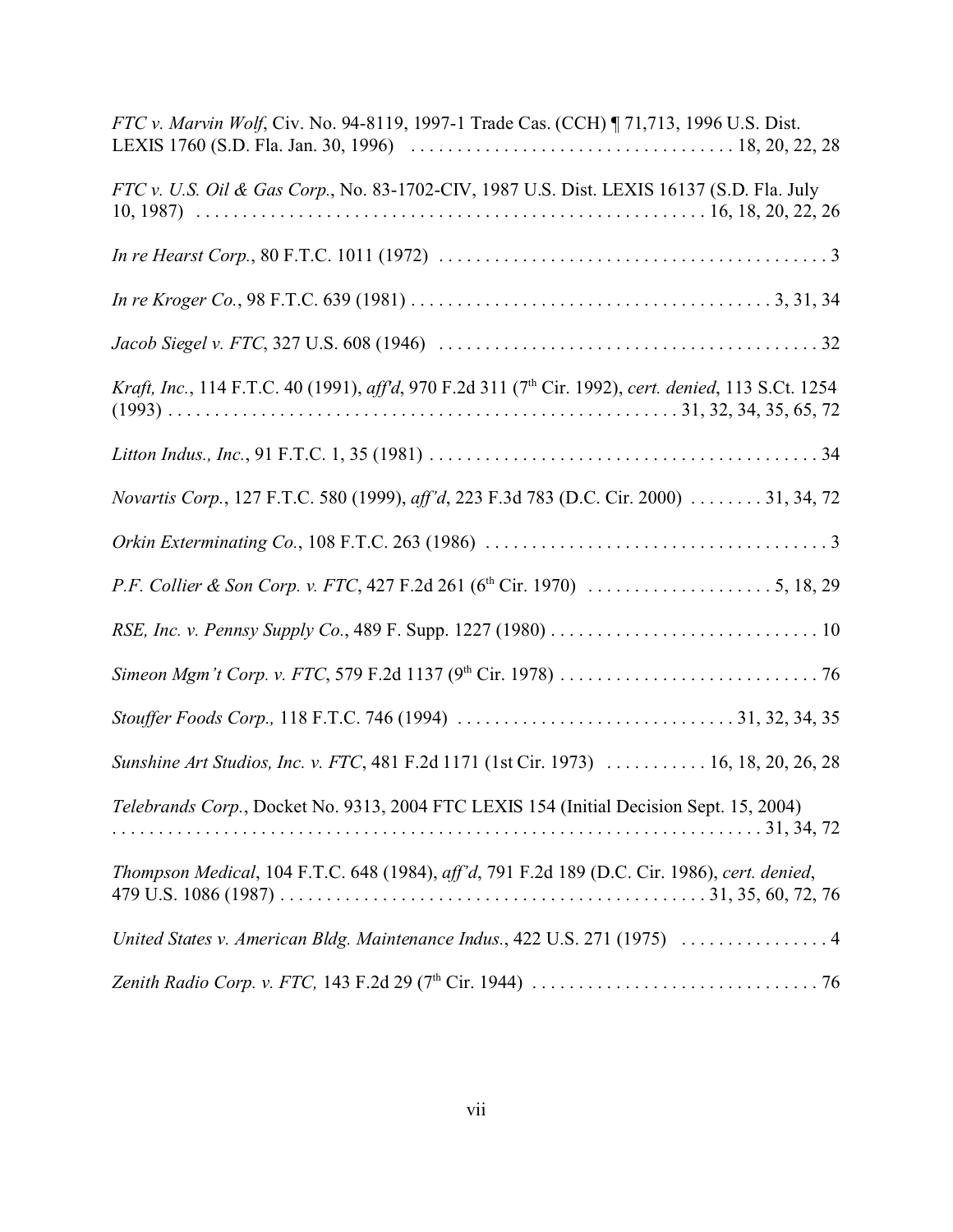# RULES and STATUTES

# MISC.

| Federal Trade Commission Policy Statement on Deception, appended to Cliffdale Associates,                                              |  |
|----------------------------------------------------------------------------------------------------------------------------------------|--|
| <i>Inc.</i> , 103 F.T.C. 176 (1984)("Deception Statement") $\ldots \ldots \ldots \ldots \ldots \ldots \ldots \ldots \ldots$ 33, 35, 76 |  |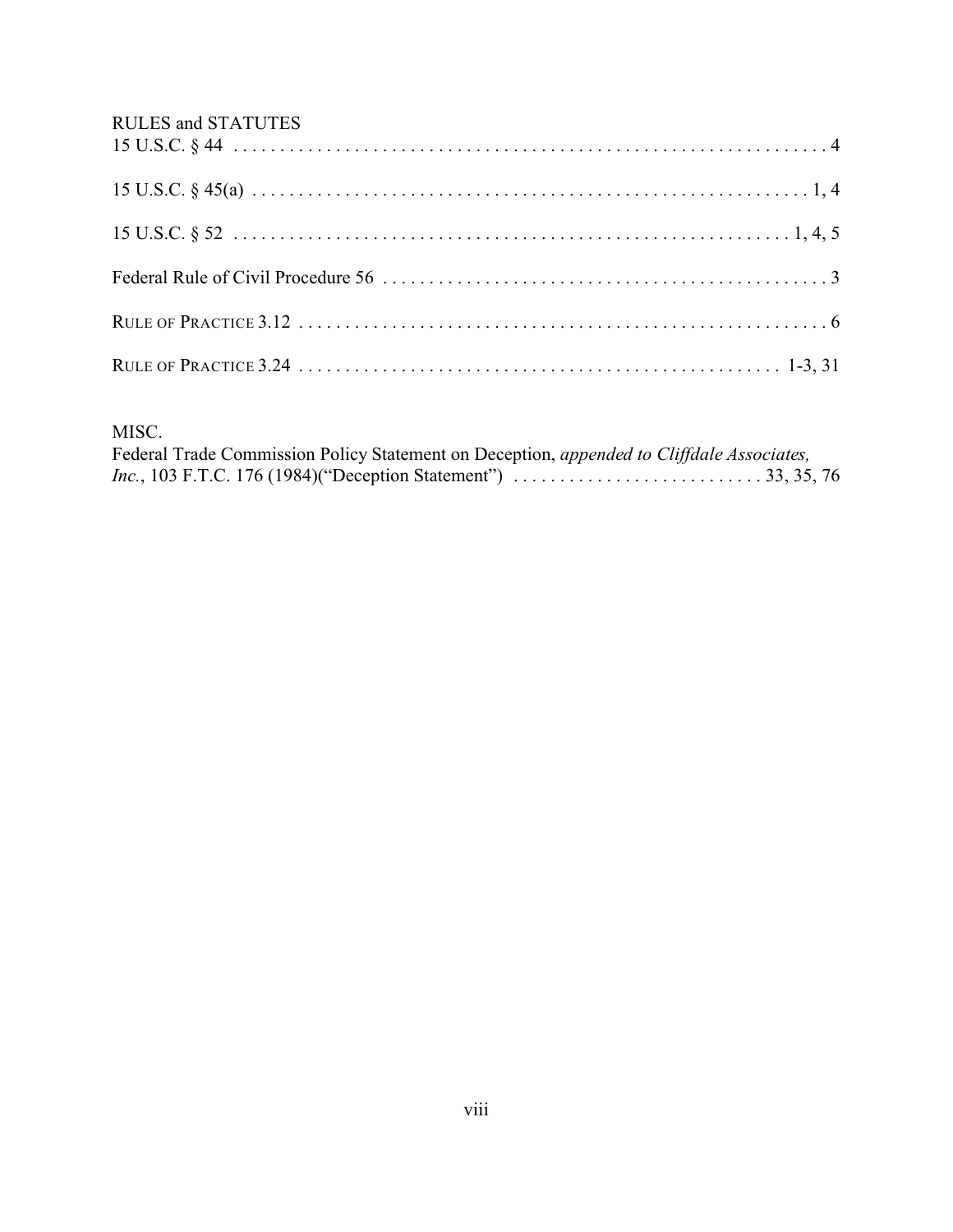Pursuant to RULE OF PRACTICE 3.24, Complaint Counsel move for summary decision on the questions of commerce, common enterprise, advertising interpretation, and the materiality of the alleged claims in this matter. Based on the pleadings and other evidence in the case, there is no genuine dispute concerning the facts that are material to these questions. Therefore, we respectfully request summary decision on these questions.

#### **BACKGROUND**

On June 15, 2004, the Commission filed the *Complaint* in this matter, alleging, *inter alia*, that Basic Research LLC and other related individuals and companies (collectively, "Respondents") marketed numerous dietary supplements with unsubstantiated claims for fat loss and/or weight loss, and falsely represented that some of these products were clinically proven to be effective, in violation of Sections 5(a) and 12 of the Federal Trade Commission Act ("FTC Act"), 15 U.S.C. §§ 45(a) and (52). The facts pertinent to this *Motion for Summary Decision* are set forth in the attached *Statement of Material Facts as to which There is No Genuine Dispute*.

#### **DISCUSSION**

The uncontroverted evidence in this case reveals that Respondents, acting as a common business enterprise, advertised and sold topical "fat burning" gels ("Dermalin," "Cutting Gel," and "Tummy Flattening Gel"), weight loss pills containing, among other things, the now-banned dietary supplement ephedra ("Anorex" and "Leptoprin"), and weight loss pills targeted for consumption by children ("PediaLean"). Respondents sold these products (collectively, the "challenged products") in numerous states, and their advertisements for these products appeared throughout the United States. Respondents' advertisements for the three topical gels contained strongly implied claims that the gels cause rapid and visibly obvious fat loss in areas of the body to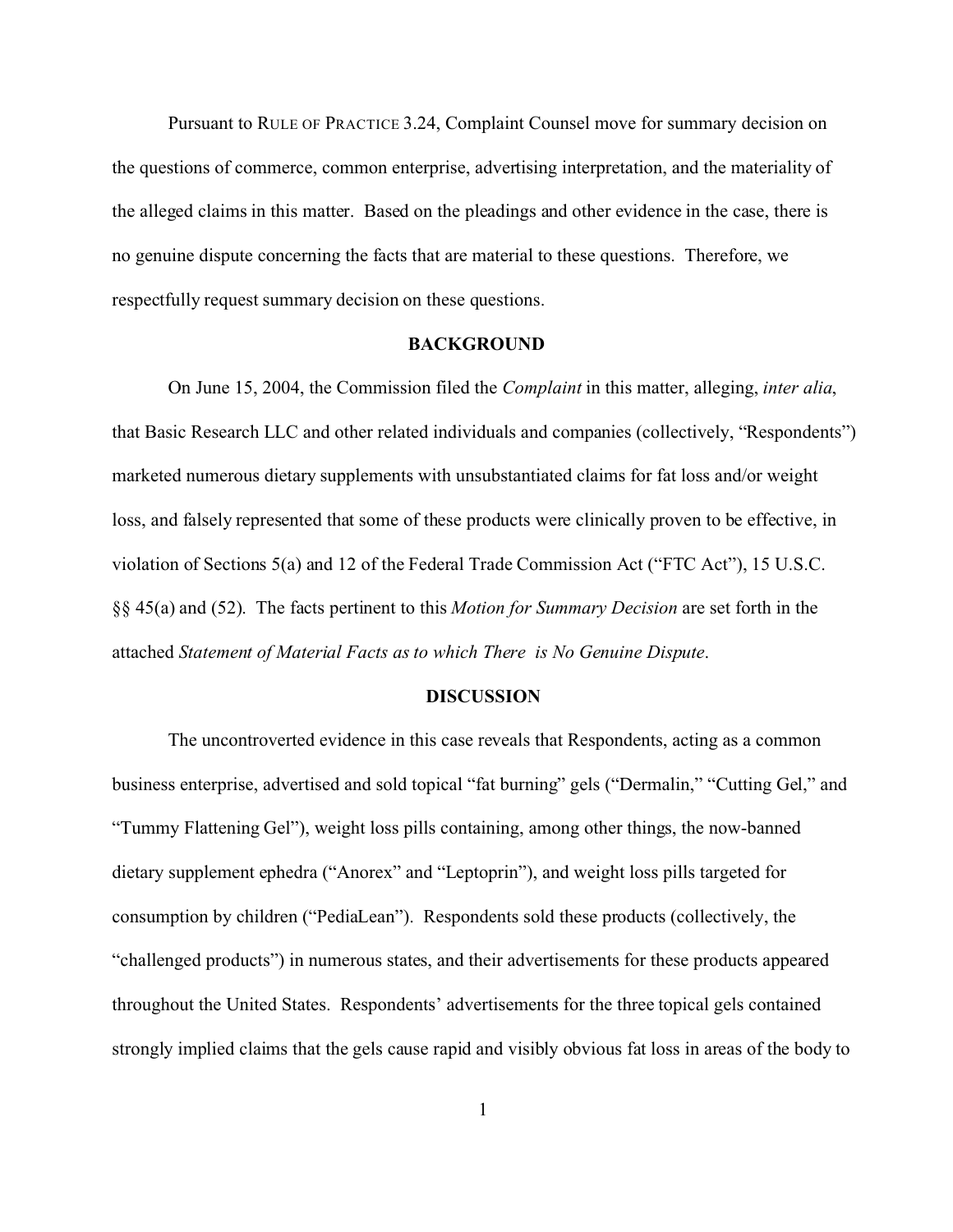which they are applied and that published clinical testing proves that the gels cause rapid and visibly obvious fat loss in areas of the body to which they are applied. In addition, Respondents' advertisements for Leptoprin and Anorex contained strongly implied claims that the two products cause weight loss of more than 20 pounds in significantly overweight users; that those products cause loss of substantial, excess fat in significantly overweight users; and that clinical testing proves that Leptoprin advertising claims. Further, Respondents' advertisements contained strongly implied claims that PediaLean causes substantial weight loss in overweight or obese children, and that clinical testing proves such claims. Finally, Respondents' advertisements strongly imply that Respondent Mowrey is a medical doctor. Respondents emphasized these claims through the use of bold, unequivocal headlines; ad text supporting the strong initial message; the names of their products; visual images; confusing qualifications that serve to support rather than undo the strong initial message; and, in some cases, extravagant testimonials.

There is no material dispute of fact concerning whether Respondents engaged in acts affecting commerce as alleged in the Complaint, whether they have operated as a common business enterprise as alleged in the Complaint, whether the claims alleged in the Complaint constitute one reasonable interpretation of the challenged advertising, and whether the alleged claims are material to consumers. Accordingly, Complaint Counsel hereby moves for partial summary decision, pursuant to RULE 3.24, against Respondents Basic Research LLC, A.G. Waterhouse LLC, Klein-Becker usa LLC, Nutrasport LLC, Sovage Dermalogic Laboratories LLC, BAN LLC, Dennis Gay, Daniel B. Mowrey, and Mitchell K. Friedlander.

#### **I. Legal Standard for Summary Decision**

RULE OF PRACTICE 3.24 authorizes a party to move for summary decision, with or without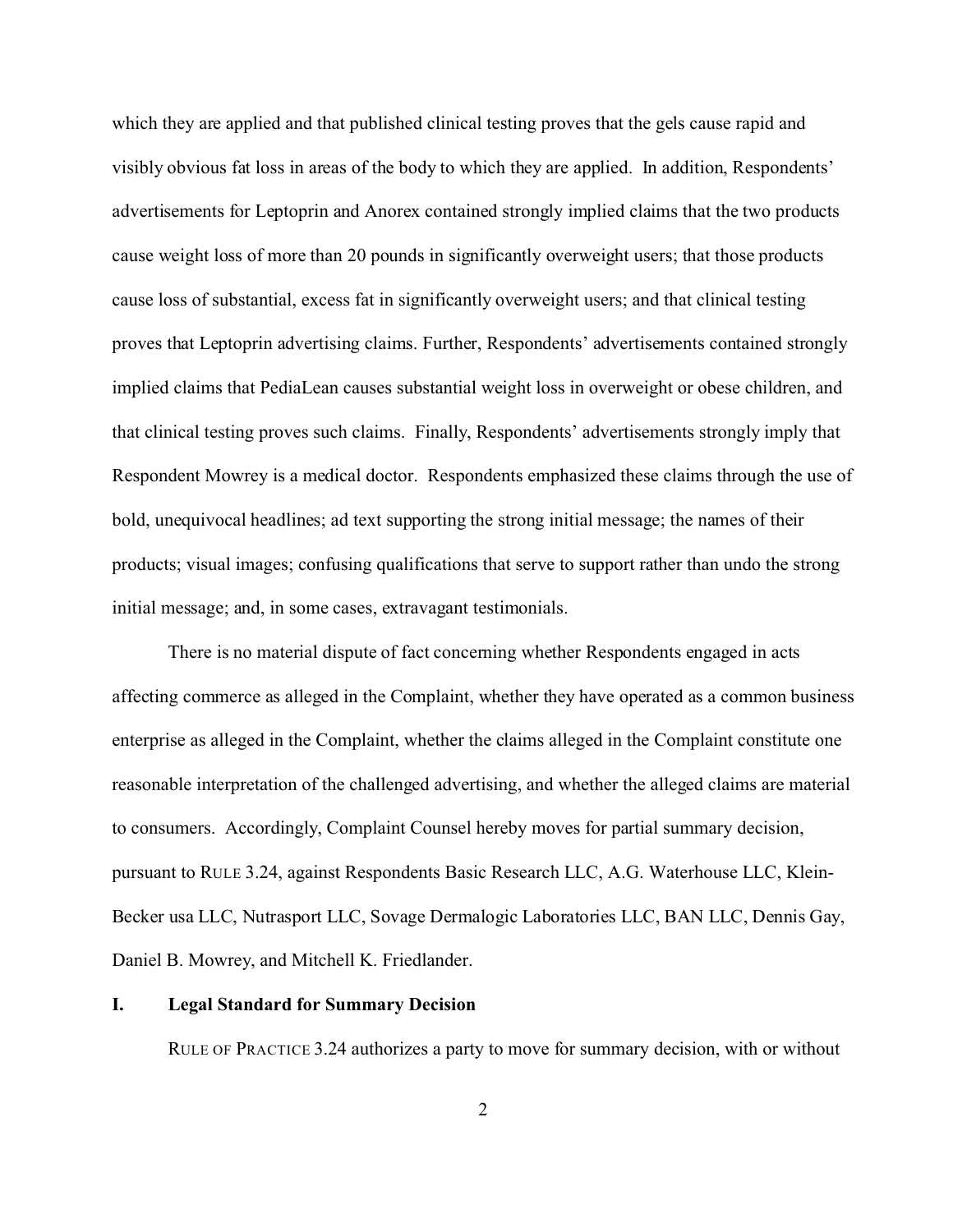supporting declarations, on any part of the issues subject to adjudication. RULE 3.24 closely follows *Federal Rule of Civil Procedure* 56, and the Commission looks to decisions interpreting *Federal Rule* 56 for guidance. *See, e.g.*, *In re Hearst Corp.*, 80 F.T.C. 1011, 1014 (1972); *In re Lehigh Portland Cement Co.*, 78 F.T.C. 1556, 1557 (1971). Summary judgment is appropriate when there are no genuine issues as to any material fact and the moving party is entitled to a decision as a matter of law. *See generally Adickes v. S.H. Kress & Co.*, 398 U.S. 144 (1970). The party seeking summary decision has the burden of establishing the non-existence of any genuine issue of material fact concerning the issues on which summary decision is sought. *In re Hearst Corp.*, 80 F.T.C. at 1014.

Once a movant has made a satisfactory *prima facie* showing of the absence of a genuine issue of material fact, the opposing party bears the onus of resurrecting the possibility of a dispute concerning the material facts. Opponents are not entitled to hold back evidence that they would have relied on at trial, nor may they forestall summary decision by asserting immaterial facts or setting forth speculative arguments. *In re Kroger Co.*, 98 F.T.C. 639, 729 n.12 (1981). Rather, in this instance, Respondents "must set forth specific facts showing that there is a genuine issue of fact for trial." RULE 3.24(a)(3); *see Orkin Exterminating Co.*, 108 F.T.C. 263, 350 (1986); *cf. SEC v. Murphy*, 626 F.2d 633, 640 (9<sup>th</sup> Cir. 1980) (noting that evidence offered in opposition must be "significantly probative" as to any fact claimed to be disputed).

Four questions are particularly ripe for summary decision at this time: (1) whether Respondents have engaged in acts affecting interstate commerce; (2) whether Respondents have operated a common business enterprise; (3) whether the claims alleged in the *Complaint* constitute one reasonable interpretation of Respondents' advertising for the challenged products; and (4)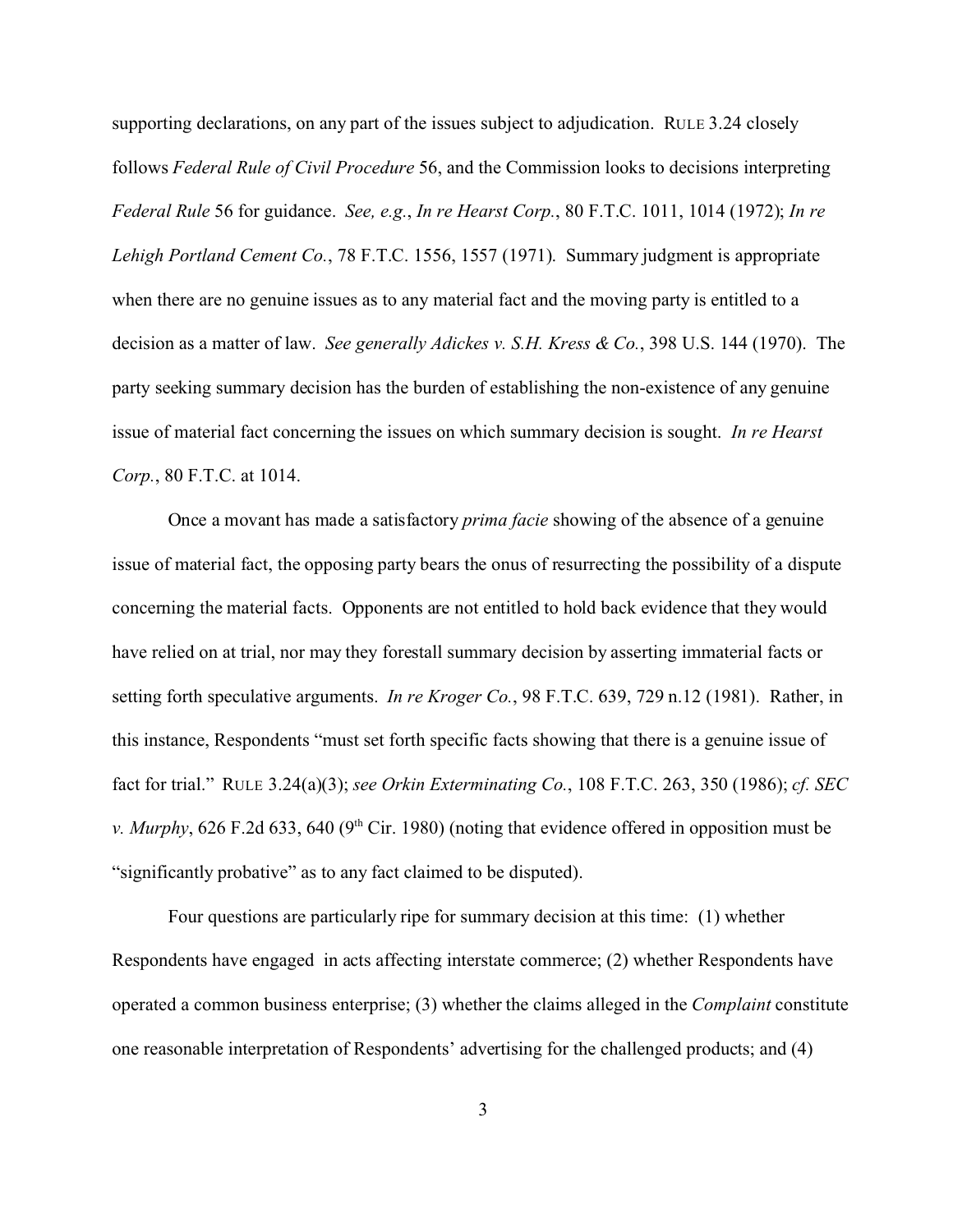whether the claims alleged in the *Complaint* are material to consumers. As set forth below, there is no genuine dispute concerning the facts that are material to these questions.

#### **II. Respondents Engaged in Acts Affecting Commerce As Alleged in the** *Complaint*

### **A. Legal Standard for Acts or Practices Affecting Commerce**

As the Court is well aware, the FTC Act proscribes "deceptive acts or practices in or affecting commerce," 15 U.S.C. § 45(a), as well as false advertisements, disseminated to induce the purchase of foods or drugs, "in or having an effect upon commerce." 15 U.S.C.  $\S$  52(a)(1). The *Complaint* therefore alleges that "[t]he acts and practices of respondents alleged in this complaint have been in or affecting commerce, as 'commerce' is defined in Section 4 of the [FTC] Act."<sup>1</sup> Tab 1, Compl. 12. Respondents Basic Research LLC, A.G. Waterhouse LLC, Klein-Becker usa LLC, Nutrasport LLC, Sovage Dermalogic Laboratories LLC, and BAN LLC (the "Corporate Respondents") denied this commerce allegation only in a limited sense. They denied this allegation only "in that the Complaint does not accurately characterize the 'acts and practices' of the Respondents." *See, e.g.*, Tab 2, Answer, Resp't Basic Research at 3 (July 30, 2004). Respondents Gay, Mowrey, and Friedlander (the "Individual Respondents") flatly denied the commerce allegation in its entirety.

Respondents' denials, however, are legally and factually baseless. It is a well-settled precept that the FTC's jurisdiction over acts and practices in or affecting commerce under the FTC Act is coextensive with the Constitutional power of Congress under the Commerce Clause. *United States v. American Bldg. Maintenance Indus.*, 422 U.S. 271, 276-77 n.6 (1975) (citing H.R. REP.

Section 4 of the FTC Act defines "commerce" to include "commerce among the several States or with foreign nations, or in any Territory of the United States or in the District of Columbia." 15 U.S.C. § 44.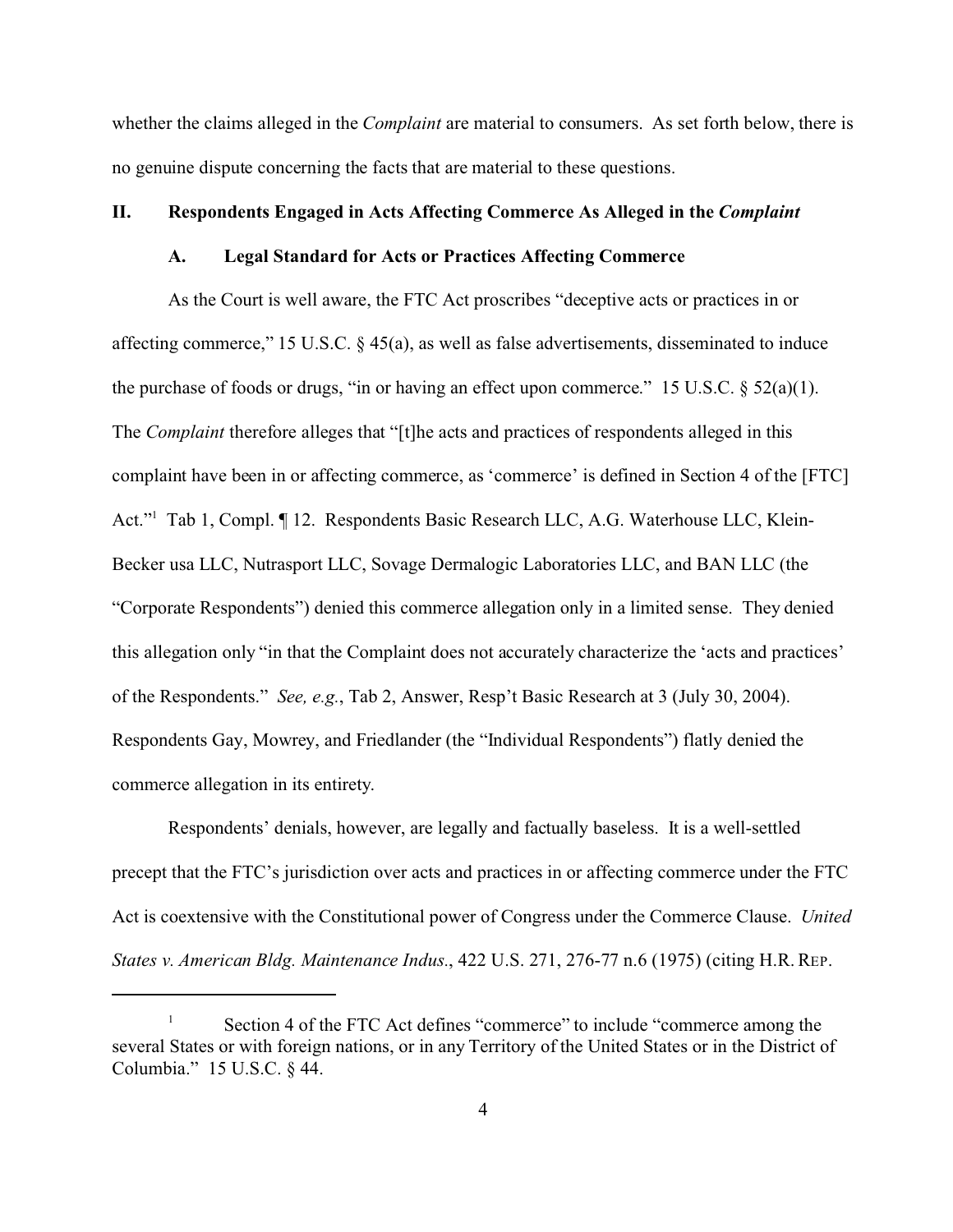No. 1107, 93d Cong., 2d Sess. 29-31 (1974)). Sections 5 and 12 of the FTC Act are not limited merely to acts or practices "in commerce"; they apply more broadly to acts or practices "affecting commerce" (Section 5) or "having an effect upon commerce" (Section 12). *See* 15 U.S.C. §§ 45(a), 52. When Congress amended the FTC Act to incorporate this broader language (the scope of the FTC Act had previously been limited to "in commerce"), it expanded the FTC's jurisdiction under Section 5 and 12 of the FTC Act and gave it a "clearer mandate" to regulate local businesses when their acts and practices have an impact on interstate commerce. *Am. Bldg. Maintenance Indus.*, 422 U.S. at 276-277 n.6. As the Supreme Court recently observed in *The Citizens Bank v. Alafabco, Inc.*, 539 U.S. 52 (2003), the phrase "affecting commerce" represents "words of art that ordinarily signal the *broadest permissible exercise* of Congress' Commerce Clause power." *Id.* at 55 (emphasis added).

Nationwide advertising, marketing, or sales activity constitutes "commerce" under the FTC Act. *See, e.g.*, *P.F. Collier & Son Corp. v. FTC*, 427 F.2d 261, 272 (6th Cir. 1970). Moreover, it is well-settled that such commerce encompasses not merely advertising, marketing, promotion, and sales activities across state lines, but the actions, communications, and other acts or practices that are incident to those activities. *See, e.g., Ford Motor Co. v. FTC*, 120 F.2d 175, 183 (6<sup>th</sup> Cir. 1941) (citation omitted):

Interstate commerce includes intercourse for the purpose of trade which results in the passage of property, persons or messages from within one state to within another state. All of those things which stimulate or decrease the flow of commerce, although not directly in its stream, are essential adjuncts thereto and the Congress has power to confer on the Federal Trade Commission their regulation.

Applying these precepts, the uncontroverted evidence in this matter readily satisfies the requirement of commerce alleged in the *Complaint*.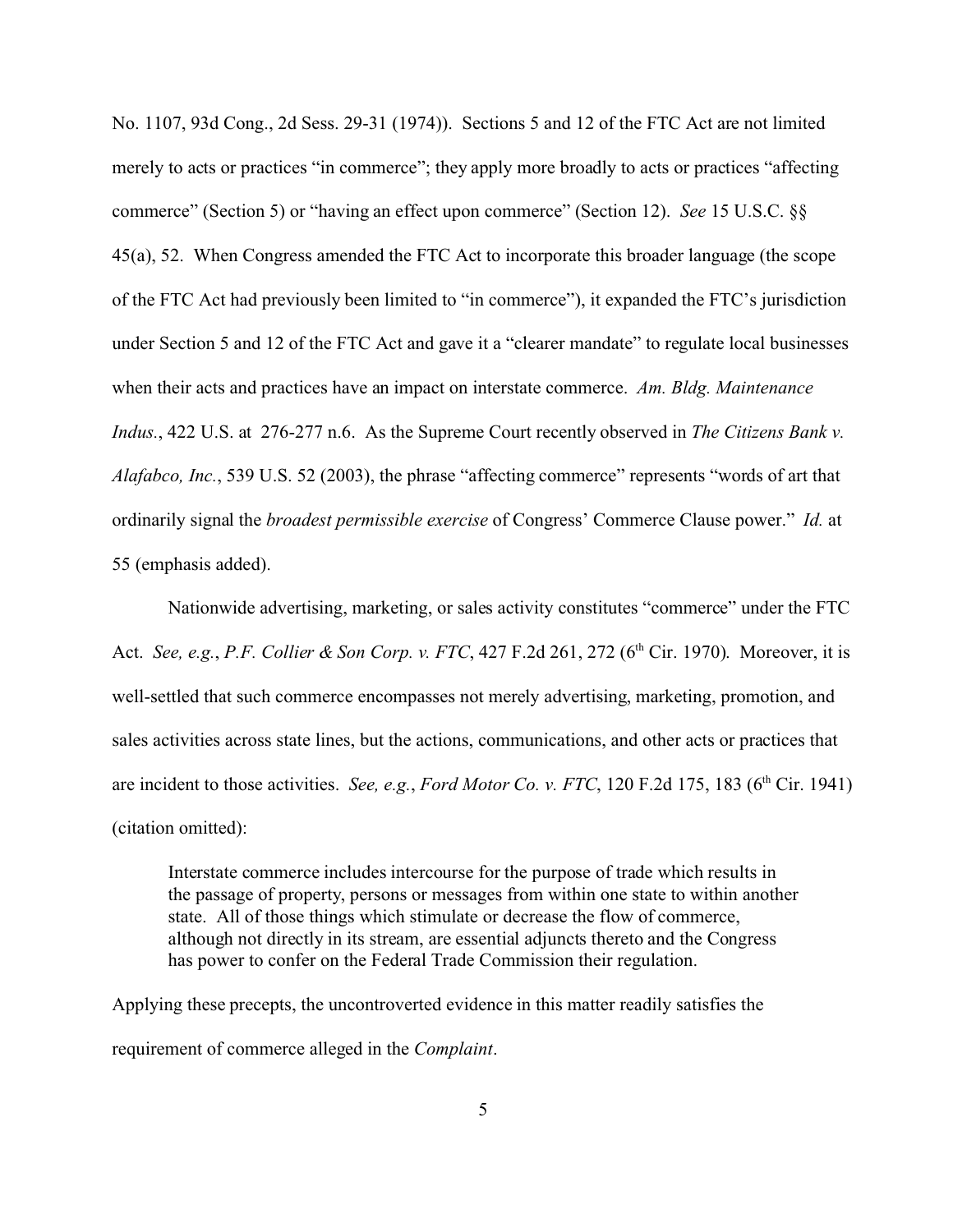### **B. The Uncontroverted Evidence Clearly Demonstrates that Respondents Have Engaged in Acts Affecting Commerce**

The uncontroverted record shows that Respondents have engaged in commerce or in acts affecting commerce by, *inter alia*, advertising, marketing, promoting, and selling the challenged products among the United States, or by personally taking actions, making decisions, and/or sending and receiving communications that are incident to these interstate commercial activities. As the undisputed facts recited below demonstrate, Respondents created the challenged products to be sold in commerce, created ads for these products, disseminated the ads throughout the United States to induce consumer purchases, received consumer solicitations to purchase the products, and sold the challenged products to consumers throughout the United States, directly through inbound calls and indirectly through other channels, such as department stores. Additionally, as discussed *infra* Section III, Respondents' acts were a part of a common business enterprise that advertised, marketed, promoted, and sold the challenged products in commerce. Below, we highlight the facts demonstrating that Respondents' acts and practices have been in, or affecting, commerce. Our discussion begins with Corporate Respondents' acts and practices.

#### **1. Corporate Respondents**

RULE OF PRACTICE 3.12(b)(1)(ii) provides that "[a]n answer in which the allegations of a complaint are contested shall contain . . . [s]pecific admission, denial, or explanation of each fact alleged in the complaint or, if the respondent is without knowledge thereof, a statement to that effect. Allegations of a complaint not thus answered shall be deemed to have been admitted." Corporate Respondents' *Answers* to the commerce allegation of the *Complaint* do not comply with this RULE. Their partial denial is not an outright denial of the "commerce" allegation, but a denial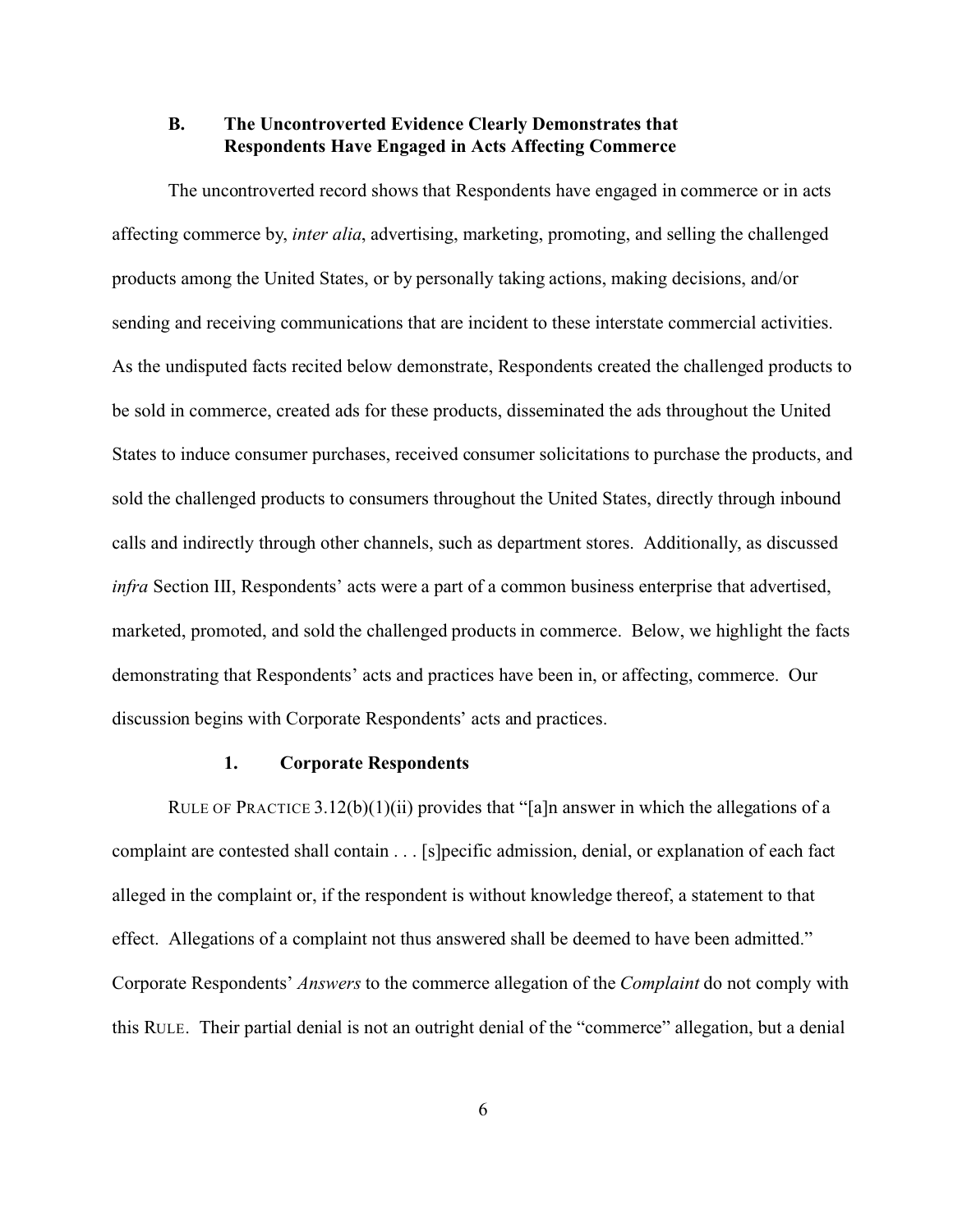that the acts and practices challenged in the complaint are unfair and deceptive. Corporate Respondents declined, however, to expressly admit that their challenged practices—aside from how they are "characterized"—have been in or have affected commerce, making this *Motion* necessary. In failing to state a specific denial of the commerce allegation and offering a denial limited to how acts are characterized elsewhere in the *Complaint*, Corporate Respondents, in essence, have admitted the Commission's commerce allegations *sub silentio*. Respondents also refused to answer a simple contention interrogatory seeking confirmation of their position on this issue. The record, however, provides strong, undisputed evidence showing that, putting the issue of deception aside, there is no genuine issue of material fact concerning the Commission's commerce allegation and Corporate Respondents' acts and practices.

### **a. Dermalin, Anorex, and PediaLean: Acts and Practices in or Affecting Commerce of Respondents Basic Research, BAN, and Klein-Becker usa**

In their *Answers*, Respondents Basic Research, BAN, and Klein-Becker usa admitted that they have manufactured, advertised, labeled, offered for sale, sold, and/or distributed Dermalin, Anorex, and PediaLean. Tab 2, Answer, Resp't Basic Research ¶ 11; Tab 7, Answer, Resp't BAN ¶ 11; Tab 4, Answer, Resp't Klein-Becker usa ¶ 11. These Respondents also admitted that they disseminated ads and labeling for these products, and advertised the products in Internet websites, newspapers and tabloids, and/or television commercials. Tab 2, Answer, Resp't Basic Research ¶¶ 11,13, 27, 36; Tab 7, Answer, Resp't BAN ¶¶ 13, 27, 36; Tab 4, Answer, Resp't Klein-Becker usa ¶¶ 13, 27, 36. Dermalin ads have appeared in national magazines such as Cosmopolitan, Redbook, Energy Times, Let's Live, and Muscle & Fitness Hers. Tab 2, Answer, Resp't Basic Research ¶ 13; Tab 26, G. Gay Dep. at 99, 103. Anorex was advertised in general women's publications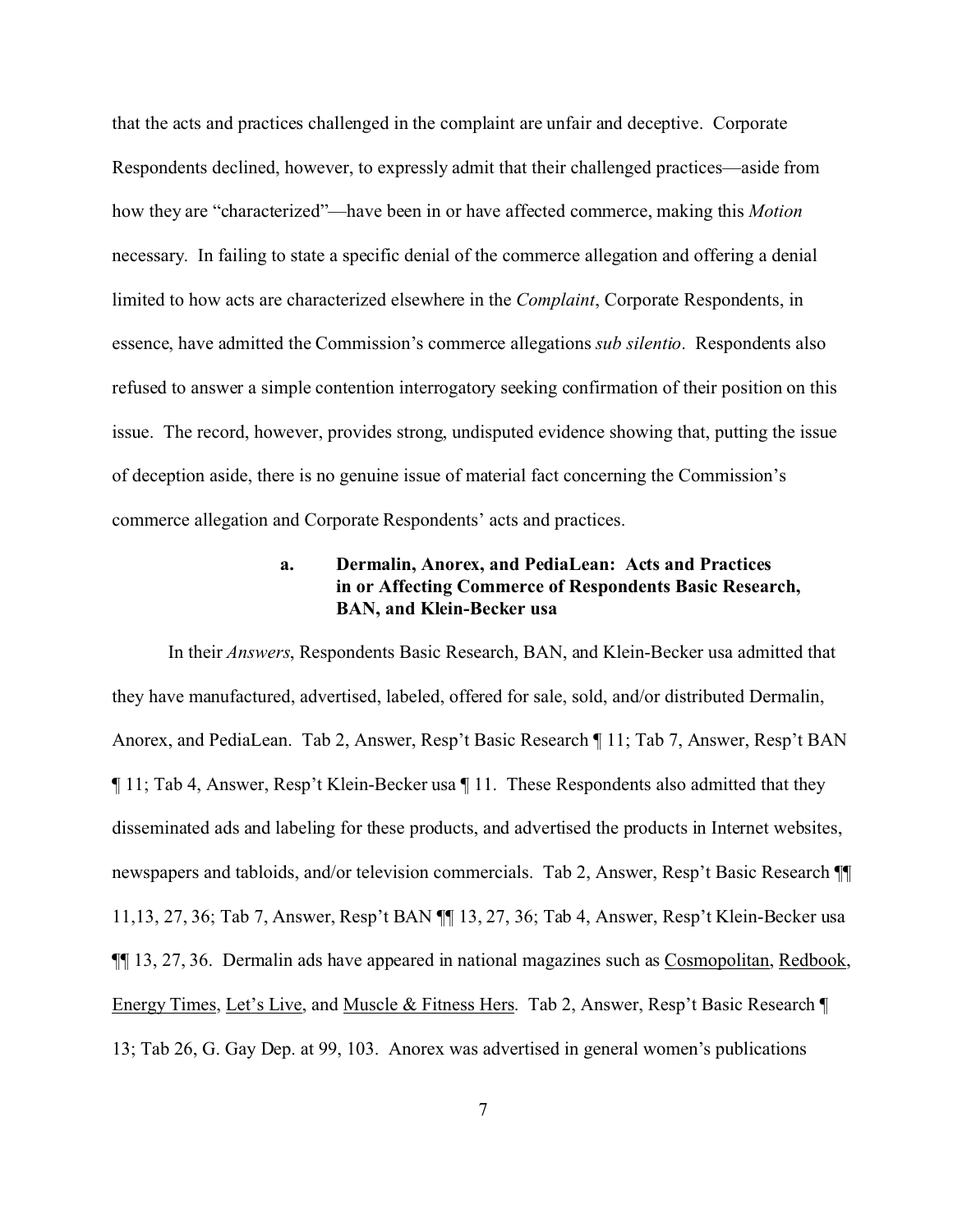including Redbook and Ladies' Home Journal. Tab 26, G. Gay Dep. at 109. PediaLean ads have appeared in magazines such as Redbook, Let's Live, and Healthy Living, and in tabloids such as Star and The Enquirer. Tab 2, Answer, Resp't Basic Research ¶ 36; Tab 26, G. Gay Dep. at 139 (designated as witness for Corporate Respondents).

### [REDACTED]

### **b. Cutting Gel: Acts and Practices in or Affecting Commerce of Respondents Basic Research, BAN, and Nutrasport**

In their *Answers*, Respondents Basic Research, BAN, and Nutrasport admitted that they have manufactured, advertised, labeled, offered for sale, sold, and/or distributed Cutting Gel. Tab 2, Answer, Resp't Basic Research ¶ 11; Tab 7, Answer, Resp't BAN ¶ 11; Tab 5, Answer, Resp't Nutrasport ¶ 11. These same Respondents have admitted that they disseminated advertisements and labeling for Cutting Gel, and advertised Cutting Gel in Internet websites, newspapers and tabloids, magazines; and/or television commercials. Tab 2, Answer, Resp't Basic Research ¶¶ 11, 13; Tab 7, Answer, Resp't BAN ¶ 13; Tab 5, Answer, Resp't Nutrasport ¶ 13. Cutting Gel advertisements have appeared in national magazines such as Muscle & Fitness, Physical, and Let's Live. Tab 2, Answer, Resp't Basic Research ¶ 13; Tab 26, G. Gay Dep. at 103 (designated as witness for Corporate Respondents).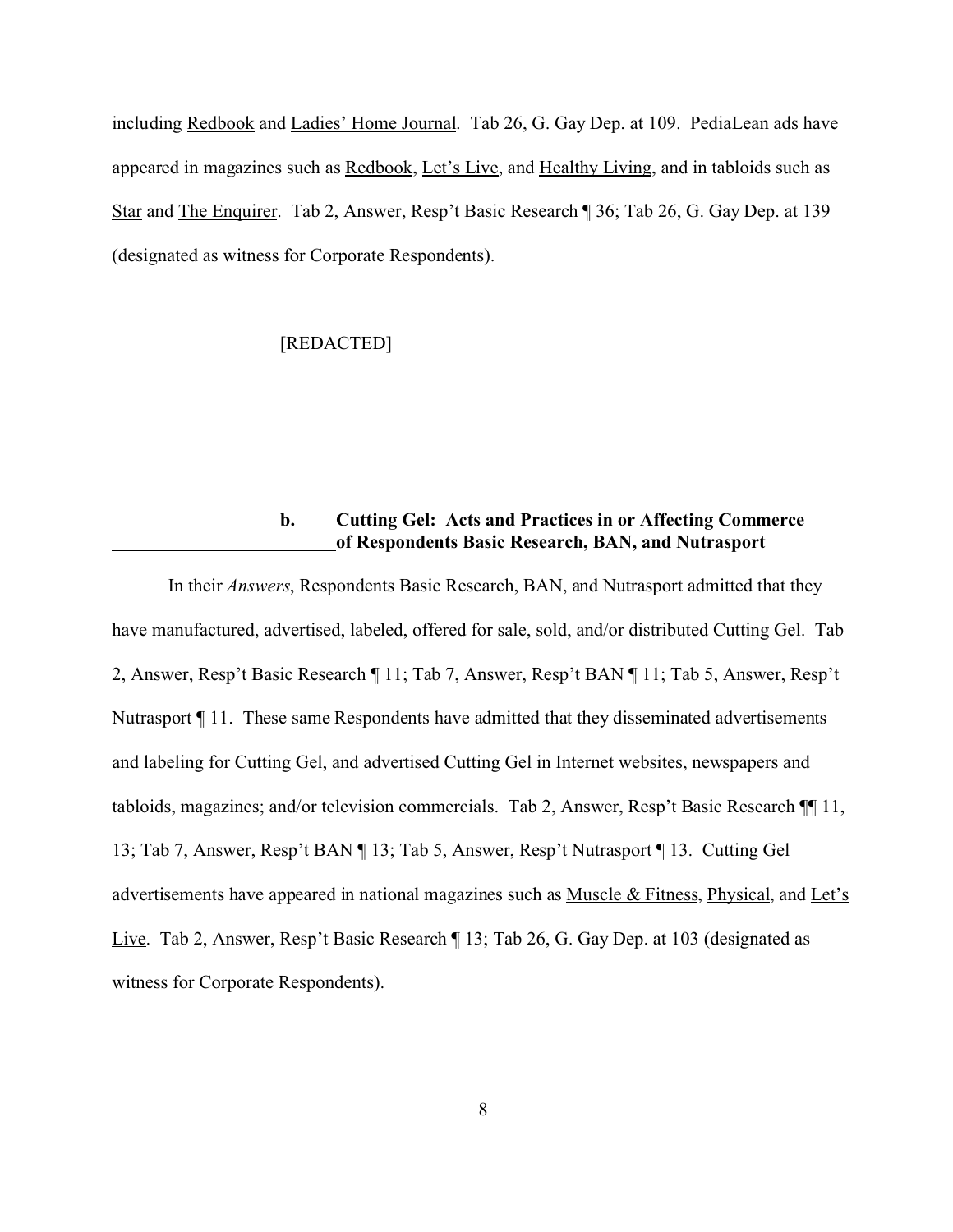### **c. Tummy Flattening Gel: Acts and Practices in or Affecting Commerce of Respondents Basic Research, BAN, and Sovage**

In their *Answers*, Respondents Basic Research, BAN, and Sovage admitted that they manufactured, advertised, labeled, offered for sale, sold, and/or distributed Tummy Flattening Gel. Tab 2, Answer, Resp't Basic Research ¶ 11; Tab 7, Answer, Resp't BAN ¶ 11; Tab 6, Answer, Resp't Sovage Dermalogic Laboratories ¶ 11. These Respondents also have admitted that they disseminated advertisements and labeling for Tummy Flattening Gel, and advertised Tummy Flattening Gel in Internet websites, newspapers and tabloids, magazines, and/or television commercials. Tab 2, Answer, Resp't Basic Research ¶¶ 11, 13; Tab 7, Answer, Resp't BAN ¶ 13; Tab 6, Answer, Resp't Sovage Dermalogic Laboratories ¶ 13. Tummy Flattening Gel ads have appeared in national magazines such as Cosmopolitan and Redbook. Tab 2, Answer, Resp't Basic Research ¶ 13; Tab 26, G. Gay Dep. at 103 (designated as witness for Corporate Respondents).

#### **d. Leptoprin: Acts and Practices in Commerce or Affecting of Respondents Basic Research, BAN, and A.G. Waterhouse**

In their *Answers*, Respondents Basic Research, BAN, and A.G. Waterhouse admitted that they manufactured, advertised, labeled, offered for sale, sold, and/or distributed Leptoprin. Tab 2, Answer, Resp't Basic Research ¶ 11; Tab 7, Answer, Resp't BAN ¶ 11; Tab 3, Answer, Resp't A.G. Waterhouse ¶ 11. These Respondents also admitted that they have disseminated ads and labeling for Leptoprin, and have advertised Leptoprin in Internet websites, newspapers and tabloids, magazines, and/or television commercials. Tab 2, Answer, Resp't Basic Research ¶¶ 11, 27; Tab 7, Answer, Resp't BAN ¶ 27; Answer, Resp't A.G. Waterhouse ¶ 27.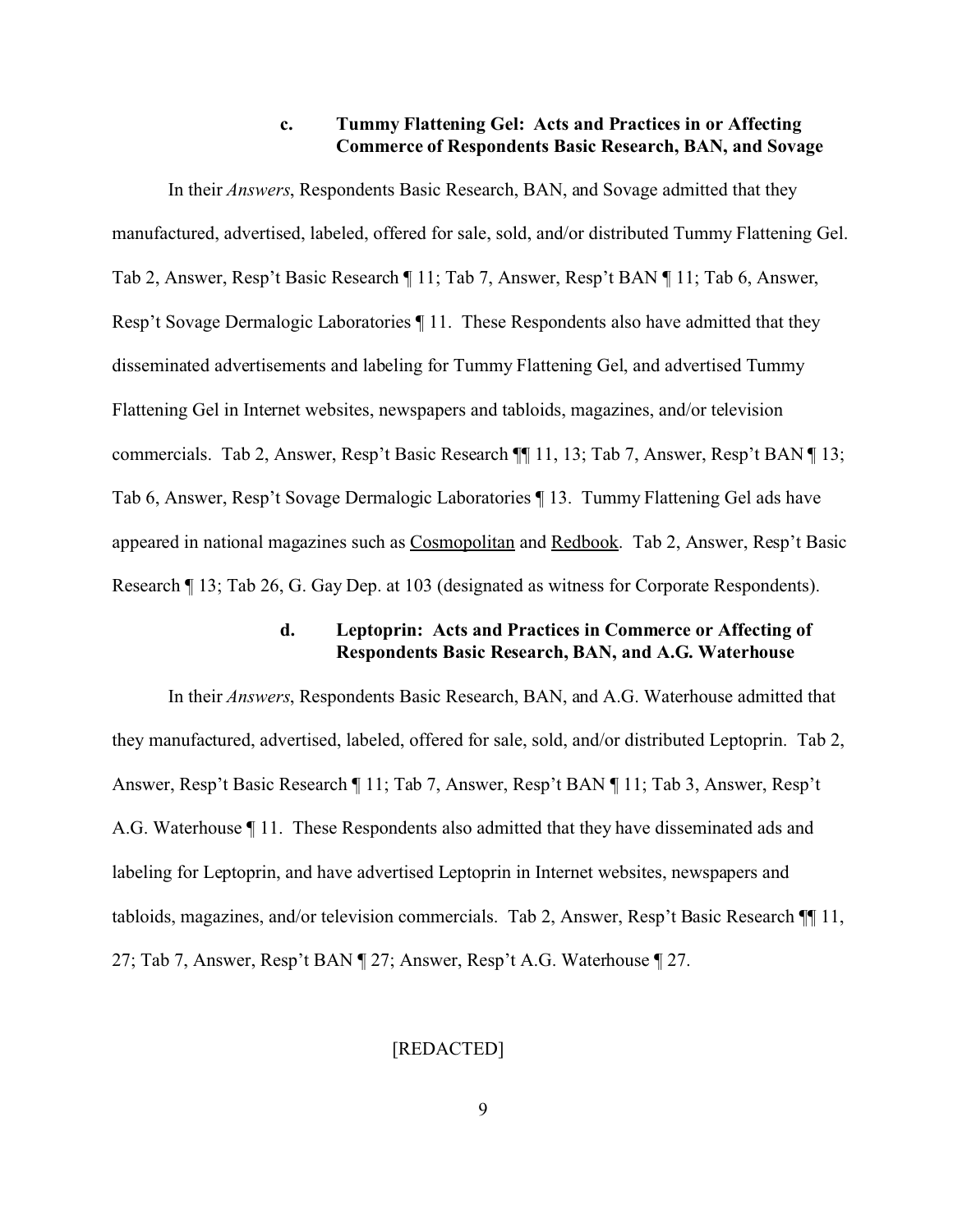### **e. Conclusion: Corporate Respondents' Acts and Practices Were in or Affecting Commerce**

Although their principal place of business is Utah, the Corporate Respondents have transacted business in other states of the United States, establishing that commerce has occurred. *E.g.*, *RSE, Inc. v. Pennsy Supply Co.*, 489 F. Supp. 1227, 1232 (1980) (noting, in context of "in commerce" requirement of Section 2(a) of the Clayton Act, that business conducted across state lines constitutes interstate commerce).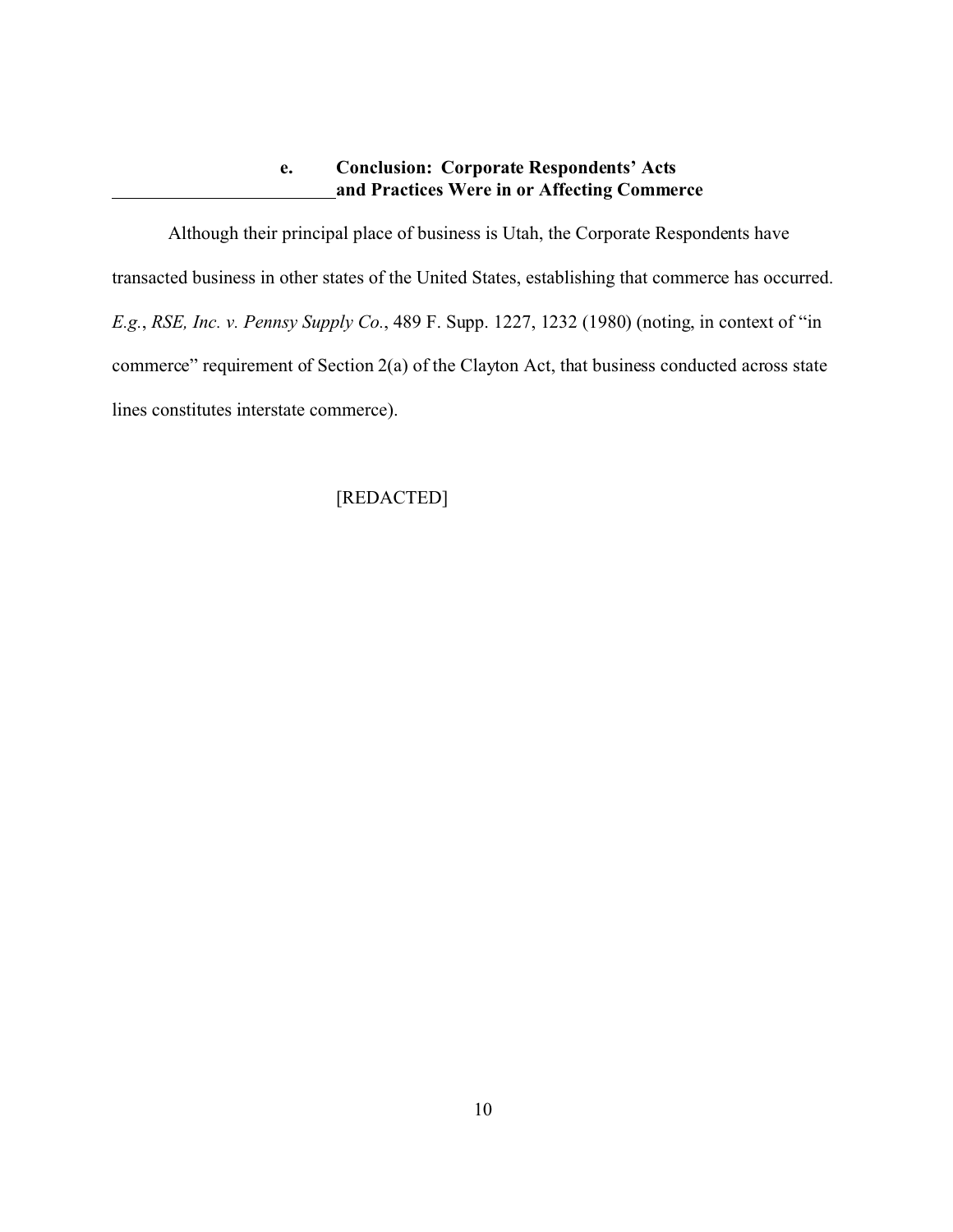Through the above acts and practices, Respondents have engaged in interstate commerce, or acts affecting such commerce.

#### **2. Individual Respondents**

The record also provides strong evidence showing that there is no genuine issue of material fact concerning the commerce allegation regarding the Individual Respondents.

### **a. Respondent Gay's Acts or Practices In or Affecting Commerce**

The evidence clearly shows that Respondent Dennis Gay is the person ultimately responsible for placing the ads for the challenged products into the stream of commerce and for selling the challenged products in commerce. [REDACTED]

 He is currently the chief executive of all of the Corporate Respondents, *i.e.*, Respondents Basic Research, AG Waterhouse, Klein-Becker usa, NutraSport, Sovage Dermalogic Laboratories, and BAN. Tab 17, Resp'ts' Resp. to Compl. Counsel's Req. for Admissions, Req. 1. His authority included final approval of the challenged products and ads for those products. Tab 11, Corporate Resp'ts Resp. to Compl. Counsel Interrog. 1. He has admitted disseminating advertising for Dermalin, Cutting Gel, Tummy Flattening Gel, Leptoprin, Anorex, and PediaLean. Tab 8, Answer, Resp't Gay ¶ 13, 27, 36. In addition, Respondent Gay is also involved in acts or practices that are incident to the advertising and sale of the challenged products. As CEO of Basic Research, Respondent Gay has final decision making authority over what is done in Basic Research's Marketing Department, which is responsible for the labeling, advertising, and media placement for products. Tab 26, G. Gay Dep. at 40; [REDACTED] With respect to product advertising, Respondent Gay makes the final decision on ad contents and whether an ad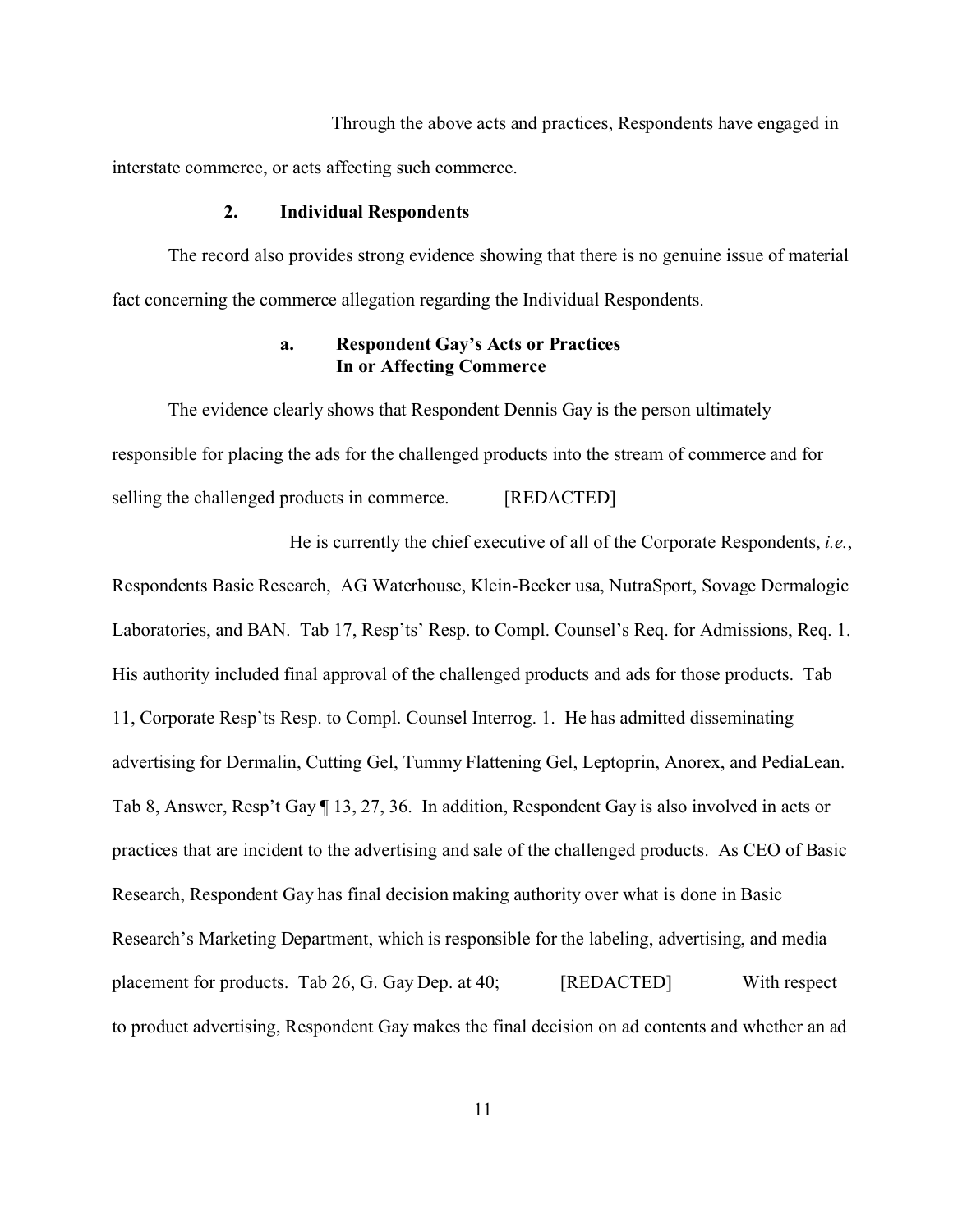# [REDACTED] Respondent Gay also makes the final

decision on the pricing of all products. Tab 26, G. Gay Dep. at 69, 75. From these facts, it is clear that no genuine issue of material fact exists that Respondent Gay's actions, especially in light of his ultimate decision-making authority, were in or affecting commerce.

### **b. Respondent Mowrey's Acts or Practices In or Affecting Commerce**

The uncontroverted evidence clearly shows that Respondent Mowrey also engaged in acts or practices in or affecting commerce as alleged in the *Complaint*. Respondent Mowrey researched and developed product ideas, concepts, and ingredients, performed ad substantiation research, and reviewed advertisements for substantiation. Tab 11, Corporate Resp'ts Resp. to Compl. Counsel Interrog. 1.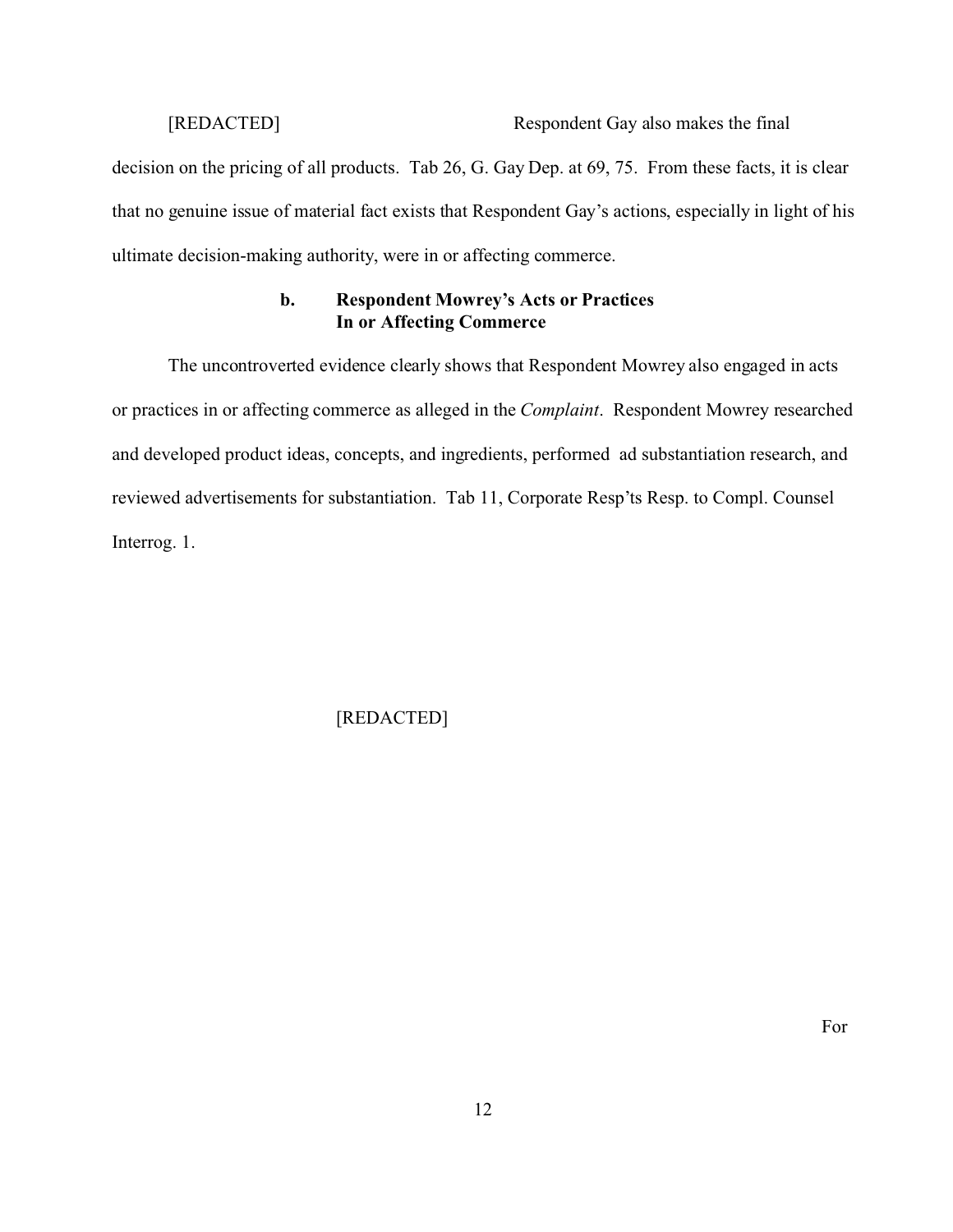example, Exhibit I to the *Complaint* features Respondent Mowrey touting the efficacy of

Leptoprin:

### **Leptoprin: The Result of an Extraordinary Collaboration**

Leptoprin (or more correctly, its patent-protected core compound, Leptoprin) is the result of an extraordinary collaborative effort between Dr. Daniel B. Mowrey, Director of Scientific Affairs, APRL (American Phytotherapy Research Laboratory), Salt Lake City, Utah, and Dr. Edward G. Fey, University of Massachusetts Medical Center, Worcester, Massachusetts. Though working independently, both doctors were keenly aware of the growing body of evidence linking obesity to certain genetic 'markers.' In September of 1998, Drs. Mowrey and Fey discovered each had access to compatible patents for variant methods of regulating obesity. As they familiarized themselves with each others' work, it became clear that combining the patented formulations could overcome genetic anomalies responsible for significant overweight."

### **Leptoprin: Now Available in The United States Without A Prescription**

In a report dated February 19, 2000, Dr. Mowrey stated 'Although Leptoprin is much too powerful for the 'casual dieter,' the ability of Leptoprin to help people overcome the genetic implications of obesity leads me to believe Leptoprin, and its base formulation Leptoprin, is the most effective means of providing considerable benefit to that vast population of American men and women who are significantly overweight. That is, until science develops a reliable means of altering the genetic code.'

In sum, Respondent Mowrey is directly involved in the chain of events leading from product

creation to dissemination of product claims to consumers, including claims challenged in the

*Complaint*. There is no genuine question for trial concerning whether his acts and practices are in

or affecting commerce within the meaning of the FTC Act.

### **c. Respondent Friedlander's Acts or Practices In or Affecting Commerce**

Lastly, Respondent Friedlander engaged in acts or practices affecting commerce in

connection with the challenged products.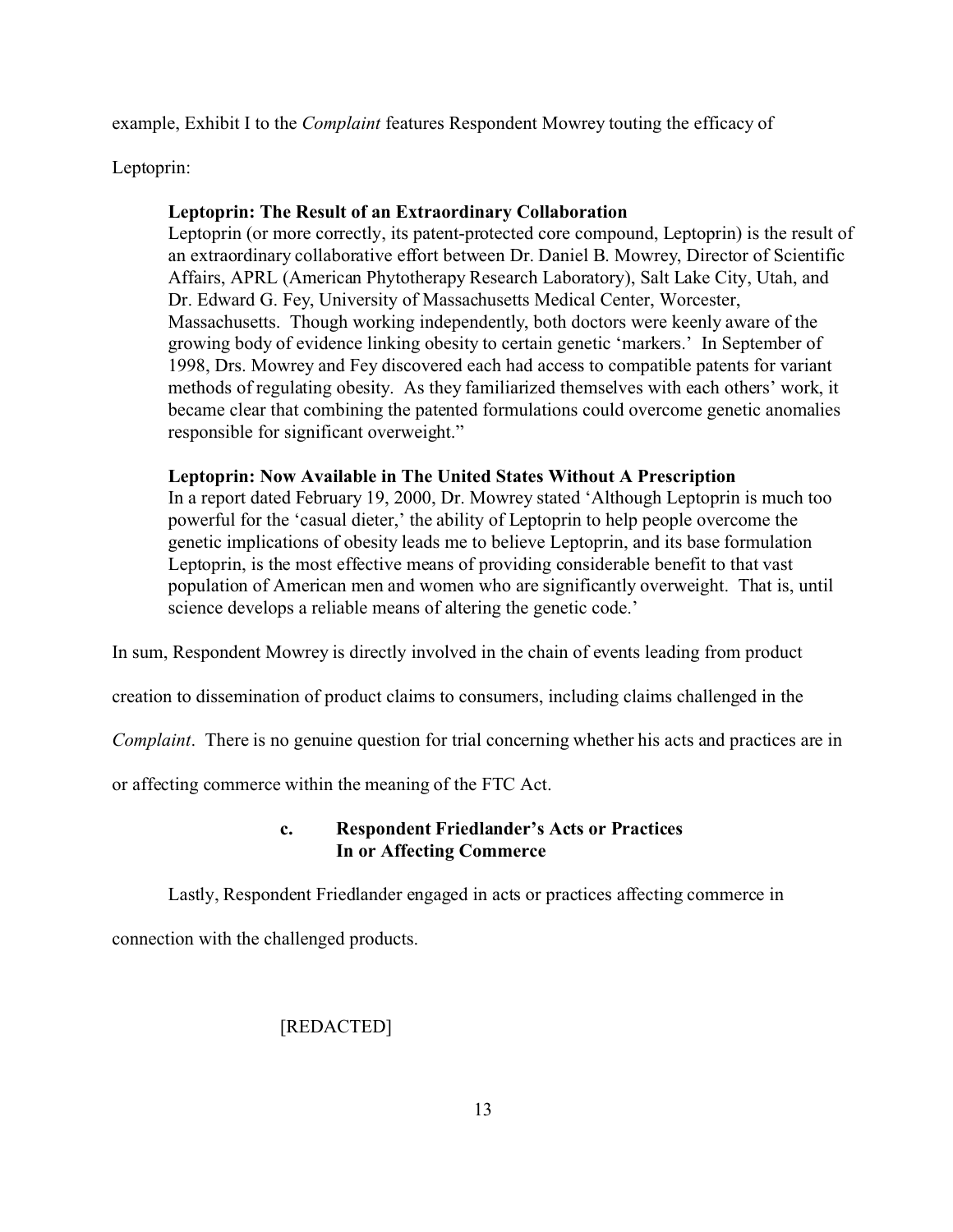### [REDACTED]

 He created the ad copy for Dermalin, Cutting Gel, Anorex, Leptoprin, and PediaLean. Tab 26, G. Gay Dep. at 57-58, 93, 106, 140. For the Cutting Gel box, Respondent Friedlander wrote the copy: "penetrating gel for the visible reduction of body fat." Tab 26, G. Gay Dep. at 82.

### [REDACTED]

Based on these facts, it is clear

that Respondent Friedlander's involvement in the acts and practices challenged in the *Complaint* was in or affecting commerce.

Based on the preceding evidence, there is no material dispute concerning whether Respondents engaged in acts or practices in or affecting commerce. The undisputed evidence discussed above establishes that they did. Additionally, the facts discussed below in Section III, which demonstrate that Respondents acted as a common enterprise, buttress the commerce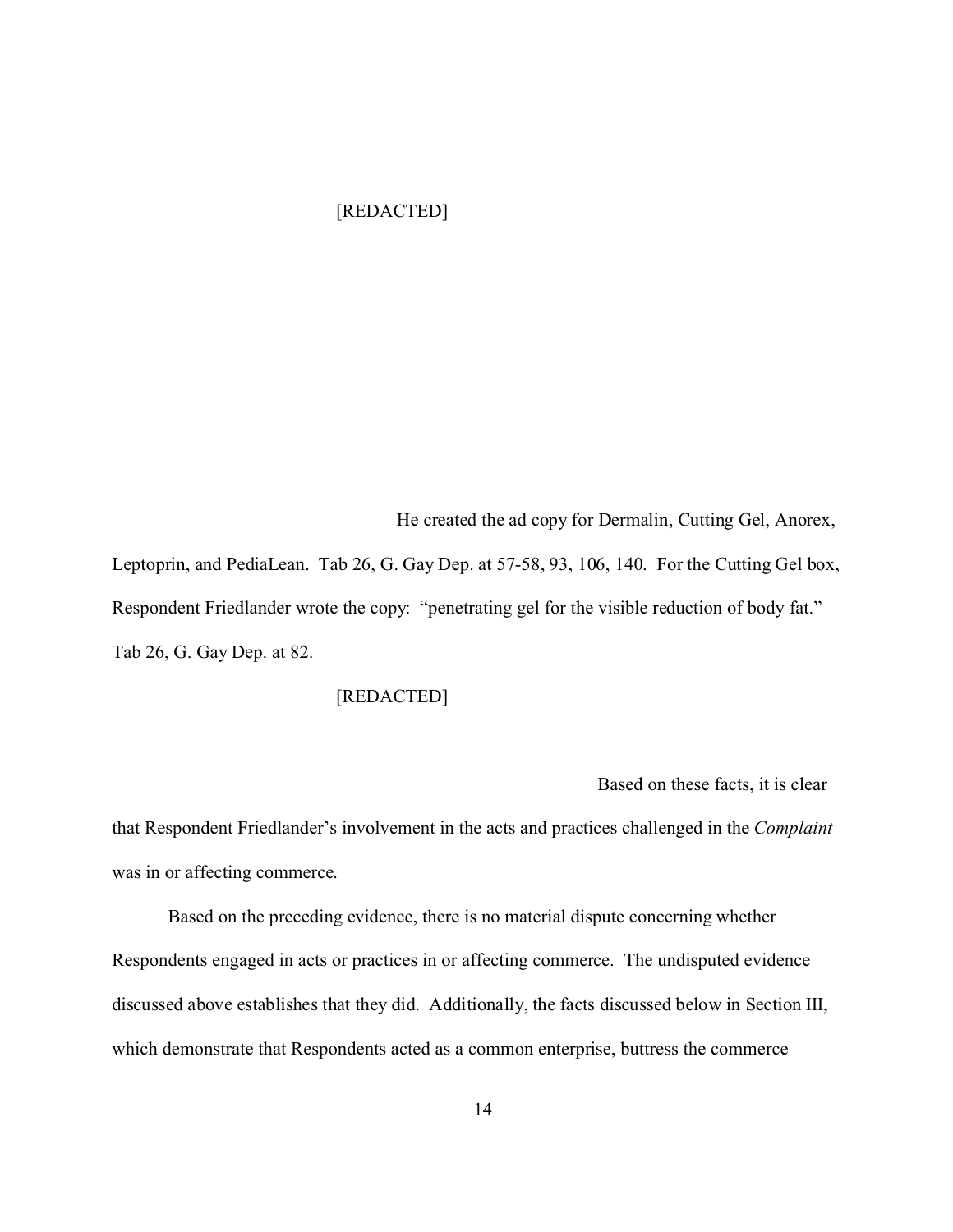allegation. Accordingly, we request that the Court enter summary decision on the commerce allegation of the *Complaint*, obviating the need for an unnecessary trial on this discrete issue.

#### **III. Respondents Operated a Common Business Enterprise as Alleged in the** *Complaint*

The *Complaint* alleges that "Respondents have operated a common business enterprise while engaging in the deceptive acts and practices alleged [therein]." Tab 1, Compl. [10. Respondents denied this allegation (see, for example, Answer of Resp't Basic Research at 3), but the record evidence establishes that Respondents have, in fact, operated a common enterprise. There are no material factual disputes concerning the facts pertaining to the common enterprise determination, as fully discussed below. We therefore request that the Court enter a summary decision with respect to this separate issue, streamlining the trial in this matter.

### **A. Legal Standard for Common Business Enterprise**

A "common enterprise" exists when an enterprise transacts business through "a maze of interrelated companies," *i.e.*, when, as a whole, "the pattern or framework" of an enterprise indicates that the several companies are actually transacting the same or similar business. *See Delaware Watch v. FTC*, 332 F.2d 745, 746 (2d Cir. 1964). Defendants found to be a common enterprise are held jointly and severally liable for their violations. *FTC v. J.K. Publications, Inc.,* 99 F. Supp.2d 1176, 1202 (C.D. Cal. 2000). Commission precedent over the past fifty years has identified many indicia of a common business enterprise. All, or very nearly all, of these indicia are present here. As a matter of law, applying Commission caselaw to the undisputed facts brought to light in Respondents' discovery responses and depositions of persons employed at Corporate Respondents' shared principal place of business, Respondents have indisputably operated a common business enterprise. Accordingly, summary decision on the common enterprise allegation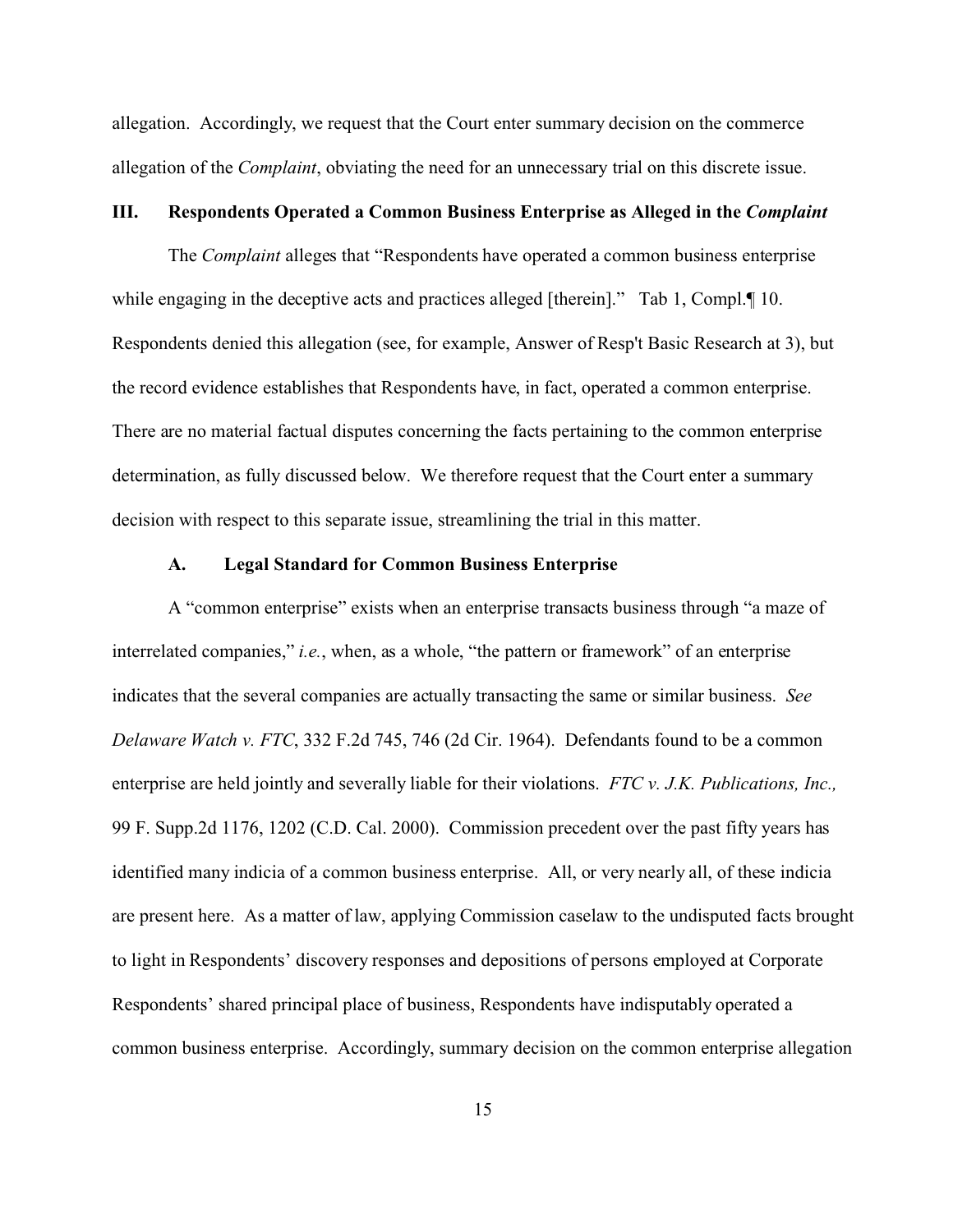of the *Complaint* is appropriate.

#### **B. Respondents Operated a Common Business Enterprise**

As fully discussed below, the undisputed facts conclusively confirm the Complaint Counsel's allegation that Respondents' corporate web, "pattern or framework," *Delaware Watch v. FTC*, 332 F.2d at 746, is a common business enterprise.

#### **1. Common Control**

Under Commission caselaw, one indicia of a common enterprise is common control of the companies that comprise the common enterprise. *Sunshine Art Studios, Inc. v. FTC*, 481 F.2d 1171, 1173 (1st Cir. 1973); *J.K. Publications, Inc.*, 99 F. Supp. 2d at 1202; *FTC v. Investment Devs., Inc.*, No. 89-642, 1989 U.S. Dist. LEXIS 6502, at \*29-30 (E.D. La. June 8, 1989); *FTC v. U.S. Oil & Gas Corp.*, No. 83-1702-CIV, 1987 U.S. Dist. LEXIS 16137, at \*59-64 (S.D. Fla. July 10, 1987). Common control is present here—(1) embodied in a company called DG Enterprises; (2) personified by its president, Respondent Dennis Gay; and (3) further evidenced by Covarix, a holding company for the product line companies managed by DG Enterprises.

The uncontroverted evidence establishes that DG Enterprises is the manager of all of the Corporate Respondents, *i.e.*, Respondents Basic Research, AG Waterhouse, Klein-Becker usa, NutraSport, Sovage Dermalogic Laboratories, and BAN. Resp. to Compl. Counsel's Req. for Admissions, Req. 3. This undisputed fact—Corporate Respondents' common management establishes common control because DG Enterprises can control each Corporate Respondent.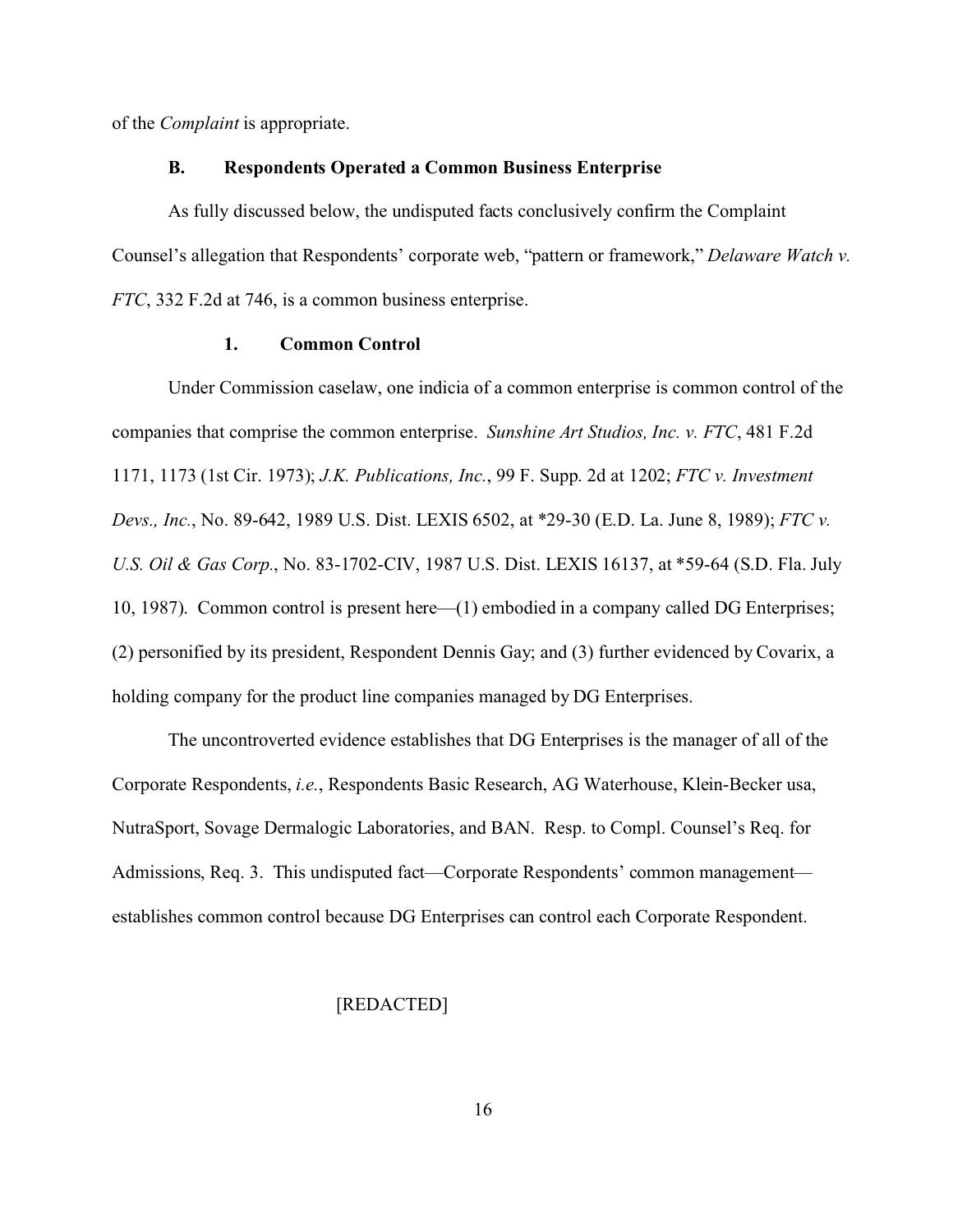### [REDACTED]

As manager of all of the Corporate Respondents, and as the manager of Covarix, DG Enterprises is the locus of common control in Respondents' common business enterprise.

Respondents' common business enterprise also has a chief executive—Respondent Dennis Gay. Since the inception of DG Enterprises in December 2002, Respondent Gay has held the position of President of DG Enterprises. Resp. to Compl. Counsel's Req. for Admissions, Req. 2. Respondent Gay is the chief executive of all Corporate Respondents. Resp. to Compl. Counsel's Req. for Admissions, Req. 1. [REDACTED]

Today, as CEO, Dennis Gay has final decision making authority over what is done in the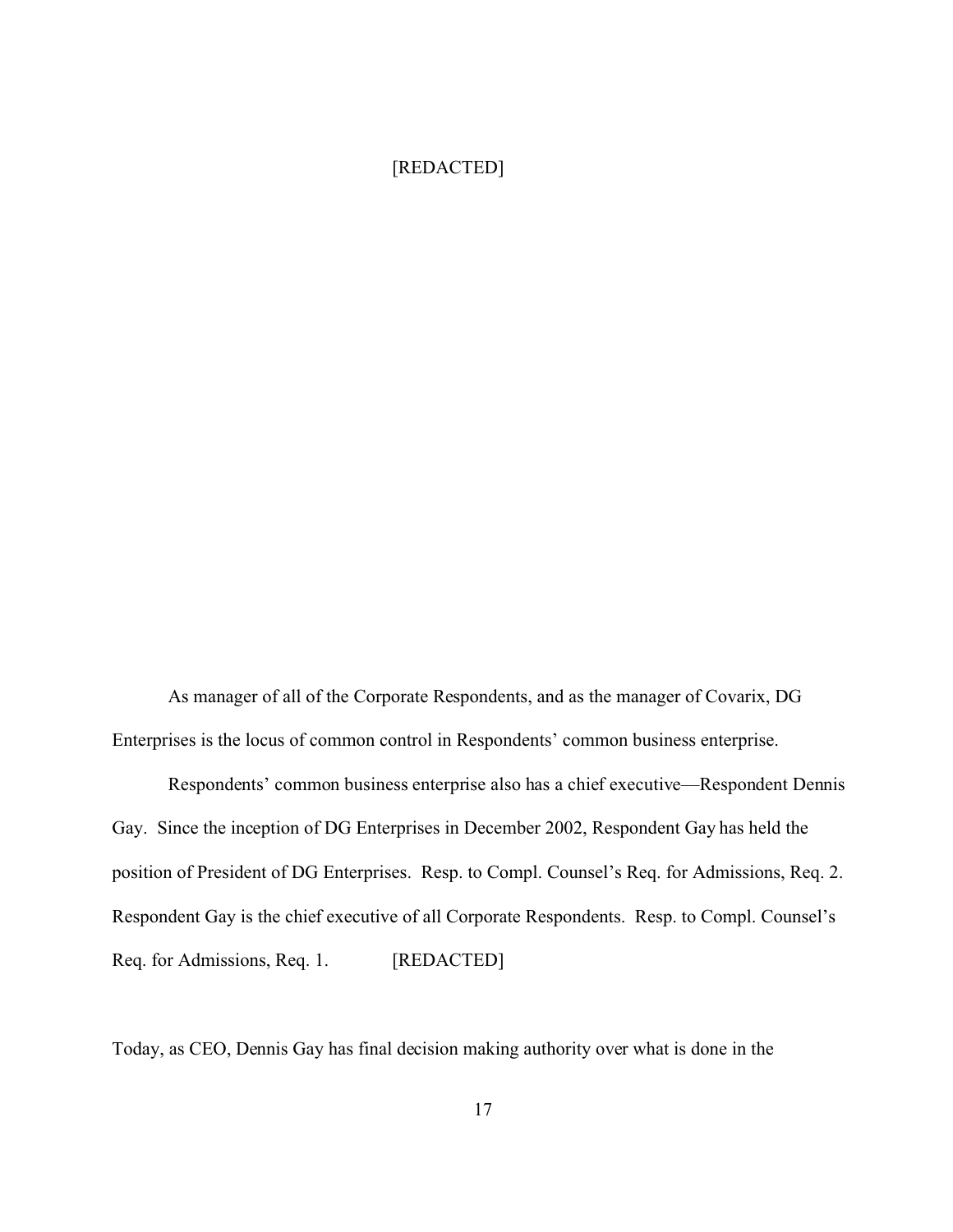Marketing Department. Tab 26, G. Gay Dep. at 40 (designated as witness for Corporate Respondents).

### [REDACTED]

 As set forth above, common control is indisputably present here, in the form of one manager, DG Enterprises, personified by its President, Respondent Gay.

### **2. Common Office Space**

Another indicia of a common enterprise established in Commission caselaw is the sharing of office space. *Sunshine Art Studios*, 481 F.2d at 1173; *P.F. Collier & Son*, 427 F.2d at 267; *J.K. Publications, Inc.*, 99 F. Supp. 2d at 1202; *FTC v. Marvin Wolf*, Civ. No. 94-8119, 1997-1 Trade Cas. (CCH) ¶ 71,713, 1996 U.S. Dist. LEXIS 1760, at \*21 (S.D. Fla. Jan. 30, 1996) (citations omitted); *Investment Devs.*, 1989 U.S. Dist. LEXIS 6502, at \*29-30; *U.S. Oil & Gas Corp.*, 1987 U.S. Dist. LEXIS 16137, at \*59-64.

It is uncontroverted that Respondents' business enterprise share the same premises. All of the Corporate Respondents have the same principal place of business—5742 West Harold Gatty Drive, Salt Lake City, Utah 84116. Tab 2, Answer, Resp't Basic Research ¶ 1; Answer, Resp't A.G. Waterhouse ¶ 2; Tab 4, Answer, Resp't Klein-Becker usa ¶ 3; Tab 5, Answer, Resp't Nutrasport ¶ 4; Tab 6, Answer, Resp't Sovage Dermalogic Laboratories ¶ 5; Tab 7, Answer, Resp't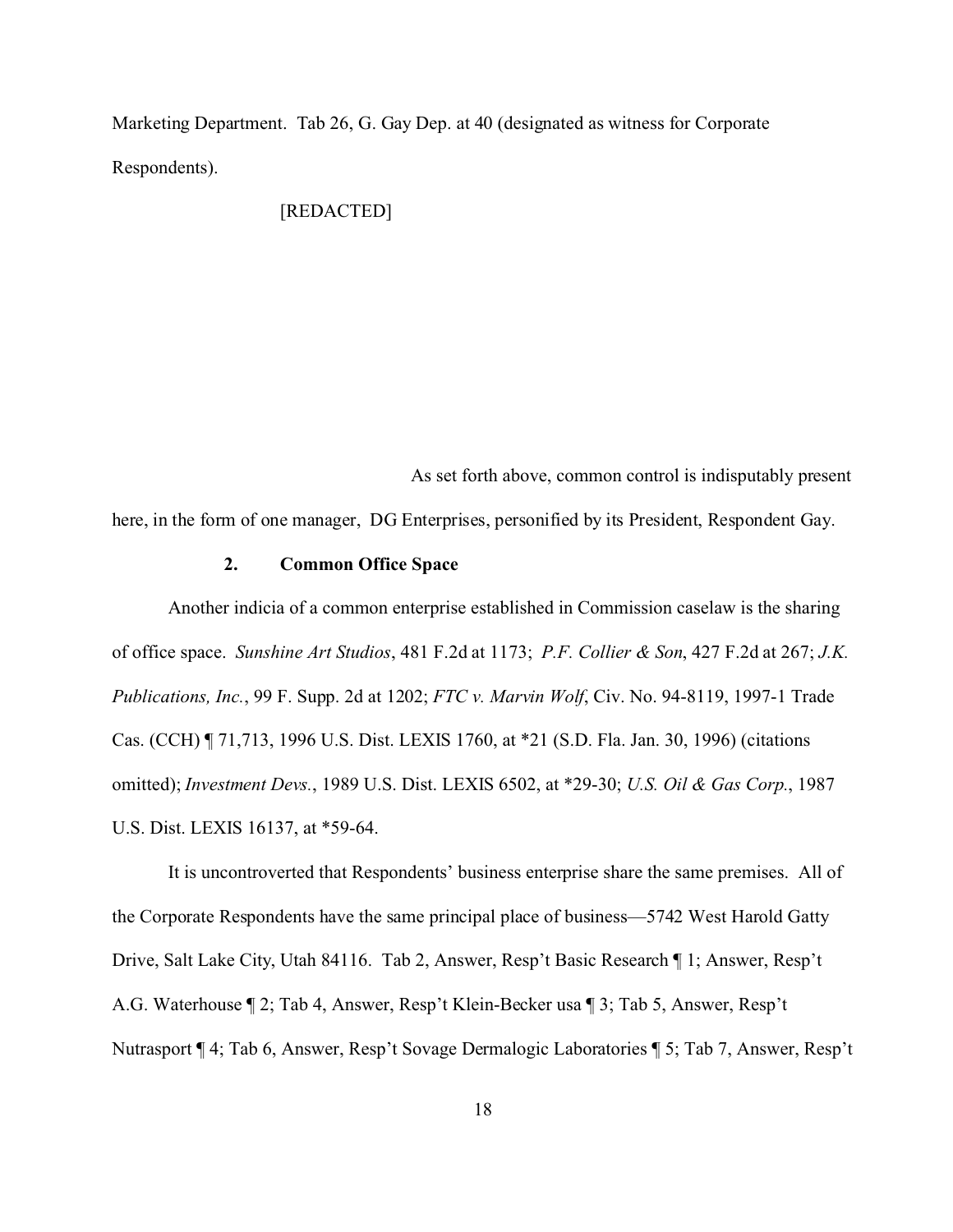BAN ¶ 6. As further detailed below, the sworn deposition testimony of personnel employed at the above address confirm that Respondents use the same office space.

## [REDACTED]

The Operations Department on the first floor of this

building handles purchasing for product lines of Basic Research, including A.G. Waterhouse, Klein-Becker usa, and Nutrasport.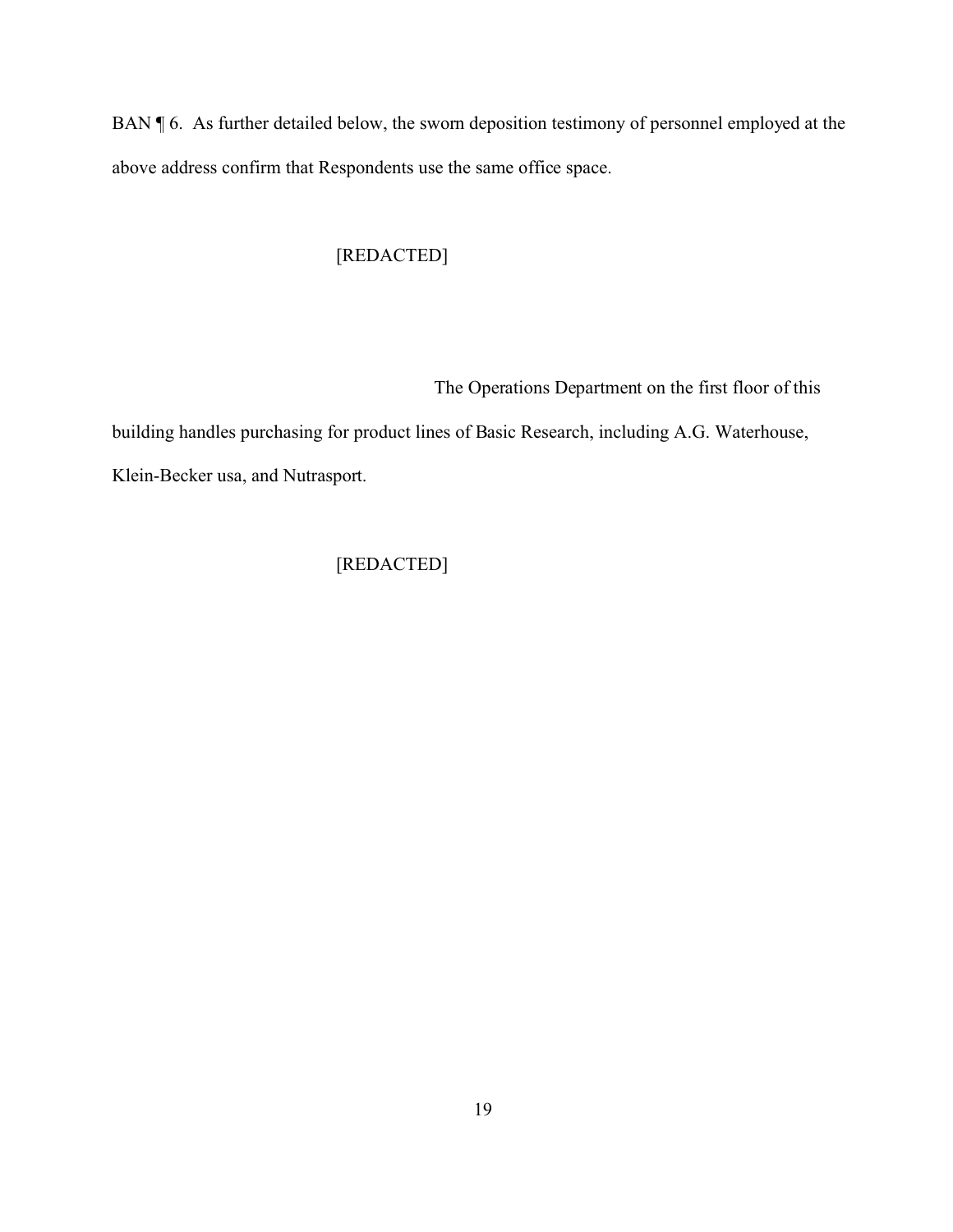#### The evidence

uniformly shows that Respondents use common office space in creating, marketing, selling, and shipping products to consumers.<sup>2</sup>

#### **3. Common Employees or Personnel**

Another indicia of a common business enterprise is present when employees or personnel are used interchangeably between companies. *Sunshine Art Studios, Inc.*, 481 F.2d at 1173; *J.K. Publications, Inc.*, 99 F. Supp. 2d at 1202; *Marvin Wolf*, 1996 U.S. Dist. LEXIS 1760, at \*21; *U.S. Oil & Gas Corp.*, Civ. No. 83-1702, 1987 U.S. Dist. LEXIS 16137, at \*59-64. The deposition testimony of Respondent Gay and other persons who perform work for Corporate Respondents conclusively establishes that Respondents have used employees or personnel interchangeably at their place of business.

### [REDACTED]

[REDACTED]

<sup>&</sup>lt;sup>2</sup> The Individual Respondents, Messrs. Gay, Mowrey, and Friedlander, also use this space. Respondent Dennis Gay's principal place of business is the same as that of the limited liability companies. Tab 2, Answer, Resp't Basic Research ¶ 7; Tab 8, Answer, Resp't Gay ¶ 7. According to Respondent Gay, Respondent Daniel B. Mowrey's principal office or place of business is located at that address. Tab 8, Answer, Resp't Gay ¶ 8.

Respondent Mitchell K. Friedlander has occupied office space provided by one or more of the other Respondents. Tab 10, Answer, Resp't Friedlander ¶ 9.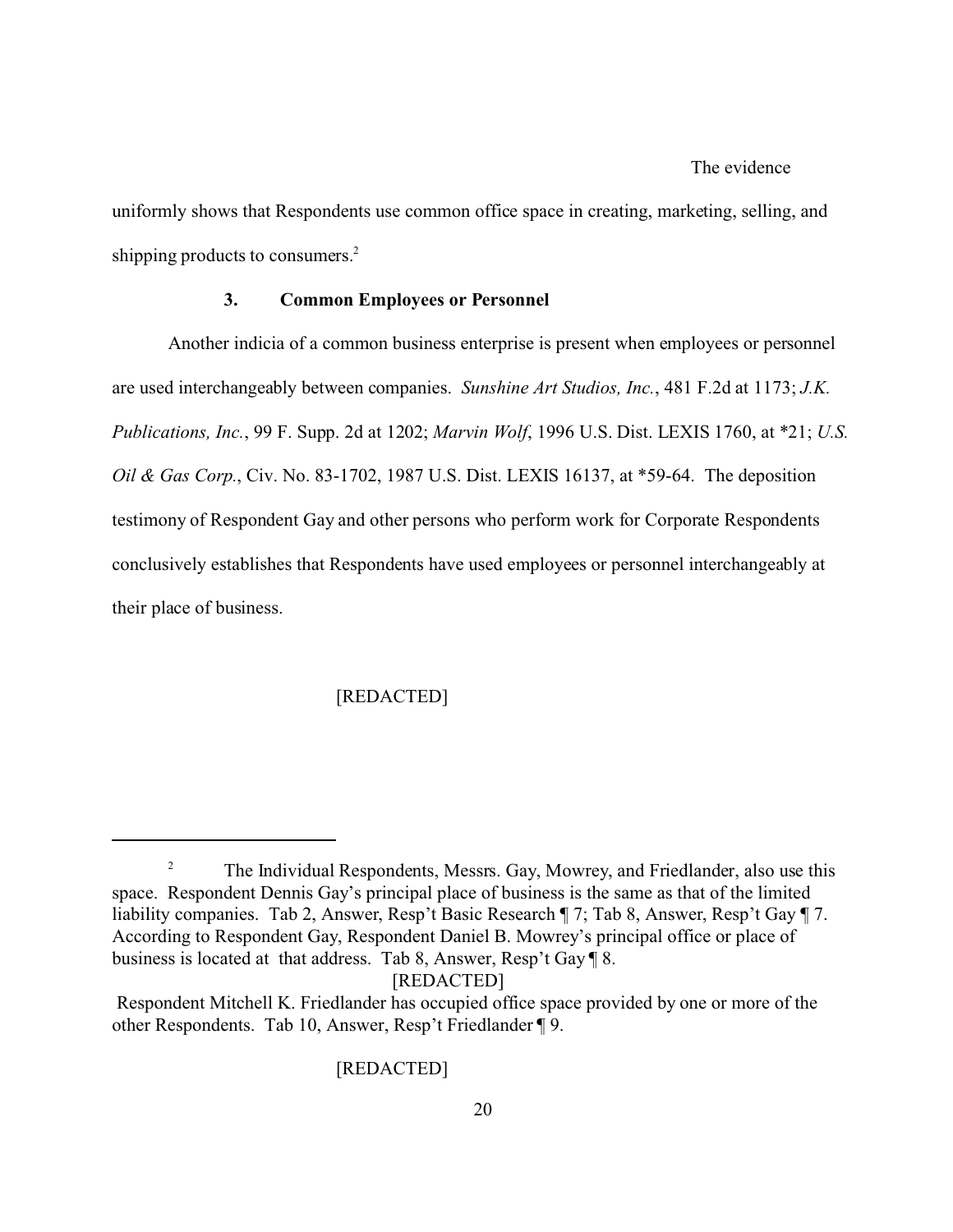### [REDACTED]

#### Today, a different

firm provides employees to Respondents. Bydex Management is the current "paymaster" for all of the employees at Corporate Respondents' principal place of business.

### [REDACTED]

In addition to human resource management functions, the product line companies share the same marketing department. Since Gina Gay moved to the Marketing Department in 1996 or 1997, she has done work for different product companies including A.G. Waterhouse, Klein-Becker usa, NutraSport, and Sovage Dermalogic Laboratories. Tab 26, G. Gay Dep. at 185-86. Today, Ms. Gay current holds the title of Marketing Director and supervises the Marketing Department, reporting to Respondent Gay. Tab 26, G. Gay Dep. at 39, 42 (designated as witness for Corporate Respondents). Her paycheck currently bears the name "Bydex." Tab 26, G. Gay Dep. at 39, 184.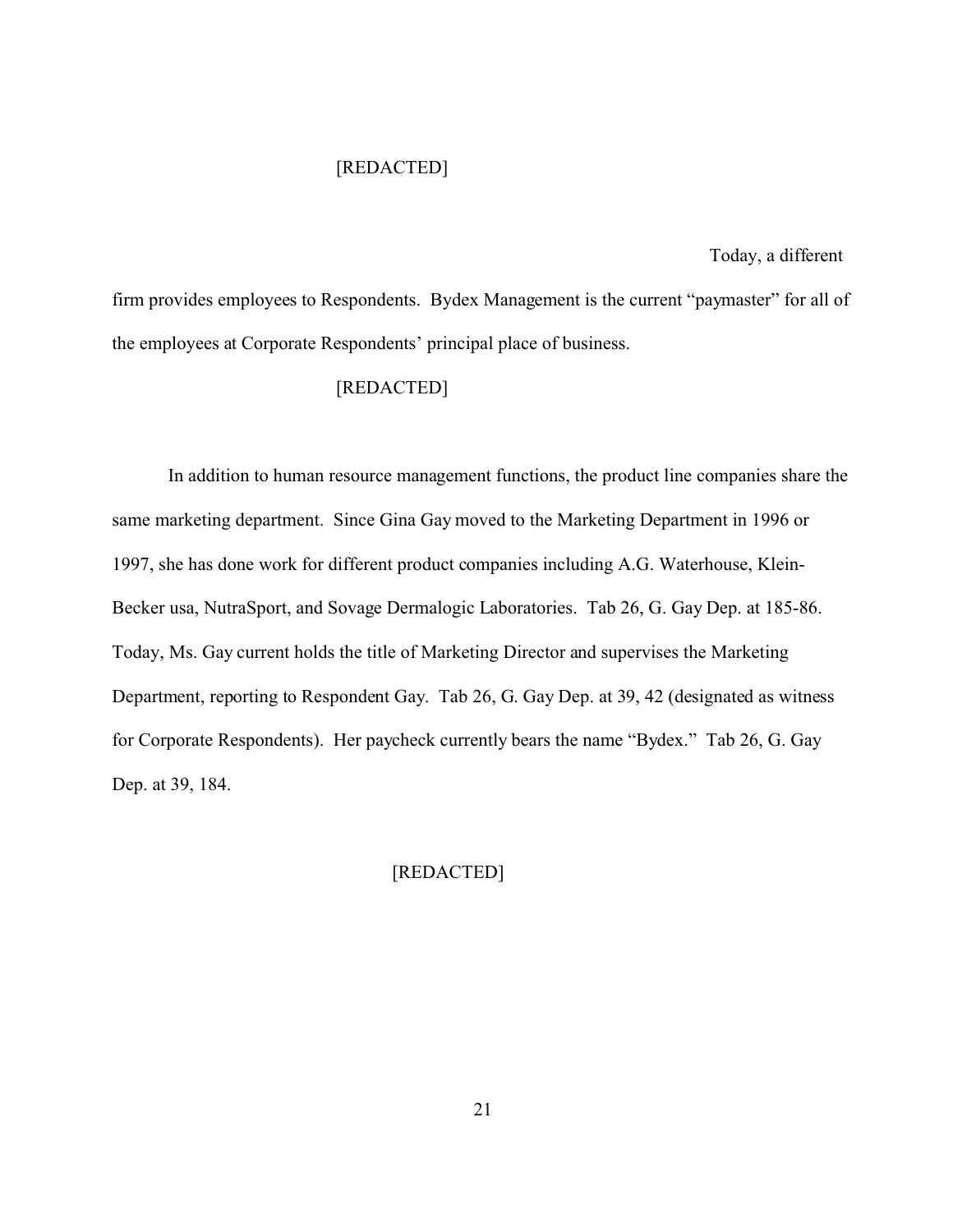The undisputed testimony discussed above concerning [REDACTED] to use Respondent Gay's phrase, conclusively establishes that Respondents have used employees interchangeably in their operations.

### [REDACTED]

Instead, the

persons employed at Respondents' place of business perform work for multiple Corporate Respondents—the work of a common enterprise.

#### **4. Advertising and Product Continuity**

Yet another indicia of a common enterprise is the use of identical or substantially similar

claims or references in the marketing of goods or services. *See Marvin Wolf*, 1996 U.S. Dist.

LEXIS 1760, at \*21; *U.S. Oil & Gas Corp.*, 1987 U.S. Dist. LEXIS 16137, at \*58-64. As the

Exhibits to the *Complaint* make clear, and as Respondents effectively admitted in their *Answers*,

Corporate Respondents have advertised an array of dietary supplements and topical gels with

identical or substantially similar sales pitches. Compare, for example, the following excerpts from

illustrative ads for Dermalin, Cutting Gel, and Tummy Flattening Gel:

"**Dermalin-APG:** The next generation fat emulsifier **Penetrating Gel Emulsifies Fat On Contact**

Dissolves Deep-Stored Body Fat Wherever Applied." "'Dermalin-APg's unique transdermal 'gel' formulation releases fat stores from any problem area. . . . [W]hen the gel is applied to the tummy, waist or hips, a dramatic reduction of stored body fat occurs."<sup>3</sup>

"FACT/ CUTTING GEL Gets Rid of Surface Body Fat!

<sup>3</sup> Tab 1, Compl.Ex. A (emphases in original); Resp. to Compl. Counsel's Req. for Admissions, p. 26-30 (acknowledging authenticity of *Complaint* exhibits).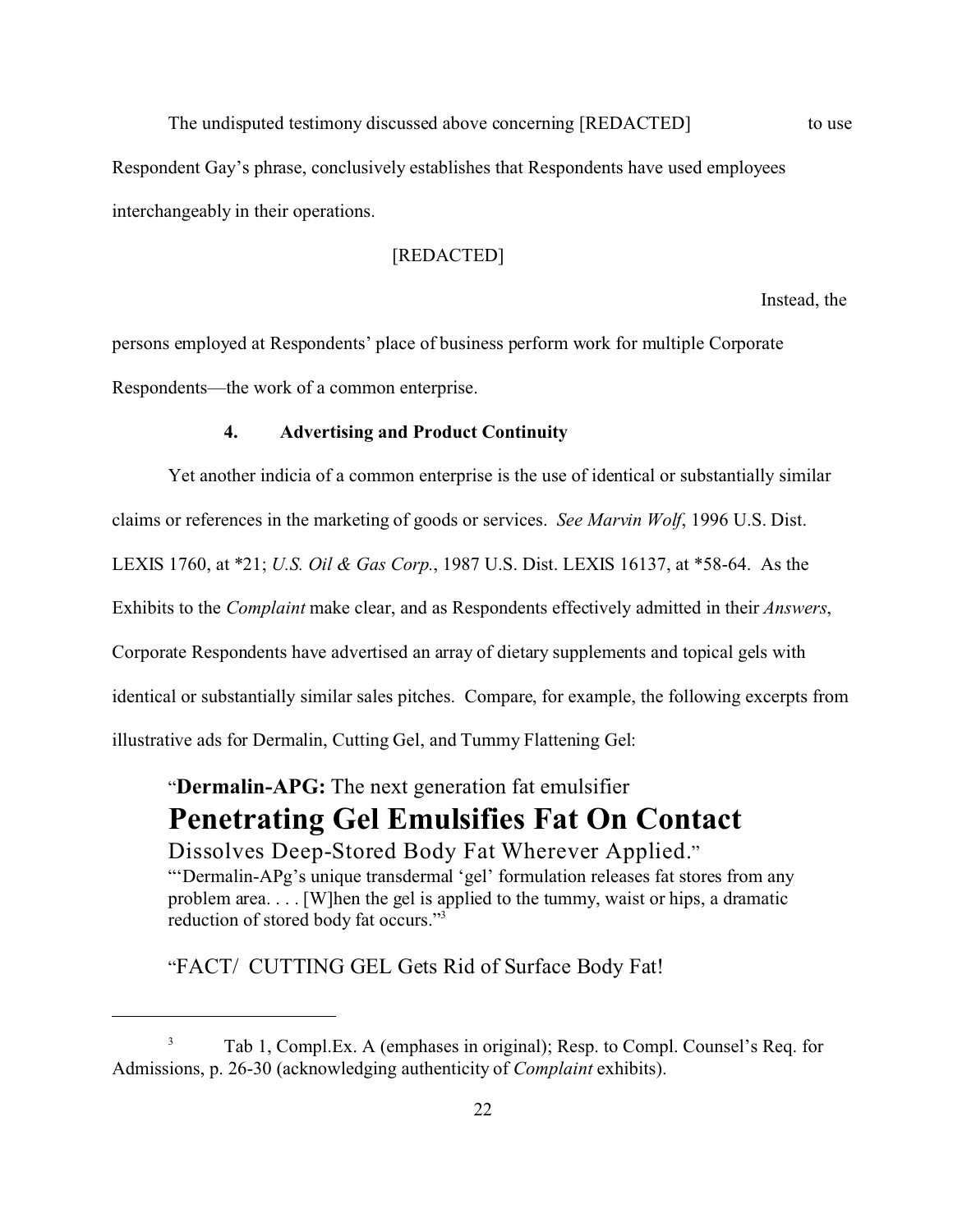Finally, there's Cutting Gel, a unique, patented, transdermal gel that penetrates deep into the skin and dissolves stubborn body fat on contact. That's right! A clinically proven, transdermal gel that dissolves surface body fat wherever applied! It's called Cutting Gel, and it's finally available in the United States in full clinical strength, without a prescription, and without annoying doctor's visits."

"'*Put Cutting Gel in a culture dish with fat cells and you can literally watch them deflate – similar to sticking a pin in a balloon.*' Dr. Daniel B. Mowrey"

# "Dissolves Surface Body Fat on Contact! Published Clinical Trials Prove CUTTING GEL's Power!" 4

"New Product Update from Sovage Dermalogic Laboratories

# PATENTED TOPICAL GEL REDUCES TUMMY FAT!"

### "**How It Works – The Science**

It is well documented that when beta adrenergic stimulants such as Epidril are added to a culture dish with adipose (fat) cells, the cells deflate as they release their stored fat – very similar to the way a balloon deflates when stuck with a pin. The evidence is conclusive. Epidril has been verified by two published clinical trials and has been awarded a United States Patent [No. 4,525,359]."<sup>5</sup>

These excerpts from Dermalin, Cutting Gel, and Tummy Flattening Gel illustrate how Corporate

Respondents have employed identical or substantially similar advertising claims and references.

Another example of Respondents' use of identical or similar advertising appears in the context of

advertising for Anorex and Leptoprin:

"But now there's Anorex – the first weight-control compound designed to mitigate

<sup>4</sup> Tab 1, Compl. Ex. D (emphases in original); Resp. to Compl. Counsel's Req. for Admissions, p. 26-30 (acknowledging authenticity of *Complaint* exhibits).

<sup>5</sup> Tab 1, Compl. Ex. F; Resp. to Compl. Counsel's Req. for Admissions, p. 26-30 (acknowledging authenticity of *Complaint* exhibits).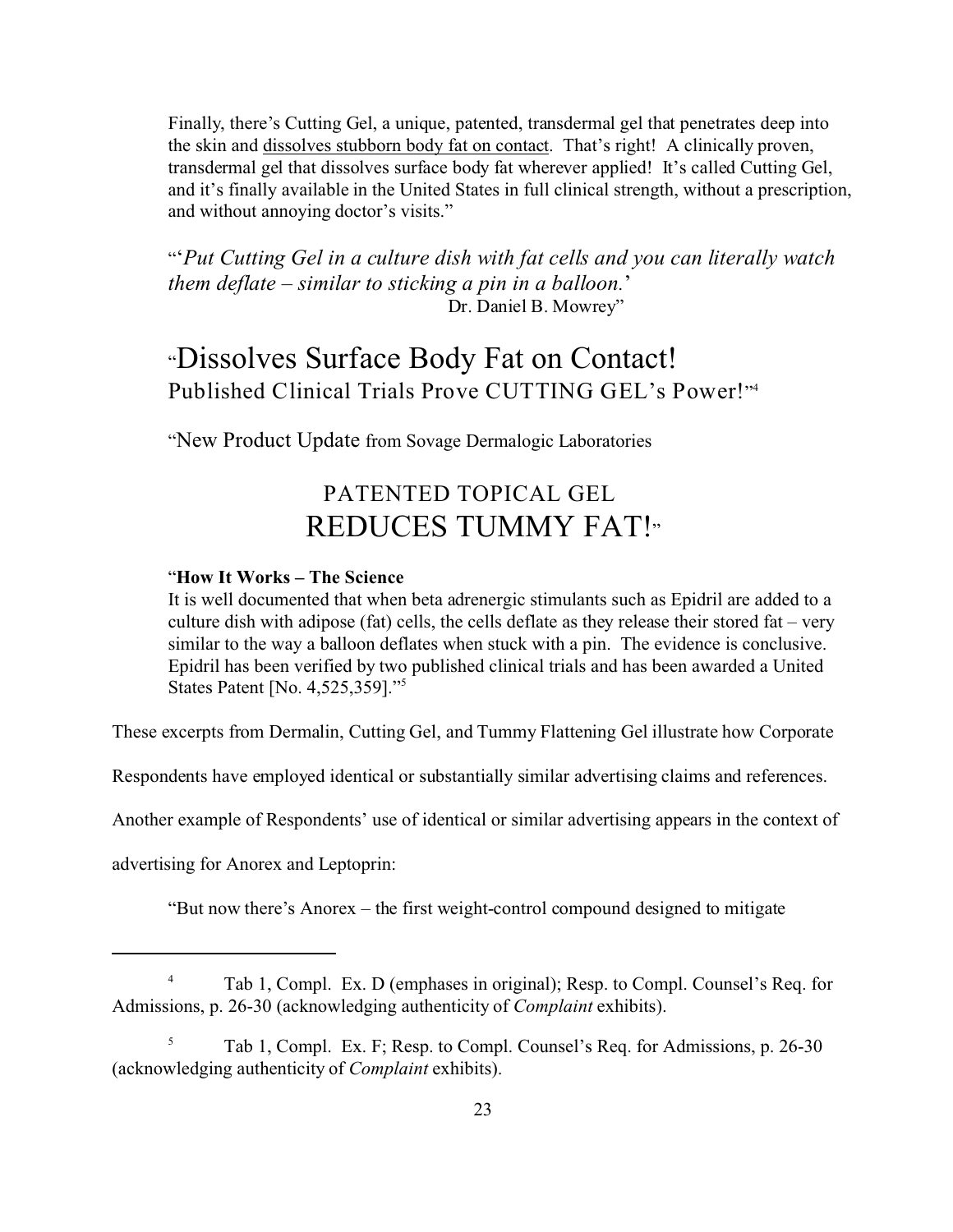the profound effect that variations in the human genetic code have on the storage, use, and disposition of body fat. Anorex is an extremely powerful anorectic agent and is not intended for use by the casual dieter who is merely attempting to shed five or ten 'vanity' pounds. However, if substantial, excess body fat is adversely affecting your health and self-esteem, then it's time for you to discover Anorex – the first comprehensive weight-loss compound designed specifically to overcome your genetic predisposition."<sup>6</sup>

"But now there's Leptoprin – the first weight-control compound designed to mitigate the profound effect that variations in the human genetic code have on the storage, use, and disposition of body fat."

"Leptoprin is an extremely powerful anorectic agent and is not intended for use by the casual dieter who is merely attempting to shed five or ten 'vanity' pounds. However, if substantial, excess body fat is adversely affecting your health and selfesteem, then it's time for you to discover Leptoprin – the first comprehensive weight-loss compound designed specifically to overcome your genetic predisposition."<sup>7</sup>

Not only do these advertisements employ identical or similar references (*e.g.*, dissolving body fat

on contact, a fat cell deflating like a pin stuck in a balloon, or identical ad copy for Anorex and

Leptoprin),

### [REDACTED]

Aside from the facial similarities in Respondents' promotional materials, and Corporate

 $6$  Tab 1, Compl. Ex. J; Resp. to Compl. Counsel's Req. for Admissions, p. 26-30 (acknowledging authenticity of *Complaint* exhibits).

<sup>7</sup> Tab 1, Compl. Ex. I; Resp. to Compl. Counsel's Req. for Admissions, p. 26-30 (acknowledging authenticity of *Complaint* exhibits).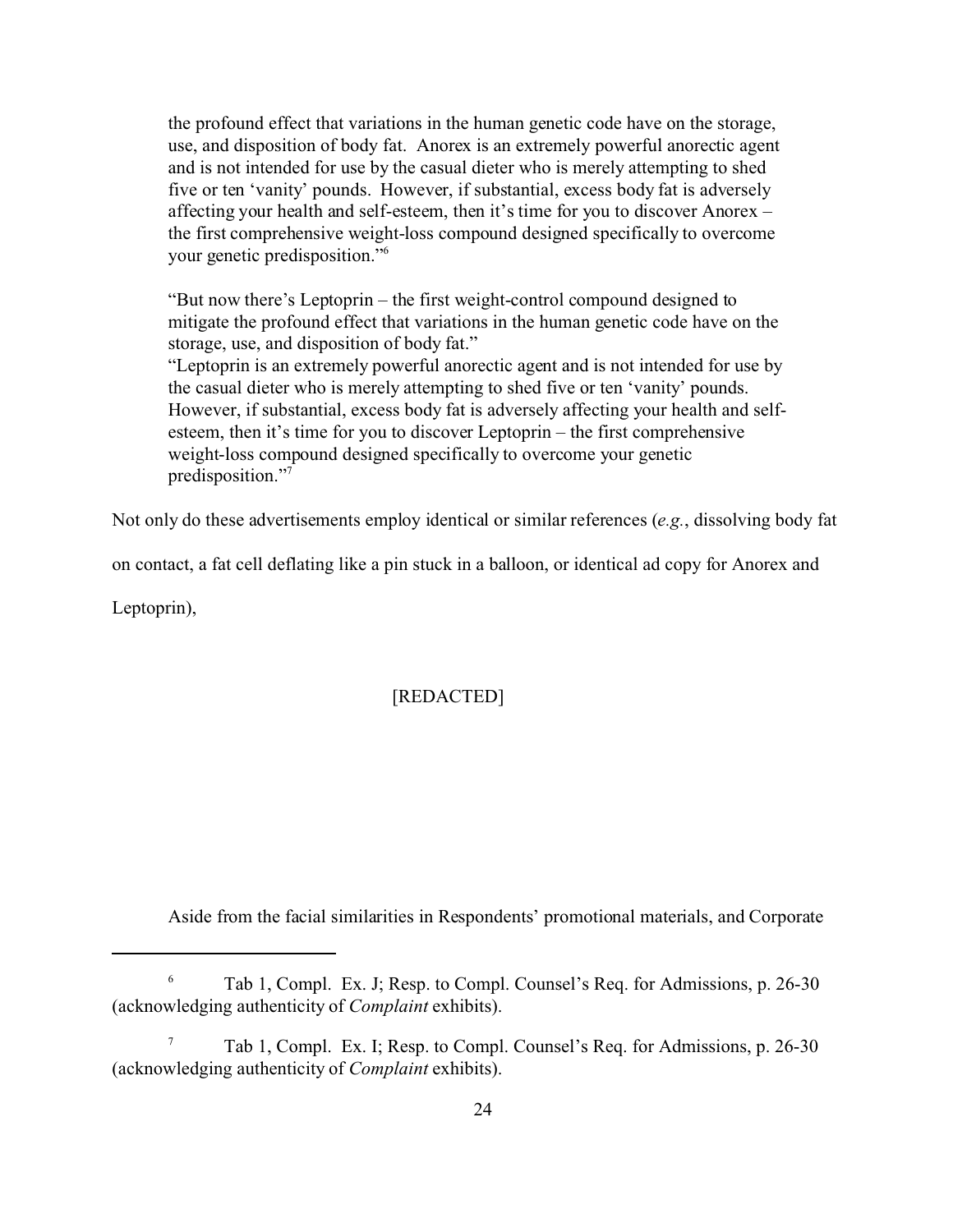Respondents' actual intent, with respect to some advertisements for differently-named products, to convey the same impressions to consumers, Respondents have further admitted that several Respondents have, in fact, advertised the same products. Ads for the challenged products refer to a variety of Respondents—A.G. Waterhouse for Leptoprin, Klein-Becker usa for Dermalin, Anorex, and PediaLean, Nutrasport for Cutting Gel, and Sovage Dermalogic Laboratories for Tummy Flattening Gel. *E.g.*, Tab 1, Compl. Exs. A, D, F, J, I, K. Each of these Respondents has admitted disseminating product advertisements in which they are mentioned. Answer, Resp't A.G. Waterhouse ¶ 27; Tab 4, Answer, Resp't Klein-Becker usa ¶¶ 13, 27, 36; Tab 5, Answer, Resp't Nutrasport ¶ 13; Tab 6, Answer, Resp't Sovage Dermalogic Laboratories ¶ 13. However, Respondents BAN and Basic Research have admitted disseminated advertisements for *all* of these products. Tab 2, Answer, Resp't Basic Research ¶¶ 13, 27, 36; Tab 7, Answer, Resp't BAN ¶¶ 13, 27, 36. These facts also establish another, related indicia of common enterprise—product continuity. *See Investment Devs., Inc.*, 1989 U.S. Dist. LEXIS 6502, at \*29-30; *U.S. Oil & Gas Corp.*, Civ. No. 83-1702, 1987 U.S. Dist. LEXIS 16137, at \*59-64.

#### [REDACTED]

Over the past four years, in advertising their wares, as

elsewhere, Respondents have effectively operated as one business—a common business enterprise.

#### **5. Common Accounting, Payroll, and Record-Keeping**

Additionally, Commission caselaw holds that centralized accounting, payroll, or record-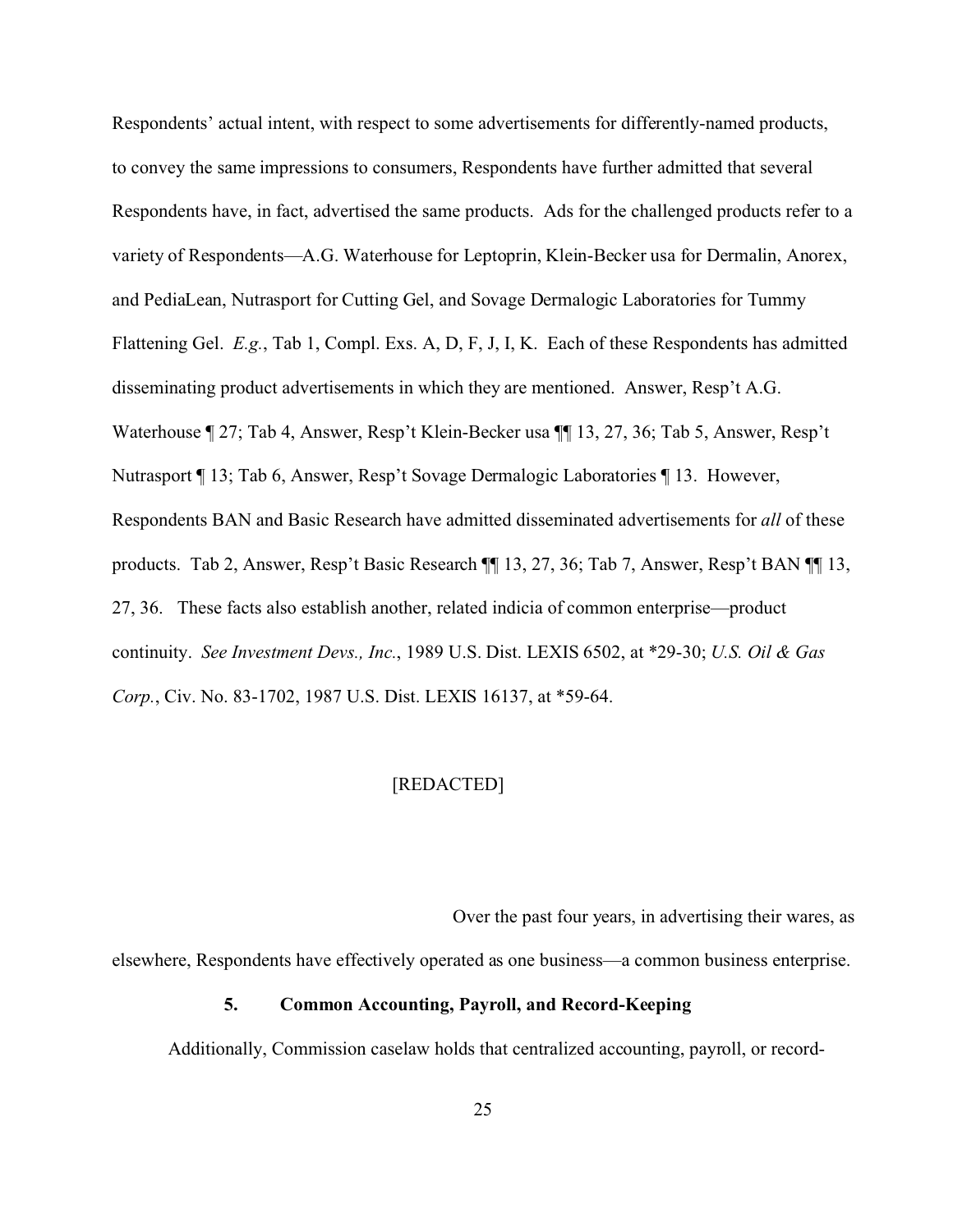keeping systems, among others, are other indicia of a common business enterprise. *Sunshine Art Studios, Inc.*, 481 F.2d at 1173; *FTC v. Jordan Ashley*, 1994-1 Trade Cases (CCH) ¶ 70,570 at 72,094, 72,095, 1994 U.S. Dist. LEXIS 7494, at \*1 (S.D. Fla. Apr. 5, 1994); *see also U.S. Oil & Gas Corp.*, Civ. No. 83-1702, 1987 U.S. Dist. LEXIS 16137, at \*59-64 (observing that mere fact that accounting results may be reported separately does not outweigh other factors). Respondents' common enterprise does have centralized accounting, payroll, and record-keeping functions.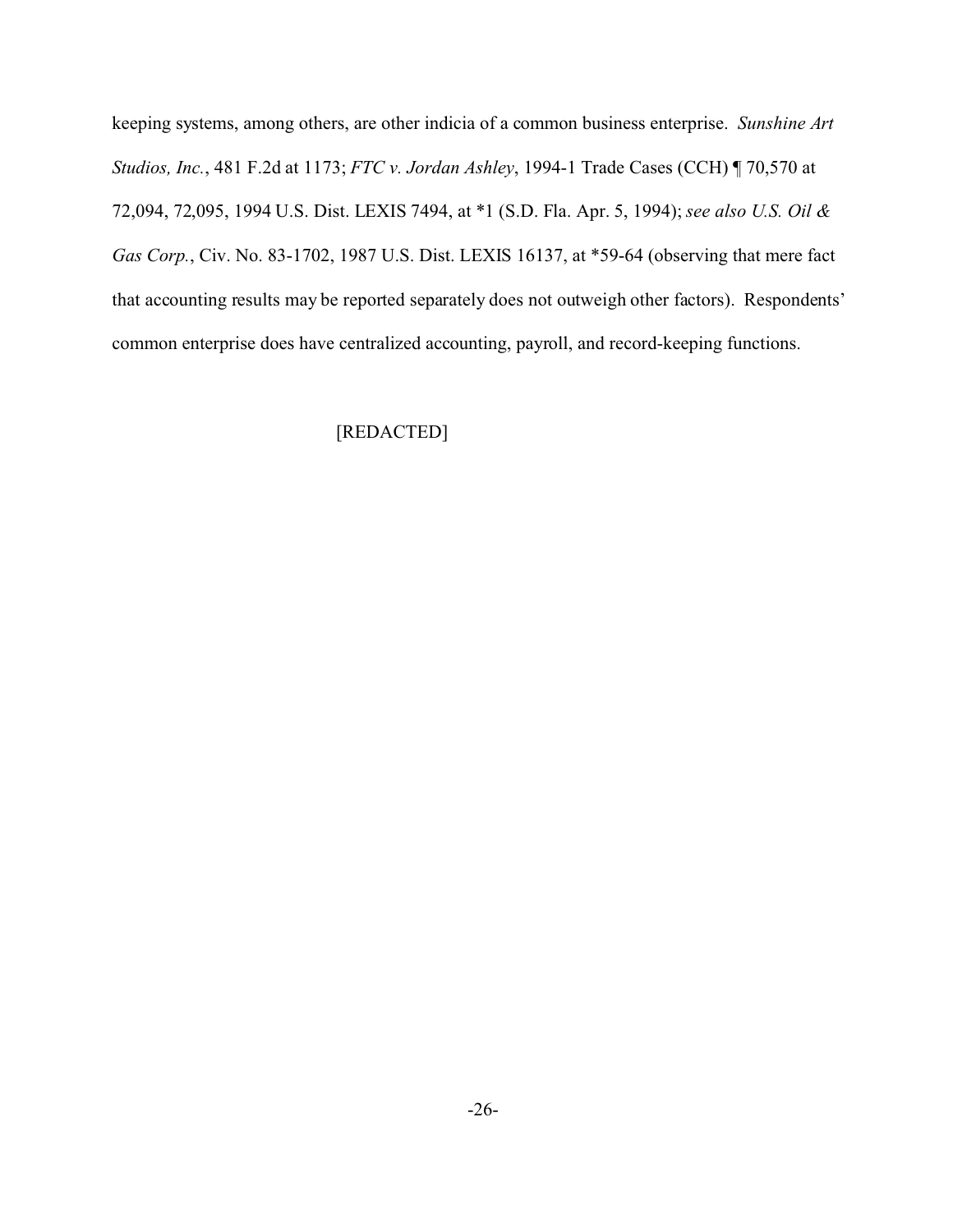### [REDACTED]

As previously noted, Marketing Director

Gina Gay's paycheck once bore the name Majestic Enterprises, and currently bears the name, Bydex. Tab 26, G. Gay Dep. at 39, 184.

Aside from the uncontroverted evidence concerning Corporate Respondents' centralized accounting and payroll functions, Corporate Respondents also maintain several centralized record-keeping systems. The fact that internal documents relating to several companies are intermingled, or distributed to different corporations in the same building, has been cited as another indicia of a common enterprise. *See FTC v. Jordan Ashley*, 1994 U.S. Dist. LEXIS 7494, at \*1.

### [REDACTED]

 These centralized systems doubtless contribute to the efficiency of Respondents' common enterprise.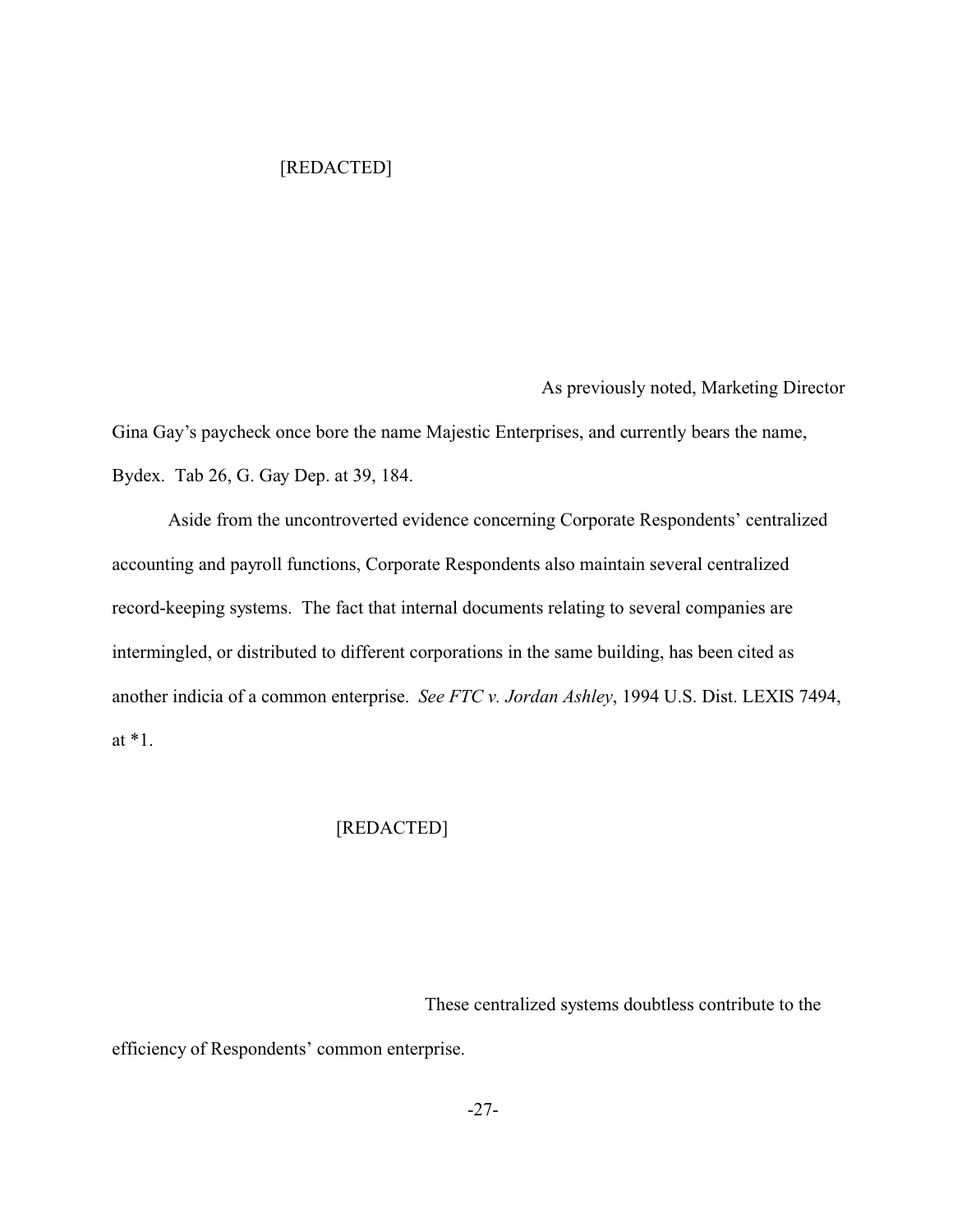#### **6. Routine Transfers or Commingling of Funds**

Still another indicia of a common business enterprise is the routine transfer or commingling of funds among entities comprising the enterprise. *Sunshine Art Studios, Inc.*, 481 F.2d at 1173; *J.K. Publications, Inc.*, 99 F. Supp. 2d at 1202; *Marvin Wolf*, , 1996 U.S. Dist. LEXIS 1760, at \*21. The testimony of Covarix Chief Financial Officer Val Weight, formerly the Controller of Basic Research through mid-June 2003, confirms that Respondents' common business enterprise involves the routine transfer of funds among entities—funds are deposited and withdrawn for numerous Corporate Respondents into a common bank account or accounts held by Covarix.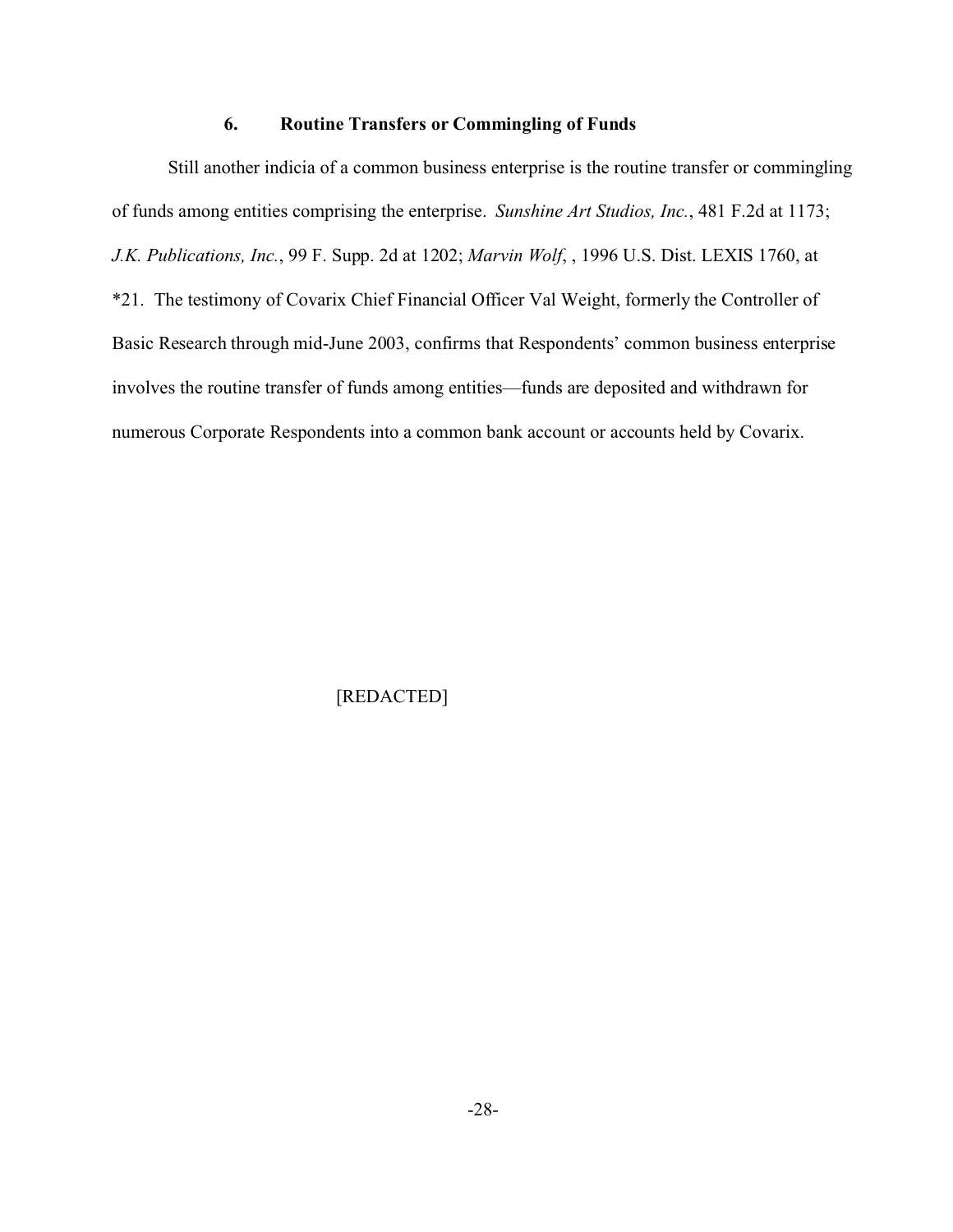#### [REDACTED]

routine activity again demonstrates that Respondents have operated as a common business enterprise.

#### **7. Use of Goodwill: "The Basic Research Family of Companies"**

A final indicia of common enterprise is the use of goodwill. In the *P.F. Collier & Son* case, the court noted that the use of a firm's name and goodwill (in that case, the relationship between parent Crowell Collier and subsidiary P.F. Collier & Son) was another factor in the common enterprise determination. *See* 427 F.2d at 267. Here, Respondents have used the goodwill of Basic Research by holding themselves out to the public as the "Basic Research family of companies." The Marketing Department created a coupon for the products of companies listed as the "Basic Research family of companies." Tab 26, G. Gay Dep. at 188 & Ex. 20. Among these companies are Respondents Klein-Becker usa, Nutrasport, and Sovage.

# [REDACTED]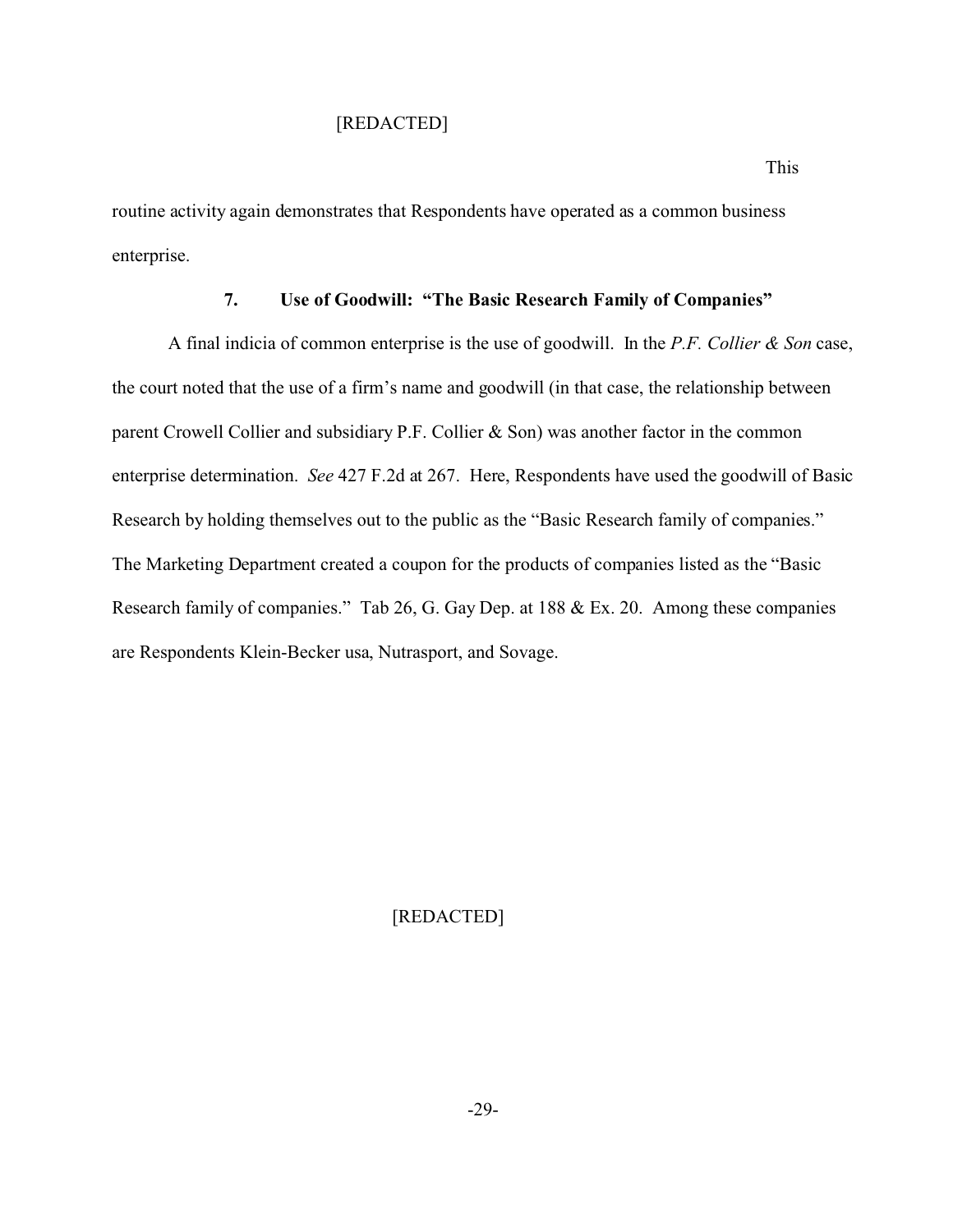[REDACTED]

**C. Conclusion**

[REDACTED]

# **IV. Respondents Made the Claims Challenged in the** *Complaint*

## **A. Legal Standard for Summary Decision on the Claims Made by Respondents**

To prevail, Complaint Counsel must establish that consumers, acting reasonably under the circumstances, would likely interpret a message of the advertisement to have conveyed the alleged claims. *See Novartis Corp.*, 127 F.T.C. 580, 679 (1999), *aff'd*, 223 F.3d 783 (D.C. Cir. 2000); *Telebrands Corp.*, Docket No. 9313, 2004 FTC LEXIS 154, at \*76-77 (Initial Decision Sept. 15,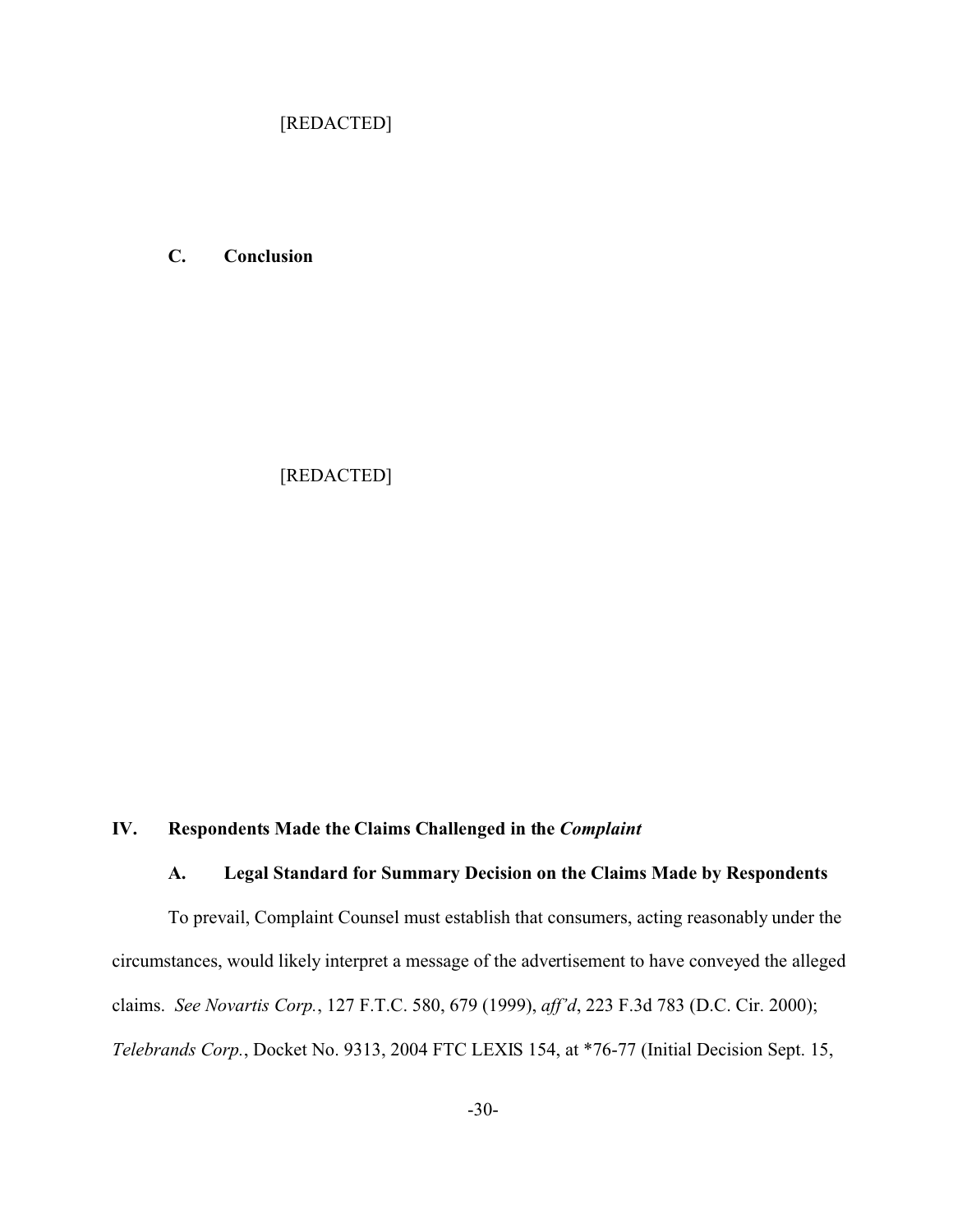2004). The Administrative Law Judge has the authority to grant summary decision as to the conveyed meaning of ads and promotional materials based on a facial analysis of those ads or promotional materials. *Automative Breakthrough Sciences, Inc.*, Docket Nos. 9275-77, 1996 FTC LEXIS 252, at \*43, (Partial Summary Decision May 22, 1996) (citing *Kroger Co.*, 98 F.T.C. at 726, 729 n.12; *Ford Motor Co.*, 87 F.T.C. 756, 794-97 (1976)). This is true even when the message conveyed by the ad is disputed, so long as the alleged meaning is one reasonable interpretation. *Kroger*, 98 F.T.C. 729 n.11; *Kraft, Inc.*, 114 F.T.C. 40, 120 n.8. (1991), *aff'd*, 970 F.2d 311 (7th Cir. 1992), *cert. denied*, 113 S.Ct. 1254 (1993); *Automotive Breakthrough Sciences*, 1996 FTC LEXIS 252 at \*43. Complaint Counsel discharges its burden of establishing that there are no genuine issues of material fact regarding the existence of implied claims by demonstrating that the claims are clear enough to satisfy the Commission's standards for finding the existence of implied claims through a facial analysis. "Where such certainty exists, the movant has fully discharged its burden of proof under RULE 3.24." *Kroger*, 98 F.T.C. at 729.

The Commission's facial analysis standard is whether, after examining all the elements of an ad and the interaction between them, the Commission can conclude with confidence that an ad can reasonably be read to contain that claim. *Stouffer Foods Corp.,* 118 F.T.C. 746, 798-99 (1994) (citing *Kraft*, 114 F.T.C. at 120-21, and *Thompson Medical*, 104 F.T.C. 648, 789-90 (1984), *aff'd*, 791 F.2d 189 (D.C. Cir. 1986), *cert. denied*, 479 U.S. 1086 (1987)). "The primary evidence of what claims an advertisement can convey to reasonable consumers consists of the advertisement itself." *Kraft*, 114 F.T.C. at 121*.* Thus, the first step in the facial analysis is to identify the claims by looking at the ads themselves. *See, e.g., Stouffer,* 118 F.T.C. at 798. The Commission or the Administrative Law Judge also may conclude that an ad contains an implied claim, without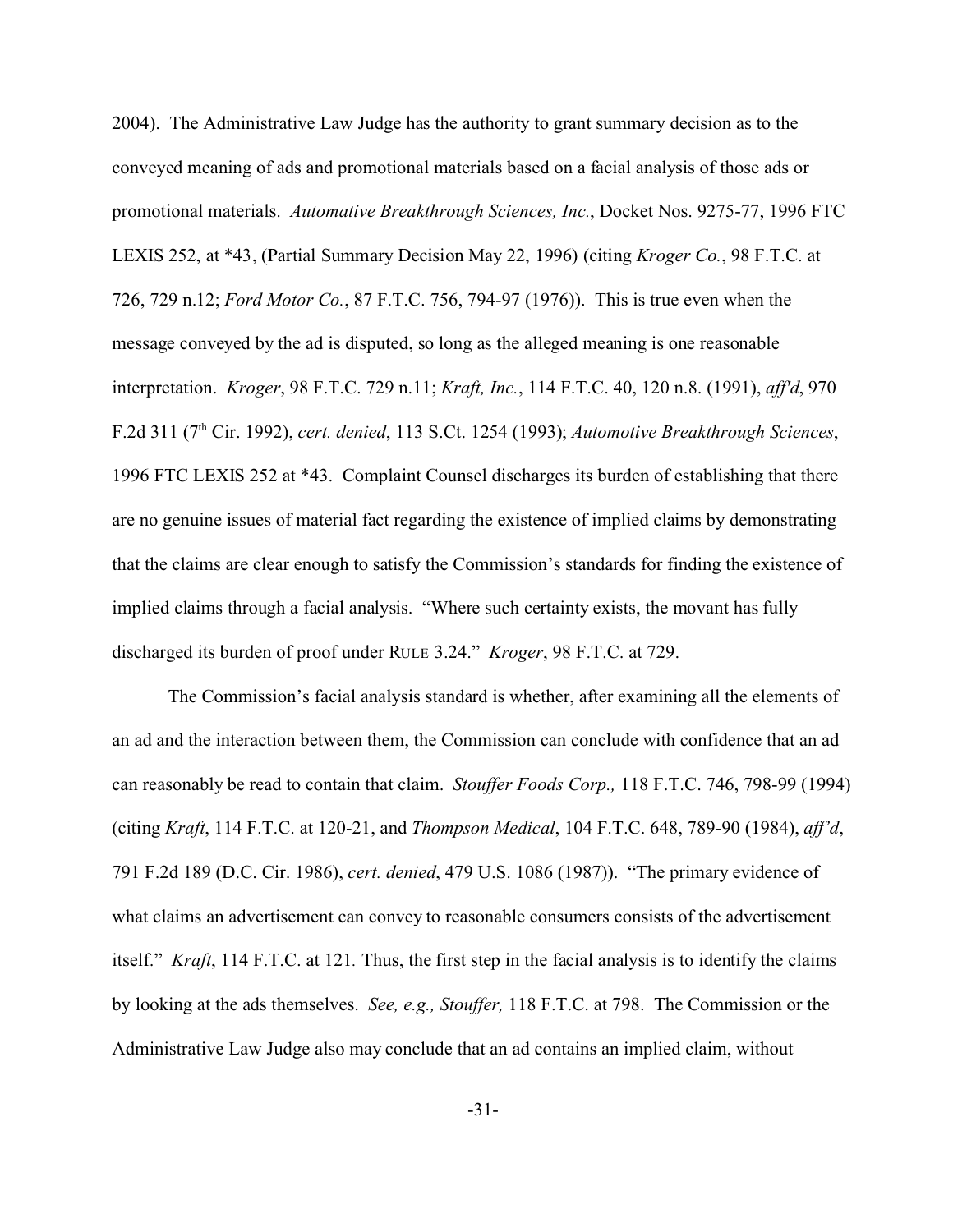reviewing extrinsic evidence, by evaluating the content of the ad and the circumstances surrounding it. *Kraft*, 114 F.T.C. at 121 (citing *Thompson Medical*, 104 F.T.C. at 789). This technique is primarily useful in evaluating ads with language or depictions clear enough, after examining all of the elements, that they convey the implied claim to reasonable consumers. *Id.* 

In determining whether an advertisement conveys a claim, the Commission looks to the overall, net impression created by the advertisement, through the interaction of different elements in the ad, rather than focusing on the individual elements in isolation. *Stouffer*, 118 F.T.C. at 799; *Kraft,* 114 F.T.C. at 122; *see American Home Prods. Corp. v. FTC*, 695 F.2d 681, 688 (3d Cir. 1982); Deception Statement, 103 F.T.C. at 179 & n.32. A product name may play a role implying a claim. *Jacob Siegel v. FTC*, 327 U.S. 608, 609 (1946); *Thompson Medical*, 104 F.T.C. at 793. Visual images also effectively imply a claim. *See, e.g., Kraft*, 114 F.T.C. at 322; *Thompson Medical*, 104 F.T.C. at 793 and 811-12. The use of testimonials relaying extravagant experiences further implies a claim. *See, e.g., Porter & Dietsch, Inc. v. FTC*, 605 F.2d 294, 301, 303 (7<sup>th</sup> Cir. 1979) ("We have already approved the Commission's findings concerning the extravagant weight loss claims, which were conveyed in substantial part through the use of testimonials.").

In addition, unequivocal or headlined claims, even when accompanied by qualifications elsewhere in the ad, play a role implying a claim. *See, e.g.*, *Automative Breakthrough Sciences*, 1996 FTC LEXIS 252 at \*44. If the qualifications are ambiguous or not as prominent as the headlined or unequivocal claim, they may be ignored. *Id.*; *see also Thompson Medical*, 104 F.T.C. at 799 ("[P]ersons reading a print ad often will read only the headline, and will take their sole impression of the ad from it. The special significance of headlines has previously been recognized in Commission cases, which hold that even an express disclosure in the text of an ad may not be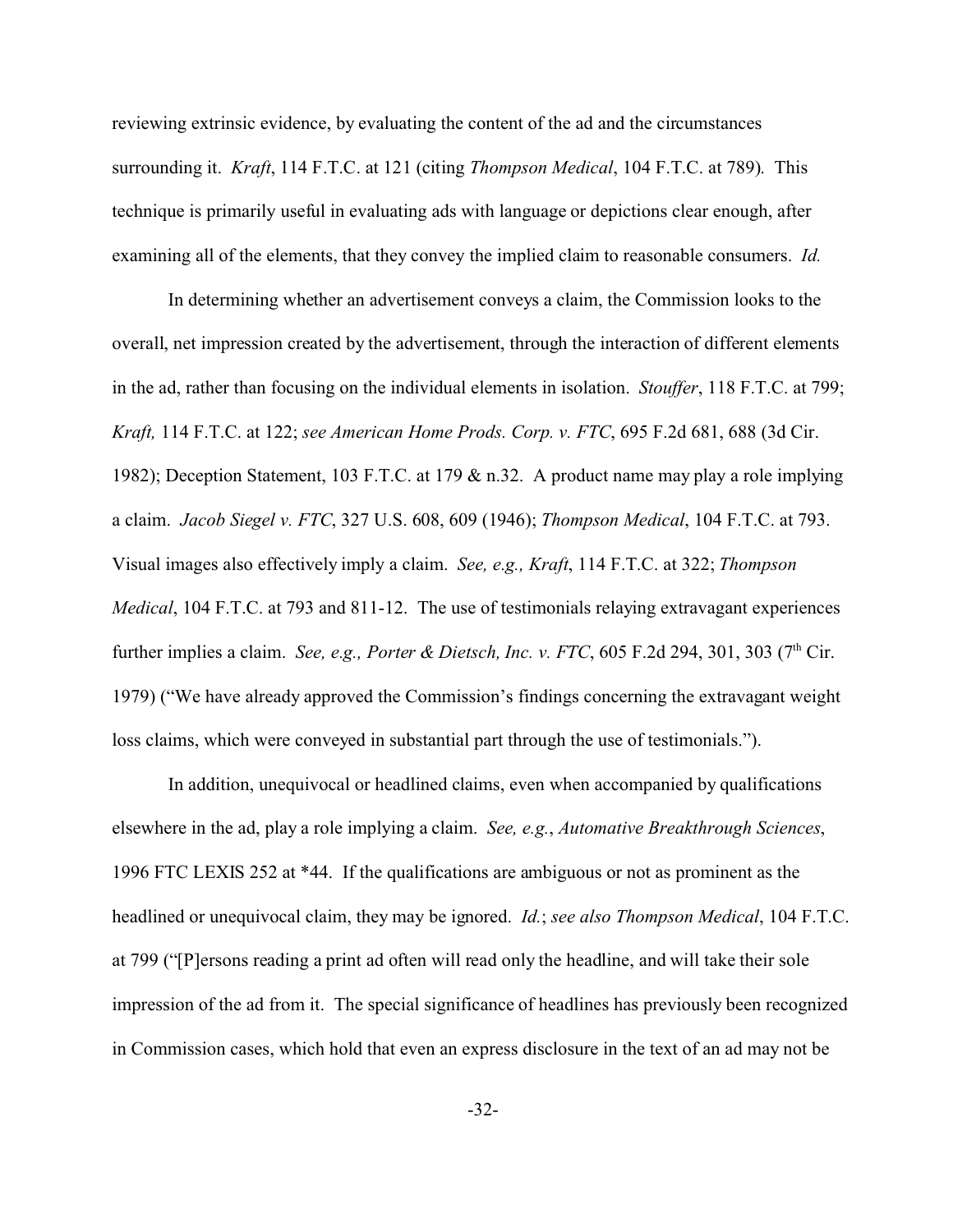enough to change the ad's net impression upon consumers."); *Removatron, Int'l* , 111 F.T.C. 206, 294 (1988) ("equivocal, vague, and ambiguous [qualifications] . . . could not reasonably be expected to offset or undo the clear and strong initial message"), *aff'd*, 884 F.2d 1489, 1497 (1<sup>st</sup>) Cir. 1989) ("Disclaimers or qualifications in any particular ad are not adequate to avoid liability unless they are sufficiently prominent and unambiguous to change the apparent meaning of the claims and to leave an accurate impression. Anything less is only likely to cause confusion by creating contradictory double meanings."); Federal Trade Commission Policy Statement on Deception, *appended to Cliffdale Associates, Inc.*, 103 F.T.C. 176, 180-81 (1984)("Deception Statement") (accurate information in a footnote or in the text likely will not remedy a false headline because reasonable consumers may glance only at the headline).

Words such as "tested," "established," and "proven" imply that the respondents rely on a scientific foundation or establishment. *Removatron*, 111 F.T.C. at 297; *Thompson Medical*, 104 F.T.C. at 814. The use of visual images also may imply a scientific foundation. *Removatron*, 111 F.T.C. at 297. These images may include the prominent display of medical literature, or the manner in which someone appearing in the advertisement is dressed. *American Home Products*, 98 F.T.C. at 375 and n.28 (noting that person dressed as doctor or pharmacist appeared in what appeared to be a professional's office discussing charts and graphs).

If it can be determined with confidence from the facial analysis that the claims are conveyed in the ads and promotional materials, the resort to extrinsic evidence is unnecessary. *Novartis*, 127 F.T.C. at 680; *Stouffer*, 118 F.T.C. at 798; *Kraft*, 114 F.T.C. at 121; *Thompson Medical*, 104 F.T.C. at 789. Nonetheless, the Commission and the Administrative Law Judge may consider extrinsic evidence if offered, even if it is not necessary to do so. *Stouffer, 118* F.T.C. at

-33-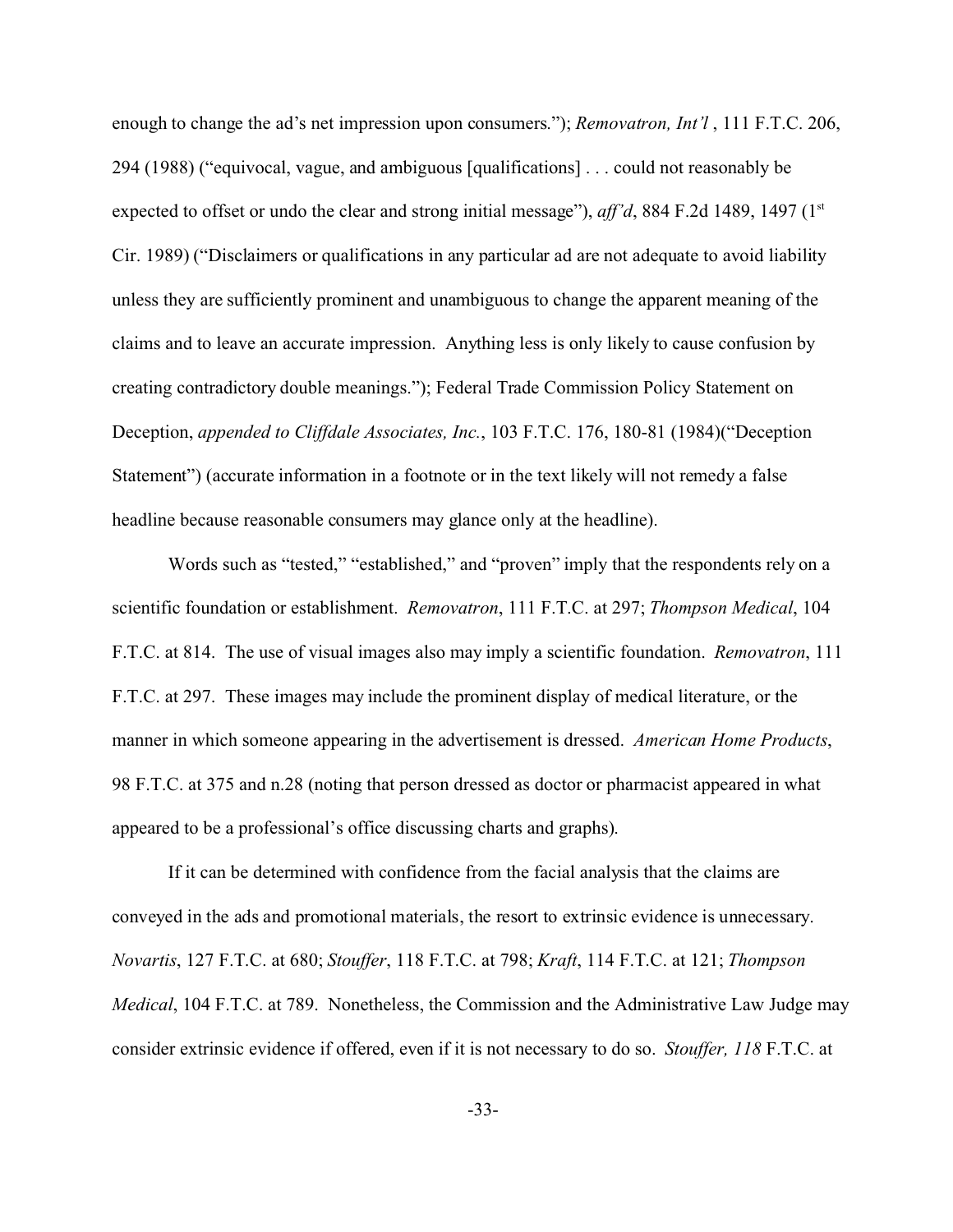804. Such evidence may include evidence respecting the common usage of terms as well as generally accepted principles drawn from market research and adequately supported opinions of experts as to how an advertisement might reasonably be interpreted. *Kraft*, 114 F.T.C. at 121-22.

The Commission considers the opinions of marketing experts to be adequately supported when they "describe empirical research or analyses based upon generally recognized marketing principles or other objective manifestations of professional expertise." *Thompson Medical*, 104 F.T.C. at 790 n.11.<sup>8</sup> Experts may testify based on their experience in a given field, including their knowledge of consumer perceptions, to claims that consumers might take away. *Telebrands*, 2004 FTC LEXIS 154 at \*96 (citing *Thompson Medical*, 104 F.T.C. at 790; Fed. R. Evid. 702.)

The fact that Respondents dispute that advertisements make the alleged claims does not mean that there is a genuine issue of material fact on the question. *See Kroger*, 98 F.T.C. 729 n.11; *Kraft, Inc.*, 114 F.T.C. at 120 n.8; *Automotive Breakthrough Sciences*, 1996 FTC LEXIS 252 at \*43. Commission law recognizes that advertisements do not necessarily convey one message to all persons, and that the same advertising elements may be amenable to more than one reasonable interpretation. *Kraft*, 114 F.T.C. at 120 n.8. An advertisement that can reasonably be interpreted in a misleading way is deceptive, even though other, non-misleading interpretations may be equally possible. *Id.* An interpretation may be reasonable even though it is not shared by a majority of consumers in the relevant class. Deception Statement, 103 F.T.C. at 177 n.20.

Similarly, the fact that Respondents have a money back guarantee is not a defense to

<sup>8</sup> "Opinions not so supported may easily be contradicted by the contrary opinions of opposing experts and thus may be of little value in resolving the issue." *Id.* A necessary corollary is that the court may consider the lack of any contrary opinions when assessing whether an expert's opinion is adequately supported. *Cf. Litton Indus., Inc.*, 91 F.T.C. 1, 35 (1981) ("There being no reliable evidence of record to the contrary, this opinion must be credited.").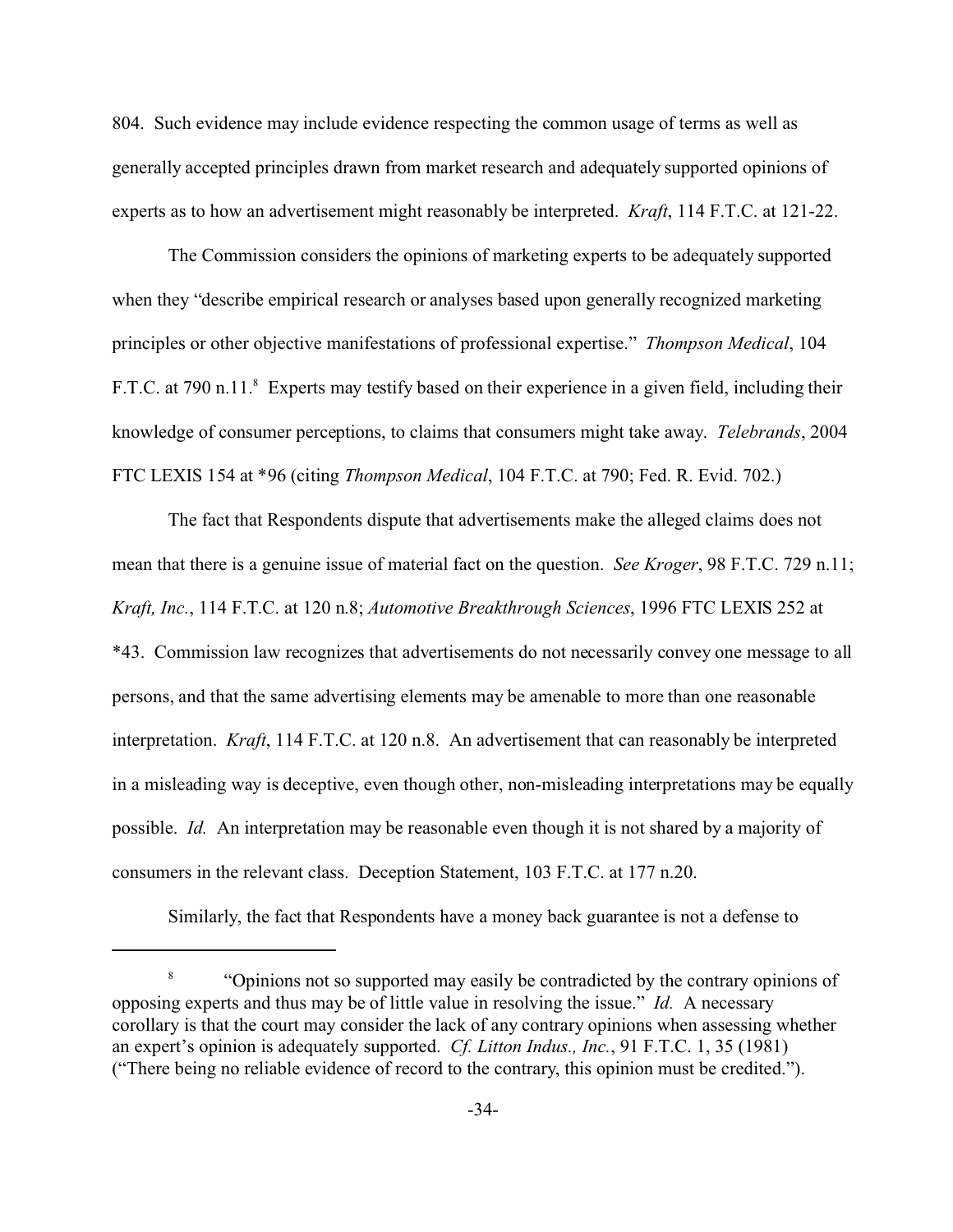charges of false and unsubstantiated claims. Otherwise, allowing a seller to rely on a refund policy as a defense "would make the false advertising prohibitions of the [FTC] Act a nullity. Anything might then be advertised as long as unsatisfied customers were returned their money." *FTC v. Pantron I Corp.*, 33 F.3d 1088, 1103 (9<sup>th</sup> Cir. 1994) (citing *Montgomery Ward & Co. v. FTC*, 379 F.2d 666 (7th Cir. 1967)); *see also Thompson Medical Co.*, 104 F.T.C. at 834 n.81 ("Thompson also argues that its money-back guarantee evidences its good faith reliance on the evidence that Aspercreme is effective. However, a money-back guarantee is not a defense to a charge of deceptive advertising.") (internal citation omitted).

The uncontroverted evidence establishes that the claims alleged in the *Complaint* represent one reasonable interpretation of Respondents' advertising for the challenged products. *See Kroger*, 98 F.T.C. 729 n.11; *see also Kraft*, 114 F.T.C. at 120 n.8; *Stouffer*, 118 F.T.C. at 798. Respondents' advertising, therefore, may be reasonably interpreted as conveying the claims alleged in the *Complaint,* and there is no need for a trial on the advertising interpretation issues presented in this matter. This Court should issue an summary decision that Respondents' advertising conveyed the claims alleged in the *Complaint*.

#### **B. Marketing of the Challenged Products**

# [REDACTED]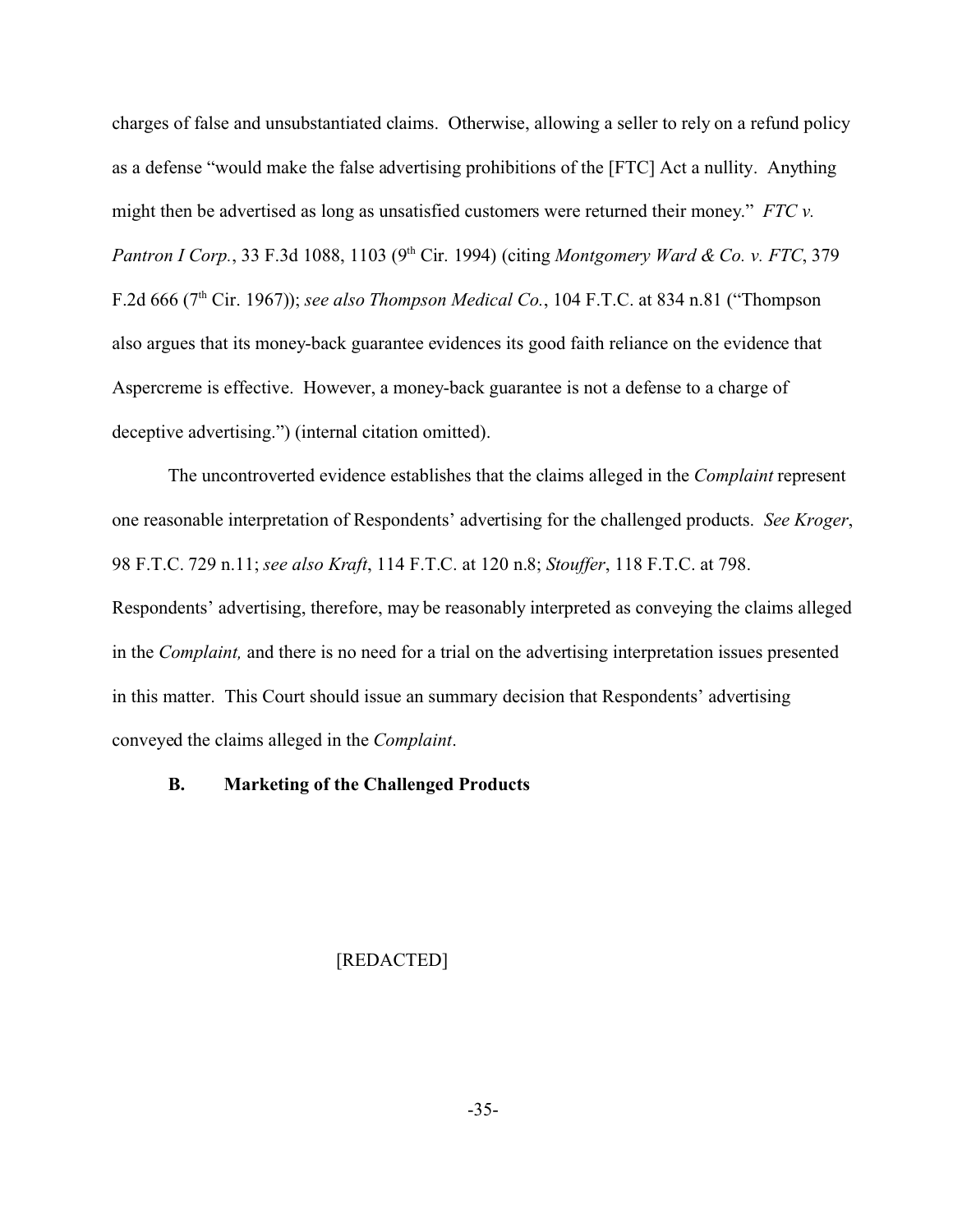[REDACTED]

# **C. The Uncontroverted Evidence Demonstrates that Respondents Made the Challenged Claims**

The *Complaint* alleges that Respondents made unsubstantiated efficacy claims and false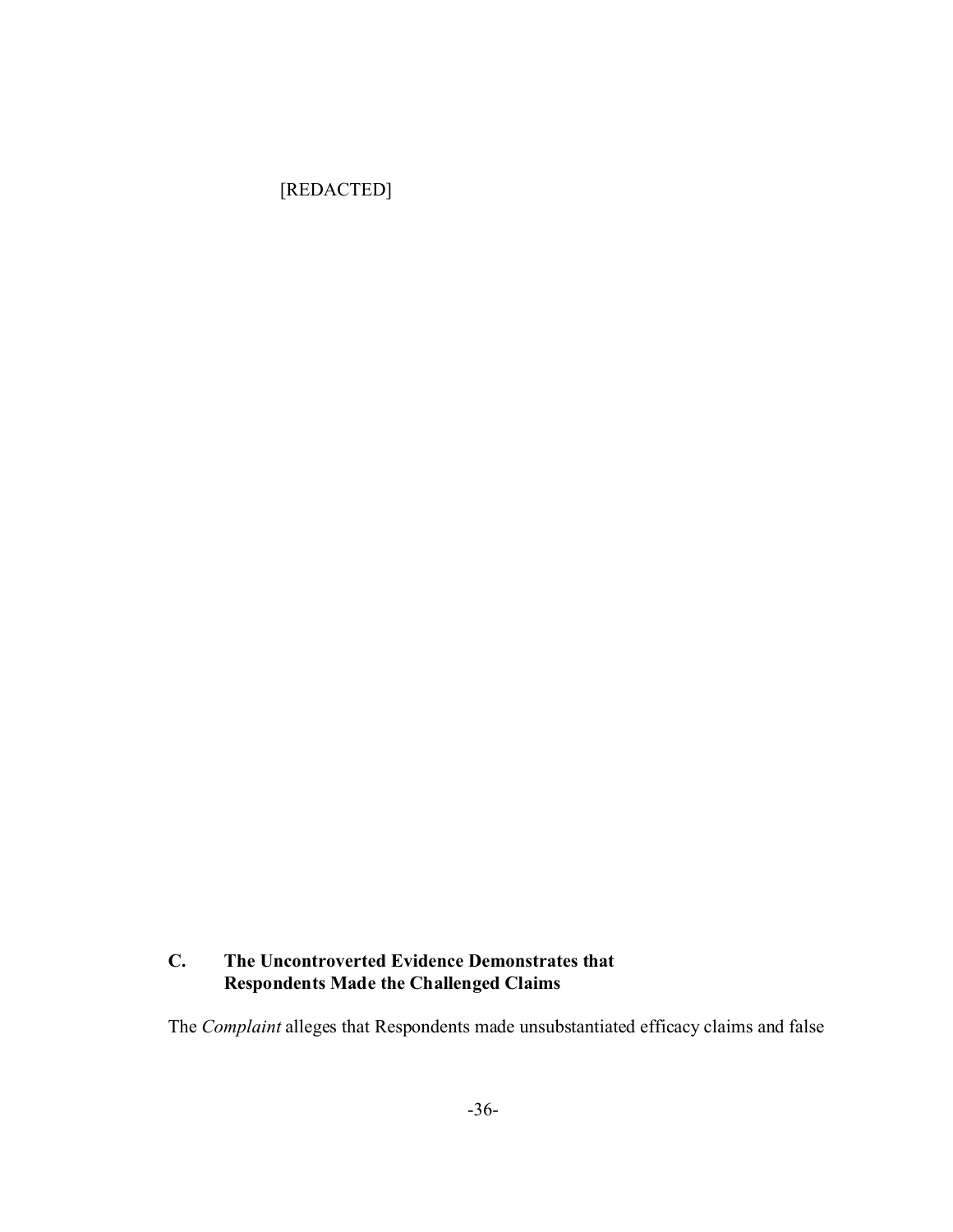establishment claims for each of the challenged products. Although Respondents have denied making these claims, the uncontroverted evidence conclusively establishes that the alleged claims are a reasonable interpretation of the challenged advertising. This evidence consists of a facial analysis of the advertisements which includes the content of the ad itself and the context in which they were developed and disseminated. This evidence is established by the documents and sworn deposition testimony offered by Respondents and the personnel employed at their place of business. Additionally, expert analysis of Respondents' advertising, such as that provided in the attached Expert Reports of Michael B. Mazis, Ph.D, Professor of Marketing at American University, and supplemented by the Expert Report of Geoffrey Nunberg, Ph.D, Professor of Linguistics at Stanford University, submitted with accompanying declarations adopting the contents of those reports under oath, and further supported by Respondents' only report on the advertising, from Lawrence Solan,<sup>9</sup> further confirms that the allegations of the *Complaint* constitute one reasonable interpretation of the challenged advertising claims.

This Section discusses the efficacy and establishment claims that Respondents made for the challenged products. Our discussion begins with Respondents' "fat loss" gels, specifically, the efficacy claims made for those products.

# **1. Respondents' Claimed that their "Fat Loss" Gels -- Dermalin, Cutting Gel, and Tummy Flattening Gel -- Cause Rapid and Visibly Obvious Fat Loss in Areas of the Body to which it is Applied**

<sup>9</sup> Although Respondents had originally identified an expert to address the marketing issues raised by this matter, Respondents withdrew their designated marketing expert on the day that his report was due to Complaint Counsel, shortly before his scheduled deposition. Complaint Counsel is continuing to pursue outstanding document discovery issues related to Respondents' withdrawn testifying expert.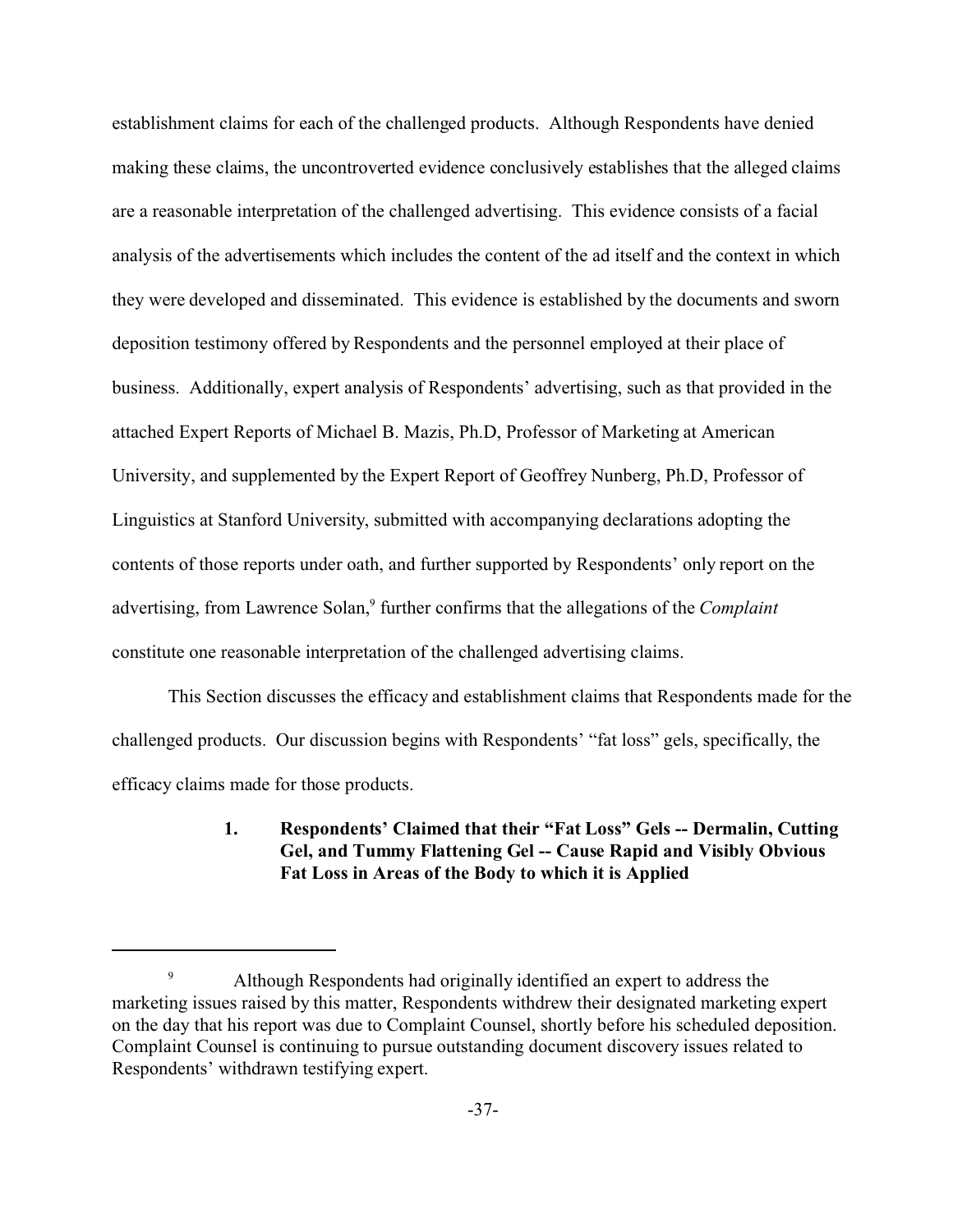#### **a. Respondents' Promotions Textually and Orally Imply the Challenged Efficacy Claims for "Fat Loss" Gels**

Respondents' ads for the three gels contain strongly implied claims that the gels cause rapid and visibly obvious fat loss to the area of the human body to which they are applied. The advertisements for all three topical gels are essentially variations on a theme that incorporates the challenged claims. Respondent Friedlander indicated that the aminophylline gel products were essentially an identical product targeted to three distinct audiences, women concerned with fat around their thighs and buttocks (Dermalin) or fat around their abdomen (Tummy Flattening Gel), and fitness enthusiasts and body-builders (Cutting Gel). Tab 26, G. Gay Dep. at 91-93, 97-98 (designated as witness for Corporate Respondents). **Redacted**

Promotional material for the gels contain provocative headlines proclaiming that the gel "**Emulsifies Fat On Contact"** (Tab 1, Compl. Ex. A), "**Reduces Tummy Fat**" (Tab 1, Compl. Ex. F), and acts as a "**Muscle Defining Compound"** (Tab 1, Compl. Ex. D). As previously noted *supra* Section II, Respondents' gel advertisements are quite similar. They contain three component concepts—the concepts of "rapid", "visibly obvious", and targeted or "spot" weight loss ("in areas of the body to which it is applied"). For example, the topical gel advertisements focus on fat reduction that can quickly be discerned by consumers "within a matter of days" (Dermalin), in "about ten days" (Cutting Gel), or "in approximately 19 days" (Tummy Flattening Gel). Tab 1, Compl. ¶ 13, Exs. A-B (Dermalin); *id.* Exs. D-E (Cutting Gel); *id.* Exs. F-G (Tummy Flattening Gel). In addition, the gel promotional materials include statements such as "watch them [waist and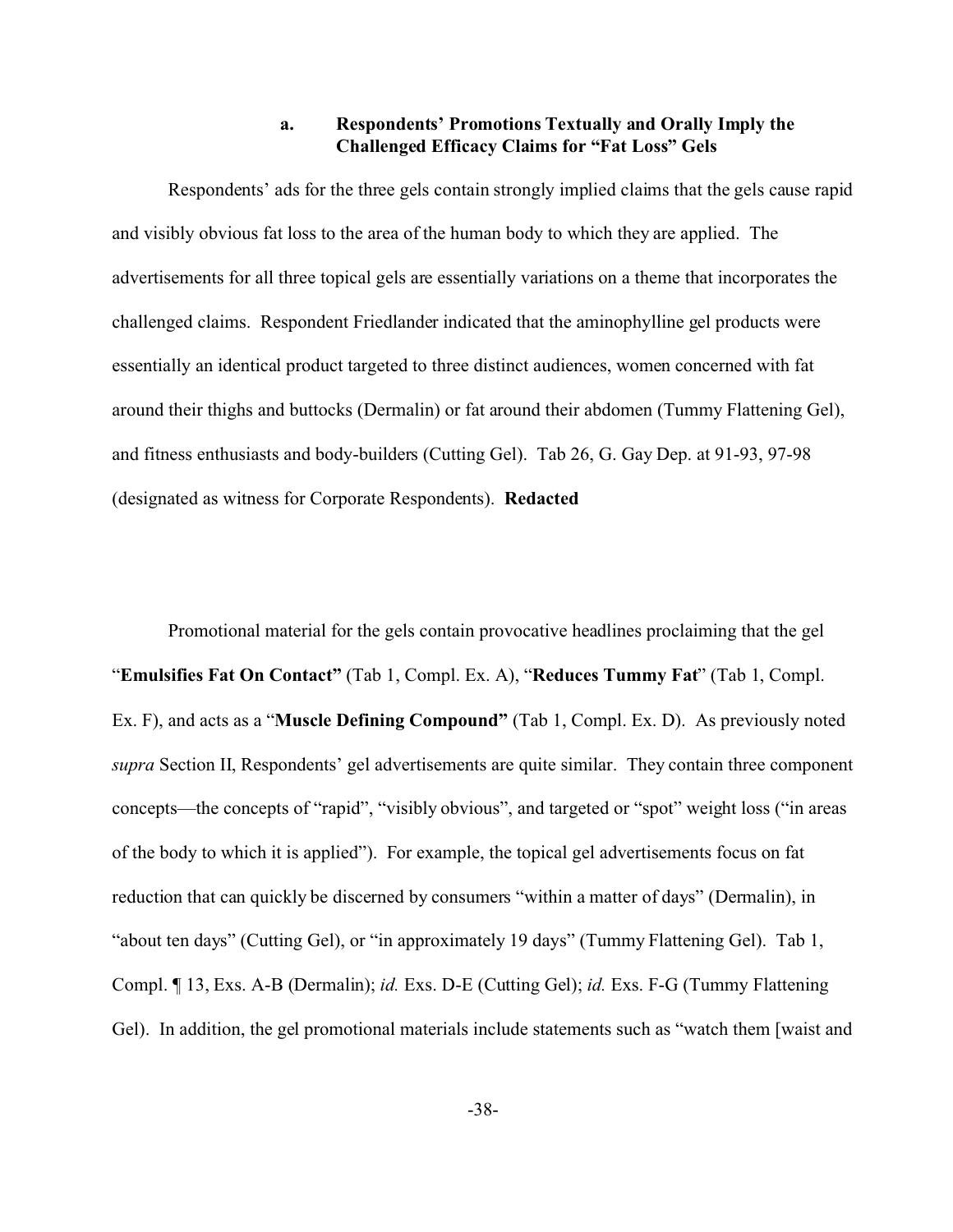abdomen] shrink in size within a matter of days" (Tab 1, Compl. Ex. A), "fat literally melts away" ((Tab 1, Compl. Exs. D-E), "penetrating gel for visible reduction of surface body fat" (Tab 1, Compl. Ex. C), and "spot-reducing gel" (Tab 1, Compl. Ex. F)). Also, the names Cutting Gel and Tummy Flattening Gel, especially in combination with the use of visual images, such as slim models and models with well-defined muscles, further strengthen the express statements in the ads. *Cf. Telebrands*, 2004 FTC LEXIS 154 at \*82-83 (noting that visual images of thin models showing off their waists or well-defined abdominal muscles "strongly convey the impression that the Ab Force is designed to provide health, weight loss, fitness, or exercise benefits"); *id.* at \*81-82 ("While the name Ab Force, alone, would not be sufficient to imply a claim, in combination with the visual images and words used, it contributes to the overall net impression that the use of the Ab Force confers health, weight loss, exercise, or fitness benefits.").

 The efficacy claims alleged in the *Complaint* are reasonable interpretations of the advertising for each of the three "fat loss" gels. We discuss the efficacy claims for each of these products, Dermalin, Cutting Gel, and Tummy Flattening Gel, *seriatim* below.

#### **i. Dermalin**

Facial review of undisputed, documentary evidence, in the form of Dermalin advertisements and the surrounding facts and circumstances, establishes that Dermalin ads convey the net impression that Dermalin causes rapid and visibly obvious fat loss in areas of the body to which it is applied.

## **(A) Respondents' Ads Strongly Imply Dermalin Causes Rapid Fat Loss.**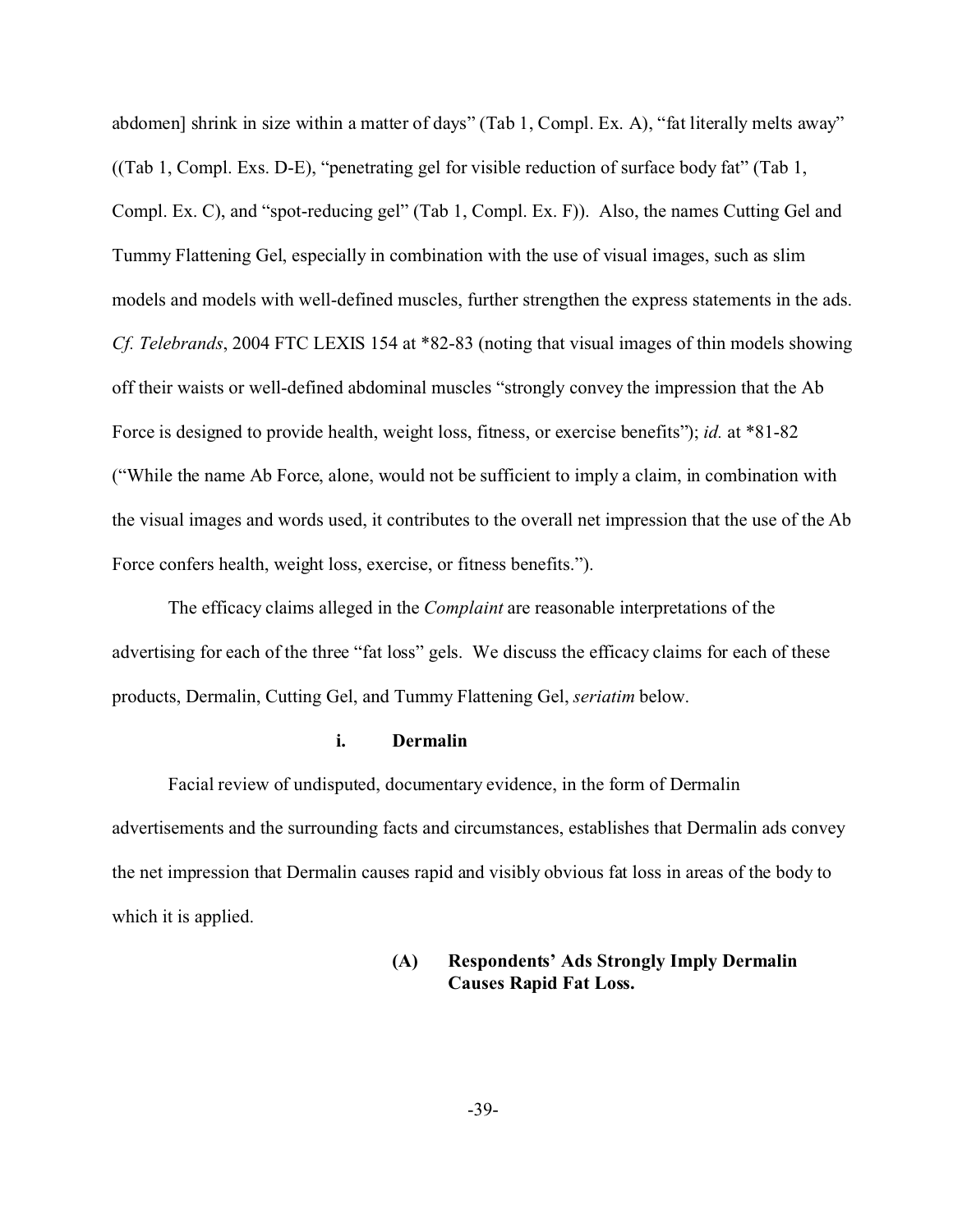The text of the Dermalin ads strongly implies that the product causes rapid fat loss in several ways. First, the headline of the ads proclaim in large bold text that this "Penetrating Gel Emulsifies Fat On Contact." *E.g.*, Tab 1, Compl. Ex. B. The phrase "On Contact" expresses the concept of an immediate impact, almost like a pest control product. **Redacted**

Second, the ads declare

"Just apply Dermalin-APg's transdermal gel to your waist and tummy and watch them shrink in size *within a matter of days*." *E.g.*, Tab 1, Compl. Ex. B (emphasis added). In the context of fat loss, the phrase "within a matter of days" connotes a rapid result. **Redacted**

Next, Respondents' ads state that it took seven years to develop a base formula for Dermalin that would enable it to "work *quickly* on all parts of the body"—strongly implying that the gel formulation enables the product to work quickly on all parts of the body. Tab 1, Compl. Ex. A. "Rapid" and "quick" are synonyms. *The New Roget's Thesaurus In Dictionary Form* (1986).

Additionally, in a statement attributed to "Dr. Daniel B. Mowrey, Director of Scientific Affairs, Klein-Becker usa," the Dermalin ads also describe a "scientific" experiment: "'Put Dermalin-APg in a culture dish with fat cells and you can *literally watch them deflate* - *similar to sticking a pin into a balloon*.'" Tab 1, Compl. Ex. A (emphasis added). This description, emblazoned across a slender model's bare buttocks, strongly implies that Dermalin-APg acts in a similar manner when applied topically—fat cells start to deflate instantly. Further, a retail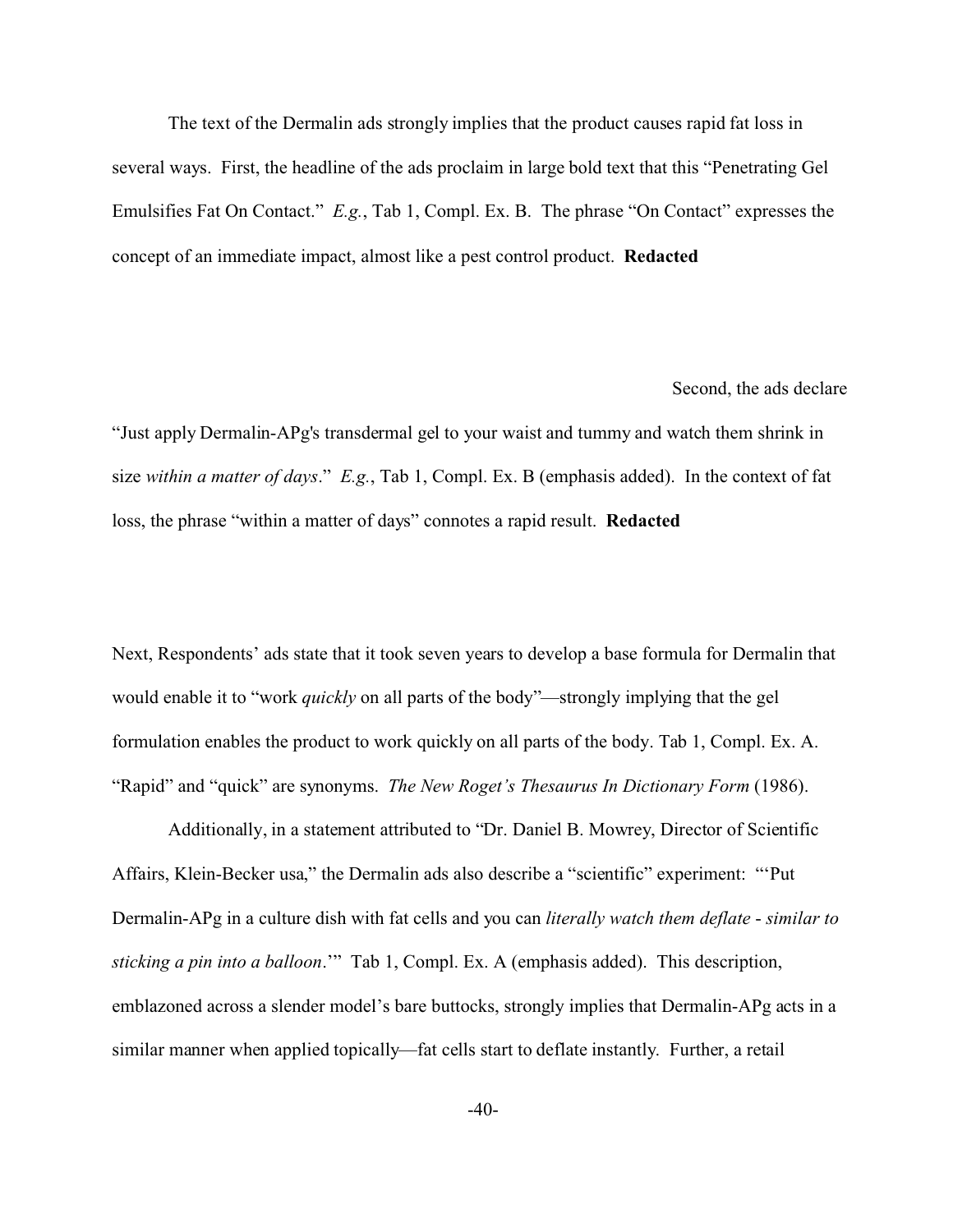brochure answering the question, "[w]hen can I expect to see results?," informs consumers as follows: "You will begin to see an improvement within ten days. After 30 days, you can expect substantial results." Tab 32, R0012259 (dated Nov. 2001); Tab 17, Resp. to Compl. Counsel's Req. for Admissions, p. 23, Req. 5 (acknowledging authenticity of document). All of these many examples establish that reasonable consumers would be likely to perceive claims for rapid fat loss in Dermalin advertising.

# **(B) Respondents' Ads Strongly Imply Dermalin Causes Visibly Obvious Fat Loss.**

The text and visual images of advertisements for Dermalin also strongly imply that use of the product causes visibly obvious fat loss. One full-page portion of an ad displays the rear of a slender, nude, female torso with strategically placed text connected to arrow-like dots pointing to the problem areas that Dermalinin is intended to address. *See* Tab 1, Compl. Ex. A. For example, the provocatively-placed text promises that Dermalinin "*reduces* the accumulation of 'age-related' body fat around your waist and abdomen," and "not only helps reduce dimpled appearance of your cellulite-afflicted areas: but also has the distinct ability to actually *reduce the size* of 'saddlebag' thighs." Tab 1, Compl. Ex. A (emphasis added).

Even Dermalin packaging indicates that the product will "reduce appearance of problem area fat accumulation and visible cellulite deposits." Tab 32, R009255. In fact the ads characterize the promised reduction of stored body fat as "dramatic," further emphasizing the demonstrable magnitude of the fat loss. *See* Tab 1, Compl. Ex. A & B. Each of these representations and visual elements reinforce the net impression that Dermalin users will plainly see the product's results. The depictions of slim female models in Dermalin advertisements also

-41-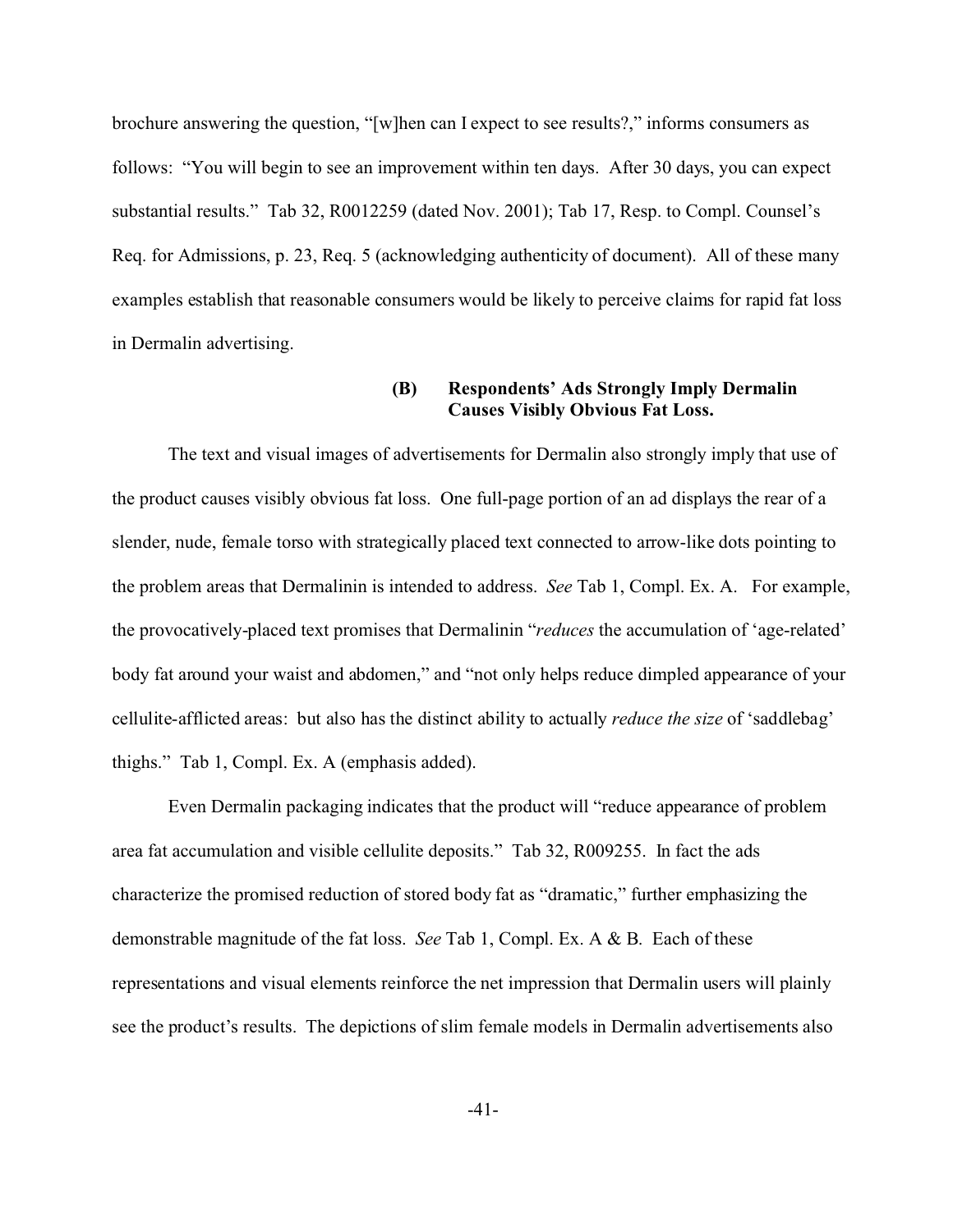convey the impression that use of the product leads to visibly obvious fat loss.

# **(C) Respondents' Ads Strongly Imply Dermalin Works In Areas of the Body to Which It is Applied.**

Dermalin advertisements strongly imply that the rapid and visibly obvious fat loss specifically occurs in the areas to which the gel is applied. Gina Gay testified that Dermalin was marketed to women for use on the thigh. G. Gay Dep. at 93 (designated as witness for Corporate Respondents). The one-page ad featuring the slender, nude, rear female torso emphasizes the spot reduction claim by placing text promising fat reduction near certain problem areas and connecting to those areas via arrow-like dots pointing, for example, to the model's thigh: "not only helps reduce dimpled appearance of your cellulite-afflicted areas: but also has the distinct ability to actually *reduce the size* of 'saddlebag' thighs." Tab 1, Compl. Ex. A (emphasis added). The text also connects to another highlighted problem area, the model's waist, proclaiming the product Dermalin "*reduces* the accumulation of 'age-related' body fat around your waist and abdomen." *Id.* (emphasis added). Advertisements state that "Dermalin-APg permits you to spot reduce. Put it on your thighs—slimmer thighs." *Id.* Other ads for Dermalin proclaim, "Finally! Targeted Fat Loss. Helps reduce deep-stored body fat wherever applied." Tab 32, R009316; *see also* Tab 32, R009255, R009307-08. Based on these and other express statements, reasonable consumers would be likely to perceive that ads for Dermalin convey that use of the gel will cause the rapid and visibly obvious fat loss to occur in the areas of the body to which it is applied.

This conclusion is further reinforced by the testimony of Corporate Respondents. **Redacted**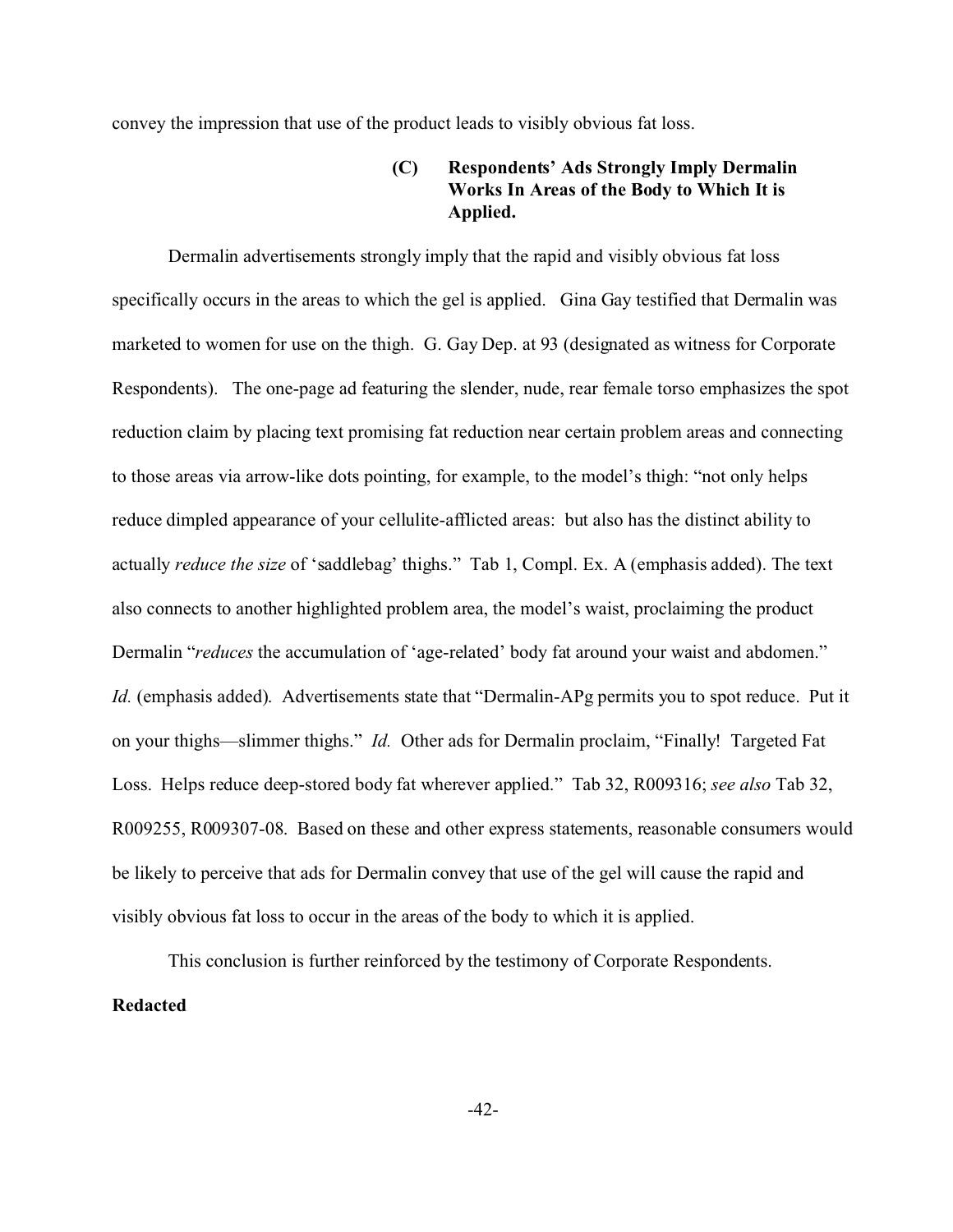#### **Redacted**

There is ample uncontroverted evidence to conclude that the Dermalin advertisements contain the challenged claim.

Based on this uncontroverted evidence, the Complaint's allegation that Respondents represented Dermalin as causing rapid and visibly obvious fat loss in areas of the body to which it is applied," Compl. ¶ 14 , indisputably constitutes one reasonable interpretation of the challenged advertising. No trial of the issue is necessary to draw this conclusion. Summary decision is appropriate here.

#### **ii. Tummy Flattening Gel**

A facial review of the Tummy Flattening Gel advertisements establishes that the challenged ads convey the net impression that Tummy Flattening Gel causes rapid and visibly obvious fat loss in areas of the body to which it is applied. The undisputed contents of the advertisements themselves and the surrounding circumstances support this conclusion. The product was targeted to women for use on the "tummy." **Redacted**; Tab 26, G. Gay Dep. at 97-98. Indeed, the very name of the product emphasizes its efficacy as a product that purportedly causes spot fat reduction.

#### **(A) Respondents' Ads Strongly Imply Tummy Flattening Gel Causes Rapid Fat Loss.**

Echoing the ad campaign for Dermalin, Tummy Flattening Gel ads strongly imply that the gel causes rapid fat loss. Tummy Flattening Gel contains "Epidril", a trademark for the gel employed by Respondents in their advertisements. Like the Dermalin promotional materials, the Tummy Flattening Gel ads and packaging flatly state that "Epidril-containing gels have been

-43-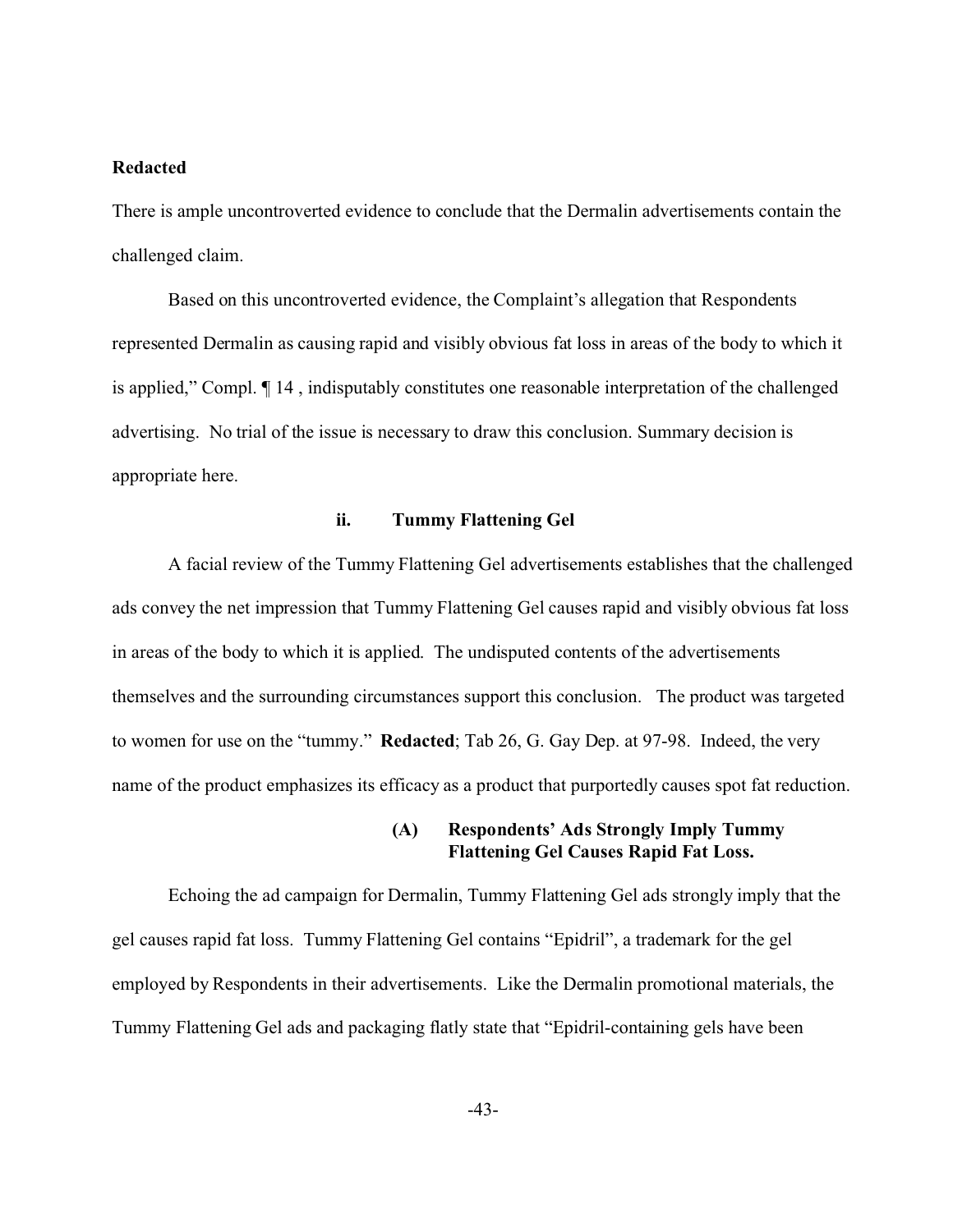proven to emulsify fat *on contact*." Tab 1, Compl. Exs. F, G (emphasis added). As discussed above, this phrase emphasizes the immediate impact of the product on fat.

The ads also declare that "when beta adrenergic stimulants such as Epidril are added to a culture dish with adipose (fat) cells, the cells *deflate* as they release their stored fat—very *similar to the way a balloon deflates when stuck with a pin*." Tab 1, Compl. Exs. F & G (emphasis added). Like the text employed in the Dermalin and Cutting Gel ads, this description strongly implies that Tummy Flattening Gel, which contains Epidril, starts working quickly when applied topically, as quickly as a balloon pops when stuck with a pin. A Tummy Flattening Gel ad refers to the product as a "fat burning paste." Tab 34, R0035673.

Additionally, Tummy Flattening Gel promotional materials promise in bold letters that users will "see dramatic, visible results in approximately 19 days." Tab 1, Compl. Exs. F & G. Based on these and other statements, reasonable consumers reading ads for Tummy Flattening Gel would be likely to "take away" the message that use of the gel results in rapid fat loss.

# **(B) Respondents' Ads Strongly Imply Tummy Flattening Gel Causes Visibly Obvious Fat Loss.**

Tummy Flattening Gel ads also strongly imply that use of the product causes visibly obvious fat loss. Indeed, the name "Tummy Flattening Gel" itself strongly implies that the product produces visibly obvious effects, in the form of a reduction of "tummy" fat, and a correspondingly flattened midsection. The headline of certain advertisements proclaim "Patented Topical Gel Reduces Tummy Fat!" Tab 1, Compl. Exs. F & G. In a prominently placed sub-heading, the advertisements for Tummy Flattening Gel declare in a statement attributed to Dr. Nathalie Chevreau, PhD, RD: "This new, highly concentrated formula allows for precise, targeted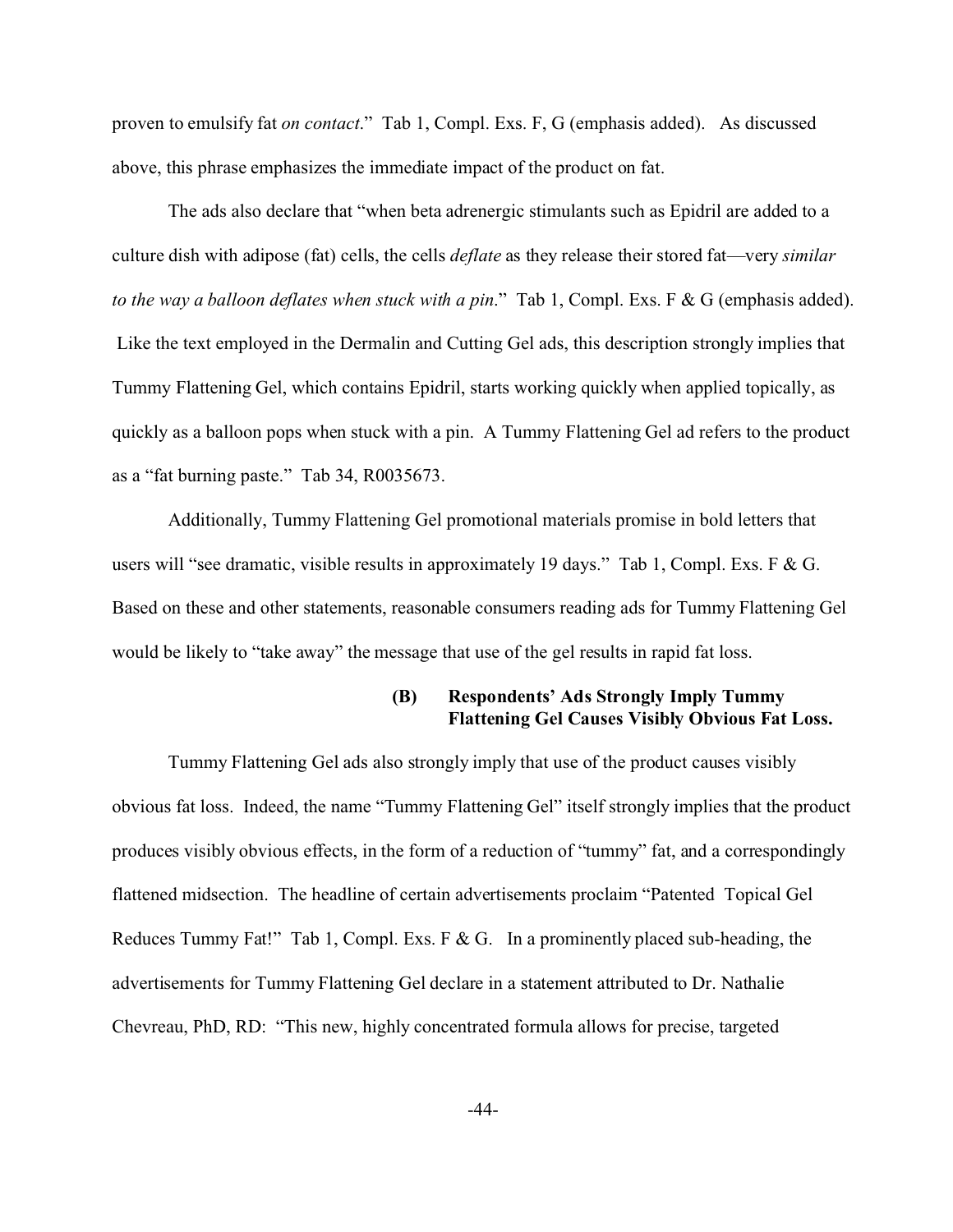delivery...making it the first true spot-reducing gel capable of effective reduction of dense abdominal fat." *Id.*

Tummy Flattening Gel ads also promise "dramatic, visible results in approximately 19 days" and refer to a "perfectly sculpted midsection." *Id.* Respondents compare the effects of the gel to "liposuction surgery," advising consumers to "use Sovage Tummy Flattening Gel first, as a kind of 'test drive.'" Tab 1, Compl. Ex. F. Slender, "perfectly sculpted" midsections are prominently displayed in both the print and Internet advertisements of the product, further driving home the impression that use of the product causes visibly obvious fat loss. Tab 1, Compl. Exs. F & G. **Redacted**

 Respondents' representations and depictions all reinforce the impression that Tummy Flattening Gel causes visibly obvious fat loss.

## **(C) Respondents' Ads Strongly Imply Tummy Flattening Gel Works In Areas of the Body to Which It is Applied.**

Lastly, the text and visual elements of Tummy Flattening Gel ads strongly imply that the rapid and visibly obvious fat loss specifically occurs in the areas to which the gel is applied. Again, the ads expressly state that the gel "allows for precise, targeted delivery...making it the first true spot-reducing gel capable of effective reduction of dense abdominal fat." Both the name of the product and the selected image of a lean belly that appears in the ad strongly suggest that the gel, when applied to the midsection, causes spot reduction of "tummy" fat. *See* G. Gay Dep. 97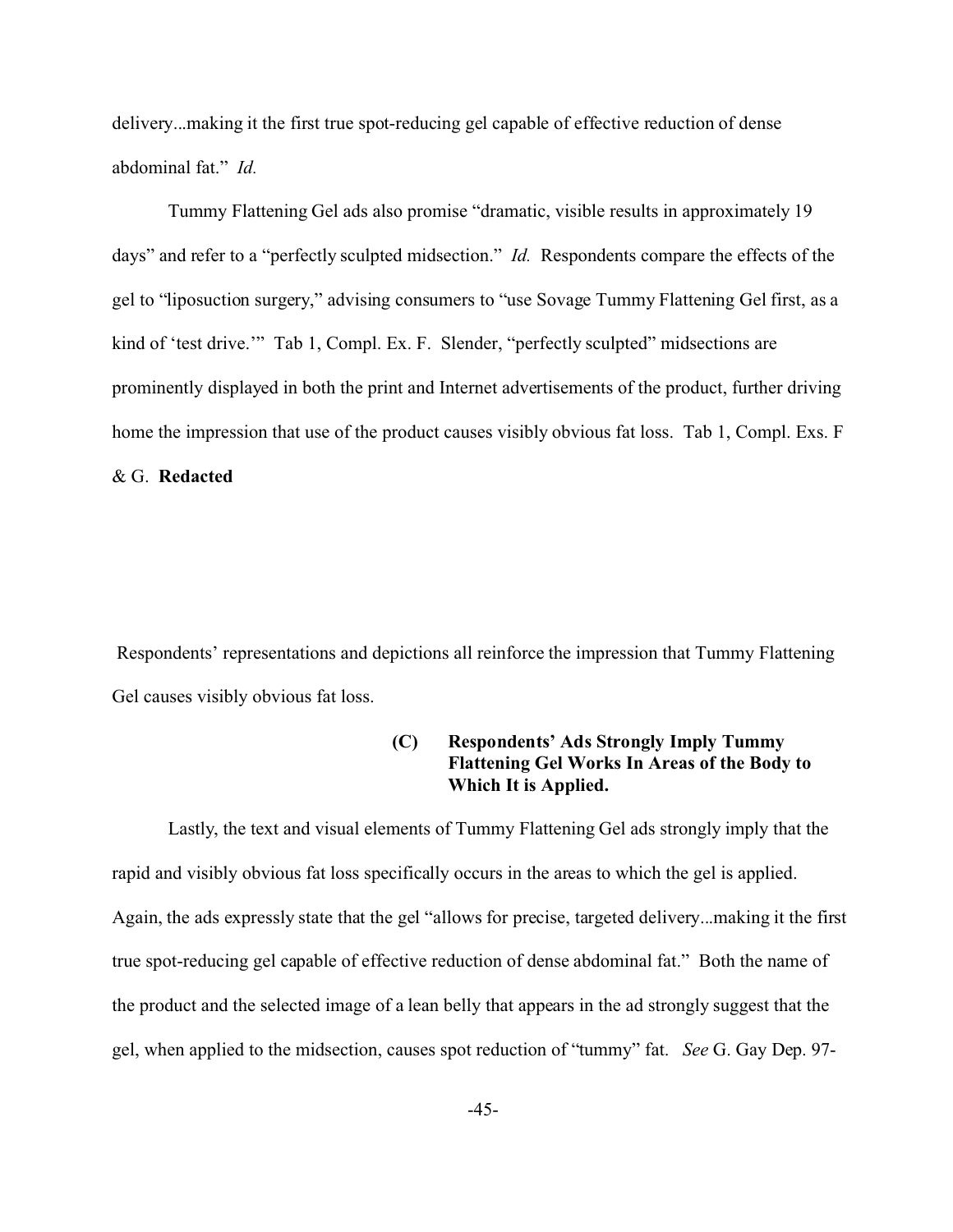98; **Redacted** (both testifying as designated witnesses for the Corporate Respondents). The product packaging states that "ordinary transdermal products are simply not powerful enough to precisely target resistant abdominal fat," reiterating that Tummy Flattening Gel "selectively accelerat[es] the breakdown of regional fat cells." Tab 34, R0035673, 37255. Based on these and other express statements, reasonable consumers would be likely to perceive that ads for Tummy Flattening Gel convey that use of the gel will cause the rapid and visibly obvious fat loss to occur in the areas of the body to which it is applied. The Complaint's allegation represents one reasonable interpretation of the challenged advertising. No trial of the issue is necessary to draw this conclusion. Summary decision is appropriate here.

#### **iii. Cutting Gel**

Facial review of documentary evidence, in the form of Cutting Gel promotional materials, similarly establishes that the challenged ads convey the net impression that Cutting Gel causes rapid and visibly obvious fat loss in areas of the body to which it is applied.This conclusion is reinforced by the text and visual elements of the advertisements and the surrounding facts and circumstances, as discussed below.

#### **(A) Respondents' Ads Strongly Imply Tummy Flattening Gel Causes Rapid Fat Loss.**

The text of the Cutting Gel ads strongly implies that the product causes rapid fat loss. First, like the other promotions for the topical gels, these ads assert that Cutting Gel "dissolves stubborn body fat on contact" and/or "Dissolves Surface Body Fat On Contact!" *E.g.*, Tab 1, Compl. Ex. D; Tabs 32 and 39 (Dermalin promotional materials). The former phrase is underlined in a paragraph headlined as "**FACT CUTTING GEL Gets Rid of Surface Body Fat!**." Tab 1, Compl. Ex. D.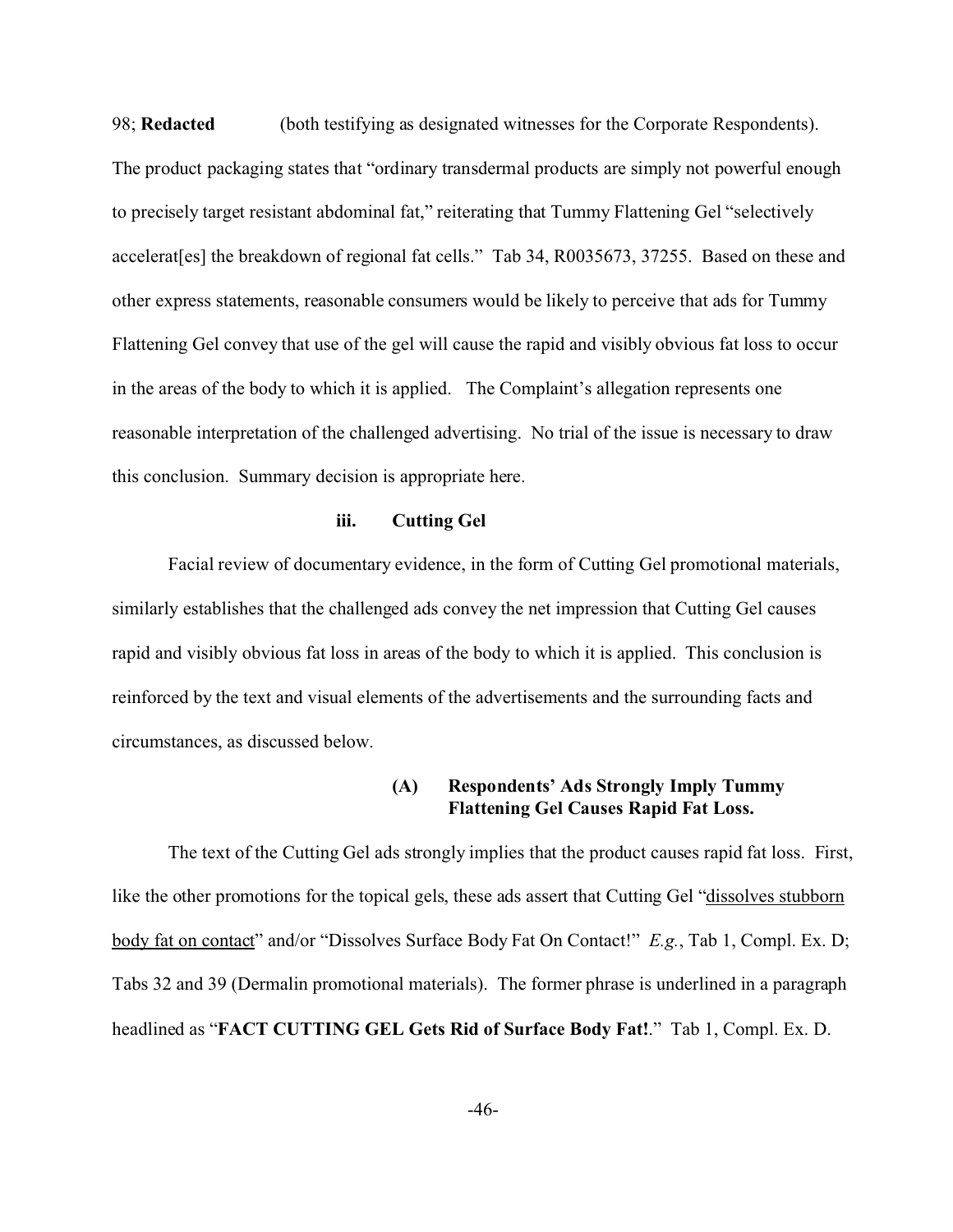The latter phrase is boldly presented as a headline on the top of the second page of a two-page ad, promising that users will obtain the desired results in "about ten days." *E.g.*, Tab 1, Compl. Ex. D; Tabs 32 and 39 (Dermalin promotional materials). The ads reinforce the concept of rapid fat loss by asserting that as a result of using Cutting Gel, "fat literally melts away, leaving pure ripped muscle behind!" Tab 1, Compl. Ex. D.

Cutting Gel ads contain other text elements similar to the Dermalin ads, such as the following statement attributed to Respondent Mowrey: "Put Cutting Gel in a culture dish with fat cells and you can literally watch them deflate—similar to sticking a pin into a balloon." Tab 1, Compl. Ex. D. As noted previously, this statement strongly implies that when Cutting Gel is applied topically, fat cells start to deflate instantly. All of these representations establish that reasonable consumers would be likely to perceive claims for rapid fat loss in Cutting Gel ads.

# **(B) Respondents' Ads Strongly Imply Tummy Flattening Gel Causes Visibly Obvious Fat Loss.**

**Redacted**

As a result, the name itself

strongly implies that the product produces visibly obvious effects, in the form of well-defined or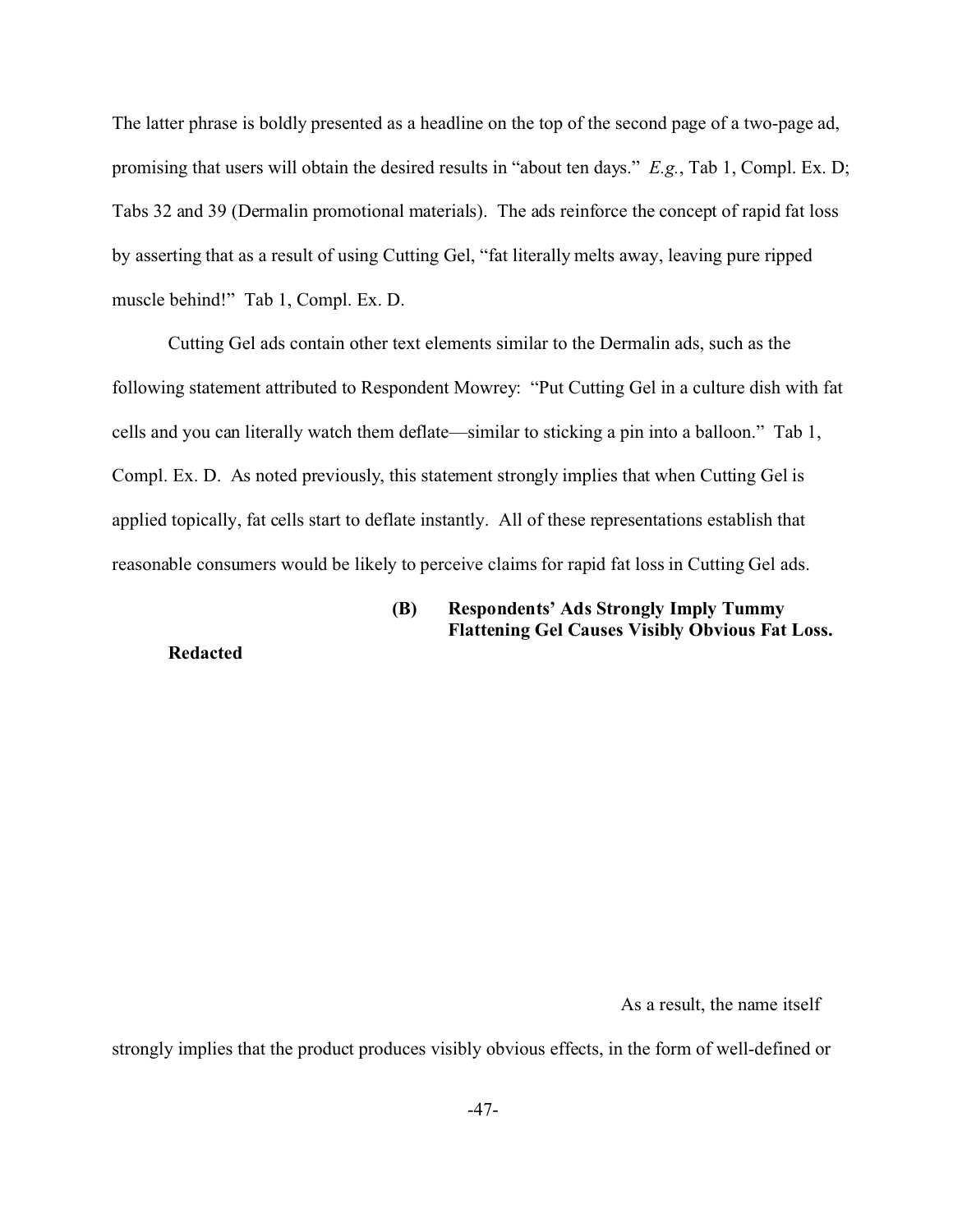"cut" muscles.

Equally important, promotional materials for Cutting Gel boldly assert: "You will see the difference (and so will everyone else)!" (Tab 33, R006724), and "Cutting Gel reduces Surface Fat and Exposes the Toned Muscle Beneath!" Tab 1, Compl. Ex. E. Further, following a paragraph emblazoned with the term, "**FACT**," the Cutting Gel ads promise that the product leaves "pure, ripped muscle behind!" Tab 1, Compl. Exs. D & E. The Cutting Gel ads apply adjectives such as "ripped" and "tighter" to parts of the body, such as "abs," "thighs," and "glutes," clearly conveying the impression that the product reduces fat and that the reduction in fat is obvious to the eye.

This message is reinforced through the various images of muscular models presenting bodybuilder-like physiques that are prominently presented in the promotional materials. Tab 1, Compl. Exs. D & E. The depictions of well-muscled male models and "tight" female models in Cutting Gel advertisements convey the impression that use of the product causes visibly obvious fat loss. Also, Cutting Gel packaging states that the product is a "Penetrating Gel for the *Visible Reduction of Surface Body Fat*," Tab 1, Compl. Ex. C (emphasis added). **Redacted**

 These undisputed representations, depictions, and testimony all reinforce the impression that Cutting Gel causes visibly obvious fat loss.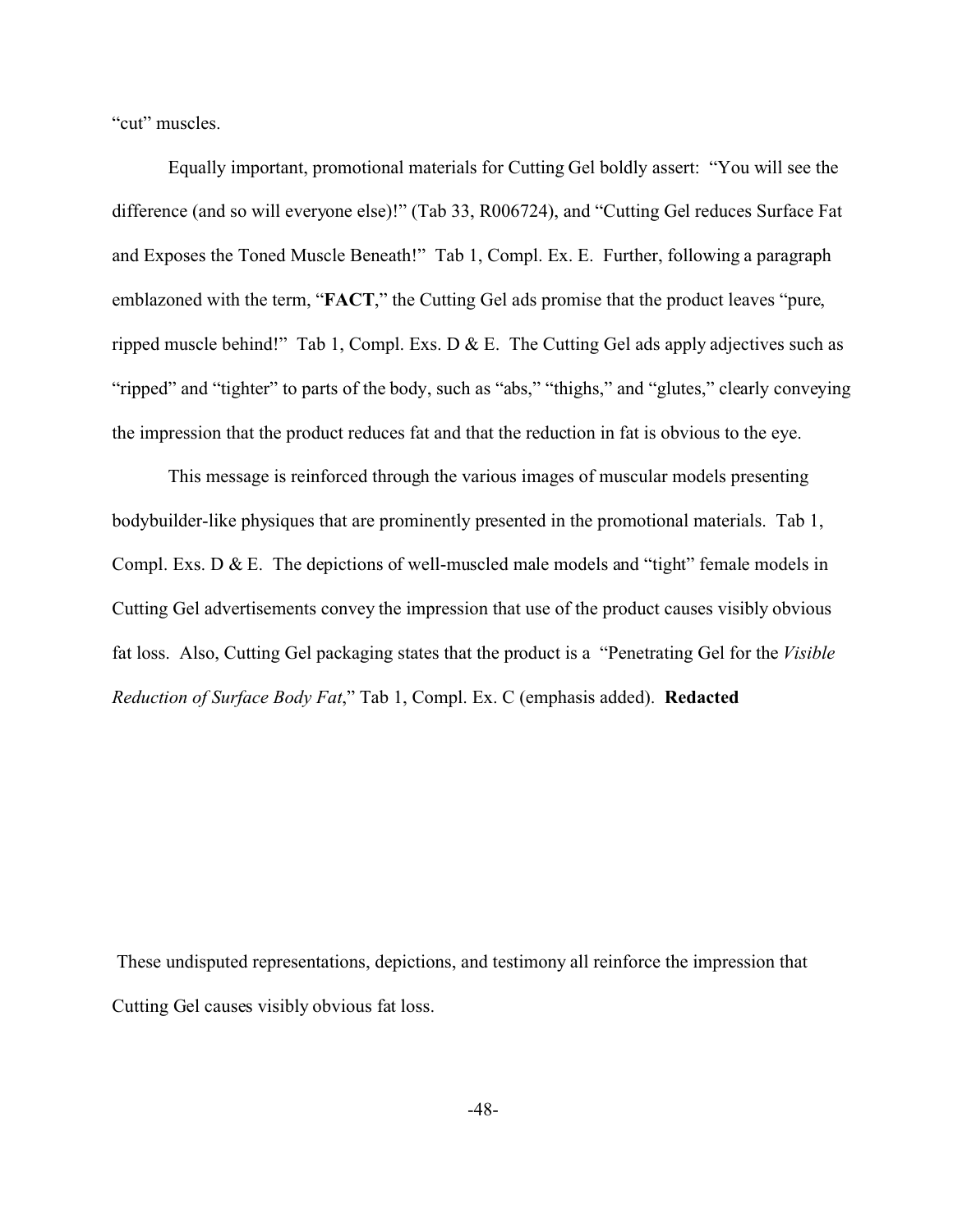# **(C) Respondents' Ads Strongly Imply Cutting Gel Works In Areas of the Body to Which It is Applied.**

Additionally, Cutting Gel advertisements strongly imply that the rapid and visibly obvious

fat loss specifically occurs in the areas to which the gel is applied. Advertisements state that

### "**FACT CUTTING GEL Goes to Work Directly on Your Abs, Biceps, Glutes, Pecs, or**

**Anywhere Else You Rub it in!**" Tab 1, Compl. Exs. D and E. The Cutting Gel package directs users to "[f]ocus on one *targeted area* at a time (*i.e.*, abs, quads, triceps, etc.) until you achieve desired results," and suggests that users "apply Cutting Gel topically, directly to the specific areas that need extra definition." Tab 1, Compl. Ex. C (emphasis added). The ads also encourage users to "start with the one area you think needs the most help." Tab 1, Compl. Exs. D & E.

#### **Redacted**

Taken as a whole, the text of the advertisements, the product names, the visual images, and Respondents' own testimony lead to the conclusion that reasonable consumers would be likely to perceive that ads for Cutting Gel convey that use of the gel will cause the rapid and visibly obvious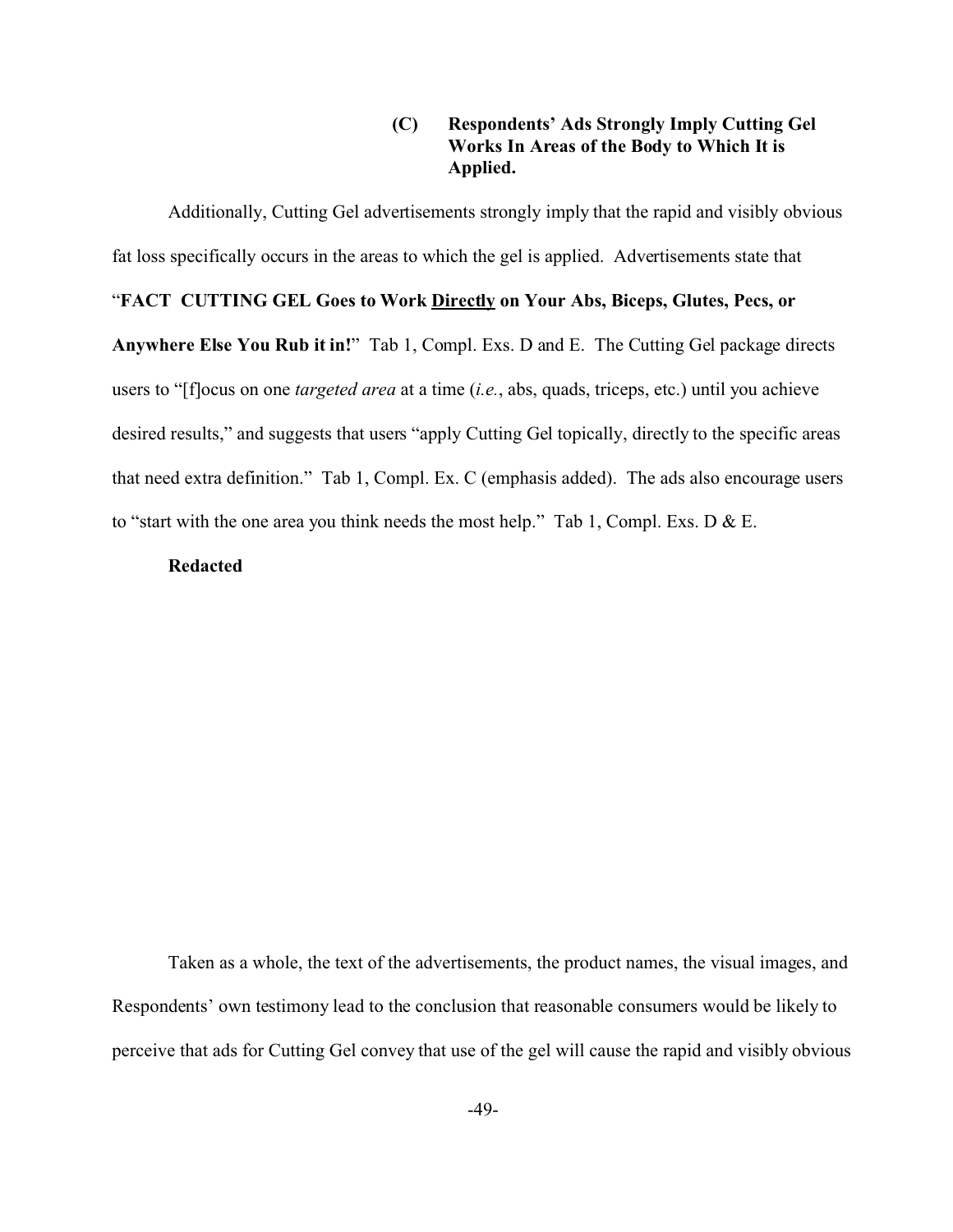fat loss to occur in the areas of the body to which it is applied. The *Complaint* allegation represents one reasonable interpretation of the challenged advertising. Again, no trial of the issue is necessary to draw this conclusion. Summary decision is appropriate on this issue.

# **iv. Respondents' Purported "Disclaimers" Do Not Dispel the Alleged Claims.**

Lastly, a facial analysis of the challenged advertising debunks any suggestion that certain parts of some of Respondents' ads for the topical gels removes the clear message that the product causes rapid and visibly obvious fat loss. To the contrary, the alleged "fine print" actually reinforces the efficacy claims made in the advertisements for the topical fat loss gels.

Many of the advertisements for Dermalin, Cutting Gel, and Tummy Flattening Gel include a section entitled "So What's The Catch?," or "The 'Fine Print,'" with "two caveats." The first part of this section advises consumers that the advertised gel releases fat into the blood stream and that they have to "help" bum off the fat by increasing physical activity or decreasing caloric activity to prevent the fat from being redeposited. *See e.g.*, Tab 1, Compl. Exs. A, D, F. The second part of this section cautions consumers to avoid using the advertised product "all over your body at the same time"—because there is "simply no way for your body to utilize all the newly released fat." *See e.g.*, Tab 1, Exh. D. Reasonable consumers would be likely to perceive these artfully-written "caveats" as confusing at best, or as more language reinforcing Respondents' powerful efficacy claims, preserving the net impression that the product causes rapid and visibly obvious fat loss.

As a threshold matter, the "caveats" are much less prominent than the provocative headlines on the advertisements, such as "Penetrating Gel Emulsifies Fat on Contact" (Dermalin), "Ripped Abs Ripped Pecs Ripped Glutes Ripped Everything" (Cutting Gel), or "Reduces Tummy

-50-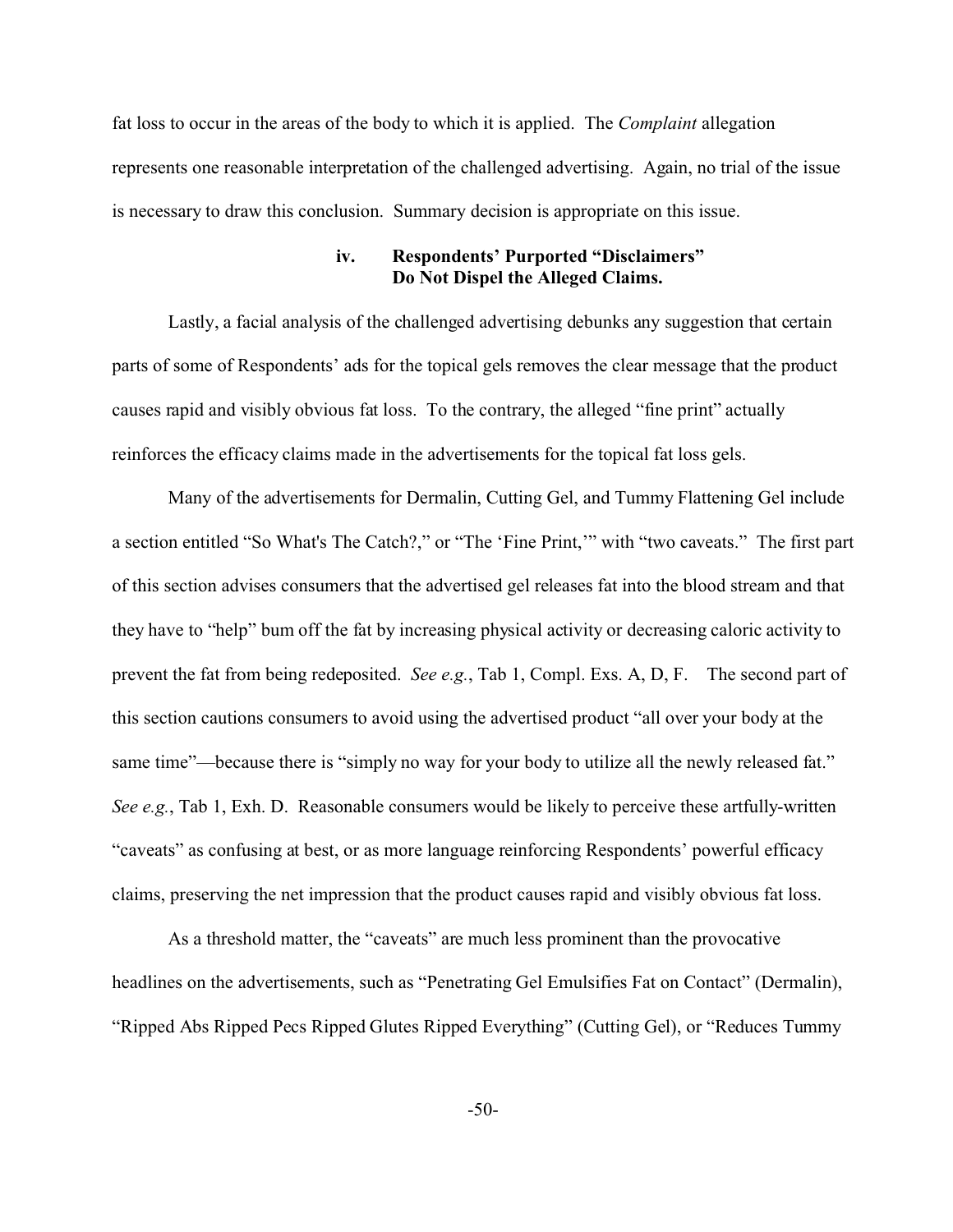Fat" (Tummy Flattening Gel). Respondents' retail brochure for Dermalin indicates that Dermalin will "work faster" with an increase in physical activity, a decrease in caloric intake, or use of a dietary supplement. Reasonable consumers reading this brochure would be likely to conclude that the advertised product will still be effective without additional exercise or reduced calorie consumption.

In addition, the second "caveat" conflicts, in part, with the first "caveat." Although Respondents argue that the first caveat conveys a limitation on the potential efficacy of the gel by mentioning the benefits of increased exercise or reduced caloric intake, the second "caveat" *reinforces* the gel's efficacy by trumpeting, "there is simply no wall for your body to deal with that much released fat.'" Again, reasonable consumers would be likely to perceive these artfullywritten "caveats" as confusing at best, or as additional language reinforcing the efficacy claims in the ads. This conclusion applies to the "caveats" stated in advertisements for Dermalin as well as those suggested in advertisements for Cutting Gel and Tummy Flattening Gel.

# **b. Respondents Ads Strongly Imply Establishment Claims for Cutting Gel and Tummy Flattening Gel**

The *Complaint* challenges, as false, additional claims for Cutting Gel and Tummy Flattening Gel, namely that "published, clinical testing proves that [each product] causes rapid and visibly obvious fat loss in areas of the body to which it is applied." Compl. ¶¶ 23-26. Respondents denied making this claim with respect to each of these "fat loss" gels. *See, e.g.*, Tab 2, Resp't Basic Research, Answer at 4-7. However, a facial analysis reveals that this claim is strongly implied in the ads for these gels.

Advertisements for Cutting Gel assert that the gel is a "clinically proven, patented

-51-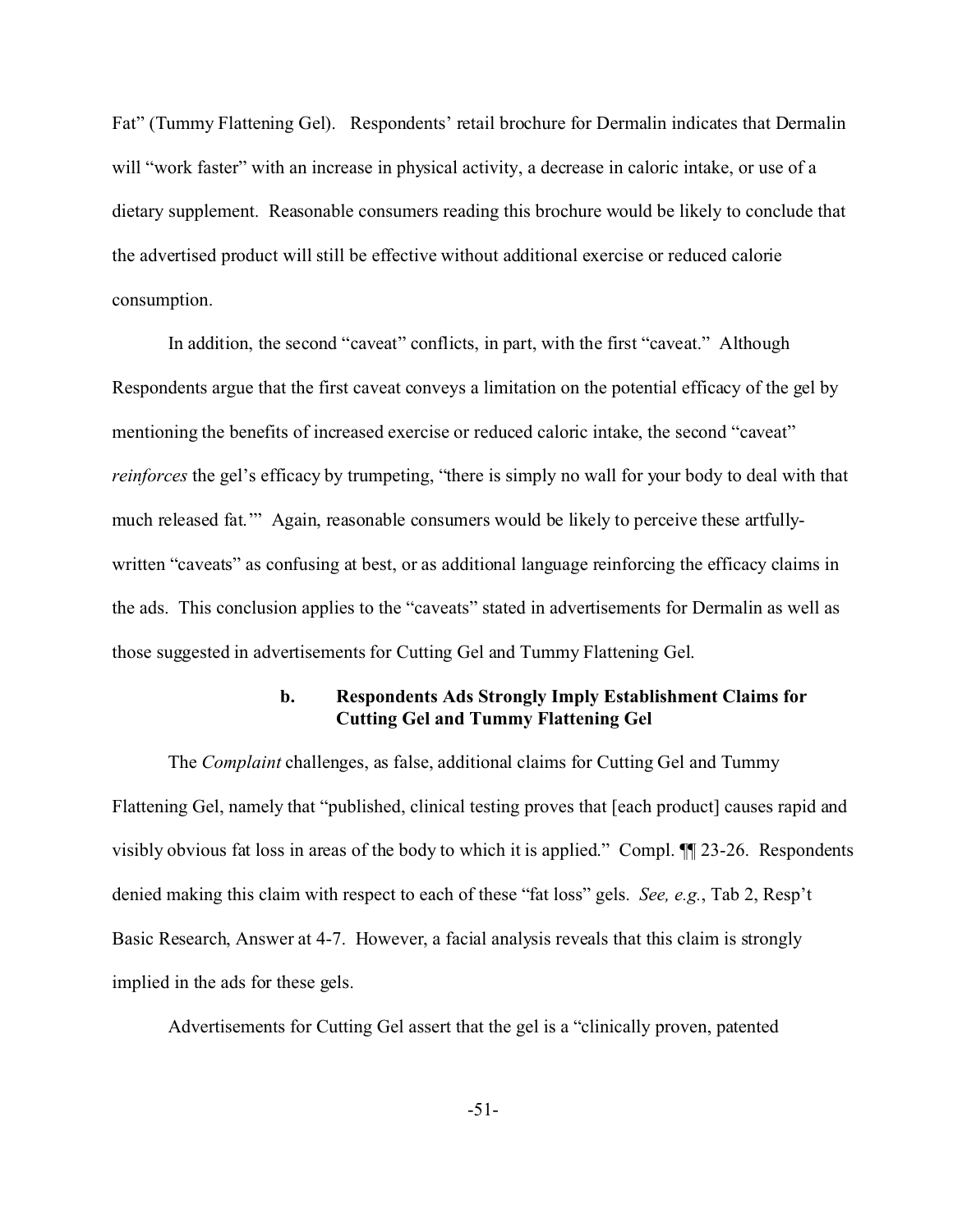formula," and that "published clinical trials prove Cutting Gel's power." Tab 1, Compl. Exs. D & E. Similarly, advertisements for Tummy Flattening Gel expressly state that the product is "clinically proven," and that its effects have been "verified by two published clinical trials." Tab 1, Compl. Exs. F & G. Phrases such as "published clinical trials" (Tab 1, Compl. Exs. D & F) and "clinically proven" (Tab 1, Compl. Exs. D & G) appear within or alongside the underlying efficacy claims, discussed above, strongly conveying that published clinical trials actually support and prove the efficacy claims in the ads. The interaction of these textual elements, that is, the mingling of phrases referring to clinical trials or clinical proof with the underlying efficacy claims, provides additional proof that Respondents made the alleged establishment claims. **Redacted**

As discussed above, the Commission long has held that these words convey to consumers that there is a scientific basis for the efficacy claims otherwise made in the ad. *See Removatron*, 111 F.T.C. at 297; *Thompson Medical*, 104 F.T.C. at 814. Accordingly, summary decision is appropriate on this allegation of the *Complaint*.

- **2. Respondents Claimed that their Pills Containing Ephedra and Other Ingredients Cause Weight Loss of More than 20 pounds and Loss of Substantial, Excess Fat, in Significantly Overweight users**
	- **a. Respondents' Promotions Visually, Textually and Orally Imply the Challenged Efficacy Claims for Anorex and Leptoprin**

For Anorex and Leptoprin, two products that shared a formulation containing the now-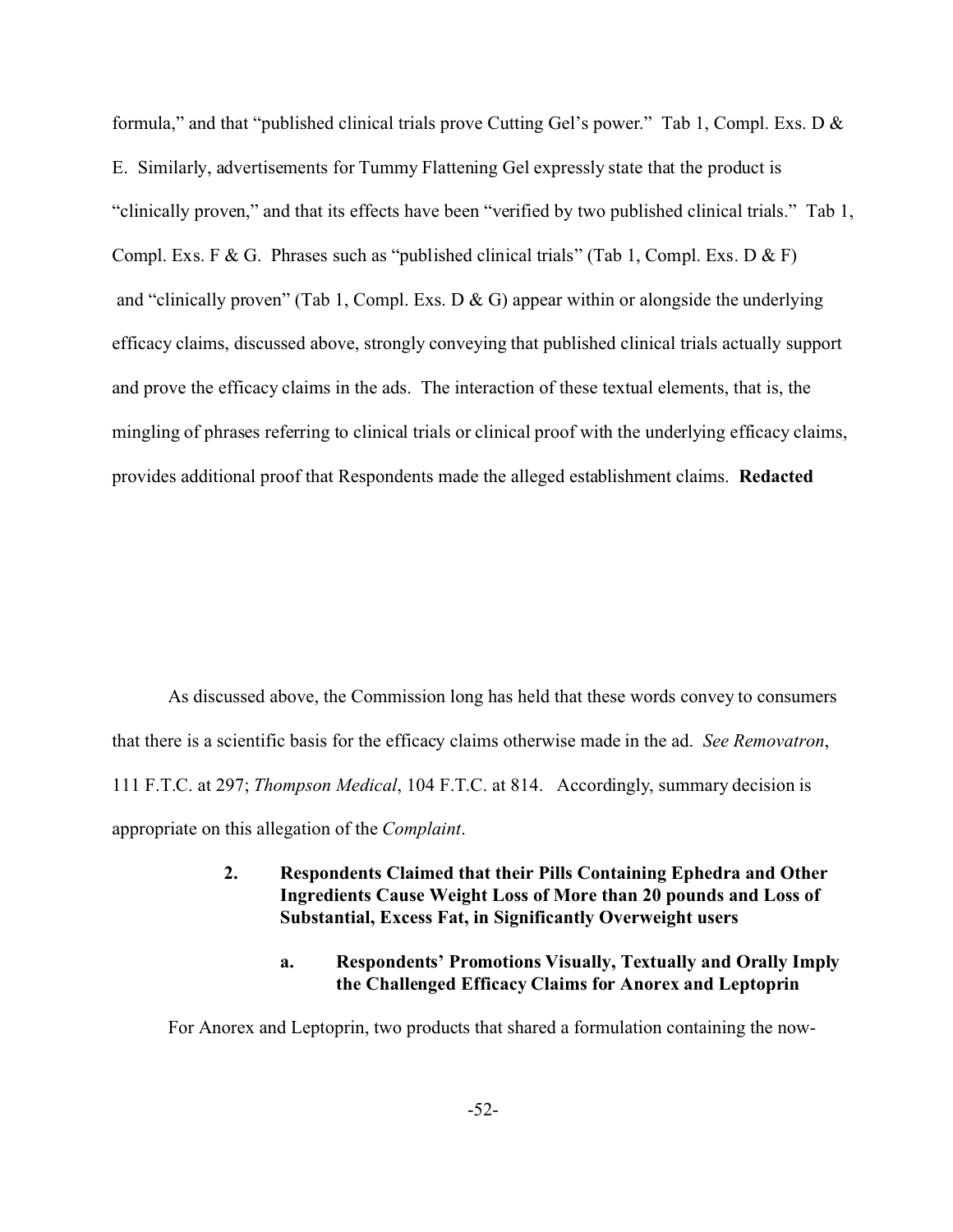banned dietary supplement, ephedra, and other ingredients, the *Complaint* challenges, as unsubstantiated, the claim that each product causes weight loss of more than 20 pounds in significantly overweight users (including, in the case of Leptoprin, as much as 50, 60, or 147 pounds). Tab 1, Compl. ¶ 28-29, 33-34. The *Complaint* also challenges, as unsubstantiated, the claim that each product "causes loss of substantial, excess *fat* in significantly overweight users." *Id.* (emphasis added). Respondents Basic Research, BAN, Klein-Becker, and Gay acknowledged disseminating advertising for Anorex, and Respondents Basic Research, BAN, A.G. Waterhouse, and Gay acknowledged disseminating advertising for Leptoprin. Tab 2, Answer, Resp't Basic Research ¶ 27; Tab 7, Answer, Resp't BAN ¶ 27; Tab 4, Answer, Resp't Klein-Becker usa ¶ 27; Tab 8, Answer, Resp't Gay ¶ 27. Respondents denied, however, making these claims with respect to each product.

Facial review of undisputed, documentary evidence, in the form of Anorex and Leptoprin advertisements, establishes that these ads convey the challenged claims. The efficacy claims alleged in the *Complaint* with respect to Anorex and Leptoprin are reasonable interpretations of the advertisements. This conclusion finds support not only in the undisputed contents of the ads themselves, but the surrounding facts and circumstances, discussed below.

#### **i. Anorex and Leptoprin**

#### **Redacted**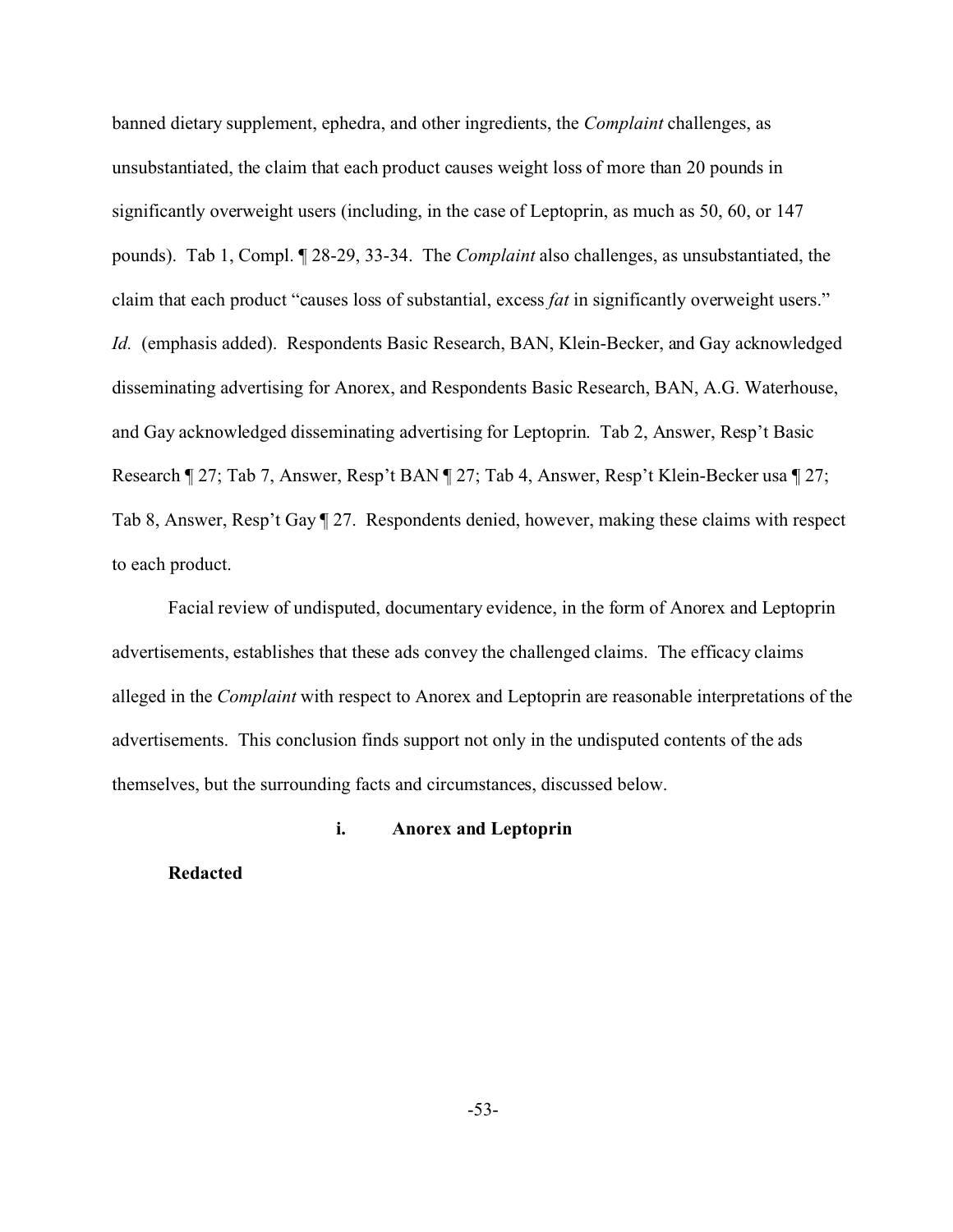## **(A) Respondents' Ads Strongly Imply Substantial Weight Loss in Significantly Overweight Users.**

Both the Anorex and Leptoprin advertisements strongly imply that the product causes substantial weight loss in significantly overweight users. Gina Gay, testifying as a designated witness on behalf of Corporate Respondents, testified that Leptoprin was targeted towards the obese. G. Gay Dep. 107. The ads expressly state that Anorex/Leptoprin was developed for "significantly overweight" persons, and clearly imply that the product causes substantial weight loss. *See, e.g.*, Tab 1, Compl. Exs. I & J. According to the Anorex/Leptoprin ads, "significantly overweight" persons need to lose "20 or more pounds" or "more than 30 pounds of excess body weight." *E.g.*, Compl. Exs. I & J.

The Anorex and Leptoprin ads purport to differentiate between the "significantly overweight" and those persons merely worried about "about five or six vanity pounds"—for example, the Leptoprin television commercial states that "Leptoprin is much too expensive and much too powerful for the casual dieter." Tab 1, Compl. Ex. H-1, at 5. **Redacted**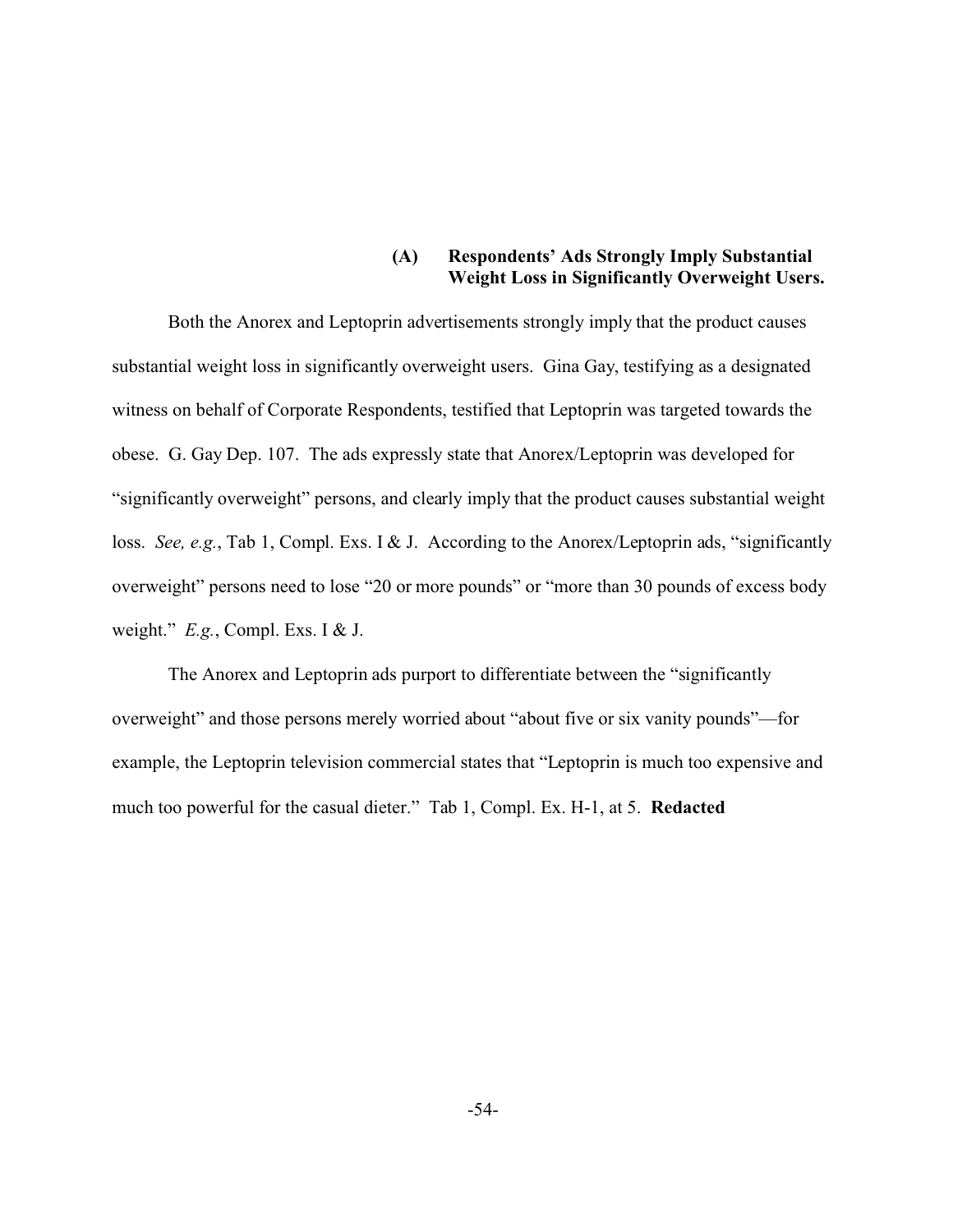#### Significantly, commercials for Leptoprin

contained testimonials from persons who claim to have lost 31 pounds, 38 pounds, 50 pounds, 60 pounds, 80 pounds, 147 pounds, and 216 pounds using Leptoprin. Tab 1, Compl. Ex. H-1 (television); Tab 36 (Leptoprin radio commercial script).

The visual elements in the print ads for both Anorex and Leptoprin also reinforce the advertisements' message of substantial weight loss in significantly overweight users. For example, an Anorex advertisement features a picture of an overweight woman proudly holding out the waist of a pair of jeans that are not too large for her with a quoted exclamation: "It's working! Finally, a diet pill strong enough for me!" Tab 1, Compl. Ex. J. The Leptoprin commercial uses "before" photos of testimonialists juxtaposed with their "after" images in connection with their statements claiming the loss of 50, 60 and 147 pounds. Tab 1, Compl. Exs. H & H1. **Redacted**

#### However, the name of the product is

not "Anorec"—it is "Anorex." This name brings to mind the condition of anorexia nervosa, a medical condition characterized by self-induced starvation and obsession with weight loss that is widely known to the public. Indeed, according to the *American Heritage Dictionary*, "anorectic" means: "1. Marked by loss of appetite. 2. Suppressing or causing loss of appetite. 3. Of or affected with anorexia nervosa." *American Heritage Dictionary* (4<sup>th</sup> Ed. 2004). Based on these and other statements and undisputed facts, reasonable consumers would be likely to perceive that ads for Anorex and Leptoprin convey that use of the product will cause substantial weight loss in significantly overweight users.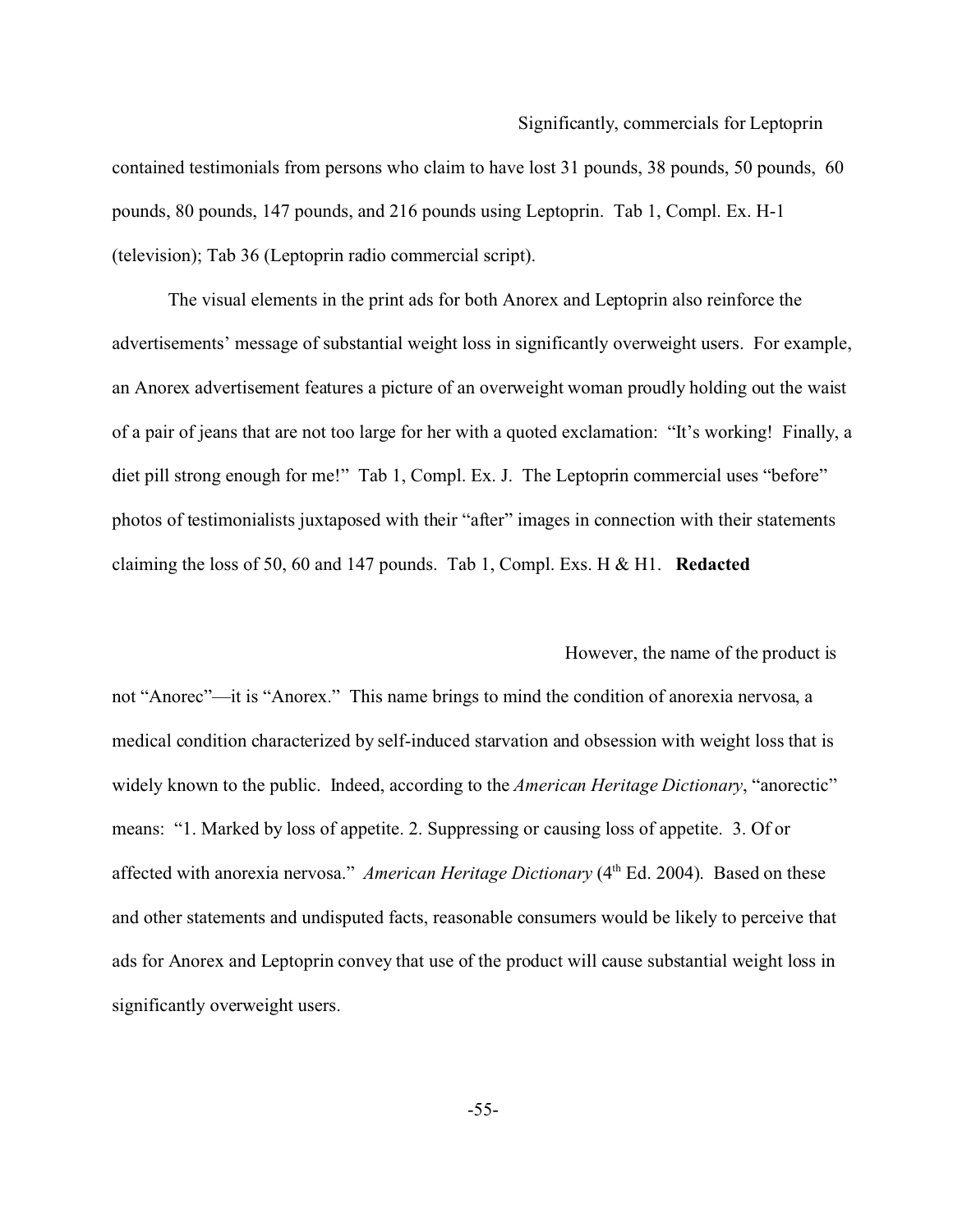## **(B) Respondents' Ads Strongly Imply Substantial, Excess Fat Loss in Significantly Overweight Users.**

Anorex and Leptoprin ads also strongly imply that use of the product causes substantial fat loss in significantly overweight adults. The phrases "significantly overweight" and "substantial, excess fat" are taken directly from the Anorex and Leptoprin ads themselves. Tab 1, Compl. Exs. I and J. Other text elements in the ads make clear that the Anorex/Leptoprin formulations are "extremely powerful anorectic agent[s]" causing the loss of "substantial, excess fat" from "significantly overweight" persons. Tab 1, Compl. Exs. I & J. For example, ads state that "if" substantial, excess body fat is adversely affecting your health and self-esteem, then it's time for you to discover Leptoprin—the first comprehensive weight-loss compound designed specifically to overcome your genetic predisposition." Tab 1, Compl. Ex. I; *see id.* at Ex. J (identical ad copy for Anorex).

These ads go on to state that Anorex/Leptoprin "'mobilizes' stored fat, moving it out of the fat cell and thereby reducing the size of the fat cell mass." Compl. Exs I & J. These statements appear near the headline text asserting that the product "Helps Overcome Genetic Link to Obesity." *Id.* Based on these representations, reasonable consumers are likely to perceive that ads for Anorex and Leptoprin convey that use of the product will cause substantial fat loss in significantly overweight users. Taken together, along with other elements in the ads, these depictions and statements convey and reinforce the impression that the product will cause the loss of substantial excess fat.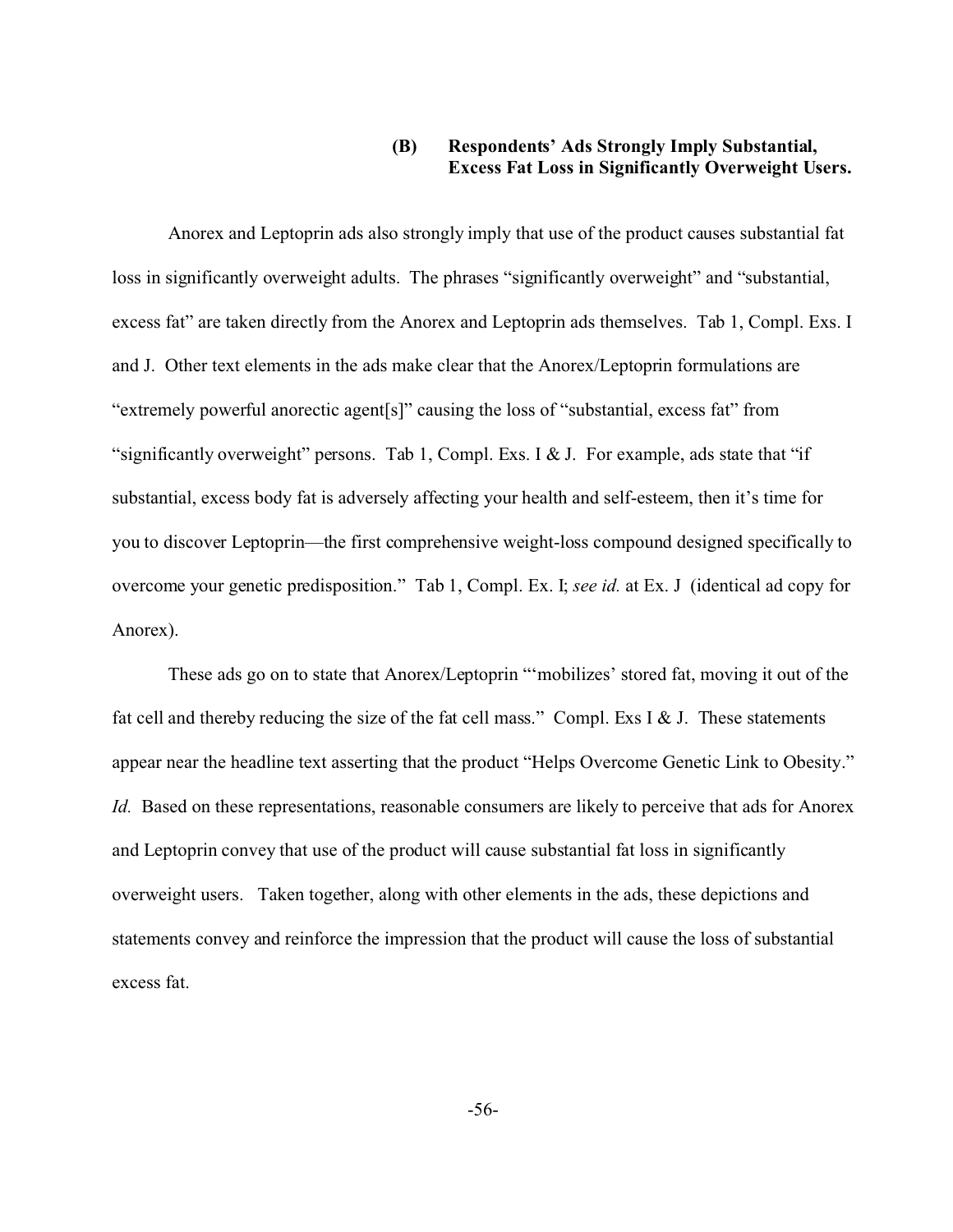### **b. Respondents Ads Strongly Imply Establishment Claims for Leptoprin**

The *Complaint* challenges, as false, two establishment claims for Leptoprin—that "clinical testing proves that Leptoprin causes weight loss of more than 20 pounds, including as much as 50, 60, or 147 pounds, in significantly overweight users," Tab 1, Compl. at ¶¶ 31-32, and that "clinical testing proves that Leptoprin causes loss of substantial, excess *fat* in significantly overweight users." *Id.* ¶ 31 (emphasis added). Respondents denied making these claims. However, facial analysis establishes that these claims are strongly implied in the product advertisements, which convey the basic efficacy claims, as discussed above, in conjunction with references to "two published clinical trials." *See* Tab 1, Compl. Exs. H, H-1, I.

Advertisements for Leptoprin indicate that the weight loss and fat loss claims are substantiated by clinical studies. For example, a television commercial for Leptoprin trumpets that the product is "backed by two United states patents, [and] two published clinical trials." Tab 1, Compl. Ex. H-1. A radio commercial script for Leptoprin describes the clinical studies in greater detail, reciting the names of the journals in which the studies appeared: "The first study that was done on it was actually published in the International Journal of Obesity and the second study was published in the Journal of The American College of Nutrition." Tab 36 (Leptoprin promotional materials). Print and Internet advertising contains similar statements. **Redacted**

#### The advertising for Leptoprin

communicates to consumers that the weight loss and fat loss claims alleged in the *Complaint* are grounded on published, clinical testing. The alleged establishment claims are a reasonable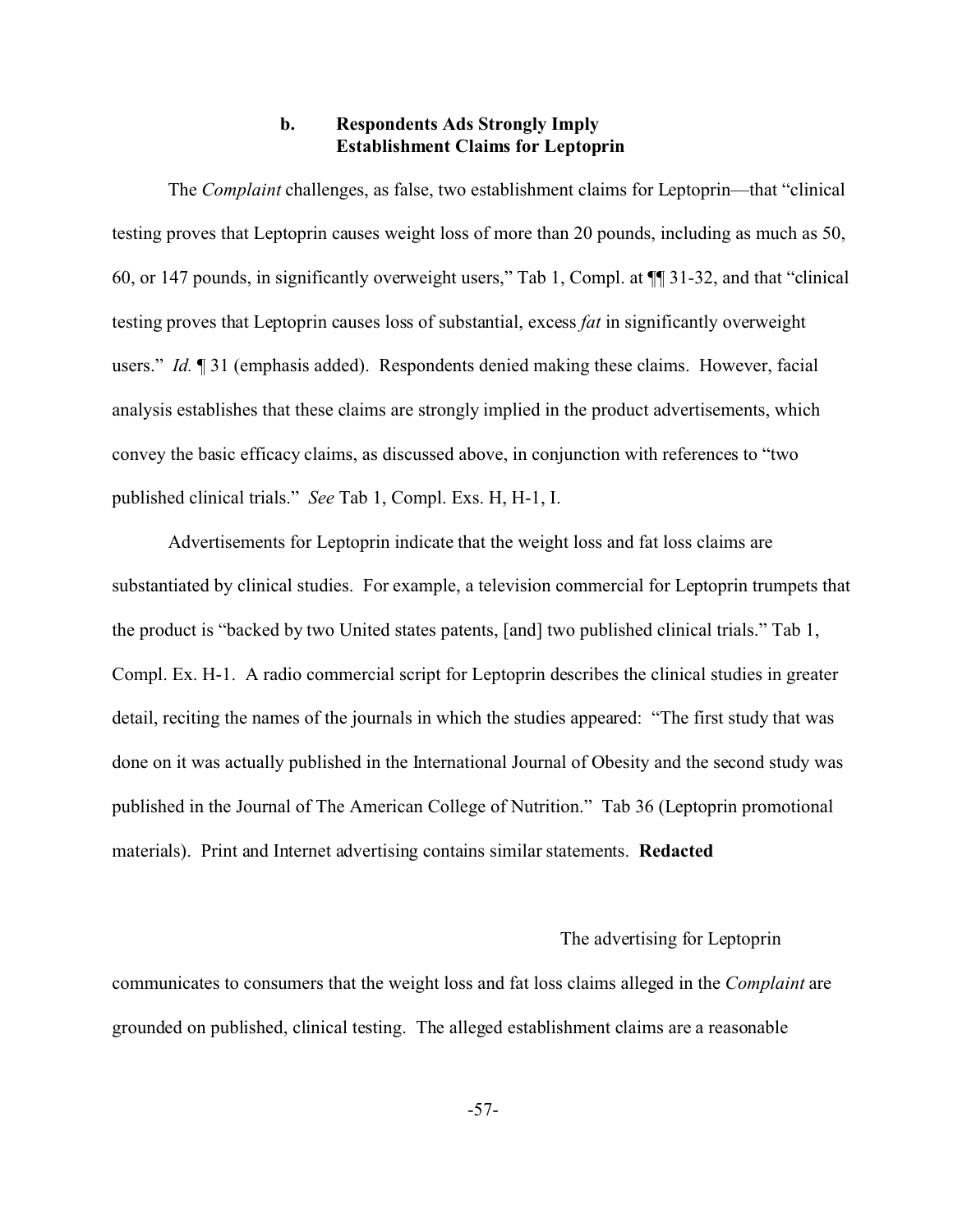interpretation of the challenged advertising.

As noted earlier, references to medical literature convey to consumers that the seller's efficacy claims are scientifically based. *See American Home Products*, 98 F.T.C. at 375 & n. 28. The *Complaint* allegations concerning establishment claims for Anorex and Leptoprin represent a reasonable interpretation of the challenged advertising. Summary decision is appropriate here.

# **3. Respondents Claimed that their Weight Loss Pills Targeted At Children Cause Substantial Weight Loss in Overweight or Obese Children**

### **a. Respondents' Promotions Visually and Textually Imply the Efficacy Claim for PediaLean**

Next, as the final efficacy claim, the *Complaint* challenges, as unsubstantiated, the claim that PediaLean "causes substantial weight loss in overweight or obese children." Compl. ¶ 37-39. Respondents denied making this claim. However, facial analysis of the documentary evidence and evidence regarding the circumstances surrounding the promotional campaign establish that this claim is strongly implied in advertising for the product, as discussed below.

PediaLean advertisements strongly imply that the product causes substantial weight loss in overweight or obese children. Written promotional materials for PediaLean convey, first, that this weight-loss pill is targeted for consumption by overweight and obese children. Print advertisements depict what appears to be a mother comforting her overweight child, alongside a bold headline in oversize text proclaiming that "Now there's hope for you and your Overweight Child." Tab 1, Compl. Ex. K. The phrase "Overweight Child" overshadows the rest of the ad because it appears in letters more than twice the size of the next largest headline text. See Tab 1, Compl. Ex. K. Many PediaLean advertisements focus on the "pain and embarrassment" that is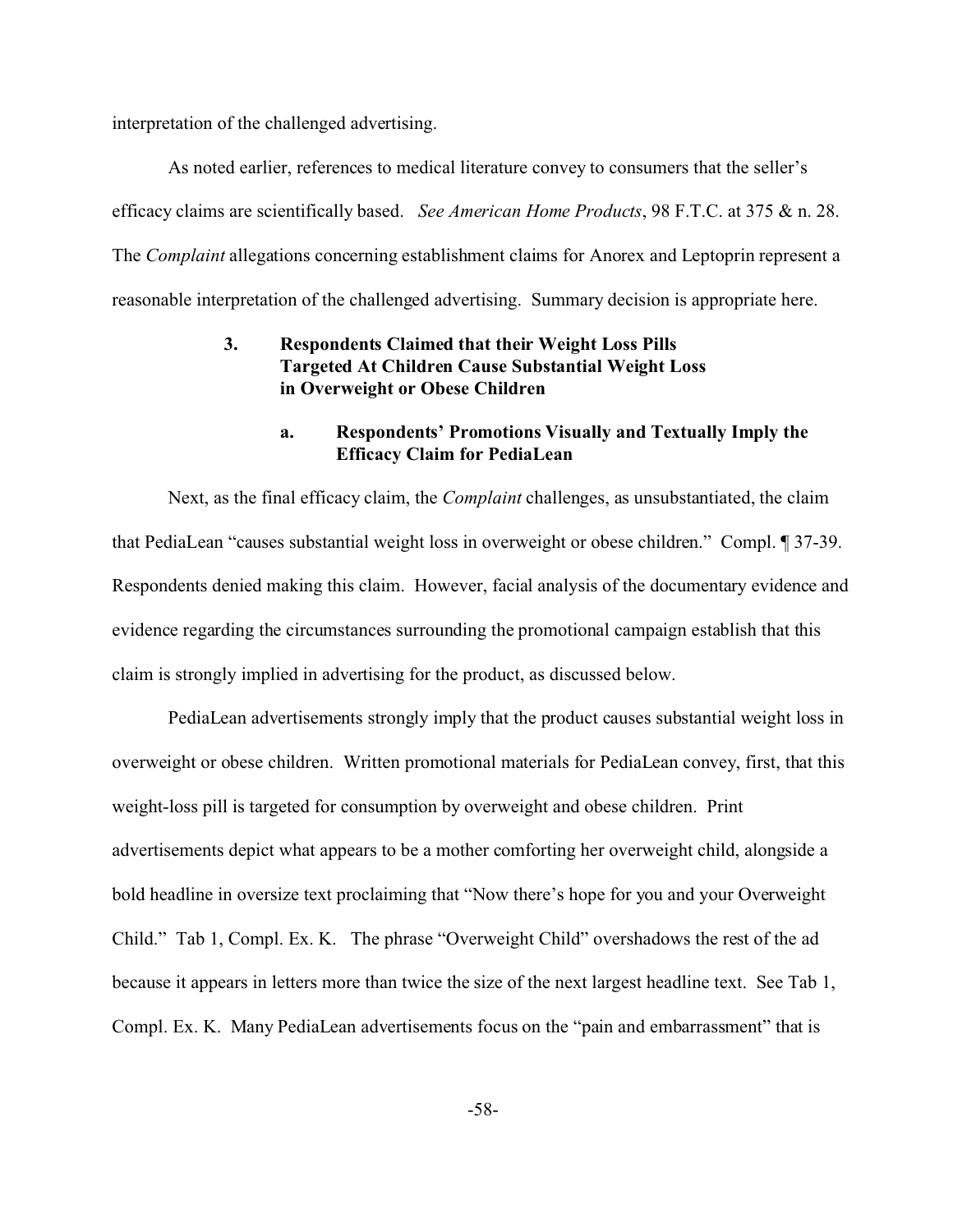suffered by "more than 11 million *overweight and obese school-aged children* in the United States." *See* Tab 1, Compl. Exs. K and L (emphasis added). **Redacted**

PediaLean ads indicate that the product is intended for seriously overweight children whose problem cannot he redressed by diet and exercise alone. This is strongly implied in headlines stating, "When your child needs more than diet or exercise." Tab 1, Compl. Ex. L; see also Tab 37 (PediaLean promotional materials).

PediaLean advertisements offer the "hope" of substantial weight loss, not a modest weight loss. This impression is conveyed first by the name of the product itself, PediaLean, which connotes children ("pedia," as in pediatrician) who are thin, slim, or slender ("lean"), not overweight or obese. This impression is also forcefully implied by the text of the product ads, which emphasize that, in testing, use of PediaLean has "resulted in significant weight loss in virtually every child studied." *See, e.g.*, Tab 1, Compl. Ex. L, Tab 37 (PediaLean materials); Tab 41 (5050004, 5050007, 5050009, 5050011, 5050021). The ads generally characterize PediaLean as "effective" and as a "solution" for the problems of children who are substantially overweight ("fat" or "obese"), from which it can only follow that the product will cause substantial loss of weight.

The *Complaint* allegation that Respondents represented PediaLean as causing substantial weight loss in overweight or obese children represents one entirely reasonable interpretation of the challenged advertising. No trial of the issue is necessary to draw this conclusion. Summary decision is appropriate here.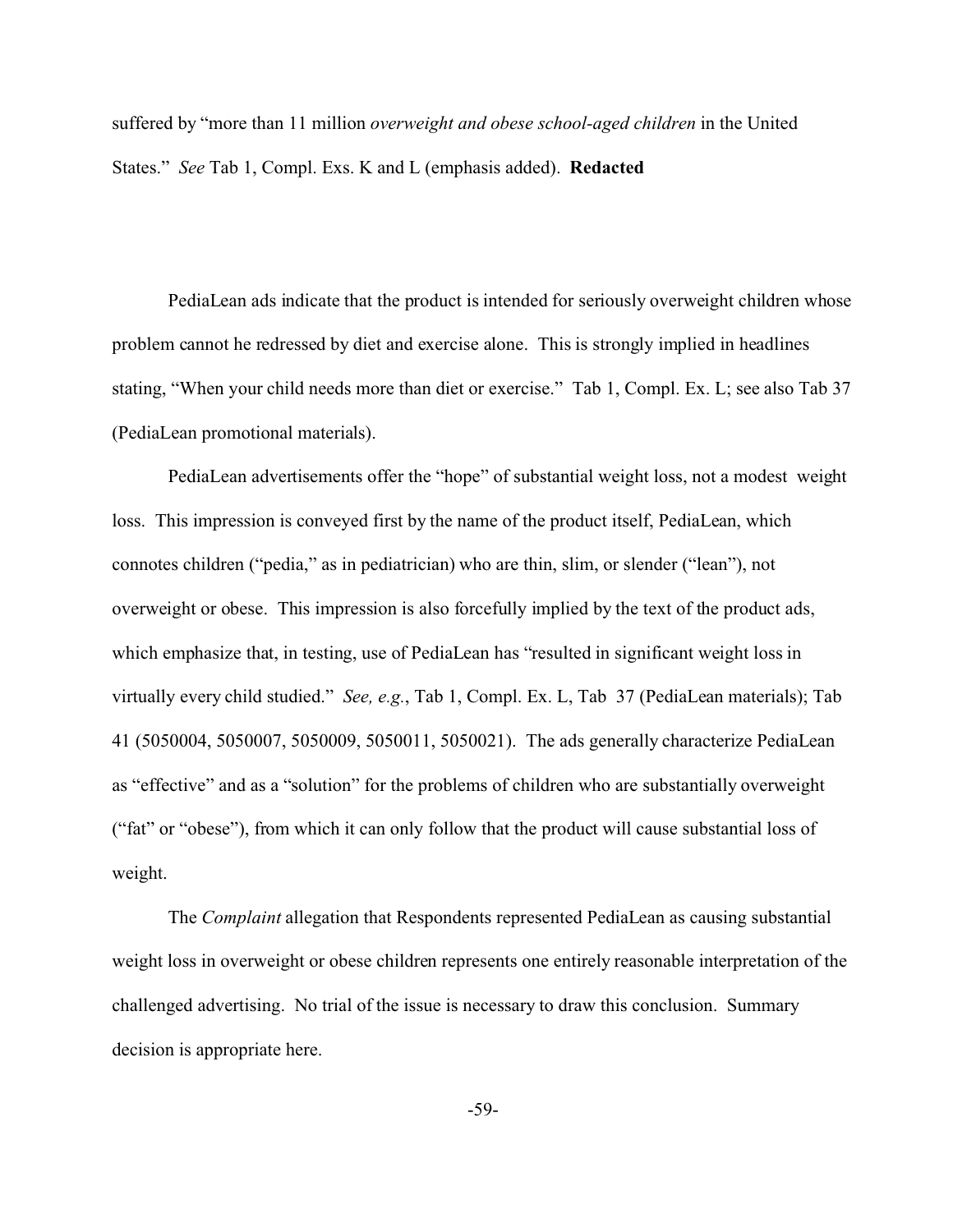### **b. Respondents' Ads Strongly Imply the Establishment Claim for PediaLean**

Lastly, the Complaint challenges, as false, the claim that "clinical testing proves that PediaLean causes substantial weight loss in overweight or obese children." Compl. ¶ 40-41. Again, Respondents denied making this claim, but facial analysis establishes that the claim is strongly implied in advertising for the product. PediaLean advertisements almost universally refer to a clinical trial: "Published Medical Studies Don't Lie. . . Clinically Proven Safe and Effective" Tab 1, Compl. Exs. K and L; Tabs 37 and 41 (PediaLean materials). Numerous PediaLean ads depict what appears to be a published or printed study, sometimes accompanied by a complex discussion of study results, whose very complexity or sophistication would seem calculated to reinforce the establishment claim itself.

PediaLean advertising includes express phrases and statements such as "clinically proven," "clinically proven safe and effective," "clinically proven solution," "published medical studies don't lie...clinically proven safe and effective," and "well-controlled double-blind clinical trial." All of these references appear in conjunction with the discussion of PediaLean's efficacy.

# **Redacted**

PediaLean ads strongly communicate to consumers that clinical testing proves that the product causes substantial weight loss in overweight or obese children.

Under Commission precedent, the use of words such as "clinically proven" and "published medical studies" and reference to medical literature convey that Respondents' efficacy claims are scientifically established. *See Removatron*, 111 F.T.C. at 297; *Thompson Medical*, 104 F.T.C. at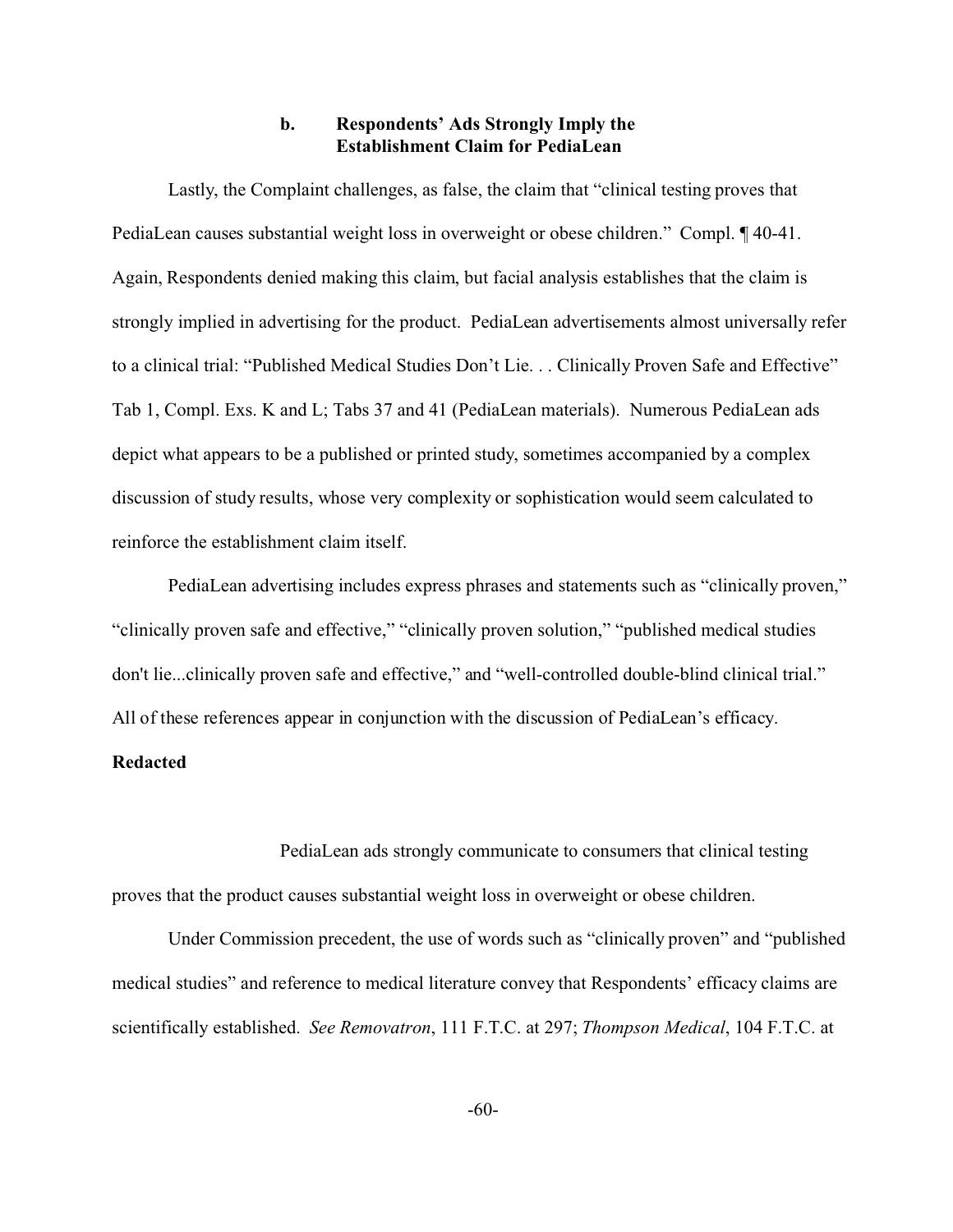814. Summary decision is appropriate here.

#### **4. Expert Testimony Corroborates the Facial Analysis of the Promotional Materials for the Challenged Weight and Fat Loss Products**

The observations discussed *supra* are corroborated by the expert analyses performed by Michael B. Mazis, Ph.D, Professor of Marketing of the Kogod School of Business at American University and the Geoffrey Nunberg, Ph.D, Professor of Linguistics at Stanford University (Volume Three hereto), submitted with accompanying declarations adopting the contents of those reports under oath (Tabs 38 and 40), and supported by Respondents' only expert report on the advertising, Professor Solan (Tab 30). Professor Mazis's opinion addresses the claims concerning all the challenged products while Professor Nunberg's opinion focuses on the claims for PediaLean. Respondents' own expert, Professor Solan agreed with Professor Nunberg's opinion on certain key areas regarding the meaning of "substantial" and "significant."

#### **a. Professor Mazis's Expert Opinion Supports that the Promotional Materials for the Challenged Products Convey the Claims Challenged in the Complaint.**

Professor Mazis has extensive experience as a researcher and university professor in consumer behavior and marketing. *See* Tab 18 (Mazis *Curriculum Vitae*). He has served over 10 years as Chair of the Department of Marketing at American University and has been a faculty member for 25 years. *See* Tab 18, Mazis Expert Report at 2. He has also published over 60 articles in academic journals and conference proceedings. *See id.* at 3. In addition, he has provided expert testimony about ad interpretation in numerous federal court cases and before Administrative Law Judges. *See* Tab 18 (Mazis case list). In rendering his expert opinion in this matter, Professor Mazis relied on his experience, gleaned from years of research and familiarity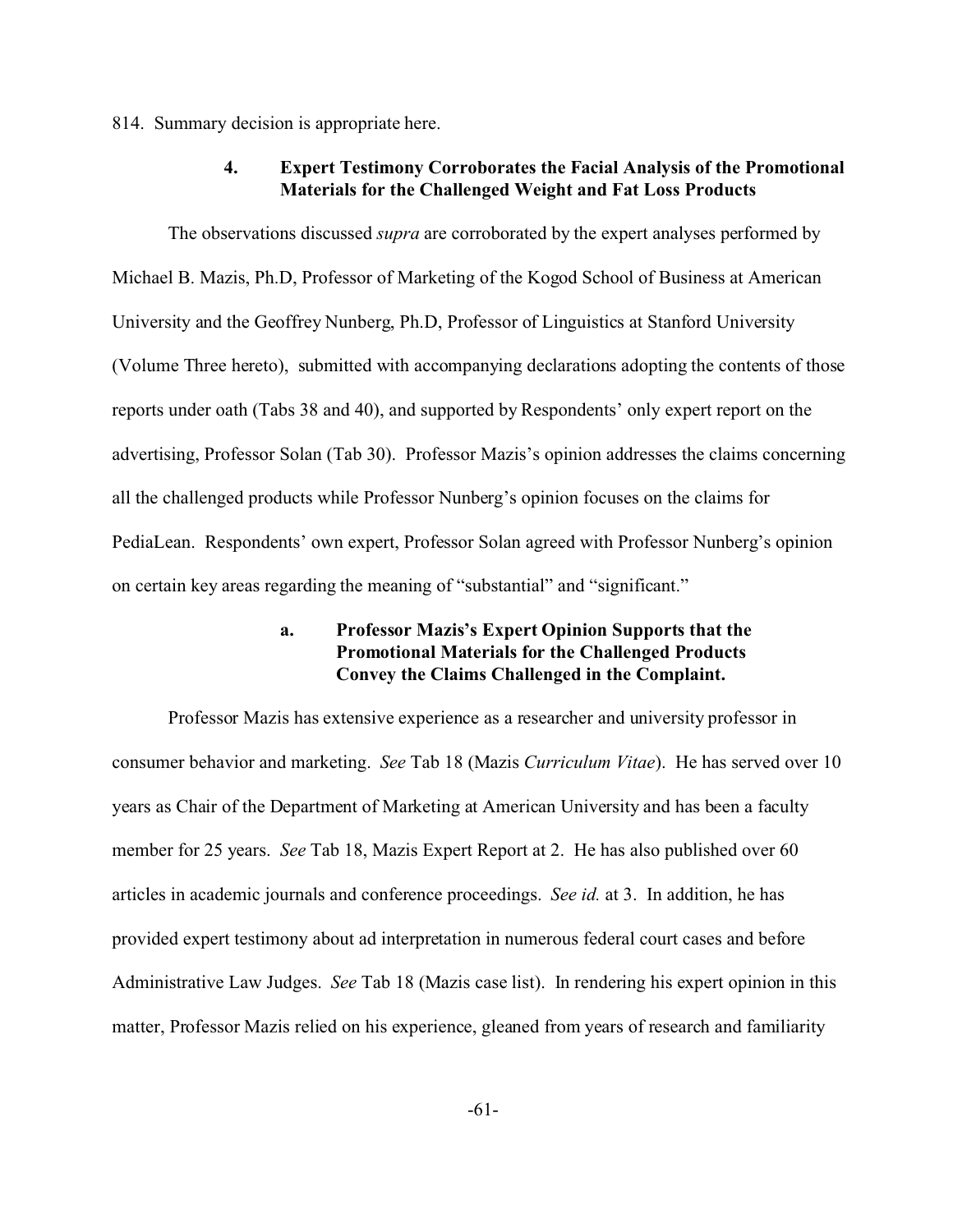with academic literature. As a result of Professor Mazis's knowledge, experience, education and training, Complaint Counsel intends to offer Professor Mazis as an expert in consumer response to advertising and other promotional materials, and in measuring advertising deception.

Regarding the efficacy claims for the fat loss gels, Professor Mazis concluded in his report:

advertising for the topical products (Dermalin-APg, Cutting Gel, and Tummy Flattening Gel) revealed that the advertising and product packaging strongly implies that using these products results in (1) rapid fat loss, (2) visibly obvious fat loss, and (3) rapid and visibly obvious fat loss in the areas to which the products are applied. Ads for these products include statements such as "watch them [waist and abdomen] shrink in size within a matter of days," "fat literally melts away," "penetrating gel for visible reduction of surface body fat," "targeted fat loss," and "spot-reducing gel." Also, the names Cutting Gel and Tummy Flattening Gel strongly suggest that use of the products produces visibly obvious fat loss. Moreover, the use of visual images, such as slim models and models with well-defined muscles, further strengthens the verbal statements made in the advertising.

Tab 18, Mazis Expert Report at 5. Regarding the establishment claims for the gels, Professor Mazis opined that phrases such as "a double-blind clinical trial" and "clinically proven," strongly suggest to consumers that claims in the ads are supported by published, clinical testing. *Id.* at 5. As to the "two caveats," contained in the advertisements for the gels, Professor Mazis concluded that to the extent that have an impact on consumers, they reinforce the gel's effectiveness by focusing on the idea that "there is simply no way for your body to deal with that much released

fat." *Id.* at 12.

Regarding the efficacy claims for Leptoprin and Anorex, Professor Mazis concluded:

ads for these products strongly implied that product use results in substantial weight loss and fat loss in significantly overweight adult users. Ads stated that these products were developed for "significantly overweight" individuals who need to lose at least 20 or 30 pounds. Ads also provided reports from testimonialists who reported losing between 31 and 216 pounds using Leptoprin. Retail brochures also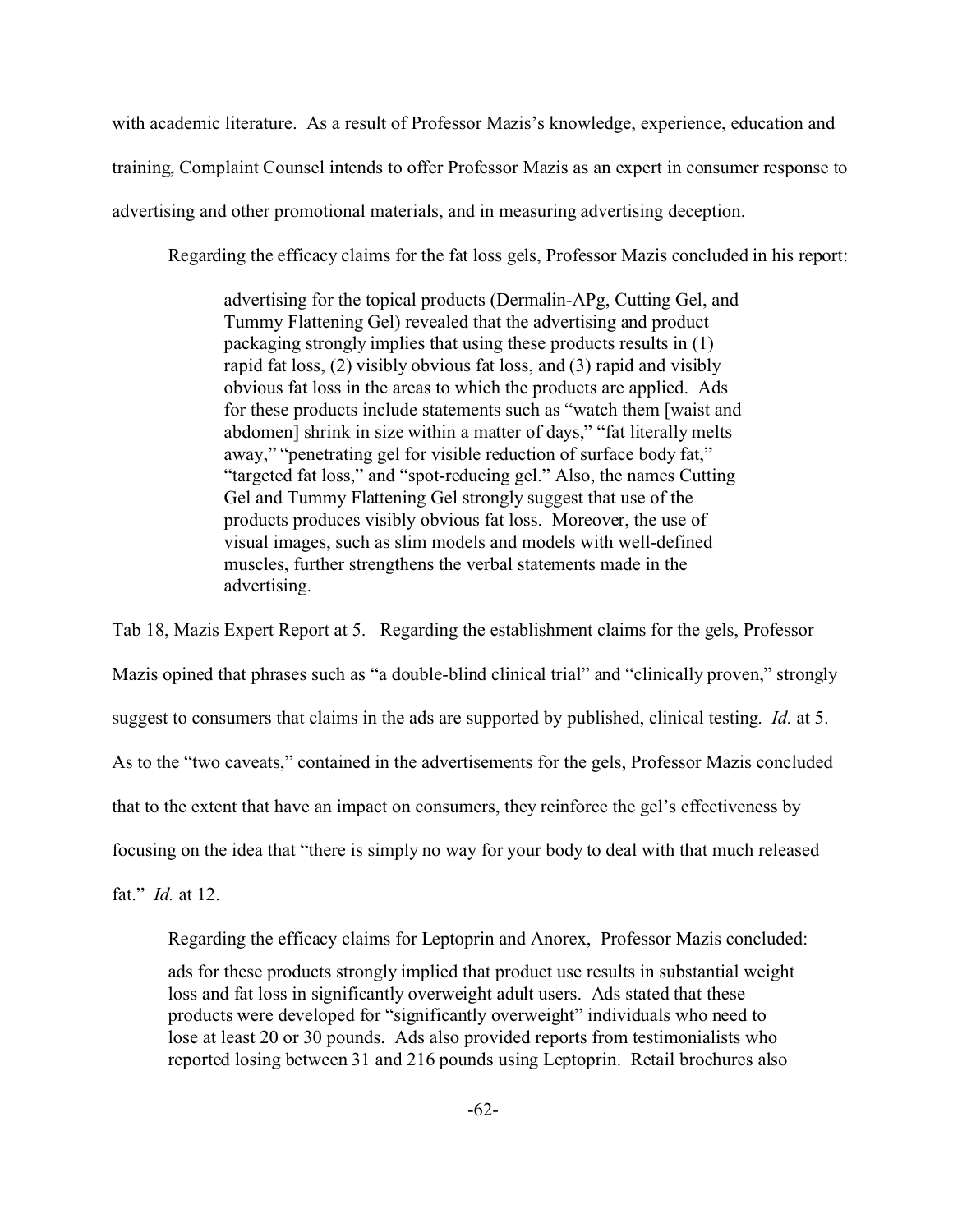strongly suggest that diet and exercise are unnecessary for the products to achieve claimed results.

*Id.* at 5-6. In addition, references to "two published clinical trials" strongly suggest to consumers that the claims in the ads for Leptoprin are supported by published, clinical testing. *Id.* at 5-6. Professor Mazis observes in his *Expert Report* that academic research has shown that consumers associate higher prices with higher quality products. *Id.* at 15. Respondents repeatedly used this tactic to their advantage in promoting several of the challenged products, none more conspicuously than Anorex and Leptoprin. Advertising for both Anorex and Leptoprin highlighted the products' high price (as much as \$153 a bottle). The ads directly posed the question to consumers nationwide: "When is a diet pill worth \$153 a bottle?" Among the answers is the direct response: "When it works. Really works." Compl. Ex. H; H. Elsewhere, the answer is that "Anorex is simply the most powerful, clinically proven weight control compound available." Tab 35, R0012338; R0012346. High price is also emphasized in ads for Dermalin: "At \$135.00 a jar it better be good…" and "At that price, it better be good…" Tab 1, Compl. Exs. A, B. Consumers associate higher prices with higher quality products. Tab 18, Mazis Expert Report at 15. Respondents employed these high price points not only to enlarge their coffers, but also to hammer home their powerful efficacy claims.

Regarding the facial analysis of the ads for PediaLean, Professor Mazis concluded that:

ads for PediaLean strongly imply that the product causes substantial weight loss in overweight or obese children. Ads promise "hope for you and your overweight child." The advertising for PediaLean also communicates to consumers that clinical testing proves that . . . PediaLean causes substantial weight loss in overweight or obese children . . . .

*Id.* at 6. Professor Mazis acknowledges that other interpretations of the phrase "significant weight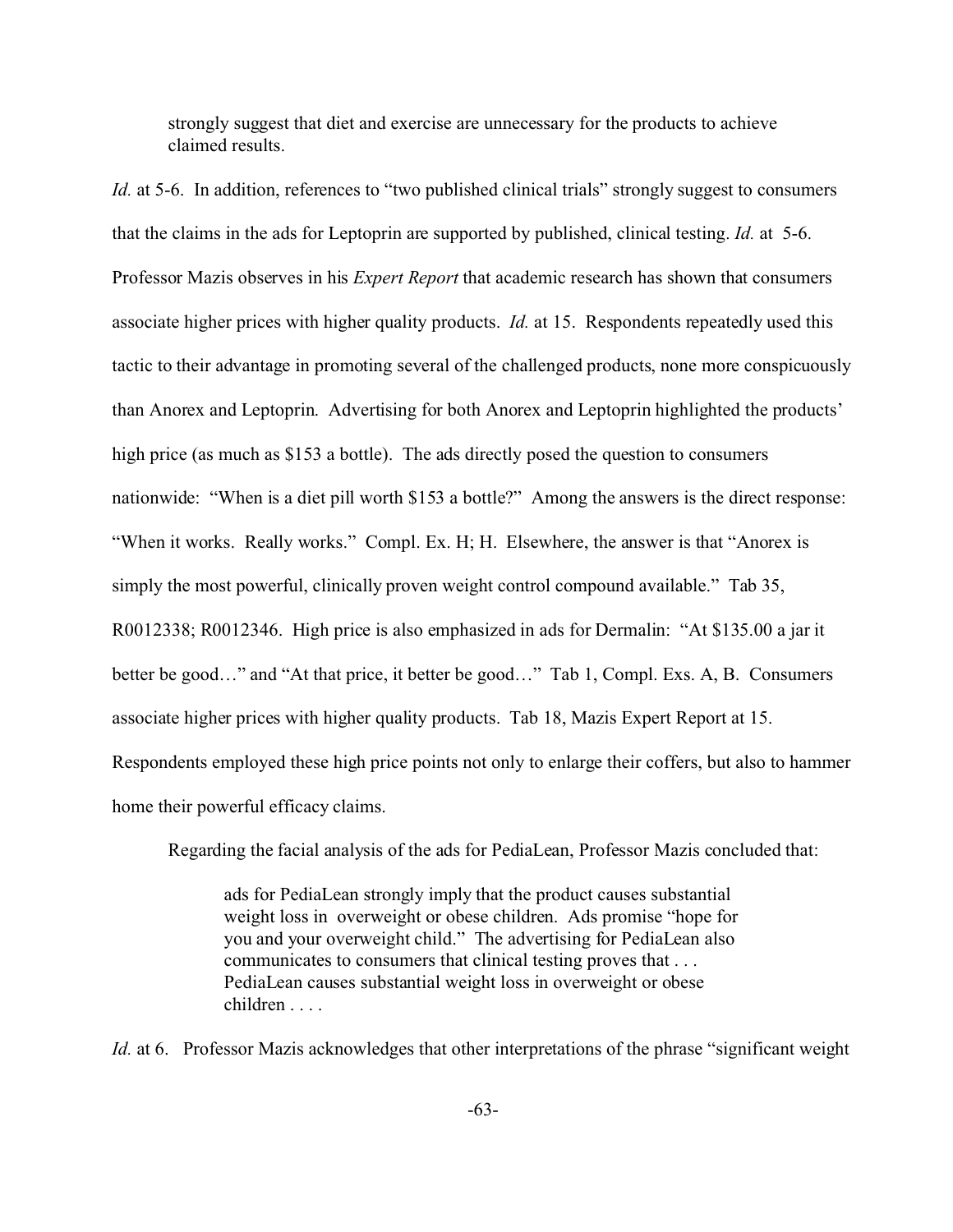loss" exist, but those interpretations would confuse many reasonable consumers. Scientific studies may refer to "statistically significant" results, but many consumers are unfamiliar with statistical concepts. Unless the reader understands the statistical concept of significance, reasonable consumers would be likely to equate the "significant weight loss" described in the PediaLean ads with a substantial, extensive, or considerable weight loss. *See id.* at 16-17. As Professor Mazis concludes in his expert facial analysis, PediaLean advertising likely communicates to consumers that clinical testing proves that the product causes substantial weight loss in overweight or obese children. *See id.* at 17.

### **b. Professor Nunberg's Expert Opinion Supports that the Promotional Materials for PediaLean Convey the Claims Challenged in the Complaint.**

Professor Nunberg holds a Ph.D. in Linguistics and is currently a Senior Research Fellow at the Center for Study for the Study of Language and Information at Stanford University. He is also a Consulting Full Professor in the Department of Linguistics at Stanford where he has taught courses in semantics and pragmatics, lexicography, the structure of written language, and other language related areas. He serves as usage editor and Chair of the Usage Panel of the *American Heritage Dictionary* and has for many years acted as a consultant to the dictionary regarding matters of definition usage. He has published numerous papers in peer-reviewed journals and served as an expert witness in a number of cases regarding word meaning. Rpt. 1-2.

In rendering his expert opinion in this matter, Professor Nunberg relied on his experience, gleaned from years of research, teaching, consulting and familiarity with academic literature. As a result of Professor Nunberg's knowledge, experience, education and training, Complaint Counsel intends to offer Professor Nunberg as an expert in linguistics, the meaning and use of words,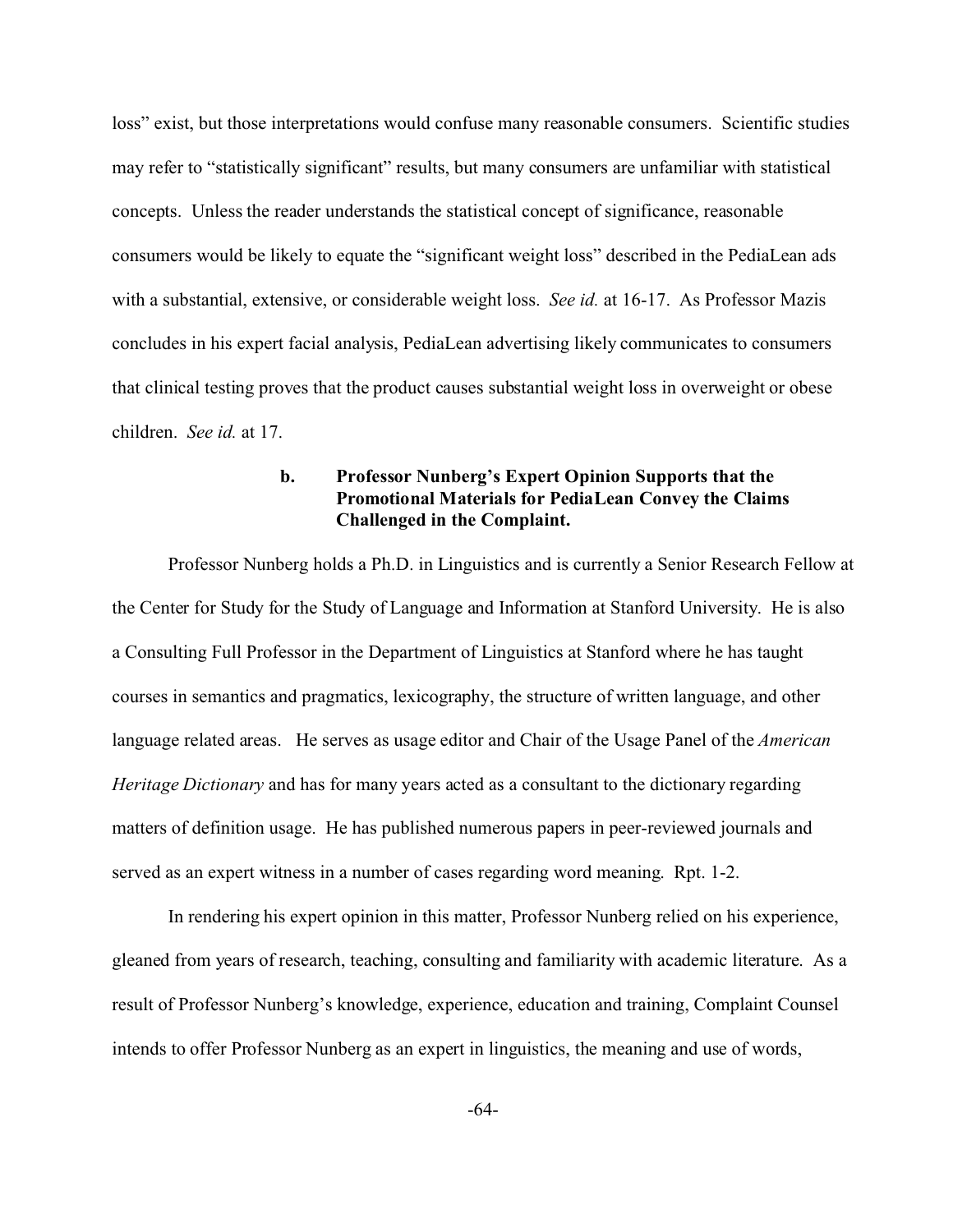including common word usage, and lexicography. As an expert in these subjects, including common word usage, Professor Nunberg's opinion constitutes extrinsic evidence of how Respondents' ads might reasonably be interpreted by consumers. *See Kraft*, 114 F.T.C. at 121-22.

Professor Nunberg drew several conclusions supporting the view that Respondents' promotional materials for PediaLean convey the claim that the product causes substantial weight loss in overweight or obese children and the claim that clinical testing proves that PediaLean causes substantial weight loss in overweight or obese children. Based upon his review of Respondents' promotional materials and his other analyses of how the terms used in Respondents' advertisements are used in press stories and the internet, he concluded:

The Advertisements represent that PediaLean is an effective weight-loss product for fat or obese children, which will lead to "significant weight loss" for the consumer's child.

The Advertisements represent that the consumer can expect results like those in the clinical tests it reports; it is a "clinically proven solution."

In the context of the Advertisements, *significant* can only be interpreted as having the sense "of a noticeably or measurably large amount," rather than its sense in statistics, where it applies to observations that cannot be ascribed to chance.

In this use of the word, there are no material differences between speaking of a significant weight loss and speaking of a substantial weight loss: no weight loss could qualify under one description and not under the other. This point is supported by examination of the uses of both terms in press stories and on the Web.

More generally, the Advertisements characterize PediaLean as "effective" and as a "solution" for the problems of children who are substantially overweight ("fat" or "obese"), from which it can only follow that the product will cause substantial loss of weight.

Tab 19, Nunberg Expert Report at 3.

Both Professor Mazis and Professor Nunberg conclude in their respective expert reports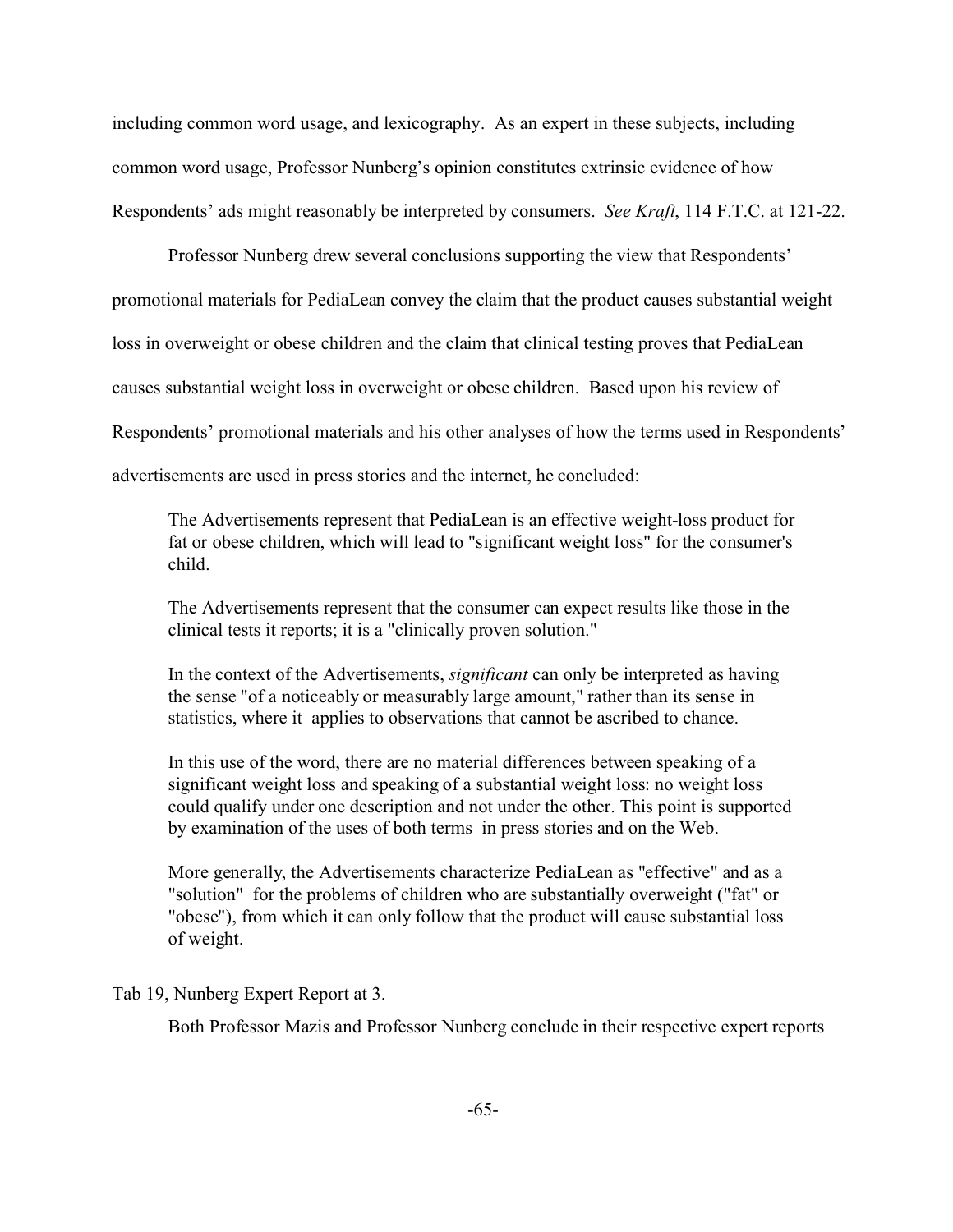that most consumers would be likely to equate the "significant weight loss" described in the PediaLean ads with substantial weight loss. In fact, even Respondents' proffered witness, Mr. Solan, agrees with Professor Nunberg that "substantial is typically used to mean rather large or considerable" and under many circumstances the words are used "interchangeably." Tab 30, Solan Dep. at 82, 85.

Professor Nunberg's analysis establishes that, in the context of the challenged advertising, "significant" can be readily and reasonably interpreted as meaning "a noticeably or measurably large amount," *i.e.*, a "substantial" weight loss. *See* Tab 19, Nunberg Expert Report at 16-17. Linguistic examination of the meanings of the words "significant" and "substantial" demonstrates that phrases such as "significant weight loss" are reasonably understood to mean the same results as "substantial weight loss." *See* Nunberg Expert Report at ¶ 25.<sup>10</sup>

Professor Nunberg observes that the word "significant" is not overly vague, or "too vague" to have any meaning in the context of the advertisements. While no one can provide an absolute

<sup>&</sup>lt;sup>10</sup> Professor Nunberg also opines that consumers are not likely to see "statistically" significant in the ad. *See* Nunberg Expert Report at ¶¶ 25 and 33. Professor Nunberg echoes Professor Mazis' observations regarding the potential for consumer confusion regarding the statistical sense of the word "significant." He notes that the use of the statistical sense of the word "significant" is rare and poorly understood. *See id.* at p.8. Professor Nunberg analyzed the use of the word "significant" and found that the usage, in the statistical sense of the word, is "extremely rare" in the general press, and "when it does occur it is invariably prefaced by 'statistically.'" *Id.* He further observes that "people often use 'statistically significant' in a way that demonstrates that they are mistaken about its meaning." *Id.* He concurs with Professor Mazis that the alternate, scientific interpretation is possible, albeit unreasonable: "[E]ven if some readers of the advertisements were tempted, unreasonably, to assume that significant had a statistical sense in the phrase 'significant weight loss,' a large number of them would assume that the word entailed 'large,' with an implication that there were statistics to support the claim." *Id.* at p.9. Professor Nunberg also states that, as used in the advertisements, "significant" is not consistent with a statistical interpretation. *Id.* at ¶ 33.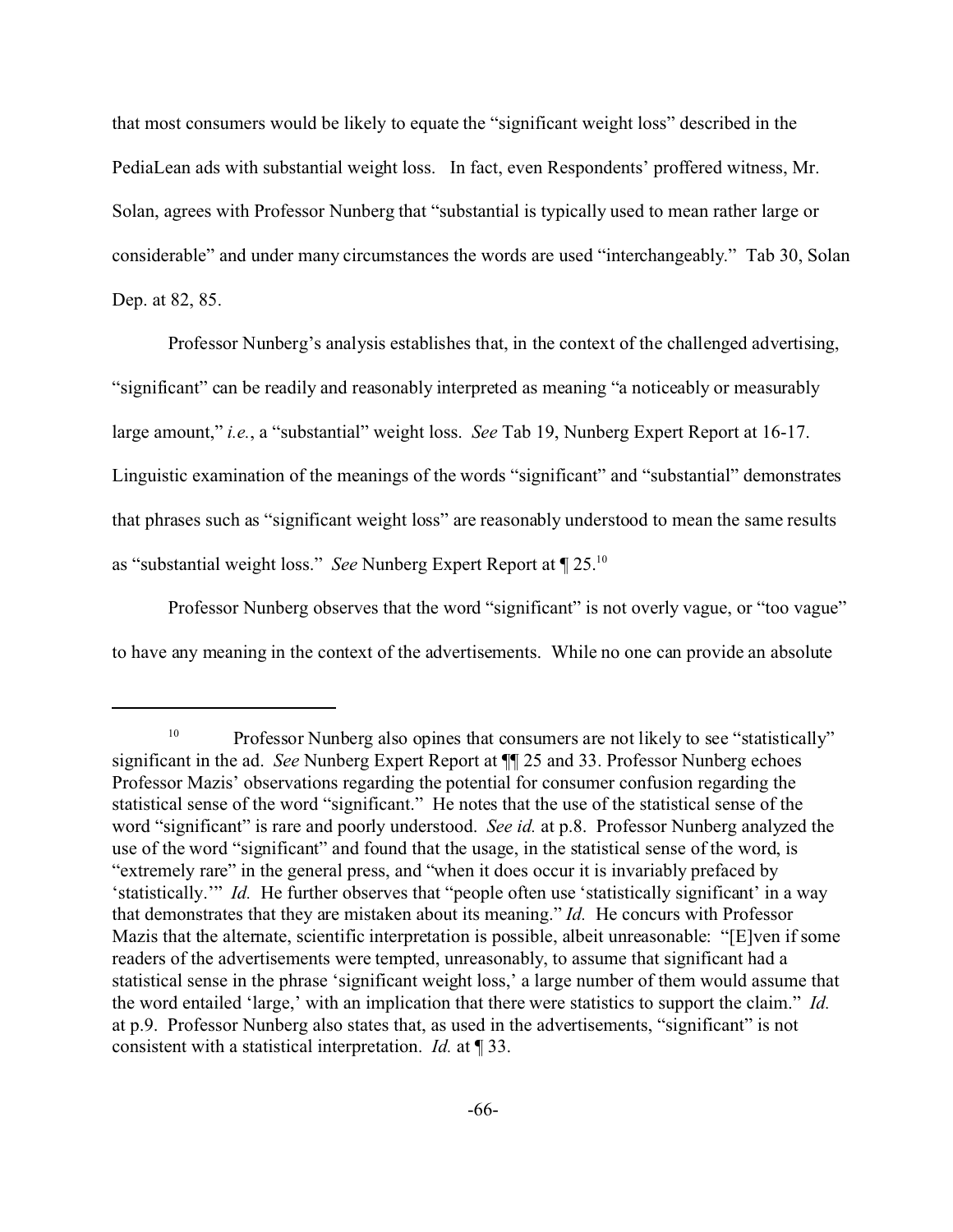percentage threshold that a change in value must cross before it can be described as "significant" in common parlance, this word, like the word "substantial," is applied to changes in value or amount that suggest an important qualitative difference. *See* Nunberg Expert Report at 40.<sup>11</sup> The testimony of Respondents' own expert, Mr. Solan, provides additional support for this view, as he testified that the word "significant" means enough to care about and important and that the term "significant weight loss is enough weight loss that it matters to whoever uses the expression." Solan 86, 91-97.

The occasional use of the word "excess" in relation to weight loss does not dispel the impression that PediaLean causes substantial weight loss in overweight or obese children. PediaLean ads indicate that "[c]hildren who used PediaLean along with a healthy, but not calorie-reduced diet and modest exercise lost an incredible 20% of their excess body weight." Tab 1, Compl. Ex. K. The use of the word "incredible" emphasizes that users will lose a substantial amount of weight. And as Professor Mazis observes in his *Report*, many consumers have fairly rudimentary levels of numerical literacy; they would be unlikely to note that the

<sup>&</sup>lt;sup>11</sup> "Substantial" and "significant" are "cognitive synonyms" in the conventional, "quantity" sense of each word. *Id.* ¶ 35. The words may differ slightly in connotation or emphasis, but each word entails the other—if a reduction in a value can be described as "substantial," it can also be "significant," and vice-versa. *Id.* (noting dictionaries' tendency to interdefine these terms); *id.* at 38 (noting, on basis of linguistic analysis of other media, that overall range of percentages that are described as "significant" is not systematically different from the percentage range of reductions that are described as "substantial"). "In actual usage, which the basis for dictionary definitions of words like these, significant and substantial have the same quantitative implications." *Id.* at 136. Hence, based on the text of the PediaLean advertisements, facial analysis of the advertisements, extrinsic evidence in the form of expert opinion and linguistic analysis of the use of terms in other media, reasonable consumers would be likely to equate the express words "significant weight loss" described in the PediaLean ads with substantial weight loss.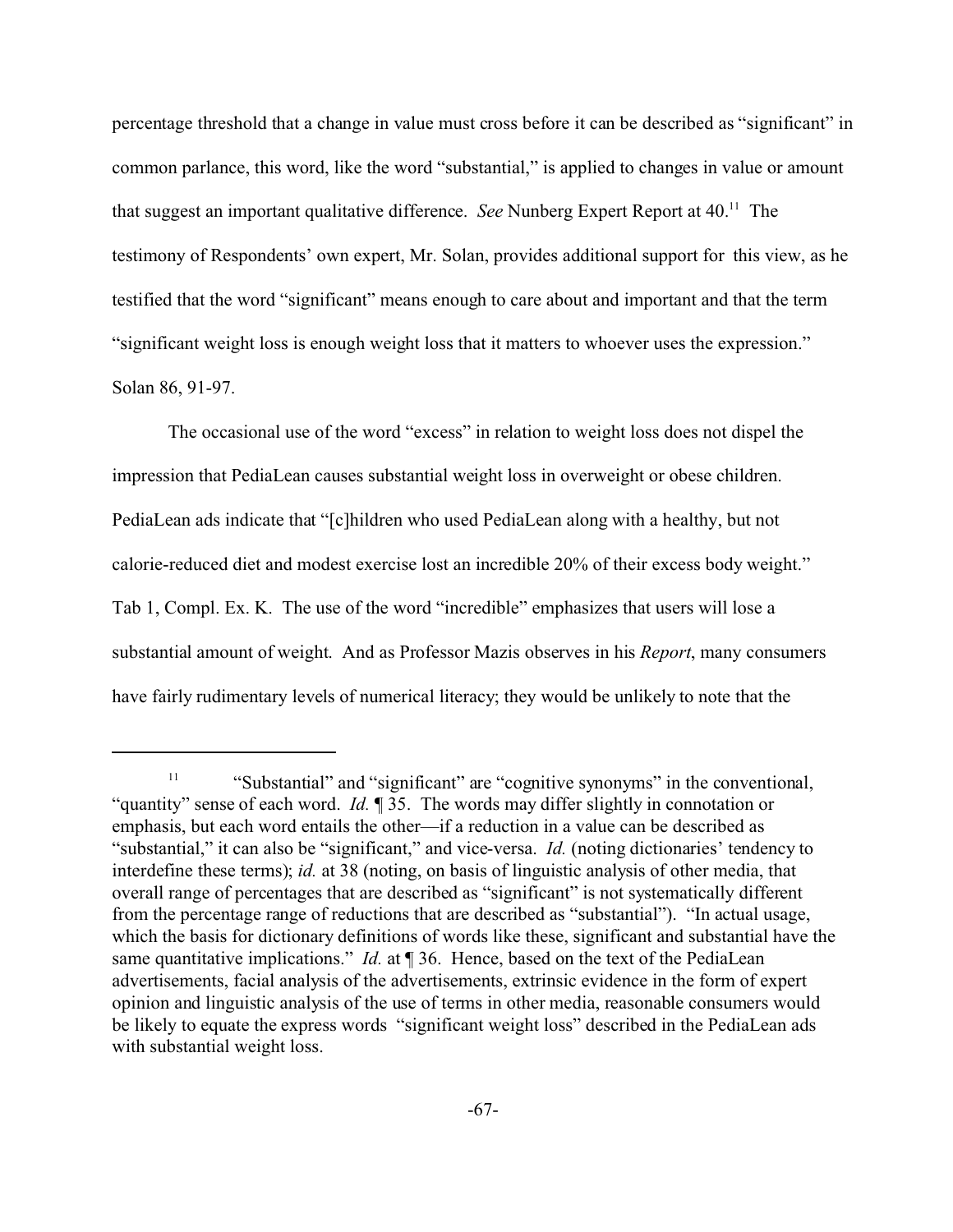aforementioned 20% refers to "excess body weight," an unfamiliar scientific term not measured in pounds, rather than overall body weight. Tab 18, Mazis Expert Report at 16-17. The term "excess" often appears amidst a complex discussion of study results. This scientific discussion reports, for example, that "children showed a drop of excess body weight from  $51 \pm 16\%$  to  $41.3$ 15% (p<0.0005)." As Professor Mazis notes, most consumers would be unable to decipher the meaning of this statistical information. The data presented are particularly confusing because the number values are not expressed in pounds. Accordingly, the occasional use of the word "excess" in relation to weight loss does not dispel the impression that PediaLean causes substantial weight loss in overweight or obese children. *See id.*

Professor Nunberg, applying his expertise in the field of linguistics to the text of the PediaLean advertisements, also supports the facial analysis of the PediaLean establishment claims. He notes that the ads represent that PediaLean is an effective weight-loss product proven in clinical trials, expressly described as "compound proven to cause significant, effortless weight loss in actual clinical trials," and "the first and only clinically proven, safe, and effective weight-control compound designed for overweight children and adolescents." *See, e.g.*, Tab 41, 5050059 (PediaLean ad); Tab 19, Nunberg Expert Report at ¶ 21.c. The advertisements indicate that the results of the clinical trial prove PediaLean's efficacy: "Does PediaLean work? You bet it does! In a well- controlled double-blind clinical trial, each and every child who used PediaLean as directed lost a significant amount of excess body weight...a success rate of 100%" *See, e.g.*, Tab 1, Compl. Ex. K; Tab 41, 5050054, 5050058; 505066 (PediaLean ads); Tab 19, Nunberg Expert Report at 21.d. Headlines in PediaLean advertisements proclaim, "Published Medical Studies Don't Lie...Clinically Proven Safe and Effective." *See, e.g.*, Tab 1, Compl. Exs. K & L; Tab 41, 5050027

-68-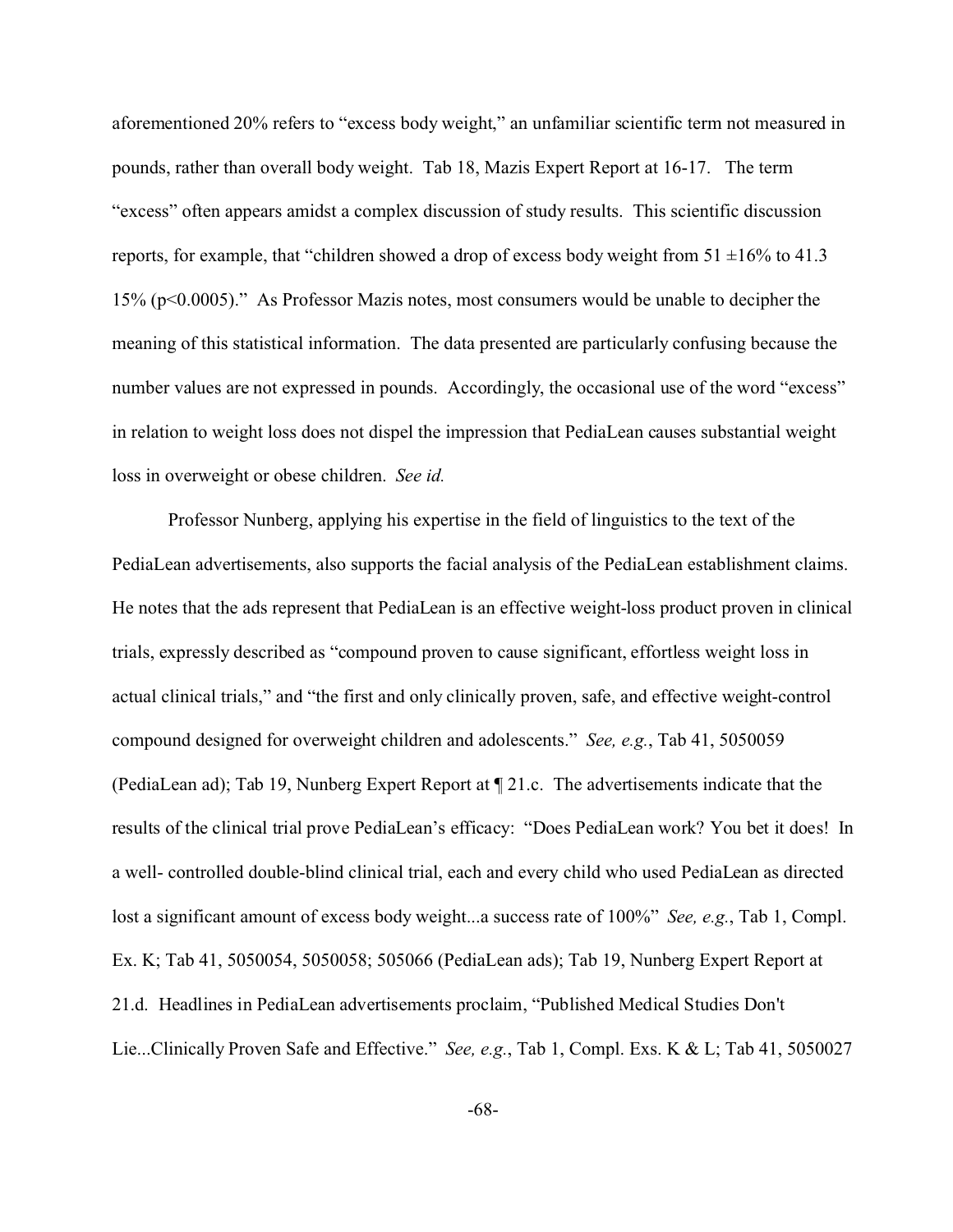(PediaLean ad). As Professor Nunberg notes, these statements "draw a close connection between the results of the clinical trial and the results promised to PediaLean customers." *See* Tab 19, Nunberg Expert Report at 22 (discussing interplay of text elements). These claims also appear on PediaLean packaging, which states that "There is nothing more effective than PediaLean in helping your child lose weight. European research confirms it and medical studies don't lie." Tab 41, 5050001 (PediaLean packaging). As a result, there is ample support for the conclusion that the PediaLean advertisements convey the establishment claim set forth in the *Complaint*.

## **5. Implied Representation Concerning Respondent Mowrey's Expertise**

The very last allegation of the *Complaint* relates to how Respondents chose to convey Respondent Mowrey's expertise to consumers. The Complaint alleges that Respondents have represented expressly or by implication that respondent Mowrey is a medical doctor. Compl. ¶ 42. Respondents' denied this allegation, but an examination of Respondents' promotional materials and other evidence concerning the surrounding circumstances of their promotional campaigns establishes that Respondents have misrepresented Respondent Mowrey's expertise.

Advertisements for Anorex and Leptoprin make a strongly implied representation through their words and visual images that Respondent Mowrey is a medical doctor. Respondent Mowrey appears in several of Respondents' advertisements wearing a white laboratory coat. *See, e.g.*, Tab 1, Compl. Ex. B (Dermalin); Tab 1, Compl. Ex. J (Anorex); Tab 36, R0029778 (Leptoprin). Respondents advertisements identify him as "Dr. Daniel B. Mowrey, Director of Scientific Affairs," at either American Phytotherapy Research Laboratory or Klein Becker usa, depending on the entity associated with the particular product. *See id.* Notably, certain advertisements for Leptoprin/Anorex contain the following text: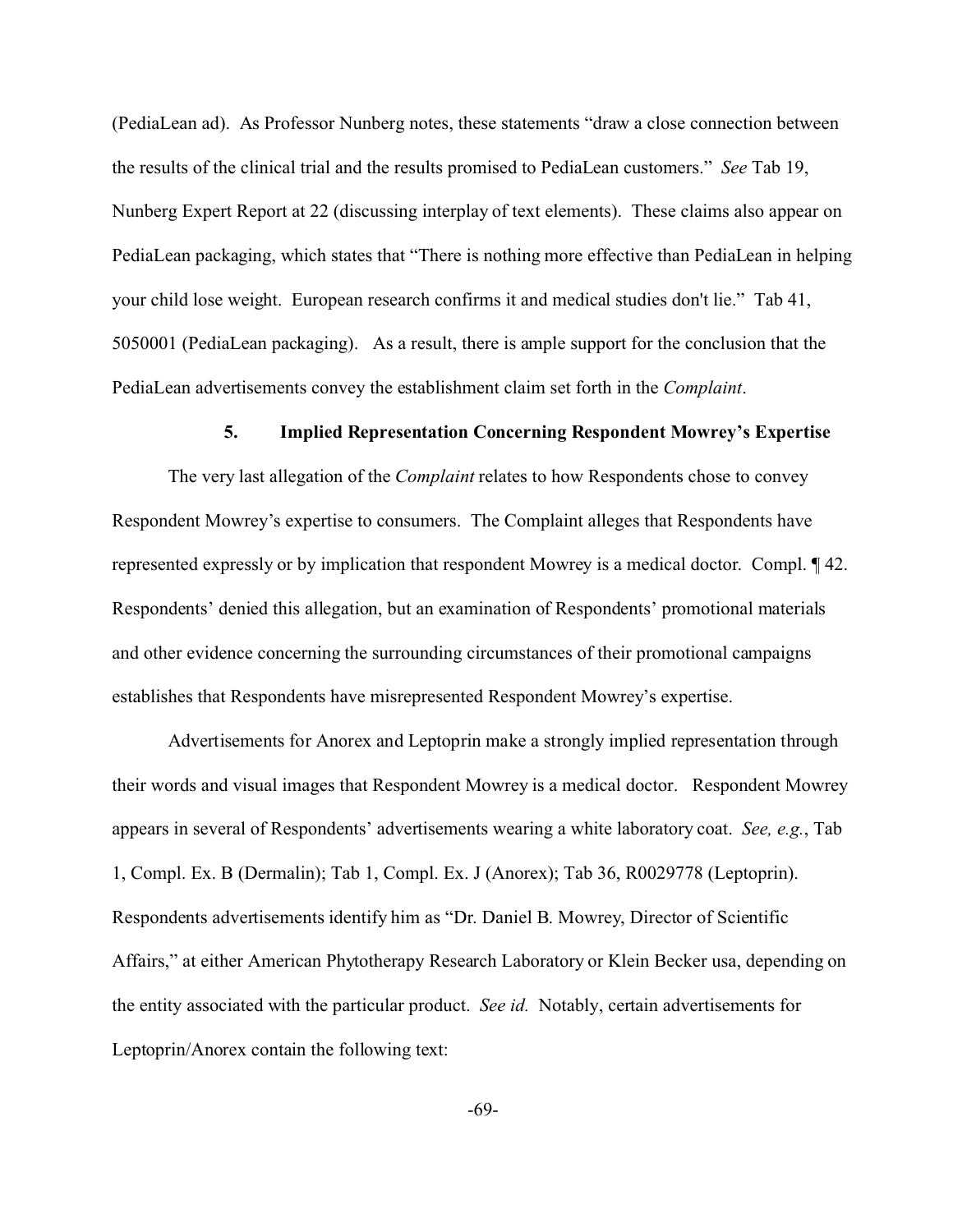## **Leptoprin[/Anorex]: The Result of an Extraordinary Collaboration**

Leptoprin[/Anorex] (or more correctly, its patent-protected core compound, Leptoprin) [sic] is the result of an extraordinary collaborative effort between Dr. Daniel B. Mowrey, Director of Scientific Affairs, APRL (American Phytotherapy Research Laboratory), Salt Lake City, Utah, and Dr. Edward G. Fey, University of Massachusetts Medical Center, Worcester, Massachusetts. Though working independently, both doctors were keenly aware of the growing body of evidence linking obesity to certain genetic 'markers.' In September of 1998, Drs. Mowrey and Fey discovered each had access to compatible patents for variant methods of regulating obesity. As they familiarized themselves with each others' work, it became clear that combining the patented formulations could overcome genetic anomalies responsible for significant overweight.

Tab 1, Compl. Exs. I and J. The language of this advertisement juxtaposes the reference to Dr. Fey of the University of Massachusetts Medical Center, with Respondent Mowrey, and refers to the two men as "both doctors." *Id.* **Redacted**

With respect to each of these persons, Respondents' advertising purports purports to report their "extraordinary collaborative effort" with Respondent Mowrey on obesity and genetic markers. Tab 1, Compl. Exs. I and J; **Redacted**. The combined impact of this text with its references to medical issues and literature, its references to doctors in conjunction with medical centers or colleges of pharmacy and health sciences, and the visual image of a person in a white lab coat, combine to convey the impression that Respondent Mowrey is a medical doctor.

 The challenged advertising does not identify Respondent Mowrey as an experimental psychologist, which would be accurate. Respondents' advertisements generally identify Respondent Mowrey as Dr. Daniel Mowrey, rather than Daniel Mowrey, Ph.D., reinforcing this impression. Elsewhere, however, Respondents' advertising takes pains to distinguish the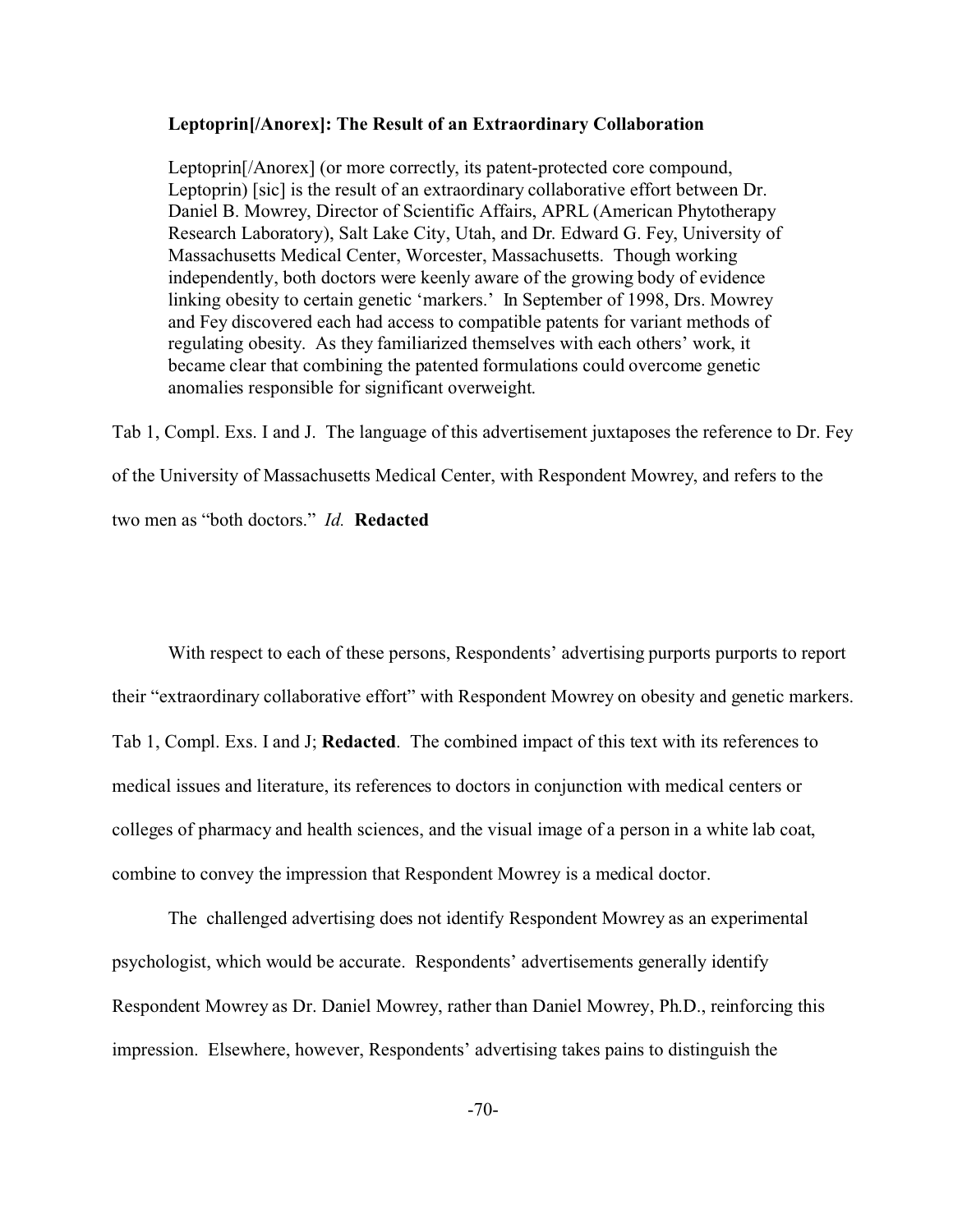credentials of another Ph.D., Nathalie Chevreau. For example, Chevreau is identified as "Dr. Nathalie Chevreau, *PhD, RD,* Director of Women's Health, Sovage Dermalogic Laboratories" in an ad for Tummy Flattening gel, not merely as Dr. Chevreau, Director of Women's Health. Tab 1, Compl. Exs. F & G (emphasis added). Respondents' intent to mislead the consumer about the precise nature of Respondent Mowrey's credentials is revealed by their deliberate omission regarding Respondent Mowrey's actual credentials. It is further evidenced by an email referring to a white lab coat. A photograph of Dr. Julia Steinberger, M.D., wearing a white lab coat appears in an advertisement for PediaLean. Tab 37, 5050074. **Redacted**

 Respondents anticipated that reasonable consumers might well perceive a person wearing a white lab coat in their advertising as a medical doctor.

A facial analysis of the text and visual images of Respondents' promotions and extrinsic evidence both demonstrate that Respondents have misrepresented Respondent Mowrey as a medical doctor. The implied representation that Respondent Mowrey is a medical doctor is false. Respondent Mowrey does not have a medical degree. He reportedly received a Ph.D degree in experimental psychology from BrighamYoung University in 1978. Answer, Resp't Mowrey ¶ 43; Resp't Basic Research ¶ 43; Tab 7, Answer, Resp't BAN ¶ 43; **Redacted**. The *Complaint* allegation that Respondents conveyed that Respondent Mowrey was a medical doctor is one reasonable interpretation of the challenged advertising. No trial of the issue is necessary to draw this conclusion. Summary decision is appropriate here.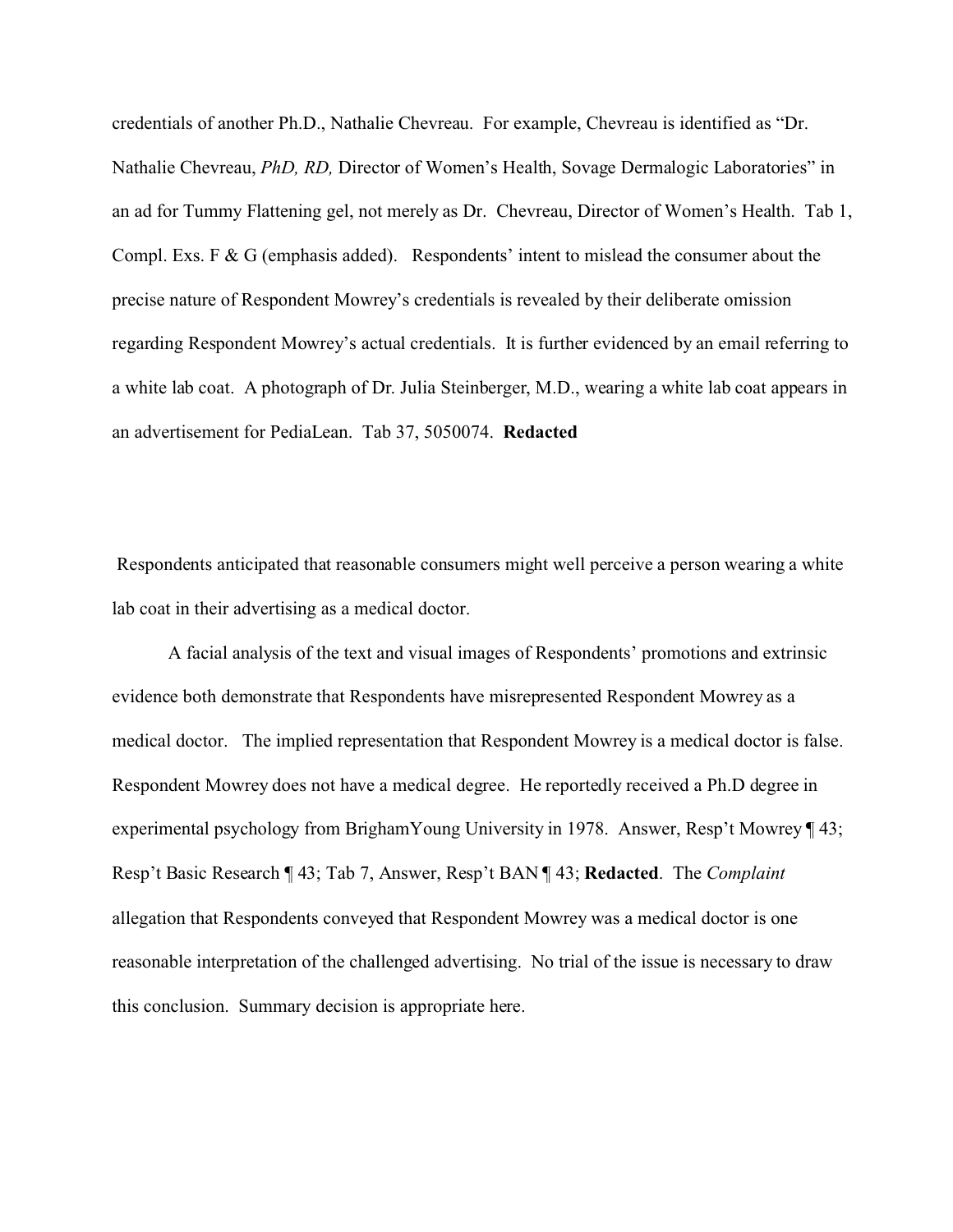## **V. The Respondents' Advertising Claims are Material to Consumers**

"A "material" claim is one that involves information important to consumers and, therefore, is likely to affect the consumer's choice of, or conduct regarding, a product." <sup>12</sup> *Novartis*, 127 F.T.C. at 685. Although materiality is closely related to injury, in that when a consumer's choice is affected by a misrepresentation, the consumer, as well as competition, is injured, proof of actual injury is not required. *Id.*; *see also Kraft*, 114 F.T.C. at 134. The Commission and the Administrative Law Judge may presume materiality to certain types of claims: express claims and implied claims where there is evidence the respondent intended to make the claims; claims that significantly involve health, safety, or other areas with which reasonable consumers would be concerned; and claims pertaining to the central characteristic (*i.e.* purpose and efficacy of the product). *Telebrands*, 2004 FTC LEXIS 154 at \*120; *Novartis*, 223 F.3d at 786 and 127 F.T.C. at 686; *Kraft*, 970 F.2d at 322-23; *Thompson Medical*, 104 F.T.C. at 816-17; *Removatron*, 111 F.T.C. at 206. In order to rebut the presumption, the respondent must come forward with sufficient evidence to support a finding that the claim at issue is not material. *Novartis*, 127 F.T.C. at 686. The respondent can do so through evidence disproving the predicate fact from which the presumption "springs" (*e.g.*, that the claim does not involve health or safety) or evidence directly contradicting the presumption. *Id.*

The presumption is appropriate in this case. As discussed above, Respondents claimed that their products caused weight loss and fat loss. Clearly, in light of the public obesity epidemic, and public health officials efforts to advise overweight consumers to diet and exercise, weight loss and

<sup>&</sup>lt;sup>12</sup> A material claim is distinguishable from a "puffing" claim. Puffing claims are highly subjective and of the nature for which a consumer would not expect a seller to be able to support, such as "sexiest European sports car." *Removatron*, 111 F.T.C. at 296. Puffing claims do not contain affirmative information about a product's attributes, performance, or efficacy. *Id.*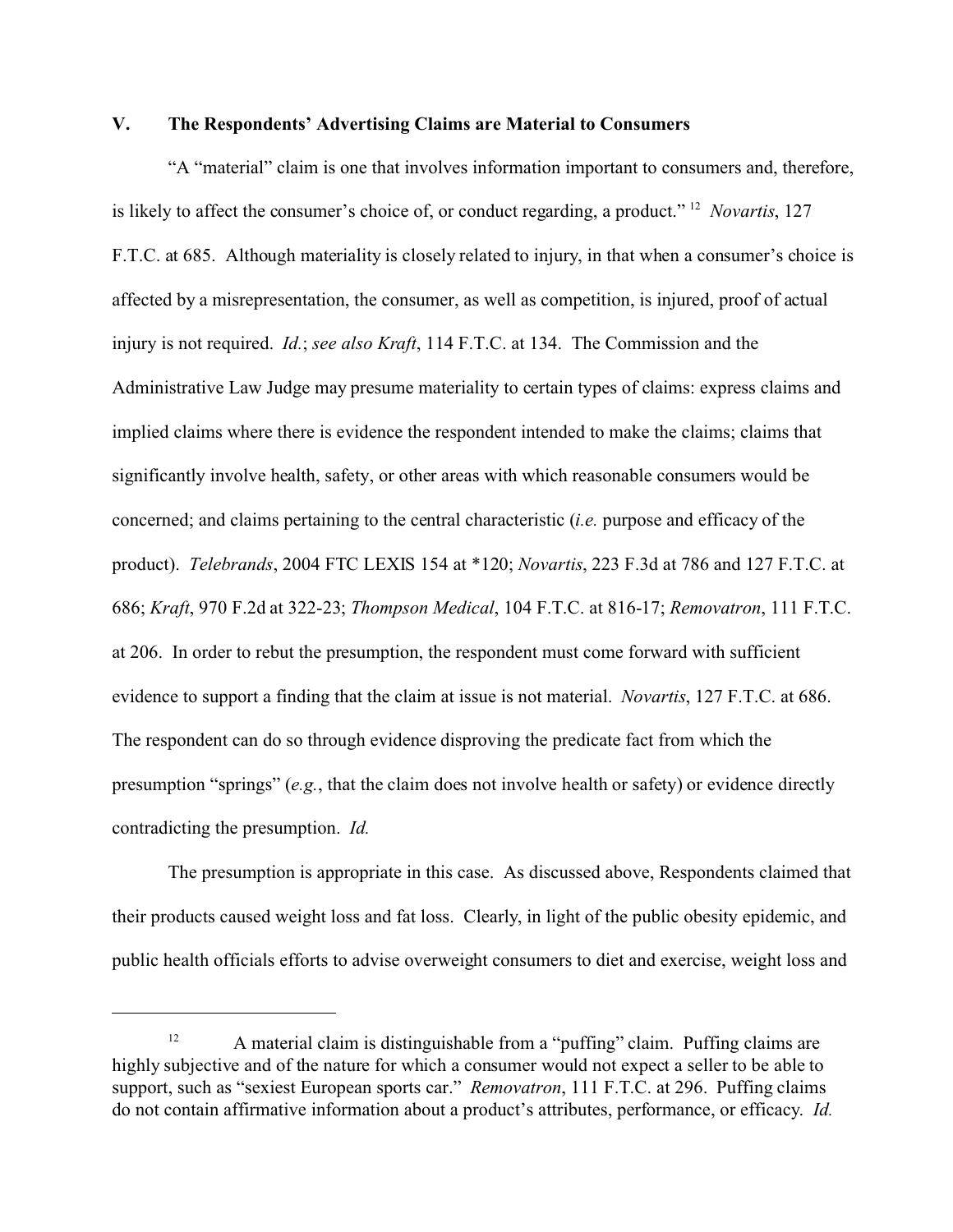fat loss claims significantly involve health. For example, the Leptoprin ads state "specifically developed for the significantly overweight." *See, e.g.* Tab 1, Compl. Ex. H. The Anorex ads proffer that "Although Anorex is much too powerful for the 'casual dieter' (someone concerned about losing 5 or 6 'vanity' pounds) its distinct ability to help overcome the genetic implications of obesity makes it the most effective means of providing considerable benefit to the vast population of American men and women who are significantly overweight." *See, e.g.*, Tab 1, Compl. Ex. J.

# PediaLean ads state:

Now there's hope for you and your Overweight Child At Last! A Clinically Proven, Safe & Effective, All-natural Weight Control Compound Designed, Tested and Developed Specifically for Children... Discovered in Europe and Now Available in America. If you're the parent or grandparent of one of the more than 11 million overweight or obese school-aged children in the United States, you know the pain and embarrassment this growing 'Epidemic' can cause.

Tab 1, Compl. Ex. K.

Further, as discussed above, there is evidence Respondents intended to make the implied

weight loss and fat loss claims. **Redacted**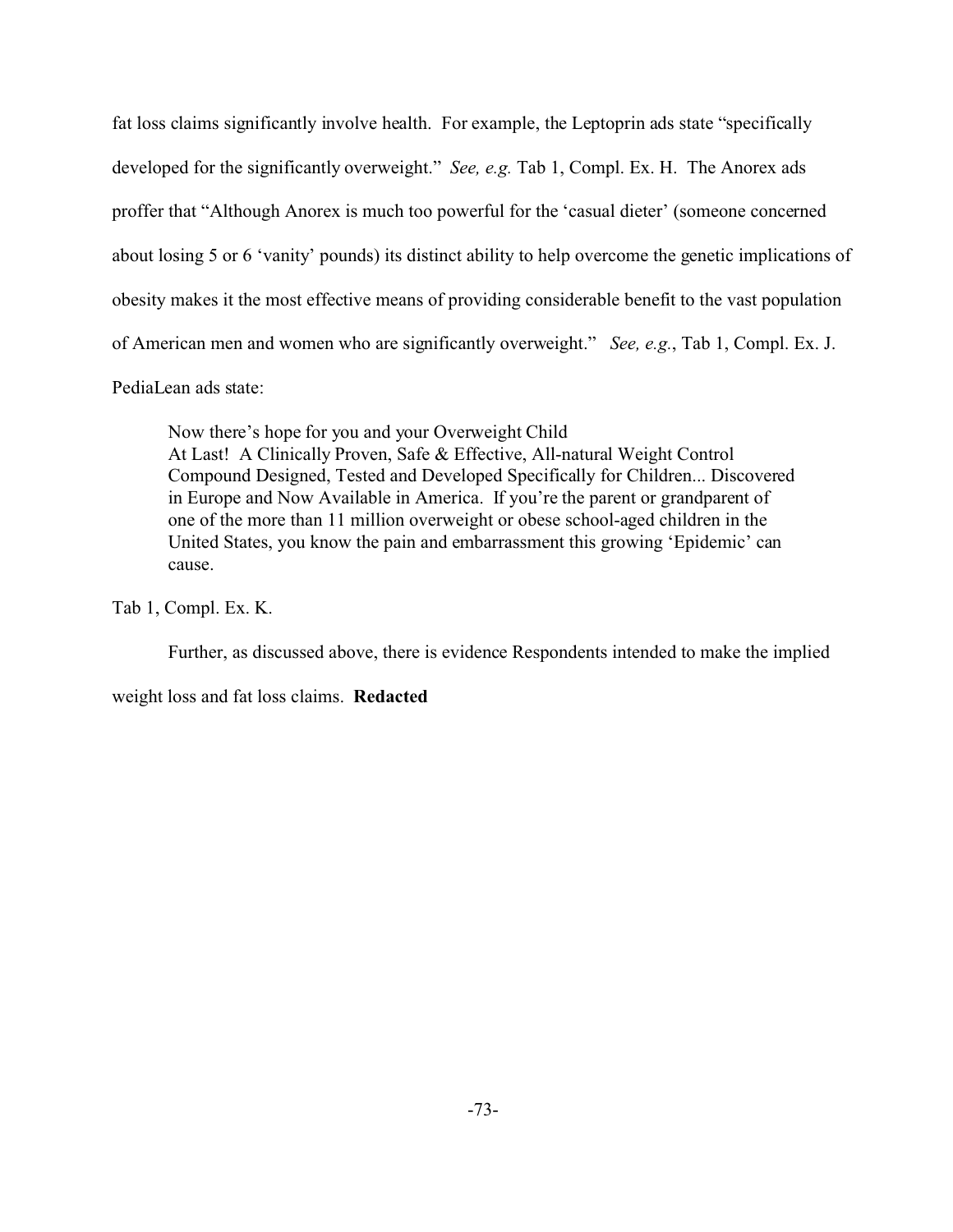# **Redacted**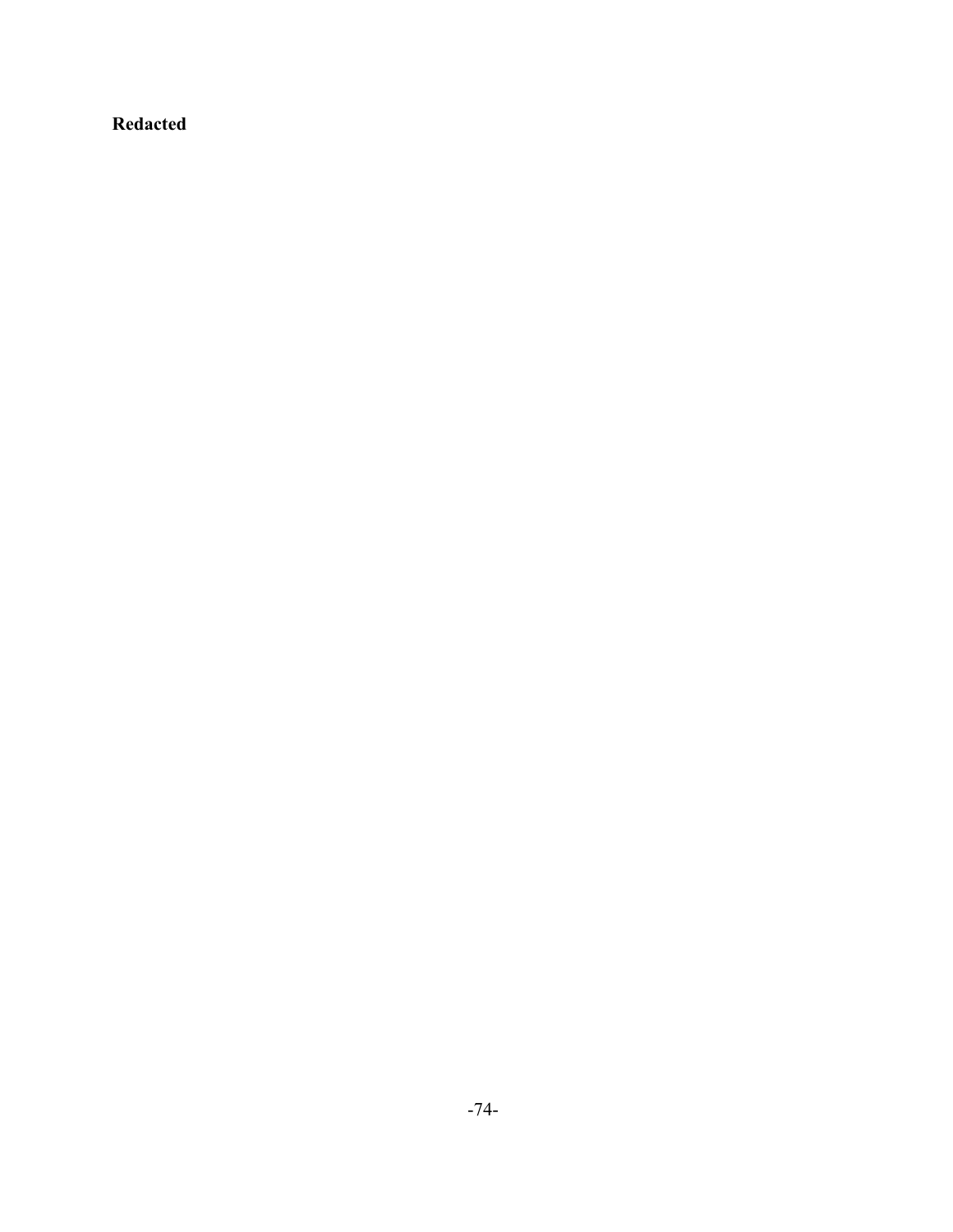The facts set forth above further evidence that all of the challenged claims involve information that goes to the central purpose and efficacy of each of the products: do they products effectively cause visible fat loss quickly or substantial weight loss? Morever, for Cutting Gel, Tummy Flattening Gel, Leptoprin and PediaLean, the Respondents used phrases like "clinically proven," "published medical studies," "backed by ... two published clinical trials." As for Dr. Mowrey's purported medical expertise as a medical doctor, the Commission has stated in the past that use of figures dressed as a doctor or pharmacist reinforces that the claims rest on medical evidence or authority. *See, e.g.*, *American Home Products*, 98 F.T.C. at 136 and n.28. Thus,

Respondent Mowrey's use of a white lab coat **Redacted**

 pertains to the very purpose and efficacy of the product. Similarly, referring to Dr. Mowrey in Anorex materials as "Director of Scientific Affairs" for a research lab reinforces that the claims rest on medical evidence or authority. As such, these claims are important to consumers and likely to affect their choice of, or conduct regarding, a product.

Respondents have not produced any evidence during discovery that rebut the claim does not involve health or safety or that directly contradict the presumption of materiality. Therefore, if unsubstantiated or false, these claims would likely mislead reasonable consumers considering such a purchase.

The implied claims alleged in this case are apparent from a facial analysis of the challenged advertising, and it is well within the expertise and authority of this tribunal to enter summary decision on the representations made in that advertising. The ability of the Commission and its Administrative Law Judges to interpret ads on their face, without the need for extrinsic evidence,

-75-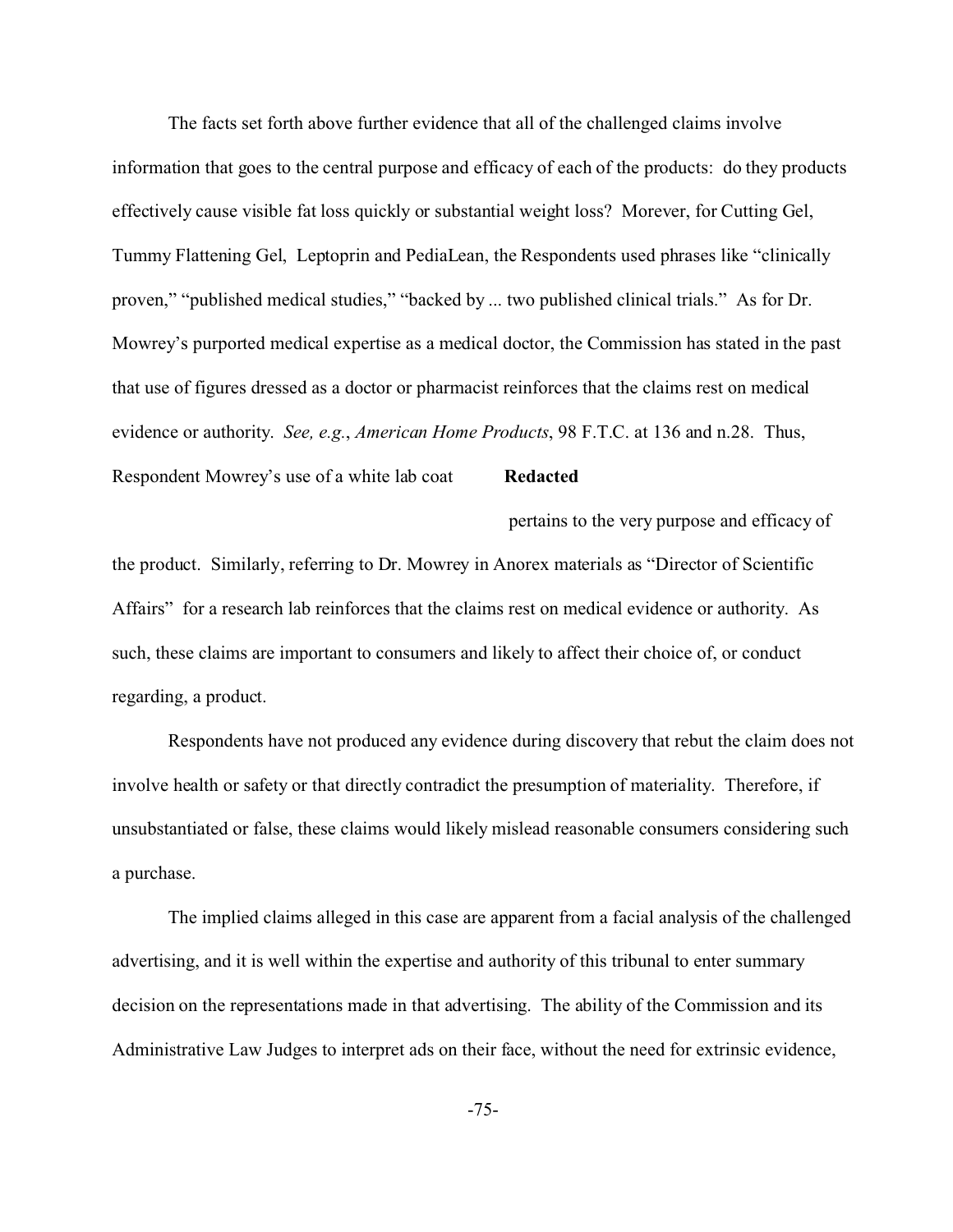has been accepted by the courts for over 50 years.<sup>13</sup> The weight of legal authority holds that advertisements reasonably capable of being interpreted in a misleading way are unlawful, even if other, non-misleading interpretations are possible.<sup>14</sup> Accordingly, based on the factual record, which consists of the contents of the advertisements (which, of course, are subject to judicial analysis), the unrebutted expert facial analysis, report, and declaration of Professor Mazis, the expert report and declaration of Professor Nunberg, the sworn deposition testimony of numerous Respondents and the personnel from their place of business, and other evidence submitted herewith, summary decision is appropriate on the advertising interpretation issues presented here.

This Court can and should readily determine as a matter of law that the alleged claims were material. The Commission has stated that advertising claims are presumed to be material if they are express or if they pertain "to the central characteristics of the product," such as its purpose, safety, or efficacy. Moreover, the Court may presume materiality for: (1) express claims; (2) implied claims where Respondents intended to make the claims; and (3) claims involving health and safety. *Thompson Medical Co.*, 104 F.T.C.. at 816-17; Deception Statement, 103 F.T.C. at 182. Although none of the alleged claims are entirely express, portions of those claims are, in fact, expressly stated in the challenged advertising. The terms "substantial excess fat" and "significantly overweight" appear in ads for Anorex and Leptoprin (cite); the terms "overweight and obese

<sup>13</sup> *E.g., Thompson Medical Co.*, 104 F.T.C. at 788-89; *Bristol-Myers Co. v. FTC*, 738 F.2d 554, 563 (2d Cir. 1984), *cert. denied*, 469 U.S. 1189 (1985); *American Home Products Corp. v. FTC*, 695 F.2d 681, 687 n.10 (3d Cir. 1982); *Simeon Mgm't Corp. v. FTC*, 579 F.2d 1137, 1146 n.11 (9th Cir. 1978); *National Bakers Servs., Inc. v. FTC*, 329 F.2d 365, 367 (7th Cir. 1964); *Zenith Radio Corp. v. FTC*, 143 F.2d 29, 31 (7<sup>th</sup> Cir. 1944).

<sup>14</sup> *Thompson Medical*, 791 F.2d at 197; *see, e.g., Removatron*, 884 F.2d at 1496; *American Home Prods. Corp.*, 695 F.2d at 687.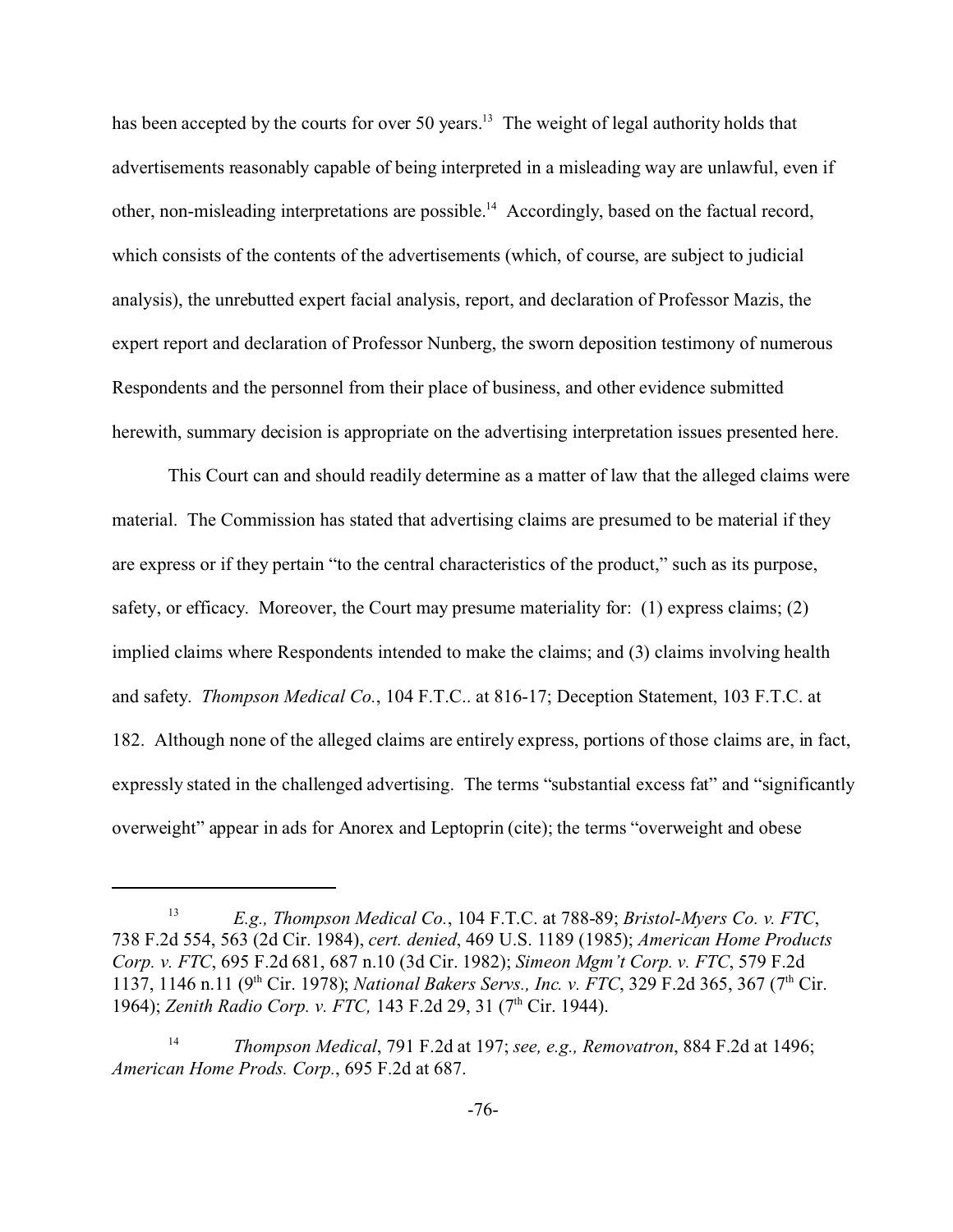children" appear in ads for PediaLean (cite); and the terms "X" appear in ads for Y (cite). All of the alleged claims clearly pertain to the central characteristics of the products—their efficacy for fat loss and/or weight loss. Additionally, even if Respondents profess not to have intended to make the alleged claims, it cannot be seriously disputed that the alleged claims relate to the health of the human body. Accordingly, the Court should enter summary decision that the challenged claims were material to consumers.

## **CONCLUSION**

Summary decision is appropriate on the issues of advertising commerce, common enterprise, advertising interpretation, and materiality presented in this case. Complaint Counsel has presented uncontroverted evidence that Respondents made the alleged claims in commerce, acting as a common business enterprise. There is no genuine issue of material fact as to whether the material representations challenged in the *Complaint* are one reasonable interpretation of the challenged advertisements, or as to whether Respondents' common enterprise disseminated those claims to consumers nationwide. Accordingly, we respectfully request summary decision with respect to those questions. A proposed *Order* is attached.

Respectfully submitted,

| $(202)$ 326-3237                        |  |  |
|-----------------------------------------|--|--|
| $(202)$ 326-2454                        |  |  |
| $(202)$ 326-2798<br>Robin M. Richardson |  |  |
| $(202)$ 326-2604                        |  |  |
| $(202)$ 326-3147                        |  |  |
| Division of Enforcement                 |  |  |
| <b>Bureau of Consumer Protection</b>    |  |  |
| <b>Federal Trade Commission</b>         |  |  |
| 600 Pennsylvania Avenue, N.W.           |  |  |
| Washington, D.C. 20580                  |  |  |
|                                         |  |  |

Dated: February 7, 2005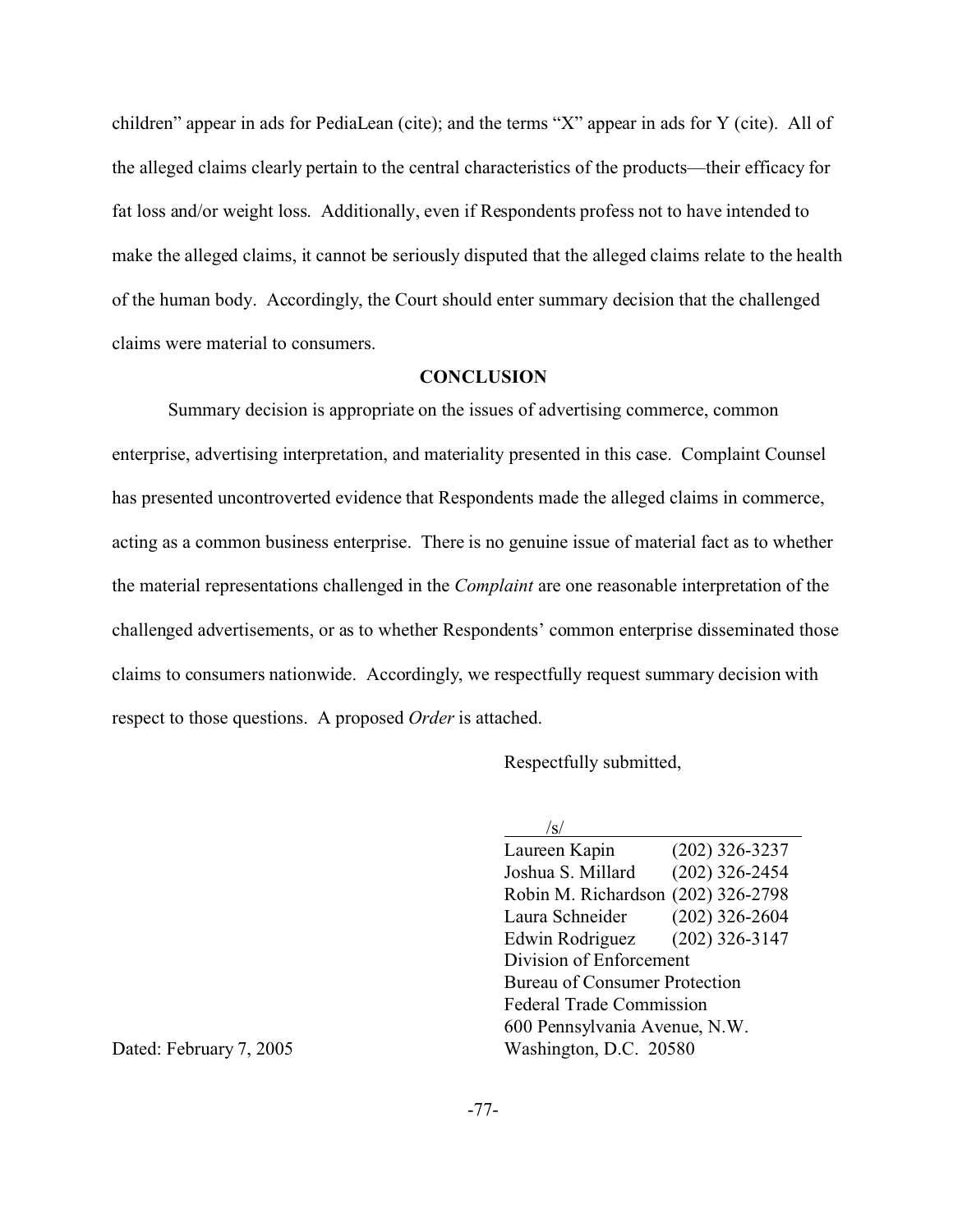## **UNITED STATES OF AMERICA FEDERAL TRADE COMMISSION OFFICE OF ADMINISTRATIVE LAW JUDGES**

| In the Matter of               |                        |
|--------------------------------|------------------------|
| <b>BASIC RESEARCH, L.L.C.,</b> |                        |
| A.G. WATERHOUSE, L.L.C.,       |                        |
| KLEIN-BECKER USA, L.L.C.,      |                        |
| NUTRASPORT, L.L.C.,            |                        |
| <b>SOVAGE DERMALOGIC</b>       | Docket No. 9318        |
| LABORATORIES, L.L.C.,          |                        |
| <b>BAN, L.L.C.,</b>            | <b>PUBLIC DOCUMENT</b> |
| DENNIS GAY,                    |                        |
| <b>DANIEL B. MOWREY, and</b>   |                        |
| MITCHELL K. FRIEDLANDER,       |                        |
| Respondents.                   |                        |

## **ORDER ON COMPLAINT COUNSEL'S MOTION FOR PARTIAL SUMMARY DECISION**

THIS MATTER is before the Court on Complaint Counsel's *Motion for Partial Summary Decision*, submitted with Complaint Counsel's *Statement of Material Facts as to Which There is No Genuine Dispute*, and Exhibits thereto. Complaint Counsel have moved for summary decision on the questions of commerce, common enterprise, advertising interpretation, and the materiality of the alleged claims in this matter. Based on the pleadings and other evidence in the case, there is no genuine dispute concerning the facts that are material to these questions. Accordingly, it is hereby

ORDERED that Complaint Counsel's *Motion for Partial Summary Decision* is GRANTED.

ORDERED:

\_\_\_\_\_\_\_\_\_\_\_\_\_\_\_\_\_\_\_\_\_\_\_\_\_\_\_\_\_\_\_\_ Stephen J. McGuire DATE: Chief Administrative Law Judge